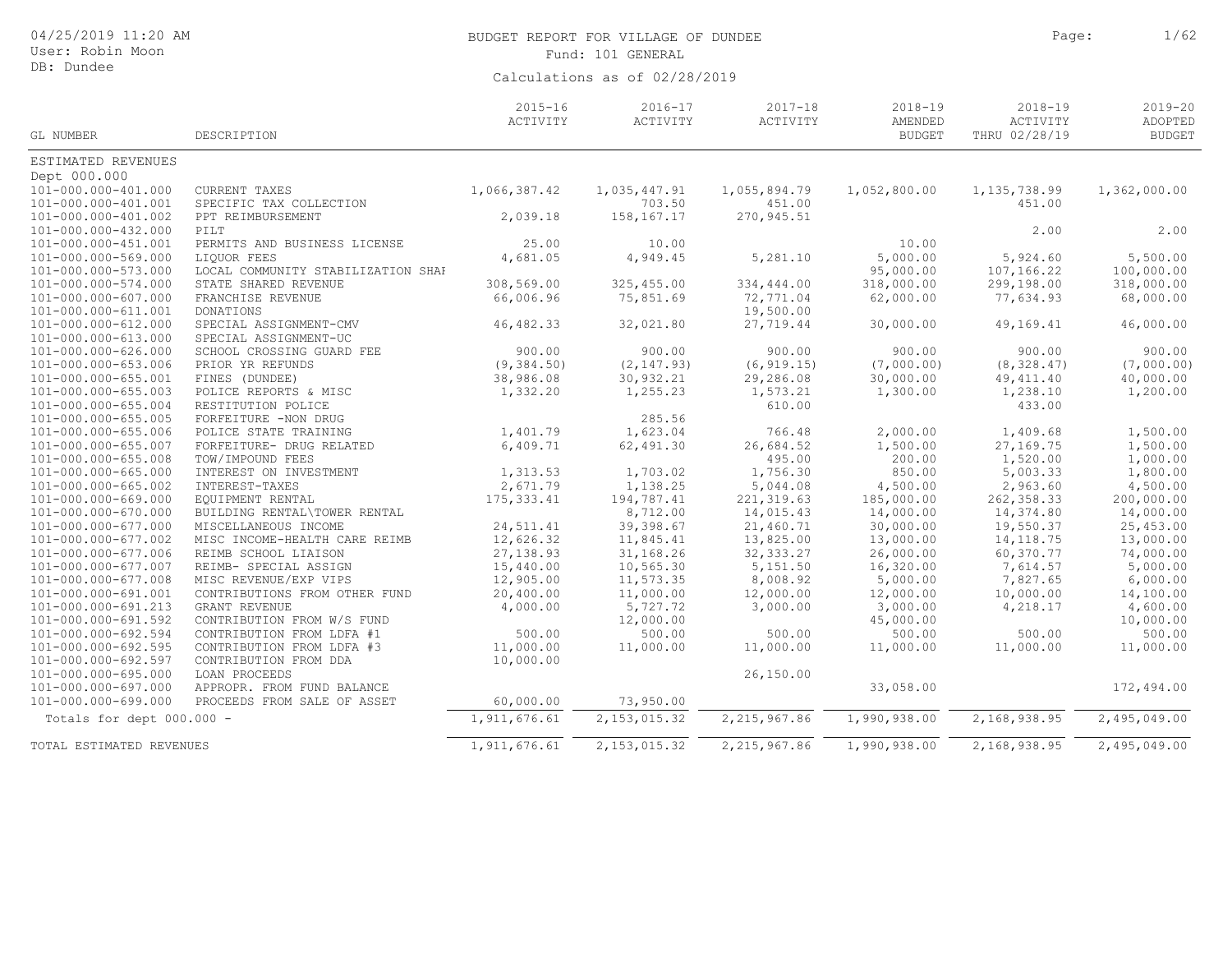| 04/25/2019 11:20 AM<br>User: Robin Moon     |                                                     | BUDGET REPORT FOR VILLAGE OF DUNDEE<br>Fund: 101 GENERAL | Page:                         | 2/62                    |                                         |                                          |                                         |
|---------------------------------------------|-----------------------------------------------------|----------------------------------------------------------|-------------------------------|-------------------------|-----------------------------------------|------------------------------------------|-----------------------------------------|
| DB: Dundee                                  |                                                     |                                                          | Calculations as of 02/28/2019 |                         |                                         |                                          |                                         |
| GL NUMBER                                   | DESCRIPTION                                         | $2015 - 16$<br>ACTIVITY                                  | $2016 - 17$<br>ACTIVITY       | $2017 - 18$<br>ACTIVITY | $2018 - 19$<br>AMENDED<br><b>BUDGET</b> | $2018 - 19$<br>ACTIVITY<br>THRU 02/28/19 | $2019 - 20$<br>ADOPTED<br><b>BUDGET</b> |
| APPROPRIATIONS                              |                                                     |                                                          |                               |                         |                                         |                                          |                                         |
| Dept 000.000                                |                                                     |                                                          |                               |                         |                                         |                                          |                                         |
| 101-000.000-997.000                         | ENCUMBRENCE BUDGET                                  |                                                          |                               |                         |                                         |                                          |                                         |
| Totals for dept 000.000 -                   |                                                     |                                                          |                               |                         |                                         |                                          |                                         |
|                                             | Dept 101.000 - VILLAGE COUNCIL\PRESIDENT            |                                                          |                               |                         |                                         |                                          |                                         |
| 101-101.000-702.005                         | FEES [ELECTED OFFICIALS]                            | 13,575.00                                                | 13,467.50                     | 12,965.00               | 16,000.00                               | 17,270.00                                | 16,000.00                               |
| 101-101.000-715.000                         | FICA<br>COMPUTER/SOFTWARE COSTS                     | 1,038.90<br>1,469.98                                     | 1,030.21<br>1,619.23          | 991.84<br>30.98         | 1,225.00<br>500.00                      | 1,321.13                                 | 1,225.00                                |
| 101-101.000-726.001<br>101-101.000-821.000  | CONFERENCES & TRAINING                              |                                                          |                               | 126.53                  | 200.00                                  | 1,070.00                                 | 100.00<br>500.00                        |
| 101-101.000-850.000                         | TELEPHONE/INTERNET                                  | 600.00                                                   | 518.00                        | 700.00                  | 650.00                                  | 450.00                                   | 650.00                                  |
| 101-101.000-860.000                         | TRAVEL EXPENSE                                      |                                                          |                               |                         |                                         |                                          |                                         |
| 101-101.000-941.000                         | MISCELLANEOUS EXPENSE                               | 462.98                                                   | 1,203.52                      | 557.21                  | 120.00                                  | 1,566.23                                 | 500.00                                  |
|                                             | Totals for dept 101.000 - VILLAGE COUNCIL\PRESIDENT | 17,146.86                                                | 17,838.46                     | 15, 371.56              | 18,695.00                               | 21,677.36                                | 18,975.00                               |
| Dept 172.000 - VILLAGE MANAGER              |                                                     |                                                          |                               |                         |                                         |                                          |                                         |
| 101-172.000-702.001                         | WAGES - ADMINISTRATIVE                              | 36, 399.96                                               | 40,301.94                     | 39,561.13               | 40,000.00                               | 36, 571.35                               | 33,930.00                               |
| 101-172.000-702.004                         | WAGES - CLERICAL                                    |                                                          | 1,120.00                      | 965.00                  | 1,500.00                                |                                          | 2,000.00                                |
| 101-172.000-715.000                         | FICA                                                | 2,779.32                                                 | 3,149.65                      | 3,119.63                | 3,175.00                                | 2,760.77                                 | 2,750.00                                |
| 101-172.000-716.000                         | HOSP/DENTAL INSURANCE                               |                                                          |                               |                         |                                         |                                          |                                         |
| 101-172.000-717.000                         | LIFE INSURANCE                                      | 468.00                                                   | 538.00                        | 594.00                  | 660.00                                  | 644.00                                   | 680.00                                  |
| 101-172.000-718.000<br>101-172.000-726.000  | RETIREMENT<br>SUPPLIES                              | 5,000.00<br>562.16                                       | 3,500.00<br>4,948.77          | 6, 200.00<br>989.89     | 42,600.00<br>1,000.00                   | 37, 159.77<br>414.26                     | 30,000.00<br>500.00                     |
| 101-172.000-818.000                         | CONTRACTUAL                                         |                                                          |                               |                         |                                         | 375.00                                   |                                         |
| 101-172.000-821.000                         | CONFERENCES & TRAINING                              | 4,102.73                                                 | 1,078.61                      | 829.00                  | 750.00                                  | 970.54                                   | 750.00                                  |
| 101-172.000-850.000                         | TELEPHONE/INTERNET                                  | 2,543.32                                                 | 5,418.81                      | 4,931.83                | 6,000.00                                | 4,723.54                                 | 5,100.00                                |
| 101-172.000-850.004                         | TELEPHONE (MOBILE)                                  | 1,100.00                                                 | 1,800.00                      | 1,800.00                | 1,800.00                                | 1,800.00                                 | 1,800.00                                |
| 101-172.000-860.000                         | TRAVEL EXPENSE                                      | 680.21                                                   | 1,049.08                      | 1,101.83                | 500.00                                  | 118.81                                   | 300.00                                  |
| 101-172.000-890.000                         | DUES                                                | 1,840.00                                                 | 1,397.00                      | 1,952.00                | 1,500.00                                | 2,707.50                                 | 2,315.00                                |
| 101-172.000-941.000                         | MISCELLANEOUS EXPENSE                               | 2,163.96                                                 | 169.30                        | 704.19                  | 400.00                                  | 535.25                                   | 400.00                                  |
|                                             | Totals for dept 172.000 - VILLAGE MANAGER           | 57,639.66                                                | 64, 471.16                    | 62,748.50               | 99,885.00                               | 88,780.79                                | 80,525.00                               |
| Dept 191.000 - ELECTIONS                    |                                                     |                                                          |                               |                         |                                         |                                          |                                         |
| 101-191.000-726.000                         | SUPPLIES                                            |                                                          |                               |                         |                                         |                                          |                                         |
| 101-191.000-900.000                         | PUBLISHING                                          |                                                          |                               |                         |                                         |                                          |                                         |
| Totals for dept 191.000 - ELECTIONS         |                                                     |                                                          |                               |                         |                                         |                                          |                                         |
| Dept 201.000 - ACCOUNTING                   |                                                     |                                                          |                               |                         |                                         |                                          |                                         |
| 101-201.000-803.000                         | AUDIT FEES                                          | 6,900.00                                                 | 7,000.00                      | 7,000.00                | 7,200.00                                | 7,000.00                                 | 7,200.00                                |
| Totals for dept 201.000 - ACCOUNTING        |                                                     | 6,900.00                                                 | 7,000.00                      | 7,000.00                | 7,200.00                                | 7,000.00                                 | 7,200.00                                |
|                                             |                                                     |                                                          |                               |                         |                                         |                                          |                                         |
| Dept 210.000 - LEGAL<br>101-210.000-702.001 | WAGES - ADMINISTRATIVE                              |                                                          |                               |                         |                                         |                                          |                                         |
| 101-210.000-706.000                         | LEGAL ADVISOR                                       | 9,620.00                                                 | 8,132.50                      | 6,322.50                | 10,000.00                               | 7,490.25                                 | 8,000.00                                |
| 101-210.000-715.000                         | FICA                                                |                                                          |                               |                         |                                         |                                          |                                         |
| 101-210.000-726.000                         | SUPPLIES                                            |                                                          |                               |                         |                                         |                                          |                                         |
| 101-210.000-821.000                         | CONFERENCES & TRAINING                              |                                                          |                               |                         |                                         |                                          |                                         |
| Totals for dept 210.000 - LEGAL             |                                                     | 9,620.00                                                 | 8,132.50                      | 6,322.50                | 10,000.00                               | 7,490.25                                 | 8,000.00                                |
| Dept 215.000 - VILLAGE CLERK                |                                                     |                                                          |                               |                         |                                         |                                          |                                         |
| 101-215.000-702.004                         | WAGES - CLERICAL                                    | 54,190.07                                                | 57,745.80                     | 59,127.05               | 59,000.00                               | 60,716.53                                | 67,000.00                               |
| 101-215.000-702.005                         | FEES [ELECTED OFFICIALS]                            | 2,235.00                                                 | 2,235.00                      | 2,197.50                | 2,300.00                                | 2,685.00                                 | 2,300.00                                |
| 101-215.000-715.000                         | FICA                                                | 4,270.48                                                 | 4,557.83                      | 4,716.67                | 4,690.00                                | 4,790.86                                 | 5,302.00                                |
| 101-215.000-716.000                         | HOSP/DENTAL INSURANCE                               | 10,949.55                                                | 10,828.68                     | 10,841.06               | 12,100.00                               | 9,664.49                                 | 12,100.00                               |
| 101-215.000-716.001                         | HOSPITALIZATION INS RETIRED                         |                                                          |                               |                         |                                         |                                          |                                         |
| 101-215.000-717.000                         | LIFE INSURANCE                                      | 222.90                                                   | 259.00                        | 249.66                  | 500.00                                  | 298.44                                   | 500.00                                  |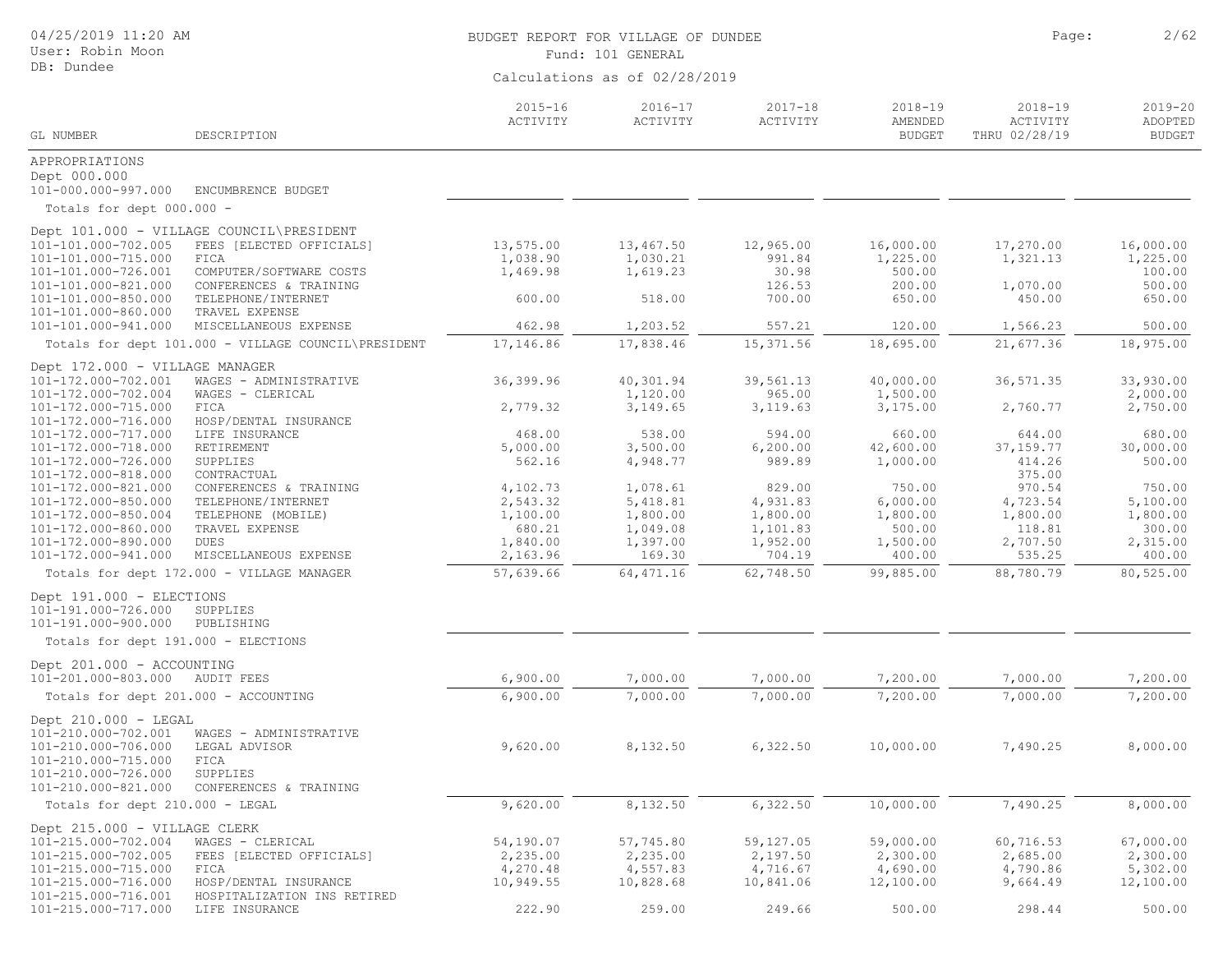| 04/25/2019 11:20 AM<br>User: Robin Moon                                |                                                    | BUDGET REPORT FOR VILLAGE OF DUNDEE<br>Fund: 101 GENERAL |                               |                         |                                         |                                          | 3/62                                    |
|------------------------------------------------------------------------|----------------------------------------------------|----------------------------------------------------------|-------------------------------|-------------------------|-----------------------------------------|------------------------------------------|-----------------------------------------|
| DB: Dundee                                                             |                                                    |                                                          | Calculations as of 02/28/2019 |                         |                                         |                                          |                                         |
| GL NUMBER                                                              | DESCRIPTION                                        | $2015 - 16$<br>ACTIVITY                                  | $2016 - 17$<br>ACTIVITY       | $2017 - 18$<br>ACTIVITY | $2018 - 19$<br>AMENDED<br><b>BUDGET</b> | $2018 - 19$<br>ACTIVITY<br>THRU 02/28/19 | $2019 - 20$<br>ADOPTED<br><b>BUDGET</b> |
| APPROPRIATIONS                                                         |                                                    |                                                          |                               |                         |                                         |                                          |                                         |
| Dept 215.000 - VILLAGE CLERK                                           |                                                    |                                                          |                               |                         |                                         |                                          |                                         |
| 101-215.000-718.000                                                    | RETIREMENT                                         | 17,257.07                                                | 18,891.08                     | 14,126.56               | 50,000.00                               | 33,829.65                                | 50,000.00                               |
| 101-215.000-726.000                                                    | SUPPLIES                                           | 5,208.93                                                 | 7,335.68                      | 6, 555.97               | 6,000.00                                | 7,758.92                                 | 6,000.00                                |
| 101-215.000-726.001                                                    | COMPUTER/SOFTWARE COSTS                            | 6,338.85                                                 | 1,529.13                      | 2,948.92                | 3,000.00                                | 2,740.17                                 | 3,400.00                                |
| 101-215.000-818.000                                                    | CONTRACTUAL                                        | 552.50                                                   |                               | 749.83                  | 4,000.00                                | 333.34                                   | 1,000.00                                |
| 101-215.000-821.000                                                    | CONFERENCES & TRAINING                             |                                                          | 241.67                        |                         | 500.00                                  | 120.00                                   | 500.00                                  |
| 101-215.000-850.000                                                    | TELEPHONE/INTERNET                                 | 2,943.71                                                 | 5,293.76                      | 4,628.81                | 5,100.00                                | 5,007.94                                 | 5,100.00                                |
| 101-215.000-860.000                                                    | TRAVEL EXPENSE                                     |                                                          |                               | 103.76                  |                                         |                                          |                                         |
| 101-215.000-890.000                                                    | DUES                                               | 330.00                                                   | 170.00                        | 225.00                  | 175.00                                  | 335.00                                   | 250.00                                  |
| 101-215.000-900.000                                                    | PUBLISHING                                         | 64.00                                                    | 388.86                        | 685.78                  | 500.00                                  | 592.17                                   | 500.00                                  |
| 101-215.000-930.000                                                    | BUILDING MAINTENANCE                               |                                                          |                               |                         |                                         |                                          |                                         |
| 101-215.000-933.000<br>101-215.000-941.000                             | EQUIPMENT MAINTENANCE                              | 5,125.60<br>939.12                                       | 2,021.96<br>1,158.79          | 1,612.13<br>315.75      | 6, 200.00<br>1,000.00                   | 1,665.96<br>112.50                       | 5,000.00<br>800.00                      |
| 101-215.000-942.000                                                    | MISCELLANEOUS EXPENSE<br><b>BANK CHARGES</b>       | 248.02                                                   | 117.00                        | 92.00                   | 125.00                                  | 117.00                                   | 125.00                                  |
| 101-215.000-988.000                                                    | <b>EQUIPMENT</b>                                   | 3,919.00                                                 | 8,847.59                      |                         | 2,000.00                                |                                          | 2,400.00                                |
|                                                                        | Totals for dept 215.000 - VILLAGE CLERK            | 114,794.80                                               | 121,621.83                    | 109,176.45              | 157,190.00                              | 130,767.97                               | 162, 277.00                             |
|                                                                        |                                                    |                                                          |                               |                         |                                         |                                          |                                         |
| Dept 253.000 - TREASURER<br>101-253.000-702.001<br>101-253.000-702.005 | WAGES - ADMINISTRATIVE<br>FEES [ELECTED OFFICIALS] |                                                          |                               |                         |                                         |                                          |                                         |
| 101-253.000-715.000                                                    | FICA                                               |                                                          |                               |                         |                                         |                                          |                                         |
| 101-253.000-726.000                                                    | SUPPLIES                                           | 210.58                                                   | 214.78                        | 215.76                  | 300.00                                  | 165.71                                   | 200.00                                  |
| 101-253.000-820.000<br>101-253.000-821.000                             | TAX ROLL STATEMENTS<br>CONFERENCES & TRAINING      | 255.61                                                   | 400.82                        | 226.74                  | 380.00                                  | 186.48                                   | 300.00                                  |
| 101-253.000-988.000                                                    | <b>EQUIPMENT</b>                                   |                                                          |                               |                         |                                         |                                          |                                         |
| Totals for dept 253.000 - TREASURER                                    |                                                    | 466.19                                                   | 615.60                        | 442.50                  | 680.00                                  | 352.19                                   | 500.00                                  |
| Dept 265.000 - VILLAGE HALL                                            |                                                    |                                                          |                               |                         |                                         |                                          |                                         |
| 101-265.000-920.000                                                    | UTILITIES                                          | 11,584.75                                                | 17,444.28                     | 14,296.28               | 16,000.00                               | 15, 182.43                               | 16,000.00                               |
| 101-265.000-930.000<br>101-265.000-937.000                             | BUILDING MAINTENANCE<br>SANITATION                 | 17,579.24                                                | 28,687.64                     | 22,122.01               | 24,000.00                               | 21,519.44                                | 34,500.00                               |
|                                                                        | Totals for dept 265.000 - VILLAGE HALL             | 29,163.99                                                | 46, 131.92                    | 36, 418.29              | 40,000.00                               | 36,701.87                                | 50,500.00                               |
| Dept 301.000 - POLICE SERVICES                                         |                                                    |                                                          |                               |                         |                                         |                                          |                                         |
| 101-301.000-702.000                                                    | WAGES - GENERAL                                    | 5,130.00                                                 | 5,205.00                      | 5,471.50                | 5,100.00                                | 5,486.07                                 | 5,100.00                                |
| 101-301.000-702.001                                                    | WAGES - ADMINISTRATIVE                             | 57,390.31                                                | 60,194.32                     | 45,814.49               | 58,000.00                               | 55,707.90                                | 81,620.00                               |
| 101-301.000-702.002                                                    | WAGES - OPERATING                                  | 209, 212.25                                              | 214,740.50                    | 231,737.00              | 197,000.00                              | 262,006.27                               | 204,000.00                              |
| 101-301.000-702.004                                                    | WAGES - CLERICAL                                   |                                                          | 35.00                         | 65.00                   | 200.00                                  |                                          |                                         |
| 101-301.000-702.007                                                    | WAGES-SPECIAL ASSIGNMENT                           | 56,758.00                                                | 50,614.50                     | 40,152.00               | 60,000.00                               | 49,959.93                                | 50,000.00                               |
| 101-301.000-702.008                                                    | WAGES - LIAISON                                    | 24,310.00                                                | 25,543.00                     | 27,395.00               | 25,000.00                               | 53, 377.80                               | 63,800.00                               |
| 101-301.000-702.009                                                    | WAGES- SPECIAL ASSIGNMENT T/T                      | 32,744.50                                                | 35, 116.75                    | 32,304.25               | 35,000.00                               | 56,381.13                                | 46,000.00                               |
| 101-301.000-715.000                                                    | FICA                                               | 29,494.48                                                | 29,767.38                     | 29, 454.65              | 29,100.00                               | 36, 427.67                               | 33,500.00                               |
| 101-301.000-716.000                                                    | HOSP/DENTAL INSURANCE                              | 394.35                                                   | 26,168.59                     | 43,253.99               | 51,000.00                               | 37,828.40                                | 40,000.00                               |
| 101-301.000-717.000                                                    | LIFE INSURANCE                                     | 280.80                                                   | 293.40                        | 415.20                  | 1,000.00                                | 726.90                                   | 900.00                                  |
| 101-301.000-718.000                                                    | RETIREMENT                                         | 7,990.20                                                 | 10,148.81                     | 2,405.87                | 5,000.00                                | 4,476.78                                 | 5,000.00                                |
| 101-301.000-726.000                                                    | SUPPLIES                                           | 14,079.94                                                | 2,332.04                      | 18,093.18               | 6,000.00                                | 8,159.00                                 | 7,500.00                                |
| 101-301.000-726.001<br>101-301.000-731.000                             | COMPUTER/SOFTWARE COSTS                            | 3,270.32<br>500.00                                       | 10,521.13                     | 3,446.56                | 2,500.00                                | 3,567.70                                 | 24,300.00<br>17,400.00                  |
| 101-301.000-804.000                                                    | SPECIAL ASSIGNMENT EXPENSE<br>LEGAL EXPENSES       | 4,817.50                                                 | 4,000.00                      | 4,165.00                | 4,500.00                                | 5,305.00                                 | 4,000.00                                |
| 101-301.000-818.000                                                    | CONTRACTUAL                                        |                                                          |                               |                         | 500.00                                  | 713.74                                   | 1,000.00                                |
| 101-301.000-821.000                                                    | CONFERENCES & TRAINING                             | 1,752.24                                                 | 2,447.41                      | 3,902.20                | 3,000.00                                | 6, 543.90                                | 4,000.00                                |
| 101-301.000-821.001                                                    | MCOLES/STATE TRAINING                              | 905.50                                                   | 2,960.00                      |                         |                                         | 840.00                                   | 800.00                                  |
| 101-301.000-850.000                                                    | TELEPHONE/INTERNET                                 | 7,287.46                                                 | 8,263.37                      | 8,314.15                | 8,800.00                                | 8,067.41                                 | 8,800.00                                |
| 101-301.000-850.001                                                    | RADIO COSTS                                        |                                                          |                               |                         | 200.00                                  | 30.63                                    | 7,500.00                                |
| 101-301.000-850.002                                                    | LEIN FEE                                           |                                                          |                               |                         | 200.00                                  |                                          |                                         |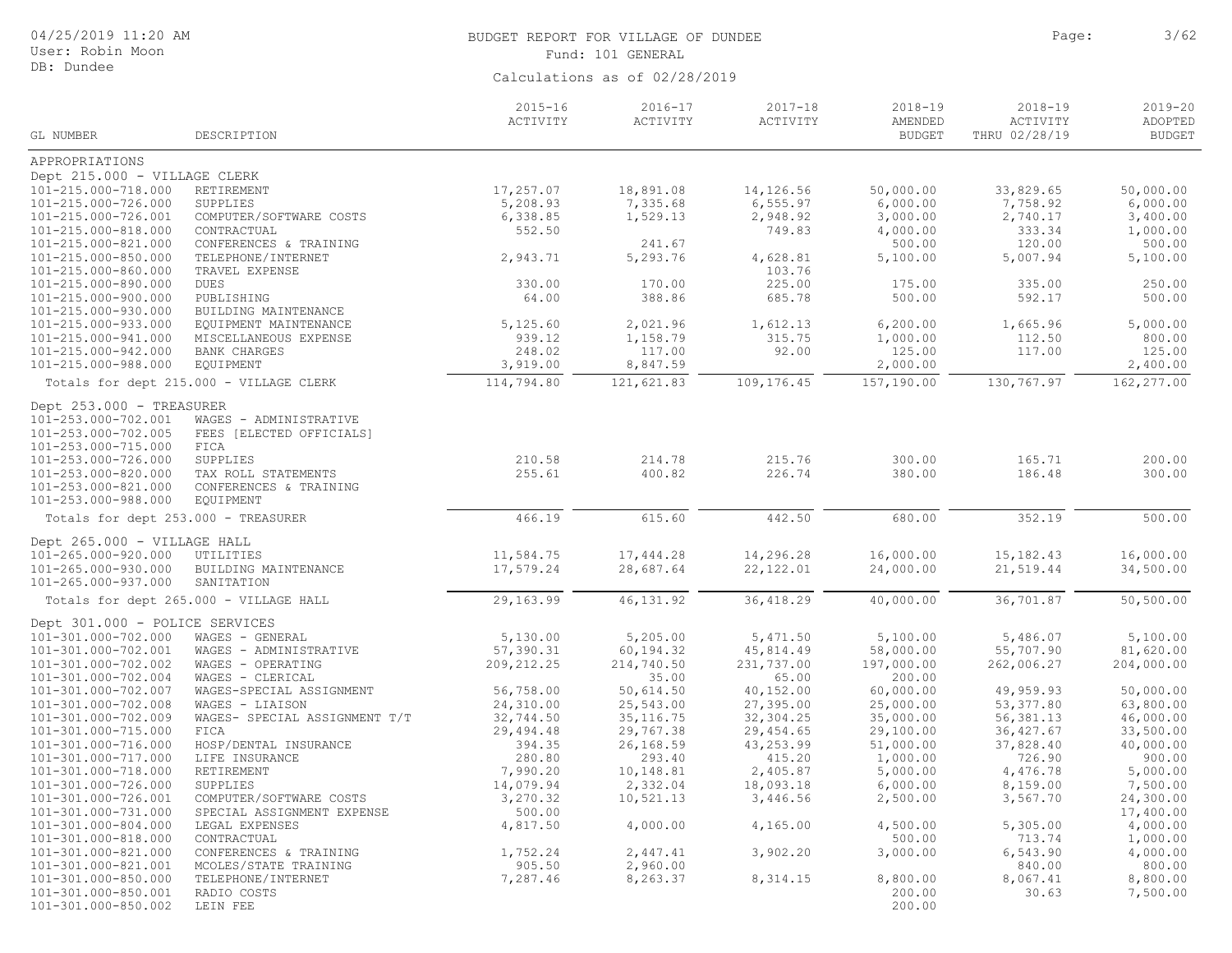| Calculations as of 02/28/2019<br>$2015 - 16$<br>$2016 - 17$<br>$2017 - 18$<br>$2018 - 19$<br>$2018 - 19$<br>$2019 - 20$<br>ACTIVITY<br>ACTIVITY<br>ACTIVITY<br>ACTIVITY<br>AMENDED<br>ADOPTED<br>GL NUMBER<br>DESCRIPTION<br><b>BUDGET</b><br>THRU 02/28/19<br><b>BUDGET</b><br>APPROPRIATIONS<br>Dept 301.000 - POLICE SERVICES<br>101-301.000-861.000<br>19,107.41<br>18,595.55<br>21,363.26<br>20,000.00<br>25,805.38<br>22,000.00<br>GAS AND OIL<br>101-301.000-862.000<br>16,072.37<br>21,571.82<br>18,551.66<br>15,000.00<br>24,576.89<br>15,000.00<br>AUTO REPAIR<br>730.00<br>180.00<br>500.00<br>315.00<br>300.00<br>101-301.000-890.000<br><b>DUES</b><br>101-301.000-910.003<br>WORKERS' COMPENSATION<br>2,620.12<br>2,793.46<br>3,000.00<br>2,338.44<br>2,000.00<br>101-301.000-920.000<br>UTILITIES<br>2,124.46<br>3,040.54<br>2,000.00<br>101-301.000-930.000<br>BUILDING MAINTENANCE<br>12,220.58<br>9,287.36<br>9,699.76<br>5,000.00<br>1,596.05<br>2,000.00<br>101-301.000-941.000<br>MISCELLANEOUS EXPENSE<br>9,300.00<br>101-301.000-941.002<br>MISC. EXP. (UNIFORMS)<br>8,582.31<br>7,364.12<br>8,766.68<br>6,500.00<br>11,082.36<br>101-301.000-941.003<br>1,933.81<br>8,139.60<br>4,461.77<br>5,000.00<br>6,000.00<br>MISC EXPENSE-VIPS<br>5,811.84<br>101-301.000-988.000<br>4,915.00<br>4,059.51<br>9,442.78<br>5,000.00<br>10,510.93<br>3,300.00<br>EQUIPMENT<br>522,003.79<br>Totals for dept 301.000 - POLICE SERVICES<br>560,169.28<br>571,469.41<br>552,100.00<br>680,683.66<br>667,120.00<br>Dept 337.000 - BUILDING SAFETY - FIRE WARDEN<br>101-337.000-702.006<br>FEES [APPOINTED OFFICIALS]<br>642.00<br>642.00<br>642.00<br>650.00<br>642.00<br>650.00<br>49.20<br>49.09<br>49.11<br>50.00<br>49.11<br>50.00<br>101-337.000-715.000<br>FICA<br>101-337.000-726.000<br>SUPPLIES<br>100.00<br>50.00<br>800.00<br>691.20<br>691.09<br>691.11<br>691.11<br>750.00<br>Totals for dept 337.000 - BUILDING SAFETY - FIRE WARD!<br>Dept 376.000 - BLIGHT INSPECTOR<br>101-376.000-702.004<br>WAGES - CLERICAL<br>1,800.00<br>1,800.00<br>101-376.000-702.006<br>1,506.64<br>1,800.00<br>1,800.00<br>1,800.00<br>FEES [APPOINTED OFFICIALS]<br>137.71<br>137.47<br>140.00<br>136.96<br>140.00<br>101-376.000-715.000<br>114.04<br>FICA<br>35.50<br>7.34<br>101-376.000-718.000<br>RETIREMENT<br>101-376.000-726.000<br>SUPPLIES<br>2.06<br>25.00<br>25.00<br>101-376.000-860.000<br>TRAVEL EXPENSE<br>1,658.24<br>1,945.05<br>1,937.47<br>1,965.00<br>1,936.96<br>1,965.00<br>Totals for dept 376.000 - BLIGHT INSPECTOR<br>Dept 377.000 - ENGINEERING DEPT<br>101-377.000-702.001<br>10,432.83<br>24,403.15<br>14,363.34<br>15,000.00<br>15,064.54<br>16,500.00<br>WAGES - ADMINISTRATIVE<br>395.00<br>101-377.000-702.004<br>WAGES - CLERICAL<br>5,800.00<br>1,874.12<br>101-377.000-715.000<br>FICA<br>782.85<br>1,121.64<br>1,132.00<br>1,134.81<br>1,706.00<br>101-377.000-716.000<br>4,590.17<br>1,854.50<br>HOSP/DENTAL INSURANCE<br>101-377.000-717.000<br>29.51<br>200.00<br>70.00<br>LIFE INSURANCE<br>4,076.99<br>1,263.56<br>4,000.00<br>2,000.00<br>101-377.000-718.000<br>RETIREMENT<br>597.10<br>803.12<br>355.70<br>3,534.93<br>4,550.00<br>8,191.09<br>1,000.00<br>101-377.000-726.000<br>SUPPLIES<br>245.79<br>1,681.35<br>9,175.85<br>8,199.86<br>8,983.00<br>101-377.000-726.001<br>COMPUTER/SOFTWARE COSTS<br>4,708.07<br>9,390.00<br>603.95<br>500.00<br>101-377.000-821.000<br>CONFERENCES & TRAINING<br>500.00<br>40.00<br>1,486.11<br>1,081.00<br>101-377.000-850.000<br>TELEPHONE/INTERNET<br>747.11<br>840.12<br>800.00<br>990.12<br>101-377.000-860.000<br>161.78<br>75.00<br>75.00<br>TRAVEL EXPENSE<br>101-377.000-860.001<br>TRAVEL<br>101-377.000-861.000<br>GAS AND OIL<br>30.19<br>100.00<br>500.00<br>150.00<br>216.46<br>1,081.93<br>500.00<br>899.15<br>500.00<br>101-377.000-941.000<br>MISCELLANEOUS EXPENSE<br>101-377.000-988.000<br>EOUIPMENT<br>1,073.54<br>500.00<br>23, 475.60<br>33,250.83<br>36,747.00<br>38,715.00<br>35, 151.21<br>35, 322.69<br>Totals for dept 377.000 - ENGINEERING DEPT<br>Dept 441.000 - DEPARTMENT OF PUBLIC WORKS<br>77,845.89<br>91,546.23<br>96,816.55<br>90,000.00<br>116,261.22<br>101-441.000-702.000<br>99,000.00<br>WAGES - GENERAL<br>15,720.00<br>16,000.00<br>16,359.23<br>16,000.00<br>101-441.000-702.001<br>WAGES - ADMINISTRATIVE<br>16,130.01<br>5,955.37<br>101-441.000-715.000<br>8,116.59<br>8,722.37<br>8,110.00<br>10,081.02<br>8,800.00<br>FICA<br>HOSP/DENTAL INSURANCE<br>13,450.59<br>11,318.95<br>8,823.57<br>16,000.00<br>11,684.92<br>15,000.00<br>101-441.000-716.000<br>22, 259.31<br>101-441.000-716.001<br>22,391.74<br>22,206.30<br>23,000.00<br>20,556.74<br>23,000.00<br>HOSPITALIZATION INS RETIRED<br>101-441.000-717.000<br>185.33<br>217.41<br>235.21<br>310.00<br>255.02<br>350.00<br>LIFE INSURANCE | User: Robin Moon | Fund: 101 GENERAL |  |  |  |  |  |  |
|----------------------------------------------------------------------------------------------------------------------------------------------------------------------------------------------------------------------------------------------------------------------------------------------------------------------------------------------------------------------------------------------------------------------------------------------------------------------------------------------------------------------------------------------------------------------------------------------------------------------------------------------------------------------------------------------------------------------------------------------------------------------------------------------------------------------------------------------------------------------------------------------------------------------------------------------------------------------------------------------------------------------------------------------------------------------------------------------------------------------------------------------------------------------------------------------------------------------------------------------------------------------------------------------------------------------------------------------------------------------------------------------------------------------------------------------------------------------------------------------------------------------------------------------------------------------------------------------------------------------------------------------------------------------------------------------------------------------------------------------------------------------------------------------------------------------------------------------------------------------------------------------------------------------------------------------------------------------------------------------------------------------------------------------------------------------------------------------------------------------------------------------------------------------------------------------------------------------------------------------------------------------------------------------------------------------------------------------------------------------------------------------------------------------------------------------------------------------------------------------------------------------------------------------------------------------------------------------------------------------------------------------------------------------------------------------------------------------------------------------------------------------------------------------------------------------------------------------------------------------------------------------------------------------------------------------------------------------------------------------------------------------------------------------------------------------------------------------------------------------------------------------------------------------------------------------------------------------------------------------------------------------------------------------------------------------------------------------------------------------------------------------------------------------------------------------------------------------------------------------------------------------------------------------------------------------------------------------------------------------------------------------------------------------------------------------------------------------------------------------------------------------------------------------------------------------------------------------------------------------------------------------------------------------------------------------------------------------------------------------------------------------------------------------------------------------------------------------------------------------------------------------------------------------------------------------------------------------------------------------------------------------------------------------------------------------------------------------------------------------------------------------------------------------------------------------------------------------------------------------------------------------------------------------------------------------------------------------------------------------------------------------------------------------------------------------------------------------------------------------------------------------------------------------------------------------------------------------|------------------|-------------------|--|--|--|--|--|--|
|                                                                                                                                                                                                                                                                                                                                                                                                                                                                                                                                                                                                                                                                                                                                                                                                                                                                                                                                                                                                                                                                                                                                                                                                                                                                                                                                                                                                                                                                                                                                                                                                                                                                                                                                                                                                                                                                                                                                                                                                                                                                                                                                                                                                                                                                                                                                                                                                                                                                                                                                                                                                                                                                                                                                                                                                                                                                                                                                                                                                                                                                                                                                                                                                                                                                                                                                                                                                                                                                                                                                                                                                                                                                                                                                                                                                                                                                                                                                                                                                                                                                                                                                                                                                                                                                                                                                                                                                                                                                                                                                                                                                                                                                                                                                                                                                                                              | DB: Dundee       |                   |  |  |  |  |  |  |
|                                                                                                                                                                                                                                                                                                                                                                                                                                                                                                                                                                                                                                                                                                                                                                                                                                                                                                                                                                                                                                                                                                                                                                                                                                                                                                                                                                                                                                                                                                                                                                                                                                                                                                                                                                                                                                                                                                                                                                                                                                                                                                                                                                                                                                                                                                                                                                                                                                                                                                                                                                                                                                                                                                                                                                                                                                                                                                                                                                                                                                                                                                                                                                                                                                                                                                                                                                                                                                                                                                                                                                                                                                                                                                                                                                                                                                                                                                                                                                                                                                                                                                                                                                                                                                                                                                                                                                                                                                                                                                                                                                                                                                                                                                                                                                                                                                              |                  |                   |  |  |  |  |  |  |
|                                                                                                                                                                                                                                                                                                                                                                                                                                                                                                                                                                                                                                                                                                                                                                                                                                                                                                                                                                                                                                                                                                                                                                                                                                                                                                                                                                                                                                                                                                                                                                                                                                                                                                                                                                                                                                                                                                                                                                                                                                                                                                                                                                                                                                                                                                                                                                                                                                                                                                                                                                                                                                                                                                                                                                                                                                                                                                                                                                                                                                                                                                                                                                                                                                                                                                                                                                                                                                                                                                                                                                                                                                                                                                                                                                                                                                                                                                                                                                                                                                                                                                                                                                                                                                                                                                                                                                                                                                                                                                                                                                                                                                                                                                                                                                                                                                              |                  |                   |  |  |  |  |  |  |
|                                                                                                                                                                                                                                                                                                                                                                                                                                                                                                                                                                                                                                                                                                                                                                                                                                                                                                                                                                                                                                                                                                                                                                                                                                                                                                                                                                                                                                                                                                                                                                                                                                                                                                                                                                                                                                                                                                                                                                                                                                                                                                                                                                                                                                                                                                                                                                                                                                                                                                                                                                                                                                                                                                                                                                                                                                                                                                                                                                                                                                                                                                                                                                                                                                                                                                                                                                                                                                                                                                                                                                                                                                                                                                                                                                                                                                                                                                                                                                                                                                                                                                                                                                                                                                                                                                                                                                                                                                                                                                                                                                                                                                                                                                                                                                                                                                              |                  |                   |  |  |  |  |  |  |
|                                                                                                                                                                                                                                                                                                                                                                                                                                                                                                                                                                                                                                                                                                                                                                                                                                                                                                                                                                                                                                                                                                                                                                                                                                                                                                                                                                                                                                                                                                                                                                                                                                                                                                                                                                                                                                                                                                                                                                                                                                                                                                                                                                                                                                                                                                                                                                                                                                                                                                                                                                                                                                                                                                                                                                                                                                                                                                                                                                                                                                                                                                                                                                                                                                                                                                                                                                                                                                                                                                                                                                                                                                                                                                                                                                                                                                                                                                                                                                                                                                                                                                                                                                                                                                                                                                                                                                                                                                                                                                                                                                                                                                                                                                                                                                                                                                              |                  |                   |  |  |  |  |  |  |
|                                                                                                                                                                                                                                                                                                                                                                                                                                                                                                                                                                                                                                                                                                                                                                                                                                                                                                                                                                                                                                                                                                                                                                                                                                                                                                                                                                                                                                                                                                                                                                                                                                                                                                                                                                                                                                                                                                                                                                                                                                                                                                                                                                                                                                                                                                                                                                                                                                                                                                                                                                                                                                                                                                                                                                                                                                                                                                                                                                                                                                                                                                                                                                                                                                                                                                                                                                                                                                                                                                                                                                                                                                                                                                                                                                                                                                                                                                                                                                                                                                                                                                                                                                                                                                                                                                                                                                                                                                                                                                                                                                                                                                                                                                                                                                                                                                              |                  |                   |  |  |  |  |  |  |
|                                                                                                                                                                                                                                                                                                                                                                                                                                                                                                                                                                                                                                                                                                                                                                                                                                                                                                                                                                                                                                                                                                                                                                                                                                                                                                                                                                                                                                                                                                                                                                                                                                                                                                                                                                                                                                                                                                                                                                                                                                                                                                                                                                                                                                                                                                                                                                                                                                                                                                                                                                                                                                                                                                                                                                                                                                                                                                                                                                                                                                                                                                                                                                                                                                                                                                                                                                                                                                                                                                                                                                                                                                                                                                                                                                                                                                                                                                                                                                                                                                                                                                                                                                                                                                                                                                                                                                                                                                                                                                                                                                                                                                                                                                                                                                                                                                              |                  |                   |  |  |  |  |  |  |
|                                                                                                                                                                                                                                                                                                                                                                                                                                                                                                                                                                                                                                                                                                                                                                                                                                                                                                                                                                                                                                                                                                                                                                                                                                                                                                                                                                                                                                                                                                                                                                                                                                                                                                                                                                                                                                                                                                                                                                                                                                                                                                                                                                                                                                                                                                                                                                                                                                                                                                                                                                                                                                                                                                                                                                                                                                                                                                                                                                                                                                                                                                                                                                                                                                                                                                                                                                                                                                                                                                                                                                                                                                                                                                                                                                                                                                                                                                                                                                                                                                                                                                                                                                                                                                                                                                                                                                                                                                                                                                                                                                                                                                                                                                                                                                                                                                              |                  |                   |  |  |  |  |  |  |
|                                                                                                                                                                                                                                                                                                                                                                                                                                                                                                                                                                                                                                                                                                                                                                                                                                                                                                                                                                                                                                                                                                                                                                                                                                                                                                                                                                                                                                                                                                                                                                                                                                                                                                                                                                                                                                                                                                                                                                                                                                                                                                                                                                                                                                                                                                                                                                                                                                                                                                                                                                                                                                                                                                                                                                                                                                                                                                                                                                                                                                                                                                                                                                                                                                                                                                                                                                                                                                                                                                                                                                                                                                                                                                                                                                                                                                                                                                                                                                                                                                                                                                                                                                                                                                                                                                                                                                                                                                                                                                                                                                                                                                                                                                                                                                                                                                              |                  |                   |  |  |  |  |  |  |
|                                                                                                                                                                                                                                                                                                                                                                                                                                                                                                                                                                                                                                                                                                                                                                                                                                                                                                                                                                                                                                                                                                                                                                                                                                                                                                                                                                                                                                                                                                                                                                                                                                                                                                                                                                                                                                                                                                                                                                                                                                                                                                                                                                                                                                                                                                                                                                                                                                                                                                                                                                                                                                                                                                                                                                                                                                                                                                                                                                                                                                                                                                                                                                                                                                                                                                                                                                                                                                                                                                                                                                                                                                                                                                                                                                                                                                                                                                                                                                                                                                                                                                                                                                                                                                                                                                                                                                                                                                                                                                                                                                                                                                                                                                                                                                                                                                              |                  |                   |  |  |  |  |  |  |
|                                                                                                                                                                                                                                                                                                                                                                                                                                                                                                                                                                                                                                                                                                                                                                                                                                                                                                                                                                                                                                                                                                                                                                                                                                                                                                                                                                                                                                                                                                                                                                                                                                                                                                                                                                                                                                                                                                                                                                                                                                                                                                                                                                                                                                                                                                                                                                                                                                                                                                                                                                                                                                                                                                                                                                                                                                                                                                                                                                                                                                                                                                                                                                                                                                                                                                                                                                                                                                                                                                                                                                                                                                                                                                                                                                                                                                                                                                                                                                                                                                                                                                                                                                                                                                                                                                                                                                                                                                                                                                                                                                                                                                                                                                                                                                                                                                              |                  |                   |  |  |  |  |  |  |
|                                                                                                                                                                                                                                                                                                                                                                                                                                                                                                                                                                                                                                                                                                                                                                                                                                                                                                                                                                                                                                                                                                                                                                                                                                                                                                                                                                                                                                                                                                                                                                                                                                                                                                                                                                                                                                                                                                                                                                                                                                                                                                                                                                                                                                                                                                                                                                                                                                                                                                                                                                                                                                                                                                                                                                                                                                                                                                                                                                                                                                                                                                                                                                                                                                                                                                                                                                                                                                                                                                                                                                                                                                                                                                                                                                                                                                                                                                                                                                                                                                                                                                                                                                                                                                                                                                                                                                                                                                                                                                                                                                                                                                                                                                                                                                                                                                              |                  |                   |  |  |  |  |  |  |
|                                                                                                                                                                                                                                                                                                                                                                                                                                                                                                                                                                                                                                                                                                                                                                                                                                                                                                                                                                                                                                                                                                                                                                                                                                                                                                                                                                                                                                                                                                                                                                                                                                                                                                                                                                                                                                                                                                                                                                                                                                                                                                                                                                                                                                                                                                                                                                                                                                                                                                                                                                                                                                                                                                                                                                                                                                                                                                                                                                                                                                                                                                                                                                                                                                                                                                                                                                                                                                                                                                                                                                                                                                                                                                                                                                                                                                                                                                                                                                                                                                                                                                                                                                                                                                                                                                                                                                                                                                                                                                                                                                                                                                                                                                                                                                                                                                              |                  |                   |  |  |  |  |  |  |
|                                                                                                                                                                                                                                                                                                                                                                                                                                                                                                                                                                                                                                                                                                                                                                                                                                                                                                                                                                                                                                                                                                                                                                                                                                                                                                                                                                                                                                                                                                                                                                                                                                                                                                                                                                                                                                                                                                                                                                                                                                                                                                                                                                                                                                                                                                                                                                                                                                                                                                                                                                                                                                                                                                                                                                                                                                                                                                                                                                                                                                                                                                                                                                                                                                                                                                                                                                                                                                                                                                                                                                                                                                                                                                                                                                                                                                                                                                                                                                                                                                                                                                                                                                                                                                                                                                                                                                                                                                                                                                                                                                                                                                                                                                                                                                                                                                              |                  |                   |  |  |  |  |  |  |
|                                                                                                                                                                                                                                                                                                                                                                                                                                                                                                                                                                                                                                                                                                                                                                                                                                                                                                                                                                                                                                                                                                                                                                                                                                                                                                                                                                                                                                                                                                                                                                                                                                                                                                                                                                                                                                                                                                                                                                                                                                                                                                                                                                                                                                                                                                                                                                                                                                                                                                                                                                                                                                                                                                                                                                                                                                                                                                                                                                                                                                                                                                                                                                                                                                                                                                                                                                                                                                                                                                                                                                                                                                                                                                                                                                                                                                                                                                                                                                                                                                                                                                                                                                                                                                                                                                                                                                                                                                                                                                                                                                                                                                                                                                                                                                                                                                              |                  |                   |  |  |  |  |  |  |
|                                                                                                                                                                                                                                                                                                                                                                                                                                                                                                                                                                                                                                                                                                                                                                                                                                                                                                                                                                                                                                                                                                                                                                                                                                                                                                                                                                                                                                                                                                                                                                                                                                                                                                                                                                                                                                                                                                                                                                                                                                                                                                                                                                                                                                                                                                                                                                                                                                                                                                                                                                                                                                                                                                                                                                                                                                                                                                                                                                                                                                                                                                                                                                                                                                                                                                                                                                                                                                                                                                                                                                                                                                                                                                                                                                                                                                                                                                                                                                                                                                                                                                                                                                                                                                                                                                                                                                                                                                                                                                                                                                                                                                                                                                                                                                                                                                              |                  |                   |  |  |  |  |  |  |
|                                                                                                                                                                                                                                                                                                                                                                                                                                                                                                                                                                                                                                                                                                                                                                                                                                                                                                                                                                                                                                                                                                                                                                                                                                                                                                                                                                                                                                                                                                                                                                                                                                                                                                                                                                                                                                                                                                                                                                                                                                                                                                                                                                                                                                                                                                                                                                                                                                                                                                                                                                                                                                                                                                                                                                                                                                                                                                                                                                                                                                                                                                                                                                                                                                                                                                                                                                                                                                                                                                                                                                                                                                                                                                                                                                                                                                                                                                                                                                                                                                                                                                                                                                                                                                                                                                                                                                                                                                                                                                                                                                                                                                                                                                                                                                                                                                              |                  |                   |  |  |  |  |  |  |
|                                                                                                                                                                                                                                                                                                                                                                                                                                                                                                                                                                                                                                                                                                                                                                                                                                                                                                                                                                                                                                                                                                                                                                                                                                                                                                                                                                                                                                                                                                                                                                                                                                                                                                                                                                                                                                                                                                                                                                                                                                                                                                                                                                                                                                                                                                                                                                                                                                                                                                                                                                                                                                                                                                                                                                                                                                                                                                                                                                                                                                                                                                                                                                                                                                                                                                                                                                                                                                                                                                                                                                                                                                                                                                                                                                                                                                                                                                                                                                                                                                                                                                                                                                                                                                                                                                                                                                                                                                                                                                                                                                                                                                                                                                                                                                                                                                              |                  |                   |  |  |  |  |  |  |
|                                                                                                                                                                                                                                                                                                                                                                                                                                                                                                                                                                                                                                                                                                                                                                                                                                                                                                                                                                                                                                                                                                                                                                                                                                                                                                                                                                                                                                                                                                                                                                                                                                                                                                                                                                                                                                                                                                                                                                                                                                                                                                                                                                                                                                                                                                                                                                                                                                                                                                                                                                                                                                                                                                                                                                                                                                                                                                                                                                                                                                                                                                                                                                                                                                                                                                                                                                                                                                                                                                                                                                                                                                                                                                                                                                                                                                                                                                                                                                                                                                                                                                                                                                                                                                                                                                                                                                                                                                                                                                                                                                                                                                                                                                                                                                                                                                              |                  |                   |  |  |  |  |  |  |
|                                                                                                                                                                                                                                                                                                                                                                                                                                                                                                                                                                                                                                                                                                                                                                                                                                                                                                                                                                                                                                                                                                                                                                                                                                                                                                                                                                                                                                                                                                                                                                                                                                                                                                                                                                                                                                                                                                                                                                                                                                                                                                                                                                                                                                                                                                                                                                                                                                                                                                                                                                                                                                                                                                                                                                                                                                                                                                                                                                                                                                                                                                                                                                                                                                                                                                                                                                                                                                                                                                                                                                                                                                                                                                                                                                                                                                                                                                                                                                                                                                                                                                                                                                                                                                                                                                                                                                                                                                                                                                                                                                                                                                                                                                                                                                                                                                              |                  |                   |  |  |  |  |  |  |
|                                                                                                                                                                                                                                                                                                                                                                                                                                                                                                                                                                                                                                                                                                                                                                                                                                                                                                                                                                                                                                                                                                                                                                                                                                                                                                                                                                                                                                                                                                                                                                                                                                                                                                                                                                                                                                                                                                                                                                                                                                                                                                                                                                                                                                                                                                                                                                                                                                                                                                                                                                                                                                                                                                                                                                                                                                                                                                                                                                                                                                                                                                                                                                                                                                                                                                                                                                                                                                                                                                                                                                                                                                                                                                                                                                                                                                                                                                                                                                                                                                                                                                                                                                                                                                                                                                                                                                                                                                                                                                                                                                                                                                                                                                                                                                                                                                              |                  |                   |  |  |  |  |  |  |
|                                                                                                                                                                                                                                                                                                                                                                                                                                                                                                                                                                                                                                                                                                                                                                                                                                                                                                                                                                                                                                                                                                                                                                                                                                                                                                                                                                                                                                                                                                                                                                                                                                                                                                                                                                                                                                                                                                                                                                                                                                                                                                                                                                                                                                                                                                                                                                                                                                                                                                                                                                                                                                                                                                                                                                                                                                                                                                                                                                                                                                                                                                                                                                                                                                                                                                                                                                                                                                                                                                                                                                                                                                                                                                                                                                                                                                                                                                                                                                                                                                                                                                                                                                                                                                                                                                                                                                                                                                                                                                                                                                                                                                                                                                                                                                                                                                              |                  |                   |  |  |  |  |  |  |
|                                                                                                                                                                                                                                                                                                                                                                                                                                                                                                                                                                                                                                                                                                                                                                                                                                                                                                                                                                                                                                                                                                                                                                                                                                                                                                                                                                                                                                                                                                                                                                                                                                                                                                                                                                                                                                                                                                                                                                                                                                                                                                                                                                                                                                                                                                                                                                                                                                                                                                                                                                                                                                                                                                                                                                                                                                                                                                                                                                                                                                                                                                                                                                                                                                                                                                                                                                                                                                                                                                                                                                                                                                                                                                                                                                                                                                                                                                                                                                                                                                                                                                                                                                                                                                                                                                                                                                                                                                                                                                                                                                                                                                                                                                                                                                                                                                              |                  |                   |  |  |  |  |  |  |
|                                                                                                                                                                                                                                                                                                                                                                                                                                                                                                                                                                                                                                                                                                                                                                                                                                                                                                                                                                                                                                                                                                                                                                                                                                                                                                                                                                                                                                                                                                                                                                                                                                                                                                                                                                                                                                                                                                                                                                                                                                                                                                                                                                                                                                                                                                                                                                                                                                                                                                                                                                                                                                                                                                                                                                                                                                                                                                                                                                                                                                                                                                                                                                                                                                                                                                                                                                                                                                                                                                                                                                                                                                                                                                                                                                                                                                                                                                                                                                                                                                                                                                                                                                                                                                                                                                                                                                                                                                                                                                                                                                                                                                                                                                                                                                                                                                              |                  |                   |  |  |  |  |  |  |
|                                                                                                                                                                                                                                                                                                                                                                                                                                                                                                                                                                                                                                                                                                                                                                                                                                                                                                                                                                                                                                                                                                                                                                                                                                                                                                                                                                                                                                                                                                                                                                                                                                                                                                                                                                                                                                                                                                                                                                                                                                                                                                                                                                                                                                                                                                                                                                                                                                                                                                                                                                                                                                                                                                                                                                                                                                                                                                                                                                                                                                                                                                                                                                                                                                                                                                                                                                                                                                                                                                                                                                                                                                                                                                                                                                                                                                                                                                                                                                                                                                                                                                                                                                                                                                                                                                                                                                                                                                                                                                                                                                                                                                                                                                                                                                                                                                              |                  |                   |  |  |  |  |  |  |
|                                                                                                                                                                                                                                                                                                                                                                                                                                                                                                                                                                                                                                                                                                                                                                                                                                                                                                                                                                                                                                                                                                                                                                                                                                                                                                                                                                                                                                                                                                                                                                                                                                                                                                                                                                                                                                                                                                                                                                                                                                                                                                                                                                                                                                                                                                                                                                                                                                                                                                                                                                                                                                                                                                                                                                                                                                                                                                                                                                                                                                                                                                                                                                                                                                                                                                                                                                                                                                                                                                                                                                                                                                                                                                                                                                                                                                                                                                                                                                                                                                                                                                                                                                                                                                                                                                                                                                                                                                                                                                                                                                                                                                                                                                                                                                                                                                              |                  |                   |  |  |  |  |  |  |
|                                                                                                                                                                                                                                                                                                                                                                                                                                                                                                                                                                                                                                                                                                                                                                                                                                                                                                                                                                                                                                                                                                                                                                                                                                                                                                                                                                                                                                                                                                                                                                                                                                                                                                                                                                                                                                                                                                                                                                                                                                                                                                                                                                                                                                                                                                                                                                                                                                                                                                                                                                                                                                                                                                                                                                                                                                                                                                                                                                                                                                                                                                                                                                                                                                                                                                                                                                                                                                                                                                                                                                                                                                                                                                                                                                                                                                                                                                                                                                                                                                                                                                                                                                                                                                                                                                                                                                                                                                                                                                                                                                                                                                                                                                                                                                                                                                              |                  |                   |  |  |  |  |  |  |
|                                                                                                                                                                                                                                                                                                                                                                                                                                                                                                                                                                                                                                                                                                                                                                                                                                                                                                                                                                                                                                                                                                                                                                                                                                                                                                                                                                                                                                                                                                                                                                                                                                                                                                                                                                                                                                                                                                                                                                                                                                                                                                                                                                                                                                                                                                                                                                                                                                                                                                                                                                                                                                                                                                                                                                                                                                                                                                                                                                                                                                                                                                                                                                                                                                                                                                                                                                                                                                                                                                                                                                                                                                                                                                                                                                                                                                                                                                                                                                                                                                                                                                                                                                                                                                                                                                                                                                                                                                                                                                                                                                                                                                                                                                                                                                                                                                              |                  |                   |  |  |  |  |  |  |
|                                                                                                                                                                                                                                                                                                                                                                                                                                                                                                                                                                                                                                                                                                                                                                                                                                                                                                                                                                                                                                                                                                                                                                                                                                                                                                                                                                                                                                                                                                                                                                                                                                                                                                                                                                                                                                                                                                                                                                                                                                                                                                                                                                                                                                                                                                                                                                                                                                                                                                                                                                                                                                                                                                                                                                                                                                                                                                                                                                                                                                                                                                                                                                                                                                                                                                                                                                                                                                                                                                                                                                                                                                                                                                                                                                                                                                                                                                                                                                                                                                                                                                                                                                                                                                                                                                                                                                                                                                                                                                                                                                                                                                                                                                                                                                                                                                              |                  |                   |  |  |  |  |  |  |
|                                                                                                                                                                                                                                                                                                                                                                                                                                                                                                                                                                                                                                                                                                                                                                                                                                                                                                                                                                                                                                                                                                                                                                                                                                                                                                                                                                                                                                                                                                                                                                                                                                                                                                                                                                                                                                                                                                                                                                                                                                                                                                                                                                                                                                                                                                                                                                                                                                                                                                                                                                                                                                                                                                                                                                                                                                                                                                                                                                                                                                                                                                                                                                                                                                                                                                                                                                                                                                                                                                                                                                                                                                                                                                                                                                                                                                                                                                                                                                                                                                                                                                                                                                                                                                                                                                                                                                                                                                                                                                                                                                                                                                                                                                                                                                                                                                              |                  |                   |  |  |  |  |  |  |
|                                                                                                                                                                                                                                                                                                                                                                                                                                                                                                                                                                                                                                                                                                                                                                                                                                                                                                                                                                                                                                                                                                                                                                                                                                                                                                                                                                                                                                                                                                                                                                                                                                                                                                                                                                                                                                                                                                                                                                                                                                                                                                                                                                                                                                                                                                                                                                                                                                                                                                                                                                                                                                                                                                                                                                                                                                                                                                                                                                                                                                                                                                                                                                                                                                                                                                                                                                                                                                                                                                                                                                                                                                                                                                                                                                                                                                                                                                                                                                                                                                                                                                                                                                                                                                                                                                                                                                                                                                                                                                                                                                                                                                                                                                                                                                                                                                              |                  |                   |  |  |  |  |  |  |
|                                                                                                                                                                                                                                                                                                                                                                                                                                                                                                                                                                                                                                                                                                                                                                                                                                                                                                                                                                                                                                                                                                                                                                                                                                                                                                                                                                                                                                                                                                                                                                                                                                                                                                                                                                                                                                                                                                                                                                                                                                                                                                                                                                                                                                                                                                                                                                                                                                                                                                                                                                                                                                                                                                                                                                                                                                                                                                                                                                                                                                                                                                                                                                                                                                                                                                                                                                                                                                                                                                                                                                                                                                                                                                                                                                                                                                                                                                                                                                                                                                                                                                                                                                                                                                                                                                                                                                                                                                                                                                                                                                                                                                                                                                                                                                                                                                              |                  |                   |  |  |  |  |  |  |
|                                                                                                                                                                                                                                                                                                                                                                                                                                                                                                                                                                                                                                                                                                                                                                                                                                                                                                                                                                                                                                                                                                                                                                                                                                                                                                                                                                                                                                                                                                                                                                                                                                                                                                                                                                                                                                                                                                                                                                                                                                                                                                                                                                                                                                                                                                                                                                                                                                                                                                                                                                                                                                                                                                                                                                                                                                                                                                                                                                                                                                                                                                                                                                                                                                                                                                                                                                                                                                                                                                                                                                                                                                                                                                                                                                                                                                                                                                                                                                                                                                                                                                                                                                                                                                                                                                                                                                                                                                                                                                                                                                                                                                                                                                                                                                                                                                              |                  |                   |  |  |  |  |  |  |
|                                                                                                                                                                                                                                                                                                                                                                                                                                                                                                                                                                                                                                                                                                                                                                                                                                                                                                                                                                                                                                                                                                                                                                                                                                                                                                                                                                                                                                                                                                                                                                                                                                                                                                                                                                                                                                                                                                                                                                                                                                                                                                                                                                                                                                                                                                                                                                                                                                                                                                                                                                                                                                                                                                                                                                                                                                                                                                                                                                                                                                                                                                                                                                                                                                                                                                                                                                                                                                                                                                                                                                                                                                                                                                                                                                                                                                                                                                                                                                                                                                                                                                                                                                                                                                                                                                                                                                                                                                                                                                                                                                                                                                                                                                                                                                                                                                              |                  |                   |  |  |  |  |  |  |
|                                                                                                                                                                                                                                                                                                                                                                                                                                                                                                                                                                                                                                                                                                                                                                                                                                                                                                                                                                                                                                                                                                                                                                                                                                                                                                                                                                                                                                                                                                                                                                                                                                                                                                                                                                                                                                                                                                                                                                                                                                                                                                                                                                                                                                                                                                                                                                                                                                                                                                                                                                                                                                                                                                                                                                                                                                                                                                                                                                                                                                                                                                                                                                                                                                                                                                                                                                                                                                                                                                                                                                                                                                                                                                                                                                                                                                                                                                                                                                                                                                                                                                                                                                                                                                                                                                                                                                                                                                                                                                                                                                                                                                                                                                                                                                                                                                              |                  |                   |  |  |  |  |  |  |
|                                                                                                                                                                                                                                                                                                                                                                                                                                                                                                                                                                                                                                                                                                                                                                                                                                                                                                                                                                                                                                                                                                                                                                                                                                                                                                                                                                                                                                                                                                                                                                                                                                                                                                                                                                                                                                                                                                                                                                                                                                                                                                                                                                                                                                                                                                                                                                                                                                                                                                                                                                                                                                                                                                                                                                                                                                                                                                                                                                                                                                                                                                                                                                                                                                                                                                                                                                                                                                                                                                                                                                                                                                                                                                                                                                                                                                                                                                                                                                                                                                                                                                                                                                                                                                                                                                                                                                                                                                                                                                                                                                                                                                                                                                                                                                                                                                              |                  |                   |  |  |  |  |  |  |
|                                                                                                                                                                                                                                                                                                                                                                                                                                                                                                                                                                                                                                                                                                                                                                                                                                                                                                                                                                                                                                                                                                                                                                                                                                                                                                                                                                                                                                                                                                                                                                                                                                                                                                                                                                                                                                                                                                                                                                                                                                                                                                                                                                                                                                                                                                                                                                                                                                                                                                                                                                                                                                                                                                                                                                                                                                                                                                                                                                                                                                                                                                                                                                                                                                                                                                                                                                                                                                                                                                                                                                                                                                                                                                                                                                                                                                                                                                                                                                                                                                                                                                                                                                                                                                                                                                                                                                                                                                                                                                                                                                                                                                                                                                                                                                                                                                              |                  |                   |  |  |  |  |  |  |
|                                                                                                                                                                                                                                                                                                                                                                                                                                                                                                                                                                                                                                                                                                                                                                                                                                                                                                                                                                                                                                                                                                                                                                                                                                                                                                                                                                                                                                                                                                                                                                                                                                                                                                                                                                                                                                                                                                                                                                                                                                                                                                                                                                                                                                                                                                                                                                                                                                                                                                                                                                                                                                                                                                                                                                                                                                                                                                                                                                                                                                                                                                                                                                                                                                                                                                                                                                                                                                                                                                                                                                                                                                                                                                                                                                                                                                                                                                                                                                                                                                                                                                                                                                                                                                                                                                                                                                                                                                                                                                                                                                                                                                                                                                                                                                                                                                              |                  |                   |  |  |  |  |  |  |
|                                                                                                                                                                                                                                                                                                                                                                                                                                                                                                                                                                                                                                                                                                                                                                                                                                                                                                                                                                                                                                                                                                                                                                                                                                                                                                                                                                                                                                                                                                                                                                                                                                                                                                                                                                                                                                                                                                                                                                                                                                                                                                                                                                                                                                                                                                                                                                                                                                                                                                                                                                                                                                                                                                                                                                                                                                                                                                                                                                                                                                                                                                                                                                                                                                                                                                                                                                                                                                                                                                                                                                                                                                                                                                                                                                                                                                                                                                                                                                                                                                                                                                                                                                                                                                                                                                                                                                                                                                                                                                                                                                                                                                                                                                                                                                                                                                              |                  |                   |  |  |  |  |  |  |
|                                                                                                                                                                                                                                                                                                                                                                                                                                                                                                                                                                                                                                                                                                                                                                                                                                                                                                                                                                                                                                                                                                                                                                                                                                                                                                                                                                                                                                                                                                                                                                                                                                                                                                                                                                                                                                                                                                                                                                                                                                                                                                                                                                                                                                                                                                                                                                                                                                                                                                                                                                                                                                                                                                                                                                                                                                                                                                                                                                                                                                                                                                                                                                                                                                                                                                                                                                                                                                                                                                                                                                                                                                                                                                                                                                                                                                                                                                                                                                                                                                                                                                                                                                                                                                                                                                                                                                                                                                                                                                                                                                                                                                                                                                                                                                                                                                              |                  |                   |  |  |  |  |  |  |
|                                                                                                                                                                                                                                                                                                                                                                                                                                                                                                                                                                                                                                                                                                                                                                                                                                                                                                                                                                                                                                                                                                                                                                                                                                                                                                                                                                                                                                                                                                                                                                                                                                                                                                                                                                                                                                                                                                                                                                                                                                                                                                                                                                                                                                                                                                                                                                                                                                                                                                                                                                                                                                                                                                                                                                                                                                                                                                                                                                                                                                                                                                                                                                                                                                                                                                                                                                                                                                                                                                                                                                                                                                                                                                                                                                                                                                                                                                                                                                                                                                                                                                                                                                                                                                                                                                                                                                                                                                                                                                                                                                                                                                                                                                                                                                                                                                              |                  |                   |  |  |  |  |  |  |
|                                                                                                                                                                                                                                                                                                                                                                                                                                                                                                                                                                                                                                                                                                                                                                                                                                                                                                                                                                                                                                                                                                                                                                                                                                                                                                                                                                                                                                                                                                                                                                                                                                                                                                                                                                                                                                                                                                                                                                                                                                                                                                                                                                                                                                                                                                                                                                                                                                                                                                                                                                                                                                                                                                                                                                                                                                                                                                                                                                                                                                                                                                                                                                                                                                                                                                                                                                                                                                                                                                                                                                                                                                                                                                                                                                                                                                                                                                                                                                                                                                                                                                                                                                                                                                                                                                                                                                                                                                                                                                                                                                                                                                                                                                                                                                                                                                              |                  |                   |  |  |  |  |  |  |
|                                                                                                                                                                                                                                                                                                                                                                                                                                                                                                                                                                                                                                                                                                                                                                                                                                                                                                                                                                                                                                                                                                                                                                                                                                                                                                                                                                                                                                                                                                                                                                                                                                                                                                                                                                                                                                                                                                                                                                                                                                                                                                                                                                                                                                                                                                                                                                                                                                                                                                                                                                                                                                                                                                                                                                                                                                                                                                                                                                                                                                                                                                                                                                                                                                                                                                                                                                                                                                                                                                                                                                                                                                                                                                                                                                                                                                                                                                                                                                                                                                                                                                                                                                                                                                                                                                                                                                                                                                                                                                                                                                                                                                                                                                                                                                                                                                              |                  |                   |  |  |  |  |  |  |
|                                                                                                                                                                                                                                                                                                                                                                                                                                                                                                                                                                                                                                                                                                                                                                                                                                                                                                                                                                                                                                                                                                                                                                                                                                                                                                                                                                                                                                                                                                                                                                                                                                                                                                                                                                                                                                                                                                                                                                                                                                                                                                                                                                                                                                                                                                                                                                                                                                                                                                                                                                                                                                                                                                                                                                                                                                                                                                                                                                                                                                                                                                                                                                                                                                                                                                                                                                                                                                                                                                                                                                                                                                                                                                                                                                                                                                                                                                                                                                                                                                                                                                                                                                                                                                                                                                                                                                                                                                                                                                                                                                                                                                                                                                                                                                                                                                              |                  |                   |  |  |  |  |  |  |
|                                                                                                                                                                                                                                                                                                                                                                                                                                                                                                                                                                                                                                                                                                                                                                                                                                                                                                                                                                                                                                                                                                                                                                                                                                                                                                                                                                                                                                                                                                                                                                                                                                                                                                                                                                                                                                                                                                                                                                                                                                                                                                                                                                                                                                                                                                                                                                                                                                                                                                                                                                                                                                                                                                                                                                                                                                                                                                                                                                                                                                                                                                                                                                                                                                                                                                                                                                                                                                                                                                                                                                                                                                                                                                                                                                                                                                                                                                                                                                                                                                                                                                                                                                                                                                                                                                                                                                                                                                                                                                                                                                                                                                                                                                                                                                                                                                              |                  |                   |  |  |  |  |  |  |
|                                                                                                                                                                                                                                                                                                                                                                                                                                                                                                                                                                                                                                                                                                                                                                                                                                                                                                                                                                                                                                                                                                                                                                                                                                                                                                                                                                                                                                                                                                                                                                                                                                                                                                                                                                                                                                                                                                                                                                                                                                                                                                                                                                                                                                                                                                                                                                                                                                                                                                                                                                                                                                                                                                                                                                                                                                                                                                                                                                                                                                                                                                                                                                                                                                                                                                                                                                                                                                                                                                                                                                                                                                                                                                                                                                                                                                                                                                                                                                                                                                                                                                                                                                                                                                                                                                                                                                                                                                                                                                                                                                                                                                                                                                                                                                                                                                              |                  |                   |  |  |  |  |  |  |
|                                                                                                                                                                                                                                                                                                                                                                                                                                                                                                                                                                                                                                                                                                                                                                                                                                                                                                                                                                                                                                                                                                                                                                                                                                                                                                                                                                                                                                                                                                                                                                                                                                                                                                                                                                                                                                                                                                                                                                                                                                                                                                                                                                                                                                                                                                                                                                                                                                                                                                                                                                                                                                                                                                                                                                                                                                                                                                                                                                                                                                                                                                                                                                                                                                                                                                                                                                                                                                                                                                                                                                                                                                                                                                                                                                                                                                                                                                                                                                                                                                                                                                                                                                                                                                                                                                                                                                                                                                                                                                                                                                                                                                                                                                                                                                                                                                              |                  |                   |  |  |  |  |  |  |
|                                                                                                                                                                                                                                                                                                                                                                                                                                                                                                                                                                                                                                                                                                                                                                                                                                                                                                                                                                                                                                                                                                                                                                                                                                                                                                                                                                                                                                                                                                                                                                                                                                                                                                                                                                                                                                                                                                                                                                                                                                                                                                                                                                                                                                                                                                                                                                                                                                                                                                                                                                                                                                                                                                                                                                                                                                                                                                                                                                                                                                                                                                                                                                                                                                                                                                                                                                                                                                                                                                                                                                                                                                                                                                                                                                                                                                                                                                                                                                                                                                                                                                                                                                                                                                                                                                                                                                                                                                                                                                                                                                                                                                                                                                                                                                                                                                              |                  |                   |  |  |  |  |  |  |
|                                                                                                                                                                                                                                                                                                                                                                                                                                                                                                                                                                                                                                                                                                                                                                                                                                                                                                                                                                                                                                                                                                                                                                                                                                                                                                                                                                                                                                                                                                                                                                                                                                                                                                                                                                                                                                                                                                                                                                                                                                                                                                                                                                                                                                                                                                                                                                                                                                                                                                                                                                                                                                                                                                                                                                                                                                                                                                                                                                                                                                                                                                                                                                                                                                                                                                                                                                                                                                                                                                                                                                                                                                                                                                                                                                                                                                                                                                                                                                                                                                                                                                                                                                                                                                                                                                                                                                                                                                                                                                                                                                                                                                                                                                                                                                                                                                              |                  |                   |  |  |  |  |  |  |
|                                                                                                                                                                                                                                                                                                                                                                                                                                                                                                                                                                                                                                                                                                                                                                                                                                                                                                                                                                                                                                                                                                                                                                                                                                                                                                                                                                                                                                                                                                                                                                                                                                                                                                                                                                                                                                                                                                                                                                                                                                                                                                                                                                                                                                                                                                                                                                                                                                                                                                                                                                                                                                                                                                                                                                                                                                                                                                                                                                                                                                                                                                                                                                                                                                                                                                                                                                                                                                                                                                                                                                                                                                                                                                                                                                                                                                                                                                                                                                                                                                                                                                                                                                                                                                                                                                                                                                                                                                                                                                                                                                                                                                                                                                                                                                                                                                              |                  |                   |  |  |  |  |  |  |
|                                                                                                                                                                                                                                                                                                                                                                                                                                                                                                                                                                                                                                                                                                                                                                                                                                                                                                                                                                                                                                                                                                                                                                                                                                                                                                                                                                                                                                                                                                                                                                                                                                                                                                                                                                                                                                                                                                                                                                                                                                                                                                                                                                                                                                                                                                                                                                                                                                                                                                                                                                                                                                                                                                                                                                                                                                                                                                                                                                                                                                                                                                                                                                                                                                                                                                                                                                                                                                                                                                                                                                                                                                                                                                                                                                                                                                                                                                                                                                                                                                                                                                                                                                                                                                                                                                                                                                                                                                                                                                                                                                                                                                                                                                                                                                                                                                              |                  |                   |  |  |  |  |  |  |
|                                                                                                                                                                                                                                                                                                                                                                                                                                                                                                                                                                                                                                                                                                                                                                                                                                                                                                                                                                                                                                                                                                                                                                                                                                                                                                                                                                                                                                                                                                                                                                                                                                                                                                                                                                                                                                                                                                                                                                                                                                                                                                                                                                                                                                                                                                                                                                                                                                                                                                                                                                                                                                                                                                                                                                                                                                                                                                                                                                                                                                                                                                                                                                                                                                                                                                                                                                                                                                                                                                                                                                                                                                                                                                                                                                                                                                                                                                                                                                                                                                                                                                                                                                                                                                                                                                                                                                                                                                                                                                                                                                                                                                                                                                                                                                                                                                              |                  |                   |  |  |  |  |  |  |

101-441.000-718.000 RETIREMENT 21,454.73 20,637.59 23,009.05 60,000.00 56,729.04 60,000.00

BUDGET REPORT FOR VILLAGE OF DUNDEE **Page:** Page: 4/62

04/25/2019 11:20 AM

101-441.000-726.000 SUPPLIES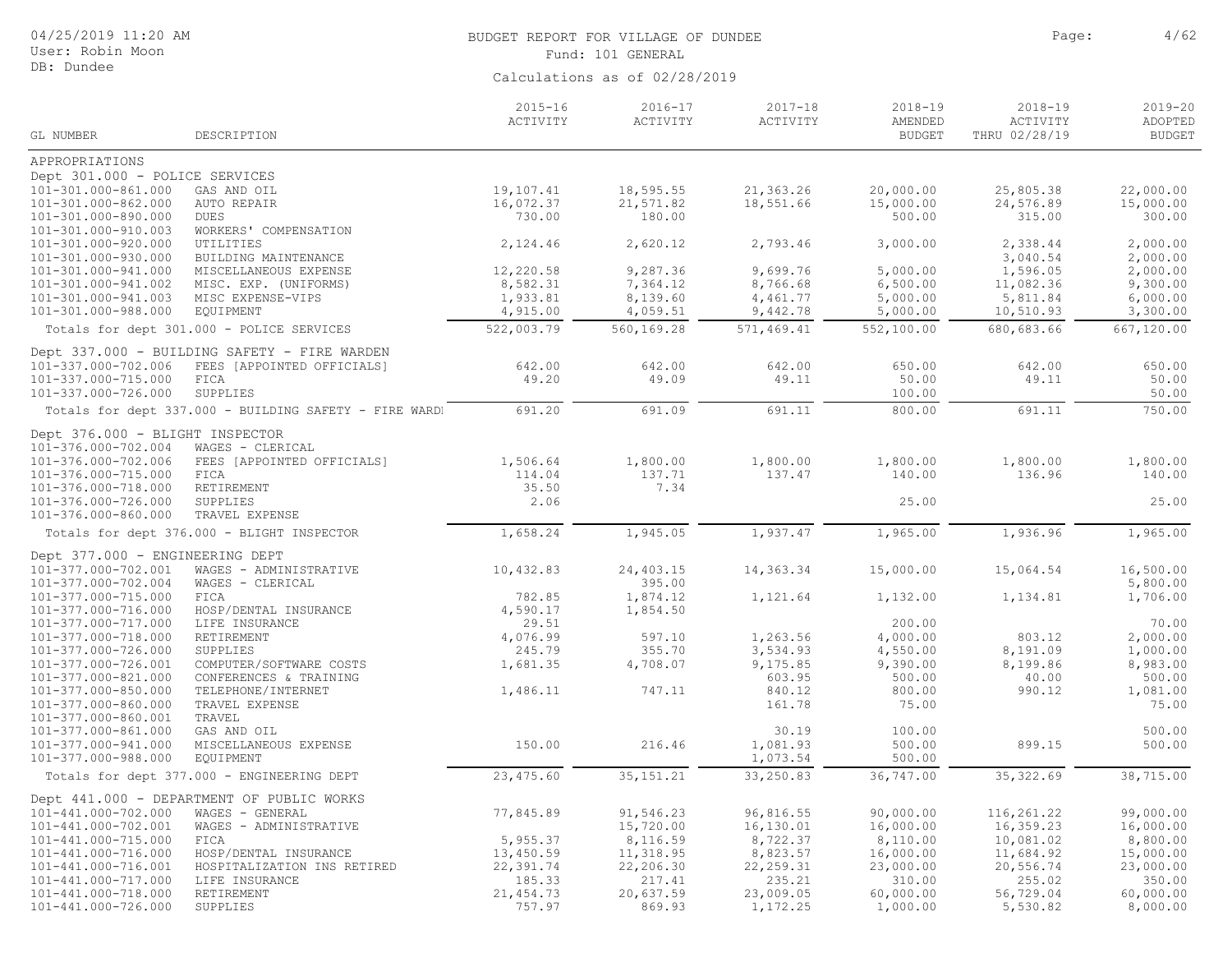| 04/25/2019 11:20 AM<br>User: Robin Moon    |                                                        |                         | BUDGET REPORT FOR VILLAGE OF DUNDEE<br>Fund: 101 GENERAL | Page:                   | 5/62                                    |                                          |                                         |
|--------------------------------------------|--------------------------------------------------------|-------------------------|----------------------------------------------------------|-------------------------|-----------------------------------------|------------------------------------------|-----------------------------------------|
| DB: Dundee                                 |                                                        |                         | Calculations as of 02/28/2019                            |                         |                                         |                                          |                                         |
| GL NUMBER                                  | DESCRIPTION                                            | $2015 - 16$<br>ACTIVITY | 2016-17<br>ACTIVITY                                      | $2017 - 18$<br>ACTIVITY | $2018 - 19$<br>AMENDED<br><b>BUDGET</b> | $2018 - 19$<br>ACTIVITY<br>THRU 02/28/19 | $2019 - 20$<br>ADOPTED<br><b>BUDGET</b> |
| APPROPRIATIONS                             |                                                        |                         |                                                          |                         |                                         |                                          |                                         |
|                                            | Dept 441.000 - DEPARTMENT OF PUBLIC WORKS              |                         |                                                          |                         |                                         |                                          |                                         |
| 101-441.000-805.000                        | ENGINEERING                                            |                         |                                                          |                         |                                         |                                          |                                         |
| 101-441.000-821.000                        | CONFERENCES & TRAINING                                 | 934.26                  | 557.26                                                   | 392.50                  | 500.00                                  | 414.18                                   | 400.00                                  |
| 101-441.000-850.000                        | TELEPHONE/INTERNET                                     | 3,133.75                | 2,653.23                                                 | 2,093.77                | 3,100.00                                | 1,907.95                                 | 2,500.00                                |
| 101-441.000-850.001                        | RADIO COSTS                                            |                         |                                                          |                         | 2,600.00                                |                                          |                                         |
| 101-441.000-861.000                        | GAS AND OIL                                            | 14,658.62               | 14,690.70                                                | 19,089.56               | 16,000.00                               | 24,370.24                                | 21,000.00                               |
| 101-441.000-920.000                        | UTILITIES                                              | 7,286.14                | 8,260.96                                                 | 8,217.33                | 8,000.00                                | 9,396.40                                 | 8,000.00                                |
| 101-441.000-930.000                        | BUILDING MAINTENANCE                                   | 9,980.83                | 11,432.53                                                | 14, 213. 27             | 10,000.00                               | 10,048.85                                | 76,500.00                               |
| 101-441.000-933.000                        | EQUIPMENT MAINTENANCE                                  | 34,940.92               | 23,072.76                                                | 44,439.39               | 44,000.00                               | 55, 473.39                               | 40,000.00                               |
| 101-441.000-935.000<br>101-441.000-937.000 | TREE TRIMMING & PURCHASE<br>SANITATION                 | 15,560.69<br>1,880.00   | 10,689.00<br>1,449.00                                    | 6,000.00<br>1,449.00    | 15,000.00<br>1,900.00                   | 11,780.00<br>1,328.25                    | 15,000.00<br>1,800.00                   |
| 101-441.000-940.001                        | OUTSIDE EQUIPMENT RENTAL                               |                         |                                                          | 6,469.82                |                                         |                                          |                                         |
| 101-441.000-941.000                        | MISCELLANEOUS EXPENSE                                  | 487.29                  | 968.67                                                   | 1,209.85                | 800.00                                  | 4,071.32                                 | 1,000.00                                |
| 101-441.000-941.002                        | MISC. EXP. (UNIFORMS)                                  | 3,554.48                | 3,108.01                                                 | 1,404.62                | 3,000.00                                | 2,936.16                                 | 3,000.00                                |
| 101-441.000-988.000                        | EQUIPMENT                                              | 1,227.00                | 15,163.00                                                | 82,297.00               | 35,200.00                               | 46, 453.13                               | 50,000.00                               |
| 101-441.000-991.000                        | PRINCIPAL BOND                                         | 50,290.06               | 34,744.37                                                | 38,292.03               | 42,000.00                               | 42,140.87                                | 47,080.00                               |
| 101-441.000-995.000                        | INTEREST PAYMENT                                       | 665.04                  | 6,015.51                                                 | 5,381.73                | 8,900.00                                | 8,002.71                                 | 7,270.00                                |
|                                            | Totals for dept 441.000 - DEPARTMENT OF PUBLIC WORKS   | 286,640.70              | 303,438.00                                               | 408,118.19              | 405,420.00                              | 455,781.46                               | 503,700.00                              |
| Dept 450.000 - STREET LIGHTS               |                                                        |                         |                                                          |                         |                                         |                                          |                                         |
| 101-450.000-920.000                        | UTILITIES                                              | 139,184.44              | 115,642.05                                               | 124,356.78              | 125,000.00                              | 101,882.37                               | 126,000.00                              |
|                                            | Totals for dept 450.000 - STREET LIGHTS                | 139, 184. 44            | 115,642.05                                               | 124,356.78              | 125,000.00                              | 101,882.37                               | 126,000.00                              |
| Dept 728.000 - ECONOMIC DEV CORP           |                                                        |                         |                                                          |                         |                                         |                                          |                                         |
| 101-728.000-726.000                        | SUPPLIES                                               |                         |                                                          | 1,275.49                | 1,000.00                                |                                          | 500.00                                  |
| 101-728.000-730.000                        | POSTAGE                                                |                         |                                                          | 49.96                   | 100.00                                  |                                          | 100.00                                  |
| 101-728.000-804.000                        | LEGAL EXPENSES                                         | 2,352.50                | 733.70                                                   | 973.50                  | 1,500.00                                | 1,157.50                                 | 1,500.00                                |
| 101-728.000-805.000                        | ENGINEERING                                            |                         | 344.50                                                   |                         | 1,000.00                                | 2,585.75                                 |                                         |
| 101-728.000-818.000                        | CONTRACTUAL                                            | 4,999.00                | 5,952.64                                                 | 11,776.61               | 20,925.00                               | 7,580.34                                 | 20,000.00                               |
| 101-728.000-821.000                        | CONFERENCES & TRAINING                                 |                         | 229.26                                                   |                         |                                         |                                          |                                         |
| 101-728.000-850.000                        | TELEPHONE/INTERNET                                     | 1,512.75                | 1,481.00                                                 | 5,408.00                | 6,980.00                                | 5,408.00                                 | 7,000.00                                |
| 101-728.000-860.000                        | TRAVEL EXPENSE                                         |                         |                                                          |                         |                                         |                                          |                                         |
| 101-728.000-880.000                        | COMMUNITY PROMOTION                                    | 16,106.59               | 23,463.60                                                | 22,970.56               | 13,200.00                               | 42,406.09                                | 38,700.00                               |
| 101-728.000-881.000                        | ADVERTISING                                            |                         |                                                          | 114.42                  | 200.00                                  |                                          | 200.00                                  |
| 101-728.000-890.000<br>101-728.000-891.000 | DUES<br>MCIDC                                          | 1,848.00                | 2,354.00<br>2,500.00                                     | 2,365.63<br>2,500.00    | 2,500.00<br>2,500.00                    | 2,120.00<br>2,500.00                     | 2,500.00<br>2,500.00                    |
| 101-728.000-900.000                        | PUBLISHING                                             | 216.00                  | 144.00                                                   | 205.39                  | 300.00                                  | 117.23                                   | 300.00                                  |
| 101-728.000-911.000                        | DISASTER EXPENSE                                       |                         |                                                          |                         |                                         |                                          |                                         |
| 101-728.000-936.000                        | GROUNDS                                                | 22,640.00               | 28,757.00                                                | 18,935.00               | 6,000.00                                | 6,328.78                                 | 6,000.00                                |
| 101-728.000-941.000                        | MISCELLANEOUS EXPENSE                                  | 402.15                  | 297.72                                                   | 1,015.66                | 1,500.00                                | 166.66                                   | 1,000.00                                |
| 101-728.000-962.000                        | EMPLOYEE TRAINING                                      |                         |                                                          |                         |                                         |                                          |                                         |
| 101-728.000-970.000                        | CAPITAL IMPROVEMENTS (GENERAL                          |                         |                                                          | 48,844.42               |                                         |                                          | 10,000.00                               |
| 101-728.000-988.000                        | EQUIPMENT                                              |                         |                                                          |                         |                                         |                                          |                                         |
| 101-728.000-991.000                        | PRINCIPAL BOND                                         |                         |                                                          |                         |                                         |                                          |                                         |
| 101-728.000-995.000                        | INTEREST PAYMENT                                       |                         |                                                          |                         |                                         |                                          |                                         |
|                                            | Totals for dept 728.000 - ECONOMIC DEV CORP            | 50,076.99               | 66, 257.42                                               | 116,434.64              | 57,705.00                               | 70,370.35                                | 90, 300.00                              |
|                                            | Dept 865.000 - INSURANCE (BONDS & LIABILITY)           |                         |                                                          |                         |                                         |                                          |                                         |
| 101-865.000-910.002                        | PROPERTY & LIABILITY                                   | 13,594.83               | 13,039.21                                                | 15,194.64               | 22,000.00                               | 12,236.38                                | 22,000.00                               |
| 101-865.000-910.003                        | WORKERS' COMPENSATION                                  | 13,584.46               | 17, 414.40                                               | 22,677.34               | 25,000.00                               | 20,276.72                                | 22,000.00                               |
|                                            | Totals for dept 865.000 - INSURANCE (BONDS & LIABILIT) | 27, 179.29              | 30,453.61                                                | 37,871.98               | 47,000.00                               | 32, 513.10                               | 44,000.00                               |
|                                            | Dept 941.000 - CONTRIBUTIONS TO OTHER FUNDS            |                         |                                                          |                         |                                         |                                          |                                         |
| 101-941.000-965.000<br>101-941.000-965.001 | CONTRIB. TO OTHER FUNDS<br>TIF. TRANSFER TO DDA        | 19,000.00               | 20,500.00                                                | 13,000.00               | 37,948.00                               | 10,000.00                                | 30,000.00<br>39,000.00                  |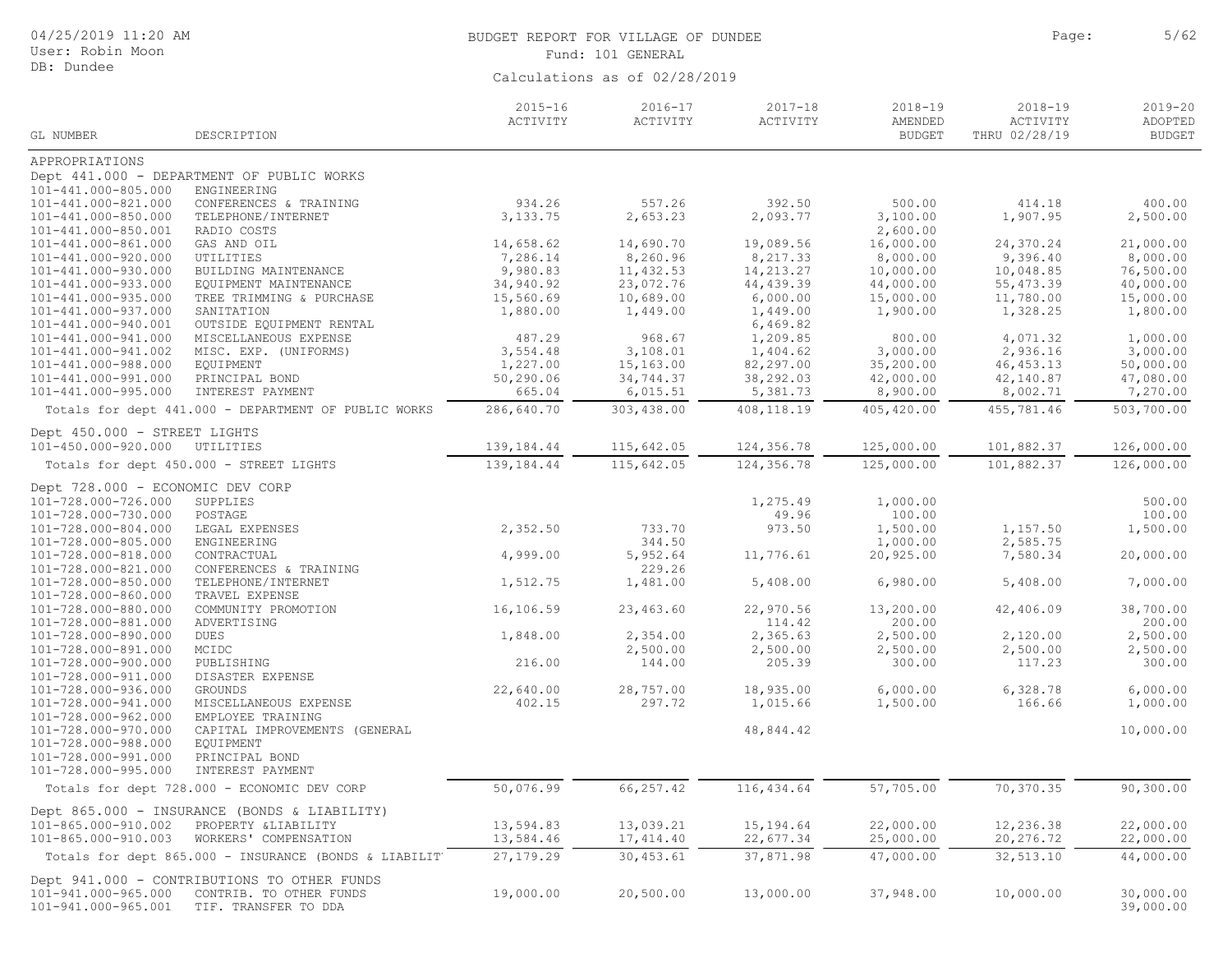| 04/25/2019 11:20 AM<br>User: Robin Moon<br>DB: Dundee                                                                                                                                                                                                                                       |                                                                                                                                                                                                                                                                                                                                                           |                                                                            | BUDGET REPORT FOR VILLAGE OF DUNDEE<br>Fund: 101 GENERAL<br>Calculations as of 02/28/2019 | 6/62<br>Page:                                     |                                                   |                                                   |                                                                             |
|---------------------------------------------------------------------------------------------------------------------------------------------------------------------------------------------------------------------------------------------------------------------------------------------|-----------------------------------------------------------------------------------------------------------------------------------------------------------------------------------------------------------------------------------------------------------------------------------------------------------------------------------------------------------|----------------------------------------------------------------------------|-------------------------------------------------------------------------------------------|---------------------------------------------------|---------------------------------------------------|---------------------------------------------------|-----------------------------------------------------------------------------|
| GL NUMBER                                                                                                                                                                                                                                                                                   | DESCRIPTION                                                                                                                                                                                                                                                                                                                                               | $2015 - 16$<br>ACTIVITY                                                    | $2016 - 17$<br>ACTIVITY                                                                   | $2017 - 18$<br>ACTIVITY                           | $2018 - 19$<br>AMENDED<br><b>BUDGET</b>           | $2018 - 19$<br>ACTIVITY<br>THRU 02/28/19          | $2019 - 20$<br>ADOPTED<br><b>BUDGET</b>                                     |
| APPROPRIATIONS<br>Dept 941.000<br>101-941.000-965.002<br>101-941.000-965.007<br>101-941.000-965.015<br>101-941.000-965.019<br>101-941.000-965.023<br>101-941.000-965.024<br>101-941.000-965.027<br>101-941.000-965.401<br>101-941.000-965.601<br>101-941.000-965.602<br>101-941.000-965.803 | - CONTRIBUTIONS TO OTHER FUNDS<br>TIF. TRANSFER TO LDFA (WATER)<br>TIF TRANSFER TO LDFA #3<br>TRANSFER TO BROWNFIELD<br>TRANSFER TO HONEYWELL DEBT<br>TRANSFER TO 2005 GO<br>TRANSFER TO 2006 GO<br>TRANSFER TO 2009 INSTALLMNT<br>TRANS. TO CAPITAL IMPROVEMENT<br>TRANSFER TO EDC DEBT<br>TRANSFER TO EDC CONSTRUCTION<br>CONTRIB. TO HIST COMM/COMM CE | 42,602.00<br>218,741.00<br>95,900.00<br>85,405.27<br>7,989.64<br>28,000.00 | 36,603.00<br>214,304.00<br>98,498.00<br>43,100.00<br>85, 211.13<br>8,415.00<br>29,000.00  | 42,603.00<br>220,000.00<br>96,500.00<br>37,000.00 | 42,603.00<br>221,000.00<br>99,000.00<br>30,000.00 | 42,022.00<br>221,000.00<br>99,000.00<br>38,000.00 | 240,000.00<br>2,500.00<br>42,022.00<br>215,000.00<br>96,000.00<br>30,000.00 |
| 101-941.000-965.804                                                                                                                                                                                                                                                                         | TRANSFER TO CAPITAL PROJECT<br>Totals for dept 941.000 - CONTRIBUTIONS TO OTHER FUND:                                                                                                                                                                                                                                                                     | 497,637.91                                                                 | 535,631.13                                                                                | 409,103.00                                        | 430,551.00                                        | 410,022.00                                        | 694,522.00                                                                  |
| TOTAL APPROPRIATIONS                                                                                                                                                                                                                                                                        |                                                                                                                                                                                                                                                                                                                                                           | 1,784,279.66                                                               | 1,915,190.31                                                                              | 1,940,713.21                                      | 1,990,938.00                                      | 2,081,974.13                                      | 2,495,049.00                                                                |
| NET OF REVENUES/APPROPRIATIONS                                                                                                                                                                                                                                                              | - FUND 101                                                                                                                                                                                                                                                                                                                                                | 127,396.95                                                                 | 237,825.01                                                                                | 275, 254.65                                       |                                                   | 86,964.82                                         |                                                                             |
| BEGINNING FUND BALANCE<br>FUND BALANCE ADJUSTMENTS<br>ENDING FUND BALANCE                                                                                                                                                                                                                   |                                                                                                                                                                                                                                                                                                                                                           | 1,630,904.86<br>1,758,301.81                                               | 1,758,301.81<br>47,685.00<br>2,043,811.82                                                 | 2,043,811.82<br>2,319,066.47                      | 2,319,066.47<br>2,319,066.47                      | 2,319,066.47<br>2,406,031.29                      | 2,406,031.29<br>2,406,031.29                                                |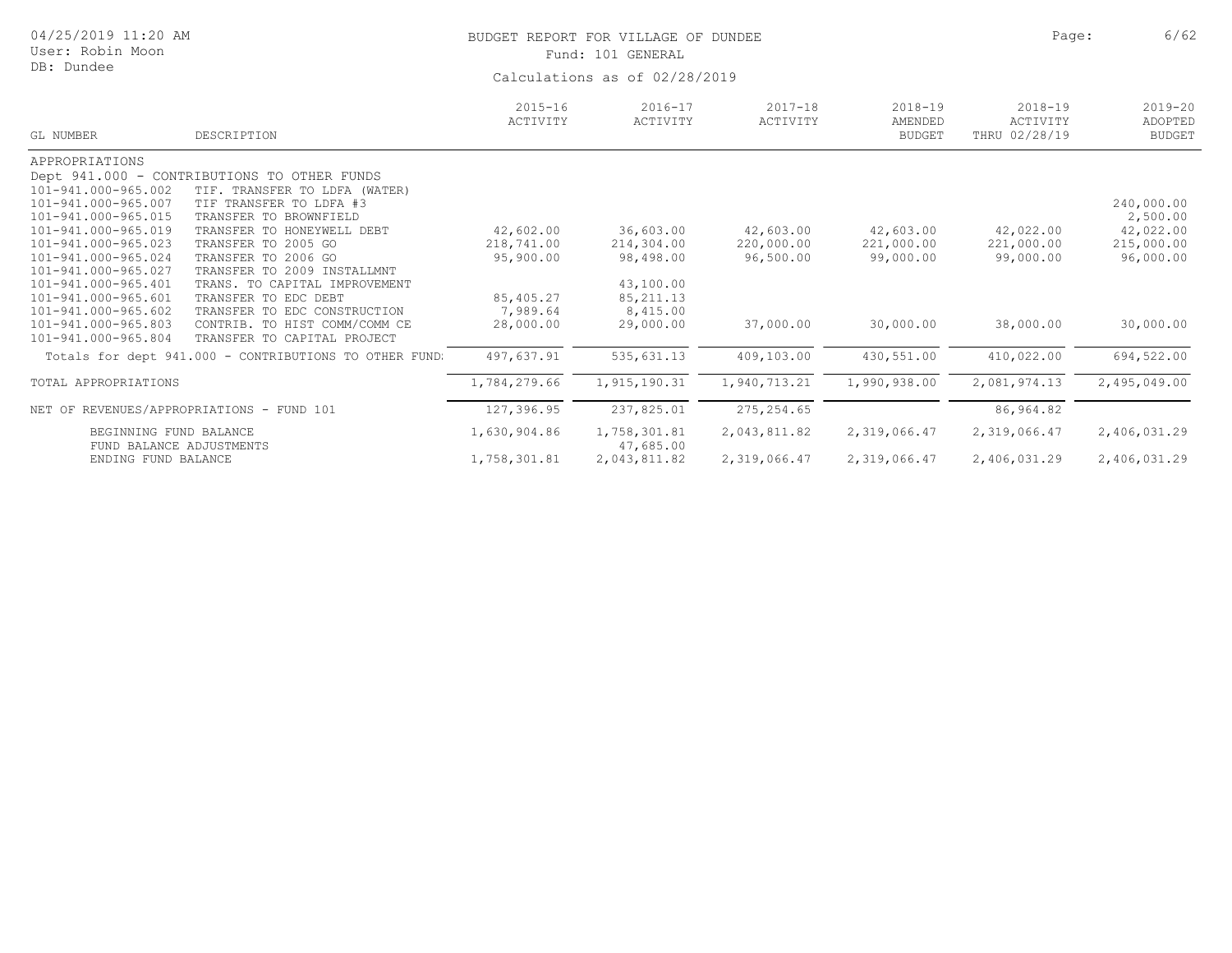| 04/25/2019 11:20 AM<br>User: Robin Moon<br>DB: Dundee                                                                                                                                                |                                                                                                                                                                                                                         |                                                             | BUDGET REPORT FOR VILLAGE OF DUNDEE<br>Fund: 202 MAJOR HIGHWAY<br>Calculations as of 02/28/2019 | Page:                                                         | 7/62                                                                     |                                                                                         |                                                                                         |
|------------------------------------------------------------------------------------------------------------------------------------------------------------------------------------------------------|-------------------------------------------------------------------------------------------------------------------------------------------------------------------------------------------------------------------------|-------------------------------------------------------------|-------------------------------------------------------------------------------------------------|---------------------------------------------------------------|--------------------------------------------------------------------------|-----------------------------------------------------------------------------------------|-----------------------------------------------------------------------------------------|
| GL NUMBER                                                                                                                                                                                            | DESCRIPTION                                                                                                                                                                                                             | $2015 - 16$<br>ACTIVITY                                     | $2016 - 17$<br>ACTIVITY                                                                         | $2017 - 18$<br>ACTIVITY                                       | $2018 - 19$<br>AMENDED<br><b>BUDGET</b>                                  | $2018 - 19$<br>ACTIVITY<br>THRU 02/28/19                                                | $2019 - 20$<br>ADOPTED<br><b>BUDGET</b>                                                 |
| ESTIMATED REVENUES                                                                                                                                                                                   |                                                                                                                                                                                                                         |                                                             |                                                                                                 |                                                               |                                                                          |                                                                                         |                                                                                         |
| Dept 000.000<br>202-000.000-485.001<br>202-000.000-546.000<br>202-000.000-568.000<br>202-000.000-665.000<br>202-000.000-672.006<br>202-000.000-672.008<br>202-000.000-672.011<br>202-000.000-676.000 | TRANSFER FROM MUNIC.<br>HWY FUND<br>GAS AND WEIGHT TAX<br>OTHER STATE GRANTS<br>INTEREST ON INVESTMENT<br>SPECIAL ASSESSMENT-WASHINGTON<br>SPECIAL ASSESSMT- CABELA<br>SPECIAL ASSESSMENT- OUTER DR<br>SELF-HELP MONIES | 168,645.00<br>226,961.51<br>664.54<br>2,497.12<br>40,885.64 | 300,000.00<br>246,327.69<br>762.84<br>2,411.04<br>87,579.58                                     | 215,000.00<br>319,620.71<br>1,073.40<br>2,324.88<br>29,053.41 | 500,000.00<br>245,000.00<br>600.00<br>2,238.00<br>27,977.00<br>16,505.00 | 400,000.00<br>339,702.66<br>51,820.94<br>2,202.94<br>2,238.80<br>27,977.39<br>18,187.10 | 200,000.00<br>300,000.00<br>25,000.00<br>1,500.00<br>2,152.00<br>26,901.00<br>20,163.00 |
| 202-000.000-677.000<br>202-000.000-691.213                                                                                                                                                           | MISCELLANEOUS INCOME<br><b>GRANT REVENUE</b>                                                                                                                                                                            | 2,415.00                                                    | 800.00                                                                                          | 5,580.00                                                      | 500.00                                                                   | 5,394.50                                                                                | 1,000.00<br>40,000.00                                                                   |
| 202-000.000-694.001<br>202-000.000-697.000<br>202-000.000-698.000                                                                                                                                    | OTHER- STATE SOURCE<br>APPROPR. FROM FUND BALANCE<br><b>BOND PROCEEDS</b>                                                                                                                                               | 27,001.63                                                   | 17,363.31                                                                                       |                                                               | 447,646.00                                                               | 20,579.74                                                                               | 1,000,000.00                                                                            |
| Totals for dept $000.000 -$                                                                                                                                                                          |                                                                                                                                                                                                                         | 469,070.44                                                  | 655,244.46                                                                                      | 572,652.40                                                    | 1,240,466.00                                                             | 868,104.07                                                                              | 1,616,716.00                                                                            |
| TOTAL ESTIMATED REVENUES                                                                                                                                                                             |                                                                                                                                                                                                                         | 469,070.44                                                  | 655,244.46                                                                                      | 572,652.40                                                    | 1,240,466.00                                                             | 868,104.07                                                                              | 1,616,716.00                                                                            |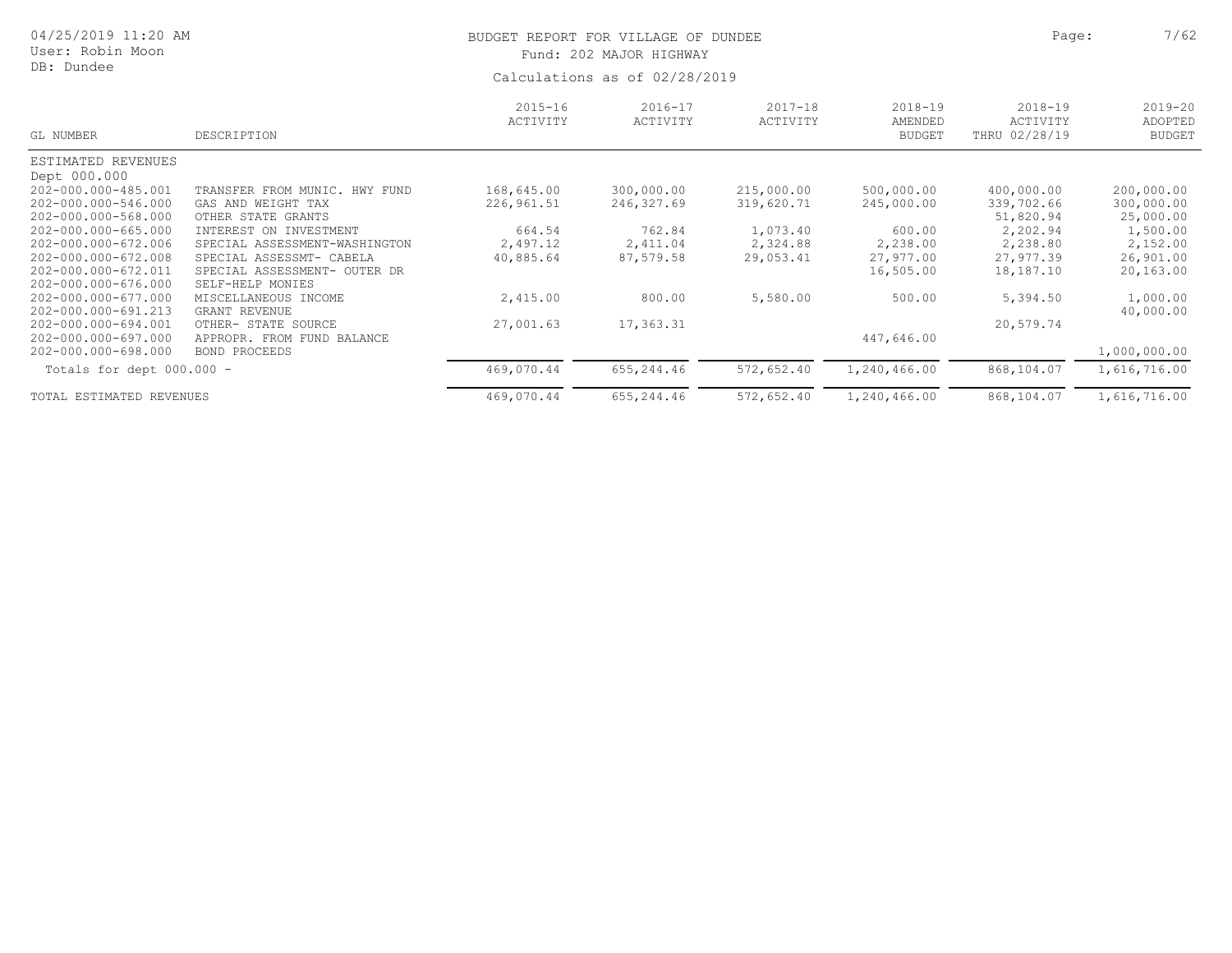| 04/25/2019 11:20 AM<br>User: Robin Moon |                                                                                | BUDGET REPORT FOR VILLAGE OF DUNDEE<br>Fund: 202 MAJOR HIGHWAY | Page:                         | 8/62                    |                                         |                                          |                                         |
|-----------------------------------------|--------------------------------------------------------------------------------|----------------------------------------------------------------|-------------------------------|-------------------------|-----------------------------------------|------------------------------------------|-----------------------------------------|
| DB: Dundee                              |                                                                                |                                                                | Calculations as of 02/28/2019 |                         |                                         |                                          |                                         |
| GL NUMBER                               | DESCRIPTION                                                                    | $2015 - 16$<br>ACTIVITY                                        | 2016-17<br>ACTIVITY           | $2017 - 18$<br>ACTIVITY | $2018 - 19$<br>AMENDED<br><b>BUDGET</b> | $2018 - 19$<br>ACTIVITY<br>THRU 02/28/19 | $2019 - 20$<br>ADOPTED<br><b>BUDGET</b> |
| APPROPRIATIONS                          |                                                                                |                                                                |                               |                         |                                         |                                          |                                         |
| Dept 000.000                            |                                                                                |                                                                |                               |                         |                                         |                                          |                                         |
| 202-000.000-997.000                     | ENCUMBRENCE BUDGET                                                             |                                                                |                               |                         |                                         |                                          |                                         |
| Totals for dept 000.000 -               |                                                                                |                                                                |                               |                         |                                         |                                          |                                         |
| Dept 451.000 - CONSTRUCTION             |                                                                                |                                                                |                               |                         |                                         |                                          |                                         |
| 202-451.000-702.000                     | WAGES - GENERAL                                                                |                                                                |                               |                         | 2,000.00                                |                                          | 2,000.00                                |
| 202-451.000-714.000                     | <b>BENEFITS</b>                                                                |                                                                |                               |                         |                                         |                                          |                                         |
| 202-451.000-715.000                     | FICA                                                                           |                                                                |                               |                         | 153.00                                  |                                          | 153.00                                  |
| 202-451.000-718.000                     | RETIREMENT                                                                     |                                                                |                               |                         |                                         |                                          | 200.00                                  |
| 202-451.000-757.000                     | MATERIALS                                                                      |                                                                |                               |                         | 1,000.00                                |                                          | 1,000.00                                |
| 202-451.000-757.001                     | SIDEWALK MATERIALS                                                             |                                                                |                               |                         | 67,000.00                               | 66,465.16                                | 1,000.00                                |
| 202-451.000-801.000                     | CONSULTANT                                                                     |                                                                |                               |                         | 500.00                                  |                                          | 15,000.00                               |
| 202-451.000-804.000                     | LEGAL EXPENSES                                                                 | 267.50                                                         | 150.00                        |                         | 500.00                                  |                                          | 80,000.00                               |
| 202-451.000-805.000                     | ENGINEERING                                                                    |                                                                | 15,216.35                     | 6,483.25                | 25,000.00                               | 18,954.75                                | 52,000.00                               |
| 202-451.000-818.000                     | CONTRACTUAL                                                                    | 83,499.50                                                      | 1,271.00                      | 1,807.73                | 600,000.00                              | 606,043.32                               | 875,000.00                              |
| 202-451.000-940.000                     | EQUIPMENT RENTAL                                                               |                                                                |                               |                         |                                         |                                          |                                         |
| 202-451.000-974.000                     | SIDEWALK/A.D.A.                                                                |                                                                | 1,714.91                      | 4,380.00                | 5,000.00                                | 2,730.00                                 | 5,000.00                                |
|                                         | Totals for dept 451.000 - CONSTRUCTION                                         | 83,767.00                                                      | 18,352.26                     | 12,670.98               | 701,153.00                              | 694,193.23                               | 1,031,353.00                            |
| Dept 463.000 - MAINTENANCE              |                                                                                |                                                                |                               |                         |                                         |                                          |                                         |
| 202-463.000-702.000                     | WAGES - GENERAL                                                                | 51,887.87                                                      | 50,623.35                     | 46,890.19               | 50,000.00                               | 53, 312.64                               | 50,000.00                               |
| 202-463.000-714.000                     | <b>BENEFITS</b>                                                                | 8,315.15                                                       | 7,209.23                      | 4,458.02                | 8,000.00                                | 4,977.73                                 | 6,000.00                                |
| 202-463.000-715.000                     | FICA                                                                           | 3,969.53                                                       | 3,858.64                      | 3,599.73                | 3,900.00                                | 4,056.61                                 | 4,000.00                                |
| 202-463.000-718.000                     | RETIREMENT                                                                     |                                                                | 1,080.48                      | 1,606.13                | 2,500.00                                | 1,675.43                                 | 2,500.00                                |
| 202-463.000-757.000                     | MATERIALS                                                                      | 25, 233.61                                                     | 15,800.18                     | 19,401.00               | 75,000.00                               | 25, 438.34                               | 55,318.00                               |
| 202-463.000-818.000                     | CONTRACTUAL                                                                    | 31,641.91                                                      | 53, 185. 40                   | 41,870.36               | 160,000.00                              | 100,234.32                               | 162,400.00                              |
| 202-463.000-940.000                     | EQUIPMENT RENTAL                                                               | 62,819.67                                                      | 68,397.93                     | 64,102.35               | 68,000.00                               | 69,700.25                                | 68,000.00                               |
|                                         | Totals for dept 463.000 - MAINTENANCE                                          | 183,867.74                                                     | 200, 155.21                   | 181, 927.78             | 367,400.00                              | 259, 395.32                              | 348,218.00                              |
|                                         | Dept 473.000 - TRAFFIC SERVICE MAINTENANCE                                     |                                                                |                               |                         |                                         |                                          |                                         |
| 202-473.000-702.000                     | WAGES - GENERAL                                                                |                                                                |                               |                         | 500.00                                  |                                          | 500.00                                  |
| 202-473.000-714.000                     | <b>BENEFITS</b>                                                                |                                                                |                               |                         | 50.00                                   |                                          | 50.00                                   |
| 202-473.000-715.000                     | FICA                                                                           |                                                                |                               |                         | 39.00                                   |                                          | 39.00                                   |
| 202-473.000-718.000                     | RETIREMENT                                                                     |                                                                |                               |                         |                                         |                                          | 50.00                                   |
| 202-473.000-757.000                     | MATERIALS                                                                      | 4,362.65                                                       | 1,014.83                      | 841.21                  | 2,000.00                                | 635.02                                   | 1,000.00                                |
| 202-473.000-940.000                     | EQUIPMENT RENTAL                                                               |                                                                |                               |                         | 200.00<br>50.00                         | 521.35                                   | 600.00                                  |
| 202-473.000-941.000                     | MISCELLANEOUS EXPENSE<br>Totals for dept 473.000 - TRAFFIC SERVICE MAINTENANCE | 4,362.65                                                       | 1,014.83                      | 841.21                  | 2,839.00                                | 1,156.37                                 | 50.00<br>2,289.00                       |
| Dept 478.000 - WINTER MAINTENANCE       |                                                                                |                                                                |                               |                         |                                         |                                          |                                         |
| 202-478.000-702.000                     | WAGES - GENERAL                                                                | 7,251.65                                                       | 8,635.47                      | 16,990.28               | 9,000.00                                | 8,954.71                                 | 14,000.00                               |
| 202-478.000-714.000                     | <b>BENEFITS</b>                                                                | 2,519.78                                                       | 1,205.38                      | 1,614.11                | 2,500.00                                | 858.23                                   | 2,200.00                                |
| 202-478.000-715.000                     | FICA                                                                           | 554.76                                                         | 660.58                        | 1,296.06                | 689.00                                  | 657.96                                   | 1,071.00                                |
| 202-478.000-718.000                     | RETIREMENT                                                                     |                                                                | 187.91                        | 675.77                  | 1,000.00                                | 339.81                                   | 1,000.00                                |
| 202-478.000-757.000                     | MATERIALS                                                                      | 6, 311.72                                                      | 5,347.67                      | 8,219.73                | 9,000.00                                | 8,206.07                                 | 9,000.00                                |
| 202-478.000-818.000                     | CONTRACTUAL                                                                    | 765.00                                                         | 130.00                        | 115.00                  | 1,000.00                                |                                          | 1,000.00                                |
| 202-478.000-940.000                     | EQUIPMENT RENTAL                                                               | 8,327.55                                                       | 10,863.87                     | 25, 941.16              | 9,500.00                                | 14,470.53                                | 9,500.00                                |
|                                         | Totals for dept 478.000 - WINTER MAINTENANCE                                   | 25,730.46                                                      | 27,030.88                     | 54,852.11               | 32,689.00                               | 33, 487.31                               | 37,771.00                               |
| Dept 482.000 - ROAD SIDE PARK           |                                                                                |                                                                |                               |                         |                                         |                                          |                                         |
| 202-482.000-702.000                     | WAGES - GENERAL                                                                | 9,447.52                                                       | 11,704.00                     | 17,362.62               | 30,000.00                               | 29,063.54                                | 30,000.00                               |
| 202-482.000-714.000                     | BENEFITS                                                                       | 2,577.65                                                       | 1,647.74                      | 1,614.12                | 2,900.00                                | 2,746.33                                 | 2,000.00                                |
| 202-482.000-715.000                     | FICA                                                                           | 722.73                                                         | 892.33                        | 1,331.19                | 2,295.00                                | 2,162.76                                 | 2,295.00                                |
| 202-482.000-718.000                     | RETIREMENT                                                                     |                                                                | 234.12                        | 611.67                  | 1,600.00                                | 888.09                                   | 1,200.00                                |
| 202-482.000-757.000                     | MATERIALS                                                                      | 1,979.00                                                       | 838.38                        | 811.42                  | 1,500.00                                | 2,601.32                                 | 2,000.00                                |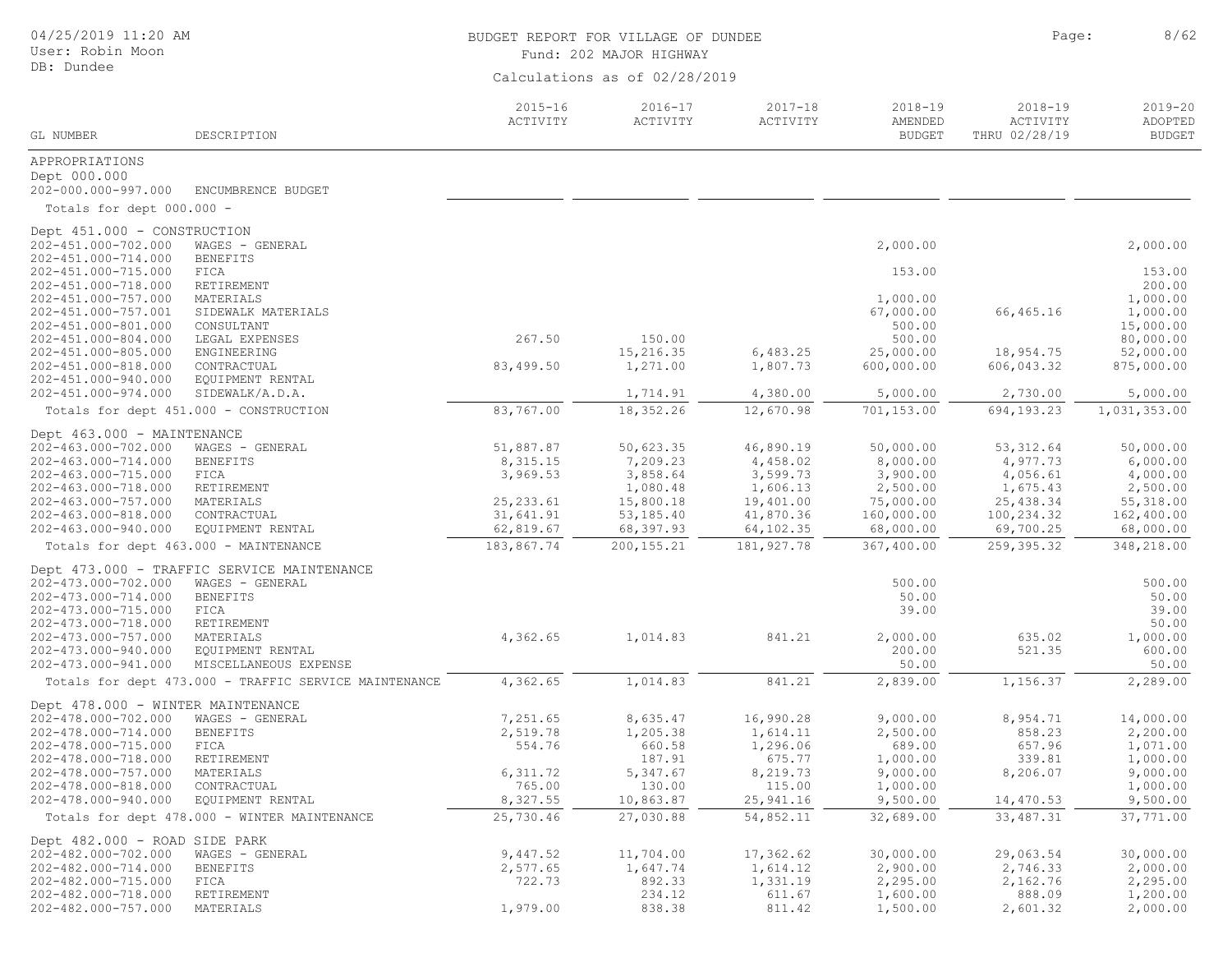| 04/25/2019 11:20 AM<br>User: Robin Moon                                                                                                                                                                                                                                                                                                |                                               | BUDGET REPORT FOR VILLAGE OF DUNDEE<br>Fund: 202 MAJOR HIGHWAY                |                                                                   |                                                                               | Page:                                                    | 9/62                                                                             |  |  |  |
|----------------------------------------------------------------------------------------------------------------------------------------------------------------------------------------------------------------------------------------------------------------------------------------------------------------------------------------|-----------------------------------------------|-------------------------------------------------------------------------------|-------------------------------------------------------------------|-------------------------------------------------------------------------------|----------------------------------------------------------|----------------------------------------------------------------------------------|--|--|--|
| DB: Dundee                                                                                                                                                                                                                                                                                                                             |                                               | Calculations as of 02/28/2019                                                 |                                                                   |                                                                               |                                                          |                                                                                  |  |  |  |
| GL NUMBER<br>DESCRIPTION                                                                                                                                                                                                                                                                                                               | $2015 - 16$<br>ACTIVITY                       | $2016 - 17$<br>ACTIVITY                                                       | $2017 - 18$<br>ACTIVITY                                           | $2018 - 19$<br>AMENDED<br><b>BUDGET</b>                                       | $2018 - 19$<br>ACTIVITY<br>THRU 02/28/19                 | $2019 - 20$<br>ADOPTED<br><b>BUDGET</b>                                          |  |  |  |
| APPROPRIATIONS                                                                                                                                                                                                                                                                                                                         |                                               |                                                                               |                                                                   |                                                                               |                                                          |                                                                                  |  |  |  |
| Dept 482.000 - ROAD SIDE PARK<br>202-482.000-818.000<br>CONTRACTUAL<br>202-482.000-940.000<br>EOUIPMENT RENTAL                                                                                                                                                                                                                         | 13,828.00<br>5,495.39                         | 15,911.07<br>7,842.34                                                         | 33,983.49<br>18,263.68                                            | 37,900.00<br>26,000.00                                                        | 35,226.10<br>26,775.87                                   | 59,000.00<br>26,000.00                                                           |  |  |  |
| Totals for dept 482.000 - ROAD SIDE PARK                                                                                                                                                                                                                                                                                               | 34,050.29                                     | 39,069.98                                                                     | 73,978.19                                                         | 102,195.00                                                                    | 99,464.01                                                | 122,495.00                                                                       |  |  |  |
| Dept 483.000 - ADMINISTRATION & ENGINEERING<br>202-483.000-702.004<br>WAGES - CLERICAL<br>202-483.000-714.000<br><b>BENEFITS</b><br>202-483.000-715.000<br>FICA<br>202-483.000-718.000<br>RETIREMENT<br>202-483.000-803.000<br><b>AUDIT FEES</b><br>202-483.000-805.000<br>ENGINEERING<br>202-483.000-941.000<br>MISCELLANEOUS EXPENSE | 25,950.83<br>4,043.94<br>1,978.78<br>1,300.00 | 22,188.53<br>1,271.28<br>1,684.88<br>249.90<br>1,300.00<br>1,956.25<br>595.63 | 23,010.13<br>1,202.97<br>1,772.38<br>322.90<br>1,300.00<br>102.00 | 26,000.00<br>2,100.00<br>1,990.00<br>1,000.00<br>1,400.00<br>500.00<br>200.00 | 23, 257.53<br>1,078.08<br>1,752.64<br>363.83<br>1,800.00 | 26,000.00<br>2,100.00<br>1,990.00<br>1,000.00<br>1,800.00<br>40,500.00<br>200.00 |  |  |  |
| Totals for dept 483.000 - ADMINISTRATION & ENGINEERING                                                                                                                                                                                                                                                                                 | 33, 273.55                                    | 29,246.47                                                                     | 27,710.38                                                         | 33,190.00                                                                     | 28,252.08                                                | 73,590.00                                                                        |  |  |  |
| Dept 941.000 - CONTRIBUTIONS TO OTHER FUNDS<br>202-941.000-965.020<br>TRANSFER TO OTHER FUNDS<br>Totals for dept 941.000 - CONTRIBUTIONS TO OTHER FUND:                                                                                                                                                                                | 1,200.00<br>1,200.00                          |                                                                               | 1,000.00<br>1,000.00                                              | 1,000.00<br>1,000.00                                                          |                                                          | 1,000.00<br>1,000.00                                                             |  |  |  |
| TOTAL APPROPRIATIONS                                                                                                                                                                                                                                                                                                                   | 366,251.69                                    | 314,869.63                                                                    | 352,980.65                                                        | 1,240,466.00                                                                  | 1, 115, 948.32                                           | 1,616,716.00                                                                     |  |  |  |
| NET OF REVENUES/APPROPRIATIONS - FUND 202                                                                                                                                                                                                                                                                                              | 102,818.75                                    | 340, 374.83                                                                   | 219,671.75                                                        |                                                                               | (247, 844.25)                                            |                                                                                  |  |  |  |
| BEGINNING FUND BALANCE<br>FUND BALANCE ADJUSTMENTS                                                                                                                                                                                                                                                                                     | 668,804.37                                    | 771,623.12<br>40,661.18                                                       | 1, 152, 659.13                                                    | 1,372,330.88                                                                  | 1,372,330.88                                             | 1,124,486.63                                                                     |  |  |  |
| ENDING FUND BALANCE                                                                                                                                                                                                                                                                                                                    | 771,623.12                                    | 1, 152, 659.13                                                                | 1,372,330.88                                                      | 1,372,330.88                                                                  | 1,124,486.63                                             | 1,124,486.63                                                                     |  |  |  |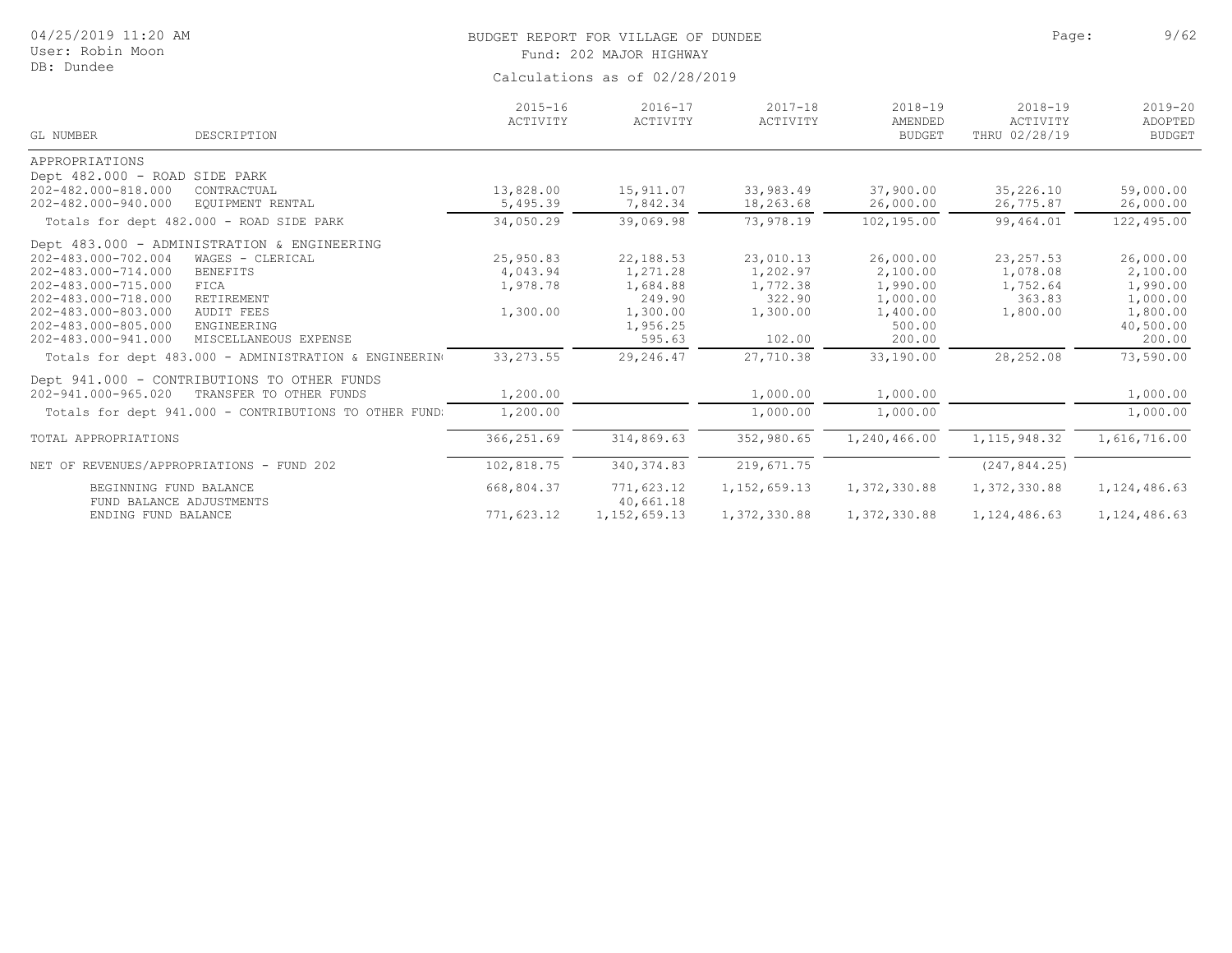| 04/25/2019 11:20 AM<br>User: Robin Moon<br>DB: Dundee             |                                                                                   |                         | BUDGET REPORT FOR VILLAGE OF DUNDEE<br>Fund: 203 LOCAL HIGHWAY<br>Calculations as of 02/28/2019 |                          |                                         | 10/62<br>Page:                                  |                                         |
|-------------------------------------------------------------------|-----------------------------------------------------------------------------------|-------------------------|-------------------------------------------------------------------------------------------------|--------------------------|-----------------------------------------|-------------------------------------------------|-----------------------------------------|
| GL NUMBER                                                         | DESCRIPTION                                                                       | $2015 - 16$<br>ACTIVITY | $2016 - 17$<br>ACTIVITY                                                                         | $2017 - 18$<br>ACTIVITY  | $2018 - 19$<br>AMENDED<br><b>BUDGET</b> | $2018 - 19$<br><b>ACTIVITY</b><br>THRU 02/28/19 | $2019 - 20$<br>ADOPTED<br><b>BUDGET</b> |
| ESTIMATED REVENUES<br>Dept 000.000                                |                                                                                   |                         |                                                                                                 |                          |                                         |                                                 |                                         |
| 203-000.000-485.001<br>203-000.000-546.000<br>203-000.000-568.000 | TRANSFER FROM MUNIC, HWY FUND<br>GAS AND WEIGHT TAX<br>OTHER STATE GRANTS         | 300,000.00<br>79,657.68 | 160,000.00<br>84,977.27                                                                         | 170,000.00<br>112,265.82 | 225,000.00<br>82,000.00                 | 200,000.00<br>120,715.71<br>8,436.12            | 400,000.00<br>115,000.00<br>8,000.00    |
| 203-000.000-665.000<br>203-000.000-672.000                        | INTEREST ON INVESTMENT<br>SPECIAL ASSESSMENT- MAPLE                               | 90.42<br>5,712.80       | 146.64                                                                                          | 192.80                   | 100.00                                  | 598.36                                          | 300.00                                  |
| 203-000.000-672.006<br>203-000.000-672.007                        | SPECIAL ASSESSMENT-WASHINGTON<br>SPECIAL ASSESSMENT<br>$-CARNINGY$                | 5,787.14<br>12,334.86   | 3,616.56<br>13,230.00                                                                           | 3,487.32<br>15,892.19    | 3,358.00<br>11,602.00                   | 3,358.20<br>11,602.50                           | 3,229.00<br>11,156.00                   |
| 203-000.000-672.009<br>203-000.000-672.010<br>203-000.000-676.000 | SPECIAL ASSESSMT - WHITETAIL<br>SPECIAL ASSESSMENT- RAISIN CR<br>SELF-HELP MONIES | 10,644.44<br>3,568.11   | 36,513.08<br>6,743.33                                                                           | 4,954.16<br>5,650.00     | 2,525.00<br>2,600.00                    | 4,770.65<br>2,600.00                            | 4,587.00<br>2,500.00                    |
| 203-000.000-677.000<br>203-000.000-694.001                        | MISCELLANEOUS INCOME<br>OTHER- STATE SOURCE                                       | 637.29<br>9,487.04      | 103.99<br>6,100.62                                                                              | 1,910.30                 | 50.00                                   | 3,130.79<br>7,230.72                            | 1,000.00                                |
| 203-000.000-697.000<br>Totals for dept $000.000 -$                | APPROPR. FROM FUND BALANCE                                                        | 427,919.78              | 311, 431.49                                                                                     | 314, 352.59              | 24,885.00<br>352,120.00                 | 362,443.05                                      | 151,728.00<br>697,500.00                |
| TOTAL ESTIMATED REVENUES                                          |                                                                                   | 427,919.78              | 311, 431.49                                                                                     | 314,352.59               | 352,120.00                              | 362,443.05                                      | 697,500.00                              |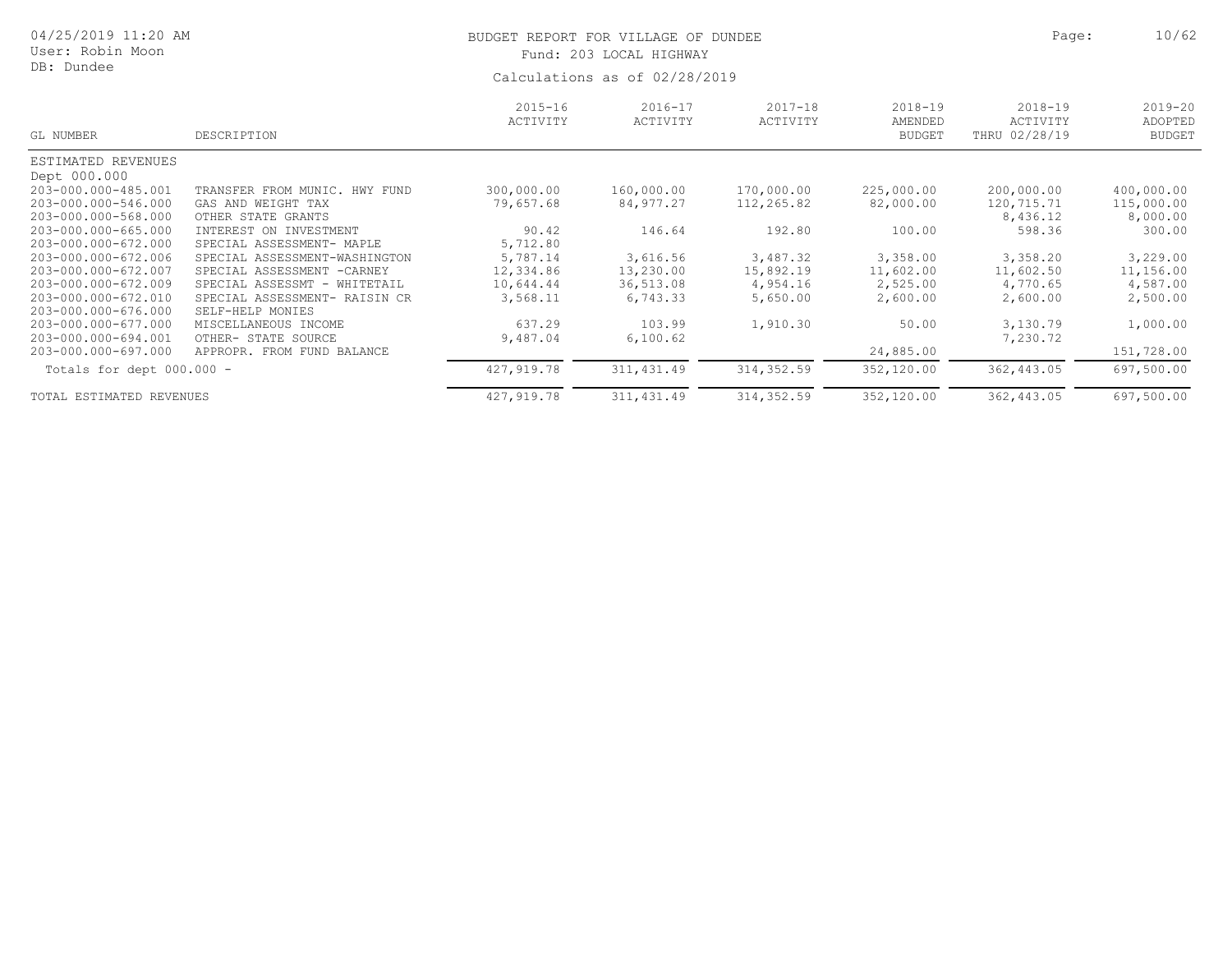| 04/25/2019 11:20 AM<br>User: Robin Moon<br>DB: Dundee |                                                                       | BUDGET REPORT FOR VILLAGE OF DUNDEE<br>Fund: 203 LOCAL HIGHWAY | Page:                         | 11/62                   |                                         |                                          |                                         |
|-------------------------------------------------------|-----------------------------------------------------------------------|----------------------------------------------------------------|-------------------------------|-------------------------|-----------------------------------------|------------------------------------------|-----------------------------------------|
|                                                       |                                                                       |                                                                | Calculations as of 02/28/2019 |                         |                                         |                                          |                                         |
| GL NUMBER                                             | DESCRIPTION                                                           | $2015 - 16$<br>ACTIVITY                                        | 2016-17<br>ACTIVITY           | $2017 - 18$<br>ACTIVITY | $2018 - 19$<br>AMENDED<br><b>BUDGET</b> | $2018 - 19$<br>ACTIVITY<br>THRU 02/28/19 | $2019 - 20$<br>ADOPTED<br><b>BUDGET</b> |
| APPROPRIATIONS                                        |                                                                       |                                                                |                               |                         |                                         |                                          |                                         |
| Dept 000.000<br>203-000.000-997.000                   | ENCUMBRENCE BUDGET                                                    |                                                                |                               |                         |                                         |                                          |                                         |
| Totals for dept 000.000 -                             |                                                                       |                                                                |                               |                         |                                         |                                          |                                         |
| Dept 451.000 - CONSTRUCTION                           |                                                                       |                                                                |                               |                         |                                         |                                          |                                         |
| 203-451.000-702.000                                   | WAGES - GENERAL                                                       |                                                                |                               |                         | 1,000.00                                |                                          |                                         |
| 203-451.000-714.000                                   | <b>BENEFITS</b>                                                       |                                                                |                               |                         | 100.00                                  |                                          |                                         |
| 203-451.000-715.000                                   | FICA                                                                  |                                                                |                               |                         | 115.00                                  |                                          |                                         |
| 203-451.000-718.000                                   | RETIREMENT                                                            |                                                                |                               |                         |                                         |                                          |                                         |
| 203-451.000-757.000                                   | MATERIALS                                                             |                                                                |                               |                         | 1,000.00                                |                                          |                                         |
| 203-451.000-801.000                                   | CONSULTANT                                                            |                                                                |                               |                         |                                         |                                          |                                         |
| 203-451.000-804.000                                   | LEGAL EXPENSES                                                        |                                                                |                               |                         |                                         |                                          | 5,000.00                                |
| 203-451.000-805.000<br>203-451.000-818.000            | ENGINEERING                                                           |                                                                | 13,065.86                     |                         | 5,000.00<br>10,000.00                   |                                          | 395,000.00                              |
| 203-451.000-900.000                                   | CONTRACTUAL<br>PUBLISHING                                             |                                                                |                               |                         | 200.00                                  |                                          |                                         |
| 203-451.000-974.000                                   | SIDEWALK/A.D.A.                                                       |                                                                | 656.00                        | 2,555.00                | 1,000.00                                | 4,585.00                                 | 3,000.00                                |
|                                                       | Totals for dept 451.000 - CONSTRUCTION                                |                                                                | 13,721.86                     | 2,555.00                | 18,415.00                               | 4,585.00                                 | 403,000.00                              |
| Dept 463.000 - MAINTENANCE                            |                                                                       |                                                                |                               |                         |                                         |                                          |                                         |
| 203-463.000-702.000                                   | WAGES - GENERAL                                                       | 38, 454.85                                                     | 39,836.57                     | 40,268.37               | 40,000.00                               | 34,990.47                                | 40,000.00                               |
| 203-463.000-714.000                                   | <b>BENEFITS</b>                                                       | 6,734.33                                                       | 6, 134.11                     | 4,068.22                | 6,800.00                                | 4,950.14                                 | 6,800.00                                |
| 203-463.000-715.000                                   | FICA                                                                  | 2,941.66                                                       | 3,037.14                      | 3,090.19                | 3,061.00                                | 2,649.08                                 | 3,061.00                                |
| 203-463.000-718.000                                   | RETIREMENT                                                            |                                                                | 846.85                        | 1,400.63                | 2,000.00                                | 1,140.85                                 | 2,000.00                                |
| 203-463.000-757.000                                   | MATERIALS                                                             | 19,951.30                                                      | 19,084.71                     | 23,404.46               | 50,000.00                               | 60,061.86                                | 30,000.00                               |
| 203-463.000-818.000                                   | CONTRACTUAL                                                           | 85,067.78                                                      | 39,747.95                     | 37,517.96               | 83,000.00                               | 40,100.22                                | 55,000.00                               |
| 203-463.000-940.000                                   | EQUIPMENT RENTAL                                                      | 53,931.99                                                      | 65, 175.95                    | 66,698.14               | 65,000.00                               | 59,442.75                                | 65,000.00                               |
|                                                       | Totals for dept 463.000 - MAINTENANCE                                 | 207,081.91                                                     | 173,863.28                    | 176, 447.97             | 249,861.00                              | 203, 335.37                              | 201,861.00                              |
|                                                       | Dept 473.000 - TRAFFIC SERVICE MAINTENANCE                            |                                                                |                               |                         |                                         |                                          |                                         |
| 203-473.000-702.000                                   | WAGES - GENERAL                                                       |                                                                | 122.60                        |                         | 200.00                                  |                                          | 200.00                                  |
| 203-473.000-714.000                                   | <b>BENEFITS</b>                                                       |                                                                | 13.28                         |                         | 90.00                                   |                                          | 90.00                                   |
| 203-473.000-715.000                                   | FICA                                                                  |                                                                | 9.38                          |                         | 16.00                                   |                                          | 16.00                                   |
| 203-473.000-718.000                                   | RETIREMENT                                                            |                                                                | 3.67                          |                         |                                         |                                          |                                         |
| 203-473.000-757.000                                   | MATERIALS                                                             | 443.75                                                         | 506.70                        | 400.30                  | 1,000.00                                | 306.18                                   | 500.00                                  |
| 203-473.000-940.000                                   | EQUIPMENT RENTAL                                                      |                                                                |                               | 18.18                   | 100.00                                  | 40.38                                    | 100.00                                  |
| 203-473.000-941.000                                   | MISCELLANEOUS EXPENSE                                                 |                                                                | 173.63                        |                         | 150.00                                  |                                          | 100.00                                  |
|                                                       | Totals for dept 473.000 - TRAFFIC SERVICE MAINTENANCE                 | 443.75                                                         | 829.26                        | 418.48                  | 1,556.00                                | 346.56                                   | 1,006.00                                |
| Dept 478.000 - WINTER MAINTENANCE                     |                                                                       |                                                                |                               |                         |                                         |                                          |                                         |
| 203-478.000-702.000                                   | WAGES - GENERAL                                                       | 4,745.65                                                       | 4,297.84                      | 11,464.74               | 8,000.00                                | 6,247.59                                 | 8,000.00                                |
| 203-478.000-714.000                                   | <b>BENEFITS</b>                                                       | 2,255.78                                                       | 663.09                        | 1,147.45                | 2,000.00                                | 873.56                                   | 2,000.00                                |
| 203-478.000-715.000                                   | FICA                                                                  | 363.04                                                         | 328.81                        | 874.16                  | 612.00                                  | 462.34                                   | 612.00                                  |
| 203-478.000-718.000                                   | RETIREMENT                                                            |                                                                | 103.58                        | 453.58                  | 600.00                                  | 242.08                                   | 600.00                                  |
| 203-478.000-757.000                                   | MATERIALS                                                             | 6,692.06                                                       | 5,626.13                      | 8,219.69                | 9,000.00                                | 8,206.06                                 | 9,000.00                                |
| 203-478.000-940.000                                   | EQUIPMENT RENTAL                                                      | 5,676.91                                                       | 5,088.40                      | 19,963.99               | 6,100.00                                | 11,478.53                                | 6,100.00                                |
| 203-478.000-941.000                                   | MISCELLANEOUS EXPENSE<br>Totals for dept 478.000 - WINTER MAINTENANCE | 19,733.44                                                      | 16,107.85                     | 42, 123.61              | 100.00<br>26, 412.00                    | 27,510.16                                | 26, 312.00                              |
|                                                       |                                                                       |                                                                |                               |                         |                                         |                                          |                                         |
|                                                       | Dept 483.000 - ADMINISTRATION & ENGINEERING                           |                                                                |                               |                         |                                         |                                          |                                         |
| 203-483.000-702.004<br>203-483.000-714.000            | WAGES - CLERICAL                                                      | 32, 211.65<br>6,831.88                                         | 22,790.10                     | 23,009.46               | 25,000.00<br>2,000.00                   | 23,256.04                                | 25,000.00                               |
| 203-483.000-715.000                                   | <b>BENEFITS</b><br>FICA                                               | 2,458.22                                                       | 1,711.33<br>1,730.66          | 1,202.97<br>1,771.90    | 1,913.00                                | 1,078.08<br>1,752.19                     | 2,000.00<br>1,913.00                    |
| 203-483.000-718.000                                   | RETIREMENT                                                            |                                                                | 249.90                        | 322.39                  | 1,000.00                                | 363.82                                   | 1,000.00                                |
| 203-483.000-803.000                                   | <b>AUDIT FEES</b>                                                     | 1,300.00                                                       | 1,300.00                      | 1,300.00                | 1,400.00                                | 1,800.00                                 | 1,800.00                                |
| 203-483.000-805.000                                   | ENGINEERING                                                           | 751.35                                                         |                               |                         | 500.00                                  | 4,103.37                                 | 1,000.00                                |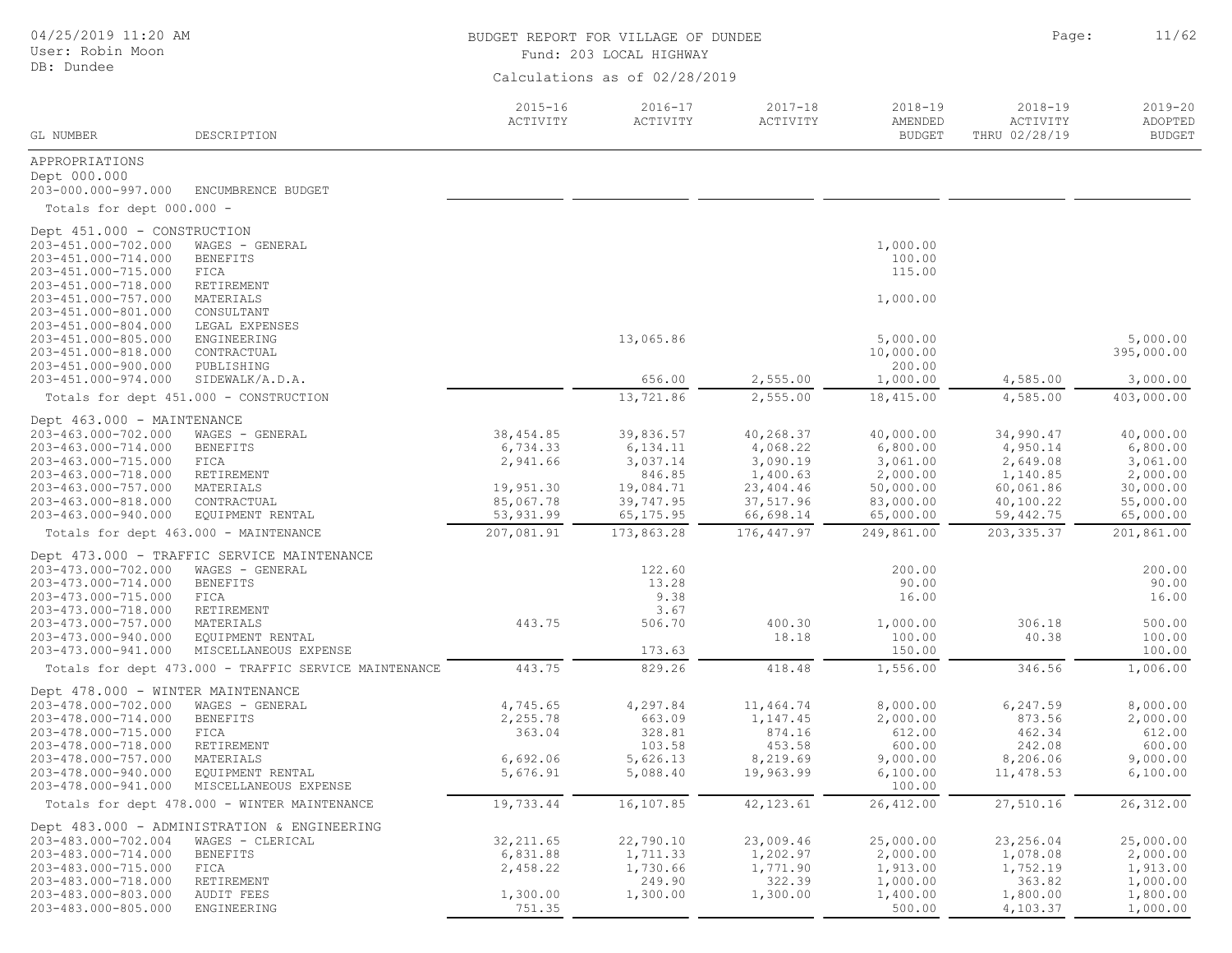| 04/25/2019 11:20 AM<br>User: Robin Moon<br>DB: Dundee                                                                                                                                               | BUDGET REPORT FOR VILLAGE OF DUNDEE<br>Fund: 203 LOCAL HIGHWAY<br>Calculations as of 02/28/2019 | Page:                             | 12/62                              |                                         |                                          |                                         |
|-----------------------------------------------------------------------------------------------------------------------------------------------------------------------------------------------------|-------------------------------------------------------------------------------------------------|-----------------------------------|------------------------------------|-----------------------------------------|------------------------------------------|-----------------------------------------|
| GL NUMBER<br>DESCRIPTION                                                                                                                                                                            | $2015 - 16$<br>ACTIVITY                                                                         | $2016 - 17$<br>ACTIVITY           | $2017 - 18$<br>ACTIVITY            | $2018 - 19$<br>AMENDED<br><b>BUDGET</b> | $2018 - 19$<br>ACTIVITY<br>THRU 02/28/19 | $2019 - 20$<br>ADOPTED<br><b>BUDGET</b> |
| APPROPRIATIONS<br>Dept 483.000 - ADMINISTRATION & ENGINEERING<br>Totals for dept 483.000 - ADMINISTRATION & ENGINEERING                                                                             | 43,553.10                                                                                       | 27,781.99                         | 27,606.72                          | 31,813.00                               | 32,353.50                                | 32,713.00                               |
| Dept 941.000 - CONTRIBUTIONS TO OTHER FUNDS<br>203-941.000-965.020<br>TRANSFER TO OTHER FUNDS<br>203-941.000-965.026<br>TRANSFER TO DEBT PEARL<br>TRANSFER TO OAK/PLANK DEBT<br>203-941.000-965.074 | 1,200.00<br>21,182.00<br>8,738.00                                                               | 1,000.00<br>20,600.00<br>8,513.00 | 16,000.00<br>20,000.00<br>8,037.00 | 1,000.00<br>15,000.00<br>8,063.00       | 15,000.00<br>8,063.00                    | 1,000.00<br>18,658.00<br>12,950.00      |
| Totals for dept 941.000 - CONTRIBUTIONS TO OTHER FUND.                                                                                                                                              | 31,120.00                                                                                       | 30,113.00                         | 44,037.00                          | 24,063.00                               | 23,063.00                                | 32,608.00                               |
| TOTAL APPROPRIATIONS                                                                                                                                                                                | 301,932.20                                                                                      | 262, 417.24                       | 293,188.78                         | 352,120.00                              | 291,193.59                               | 697,500.00                              |
| NET OF REVENUES/APPROPRIATIONS - FUND 203                                                                                                                                                           | 125,987.58                                                                                      | 49,014.25                         | 21, 163.81                         |                                         | 71,249.46                                |                                         |
| BEGINNING FUND BALANCE<br>FUND BALANCE ADJUSTMENTS                                                                                                                                                  | 53,299.39                                                                                       | 179,286.97<br>14,274.73           | 242,575.95                         | 263,739.76                              | 263,739.76                               | 334,989.22                              |
| ENDING FUND BALANCE                                                                                                                                                                                 | 179,286.97                                                                                      | 242,575.95                        | 263,739.76                         | 263,739.76                              | 334,989.22                               | 334,989.22                              |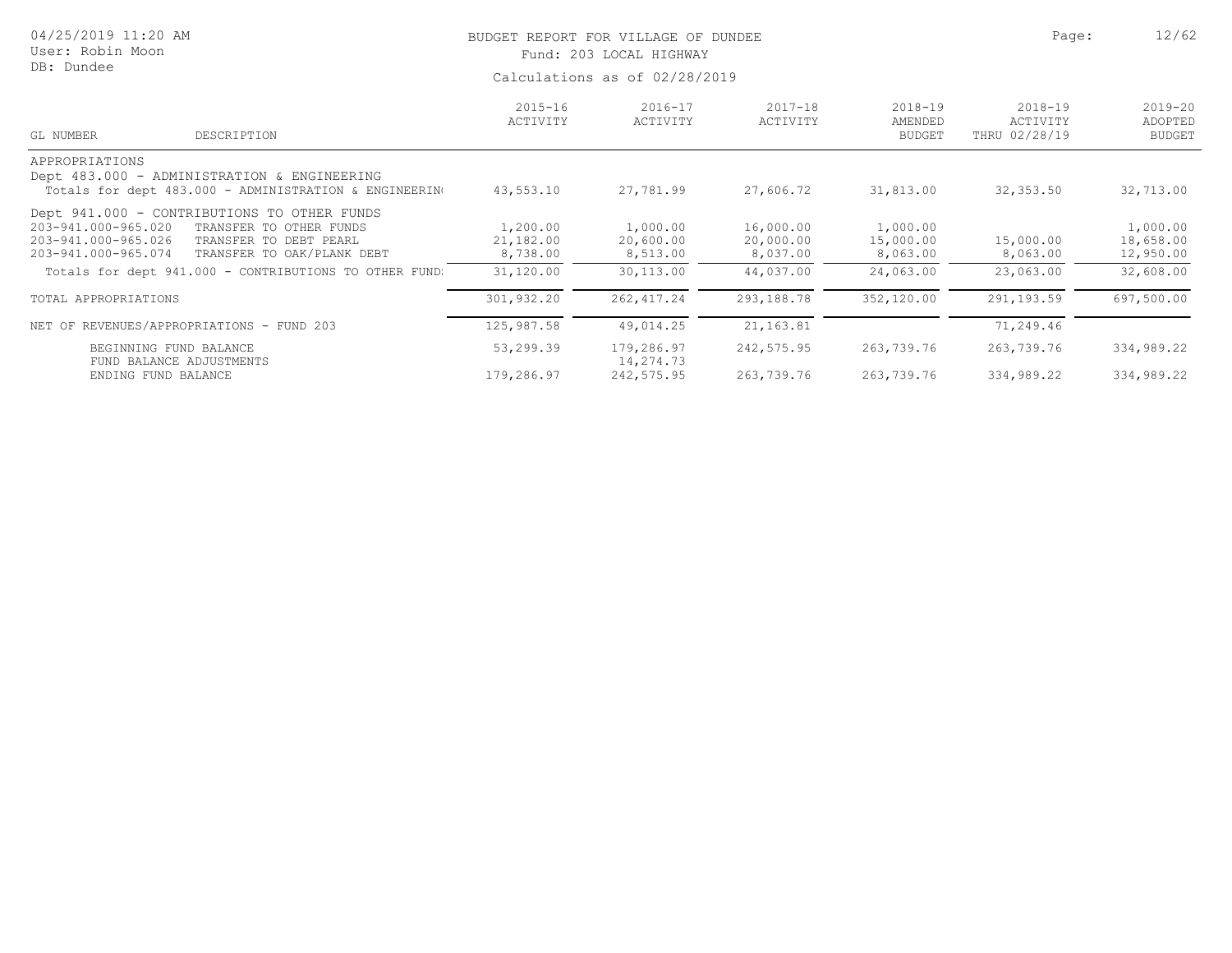| 04/25/2019 11:20 AM<br>User: Robin Moon<br>DB: Dundee             |                                                                                       |                         | BUDGET REPORT FOR VILLAGE OF DUNDEE<br>Fund: 204 MUNICIPAL HIGHWAY<br>Calculations as of 02/28/2019 |                         |                                     |                                      |                                         |  |
|-------------------------------------------------------------------|---------------------------------------------------------------------------------------|-------------------------|-----------------------------------------------------------------------------------------------------|-------------------------|-------------------------------------|--------------------------------------|-----------------------------------------|--|
| GL NUMBER                                                         | DESCRIPTION                                                                           | $2015 - 16$<br>ACTIVITY | $2016 - 17$<br>ACTIVITY                                                                             | $2017 - 18$<br>ACTIVITY | 2018-19<br>AMENDED<br><b>BUDGET</b> | 2018-19<br>ACTIVITY<br>THRU 02/28/19 | $2019 - 20$<br>ADOPTED<br><b>BUDGET</b> |  |
| ESTIMATED REVENUES                                                |                                                                                       |                         |                                                                                                     |                         |                                     |                                      |                                         |  |
| Dept 000.000                                                      |                                                                                       |                         |                                                                                                     |                         |                                     |                                      |                                         |  |
| 204-000.000-401.000                                               | CURRENT TAXES                                                                         | 443,578.35              | 428,281.60                                                                                          | 436,701.03              | 279,220.00                          | 473,430.78                           | 480,000.00                              |  |
| 204-000.000-653.006                                               | PRIOR YR REFUNDS                                                                      | (3, 912.44)             | (896, 43)                                                                                           | (2, 902, 29)            | (3,000.00)                          | (3, 476, 97)                         | (2,000.00)                              |  |
| 204-000.000-665.000<br>204-000.000-676.000                        | INTEREST ON INVESTMENT<br>SELF-HELP MONIES                                            | 1,017.33                | 955.95                                                                                              | 892.09                  | 500.00                              | 1,944.47                             | 1,000.00                                |  |
| 204-000.000-677.000<br>204-000.000-691.001<br>204-000.000-694.002 | MISCELLANEOUS INCOME<br>CONTRIBUTIONS FROM OTHER FUND<br>TRANSFER FROM<br>OTHER FUNDS | 2,636.86                | 14,551.29                                                                                           | 26,373.80               | 8,000.00                            | 6,570.73                             | 8,000.00                                |  |
| 204-000.000-697.000                                               | APPROPR. FROM FUND BALANCE                                                            |                         |                                                                                                     |                         | 489,980.00                          |                                      | 278,100.00                              |  |
| Totals for dept $000.000 -$                                       |                                                                                       | 443,320.10              | 442,892.41                                                                                          | 461,064.63              | 774,700.00                          | 478,469.01                           | 765,100.00                              |  |
| TOTAL ESTIMATED REVENUES                                          |                                                                                       | 443,320.10              | 442,892.41                                                                                          | 461,064.63              | 774,700.00                          | 478,469.01                           | 765,100.00                              |  |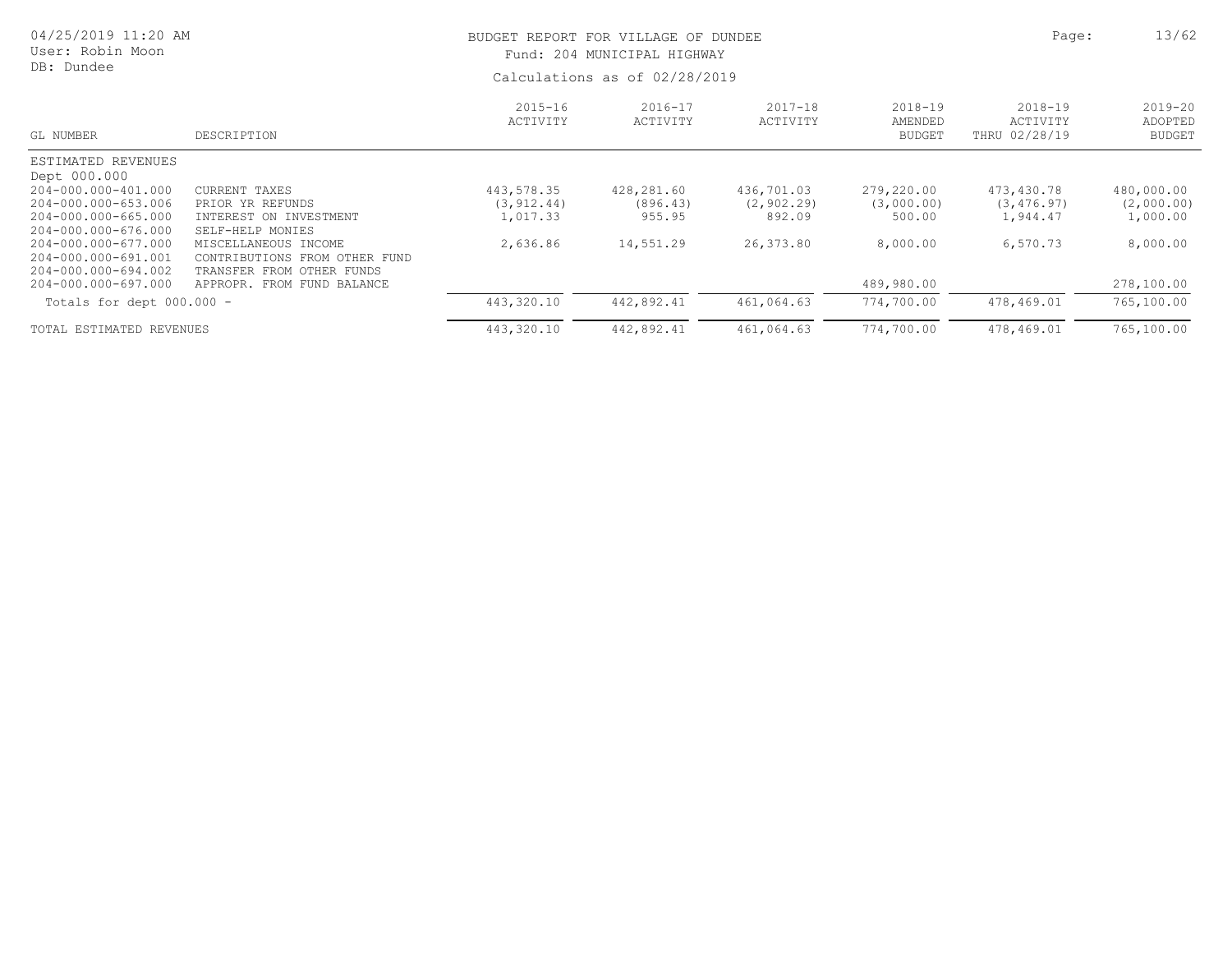| 04/25/2019 11:20 AM<br>User: Robin Moon<br>DB: Dundee                                                                                  |                                                                                                                                                                             | BUDGET REPORT FOR VILLAGE OF DUNDEE<br>Fund: 204 MUNICIPAL HIGHWAY<br>Calculations as of 02/28/2019 | Page:                                             | 14/62                     |                                         |                                          |                                                    |
|----------------------------------------------------------------------------------------------------------------------------------------|-----------------------------------------------------------------------------------------------------------------------------------------------------------------------------|-----------------------------------------------------------------------------------------------------|---------------------------------------------------|---------------------------|-----------------------------------------|------------------------------------------|----------------------------------------------------|
| <b>GL NUMBER</b>                                                                                                                       | DESCRIPTION                                                                                                                                                                 | $2015 - 16$<br>ACTIVITY                                                                             | $2016 - 17$<br>ACTIVITY                           | $2017 - 18$<br>ACTIVITY   | $2018 - 19$<br>AMENDED<br><b>BUDGET</b> | $2018 - 19$<br>ACTIVITY<br>THRU 02/28/19 | $2019 - 20$<br>ADOPTED<br><b>BUDGET</b>            |
| APPROPRIATIONS<br>Dept 000.000<br>204-000.000-997.000                                                                                  | ENCUMBRENCE BUDGET                                                                                                                                                          |                                                                                                     |                                                   |                           |                                         |                                          |                                                    |
| Totals for dept 000.000 -                                                                                                              |                                                                                                                                                                             |                                                                                                     |                                                   |                           |                                         |                                          |                                                    |
| Dept 451.000 - CONSTRUCTION<br>204-451.000-818.000<br>204-451.000-941.000<br>204-451.000-974.001                                       | CONTRACTUAL<br>MISCELLANEOUS EXPENSE<br>SIDEWALK CONSTRUCTION CONTRAC                                                                                                       | 9,902.94                                                                                            | 40,259.31                                         | 50,489.48                 | 45,000.00                               | 43,813.21                                | 45,000.00                                          |
| Totals for dept 451.000 - CONSTRUCTION                                                                                                 |                                                                                                                                                                             | 9,902.94                                                                                            | 40,259.31                                         | 50,489.48                 | 45,000.00                               | 43,813.21                                | 45,000.00                                          |
| 204-483.000-702.004<br>204-483.000-714.000<br>204-483.000-715.000<br>204-483.000-803.000<br>204-483.000-941.000                        | Dept 483.000 - ADMINISTRATION & ENGINEERING<br>WAGES - CLERICAL<br><b>BENEFITS</b><br>FICA<br><b>AUDIT FEES</b><br>MISCELLANEOUS EXPENSE                                    | 1,000.00                                                                                            | 1,100.00<br>2,540.28                              | 1,100.00                  | 1,100.00<br>2,600.00                    | 1,100.00                                 | 1,100.00                                           |
|                                                                                                                                        | Totals for dept 483.000 - ADMINISTRATION & ENGINEERING                                                                                                                      | 1,000.00                                                                                            | 3,640.28                                          | 1,100.00                  | 3,700.00                                | 1,100.00                                 | 1,100.00                                           |
| 204-941.000-965.000<br>204-941.000-965.001<br>204-941.000-965.002                                                                      | Dept 941.000 - CONTRIBUTIONS TO OTHER FUNDS<br>CONTRIB. TO OTHER FUNDS<br>TIF. TRANSFER TO DDA<br>TIF. TRANSFER TO LDFA (WATER)                                             |                                                                                                     |                                                   |                           | 1,000.00                                |                                          | 1,000.00<br>17,000.00                              |
| 204-941.000-965.007<br>204-941.000-965.015<br>204-941.000-965.202<br>204-941.000-965.203<br>204-941.000-965.601<br>204-941.000-965.602 | TIF TRANSFER TO LDFA #3<br>TRANSFER TO BROWNFIELD<br>CONTRIBUTION TO MAJOR HIGHWAY<br>CONTRIBUTION TO LOCAL HIGHWAY<br>TRANSFER TO EDC DEBT<br>TRANSFER TO EDC CONSTRUCTION | 168,645.00<br>300,000.00<br>36,602.27<br>3,424.13                                                   | 300,000.00<br>160,000.00<br>36,519.06<br>3,606.43 | 200,000.00<br>170,000.00  | 500,000.00<br>225,000.00                | 400,000.00<br>200,000.00                 | 100,000.00<br>1,000.00<br>200,000.00<br>400,000.00 |
|                                                                                                                                        | Totals for dept 941.000 - CONTRIBUTIONS TO OTHER FUND:                                                                                                                      | 508,671.40                                                                                          | 500, 125.49                                       | 370,000.00                | 726,000.00                              | 600,000.00                               | 719,000.00                                         |
| TOTAL APPROPRIATIONS                                                                                                                   |                                                                                                                                                                             | 519, 574.34                                                                                         | 544,025.08                                        | 421,589.48                | 774,700.00                              | 644, 913.21                              | 765,100.00                                         |
| NET OF REVENUES/APPROPRIATIONS - FUND 204                                                                                              |                                                                                                                                                                             | (76, 254.24)                                                                                        | (101, 132.67)                                     | 39, 475.15                |                                         | (166, 444.20)                            |                                                    |
| BEGINNING FUND BALANCE<br>ENDING FUND BALANCE                                                                                          |                                                                                                                                                                             | 1,121,023.50<br>1,044,769.26                                                                        | 1,044,769.26<br>943,636.59                        | 943,636.59<br>983, 111.74 | 983, 111.74<br>983, 111.74              | 983, 111.74<br>816,667.54                | 816,667.54<br>816,667.54                           |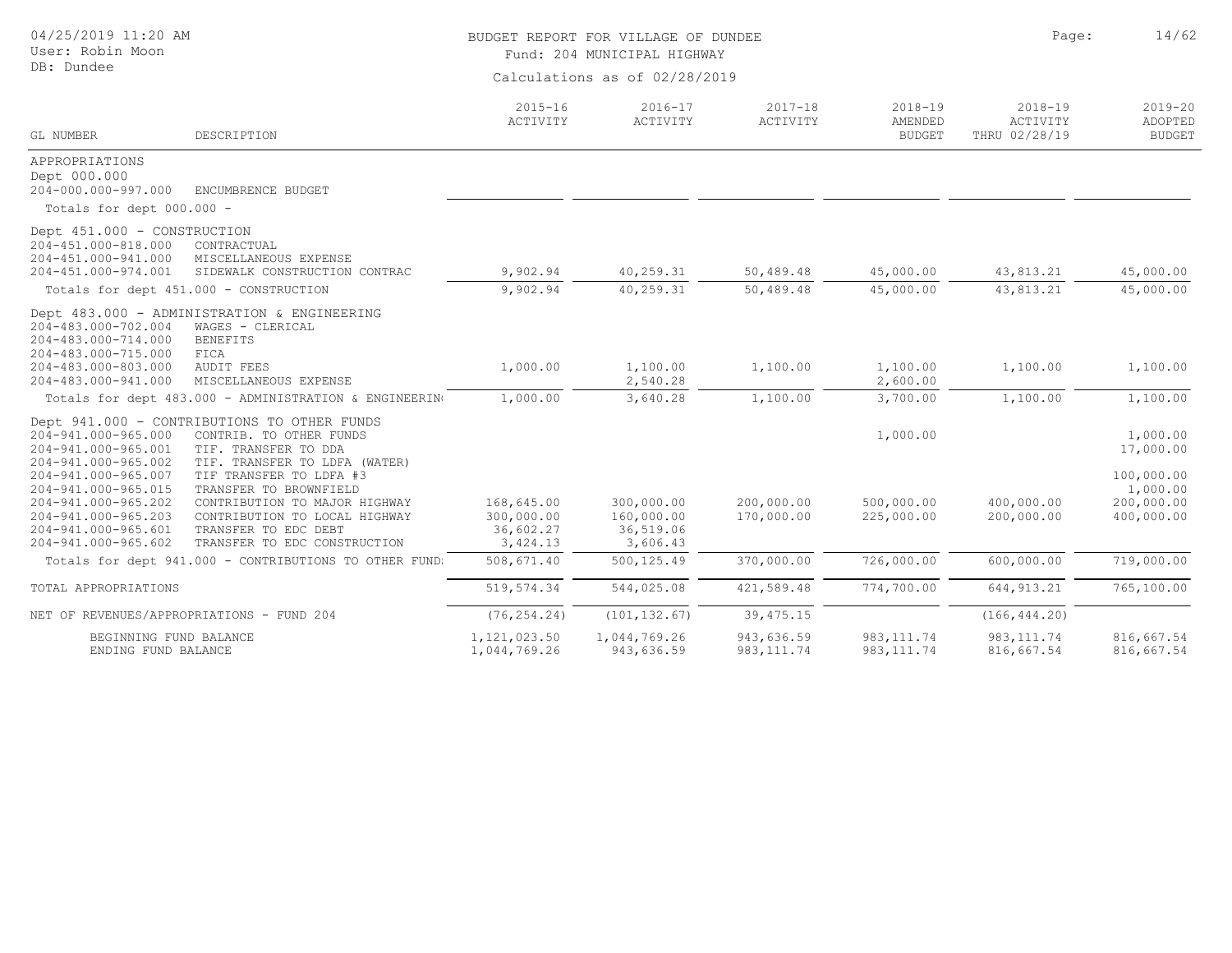| 04/25/2019 11:20 AM<br>User: Robin Moon<br>DB: Dundee |                                          |                         | BUDGET REPORT FOR VILLAGE OF DUNDEE<br>Fund: 208 PARKS AND RECREATION<br>Calculations as of 02/28/2019 | Page:                   | 15/62                                   |                                          |                                         |
|-------------------------------------------------------|------------------------------------------|-------------------------|--------------------------------------------------------------------------------------------------------|-------------------------|-----------------------------------------|------------------------------------------|-----------------------------------------|
| GL NUMBER                                             | DESCRIPTION                              | $2015 - 16$<br>ACTIVITY | 2016-17<br>ACTIVITY                                                                                    | $2017 - 18$<br>ACTIVITY | $2018 - 19$<br>AMENDED<br><b>BUDGET</b> | $2018 - 19$<br>ACTIVITY<br>THRU 02/28/19 | $2019 - 20$<br>ADOPTED<br><b>BUDGET</b> |
| ESTIMATED REVENUES                                    |                                          |                         |                                                                                                        |                         |                                         |                                          |                                         |
| Dept 000.000                                          |                                          |                         |                                                                                                        |                         |                                         |                                          |                                         |
| 208-000.000-665.000                                   | INTEREST ON INVESTMENT                   | 2.63                    | 3.42                                                                                                   | 4.85                    | 2.00                                    | 13.22                                    | 5.00                                    |
| 208-000.000-670.000                                   | BUILDING RENTAL\TOWER RENTAL             |                         |                                                                                                        |                         |                                         |                                          |                                         |
| 208-000.000-677.000                                   | MISCELLANEOUS INCOME                     | 50.00                   | 125.00                                                                                                 | 550.00                  | 50.00                                   | 15.00                                    | 50.00                                   |
| 208-000.000-677.003                                   | PROGRAM REVENUE                          | 3,909.00                | 10,661.80                                                                                              | 7,243.13                | 8,000.00                                | 10,120.00                                | 10,000.00                               |
| 208-000.000-677.004                                   | MISC. REVENUE (SOCCER)                   | 8,652.07                | 6,010.00                                                                                               | 10,675.00               | 9,500.00                                | 8,185.00                                 | 9,500.00                                |
| 208-000.000-691.001                                   | <b>CONTRIBUTIONS</b><br>FROM OTHER FUNDS |                         |                                                                                                        |                         |                                         |                                          |                                         |
| 208-000.000-691.101                                   | CONTRIBUTION FROM GENERAL FUND           | 19,000.00               | 20,500.00                                                                                              | 13,000.00               | 37,948.00                               | 10,000.00                                | 23,445.00                               |
| 208-000.000-691.213                                   | GRANT REVENUE                            |                         |                                                                                                        |                         |                                         |                                          |                                         |
| 208-000.000-697.000                                   | APPROPR. FROM FUND BALANCE               |                         |                                                                                                        |                         |                                         |                                          |                                         |
| Totals for dept 000.000 -                             |                                          | 31,613.70               | 37,300.22                                                                                              | 31,472.98               | 55,500.00                               | 28, 333. 22                              | 43,000.00                               |
| TOTAL ESTIMATED REVENUES                              |                                          | 31,613.70               | 37,300.22                                                                                              | 31, 472.98              | 55,500.00                               | 28,333.22                                | 43,000.00                               |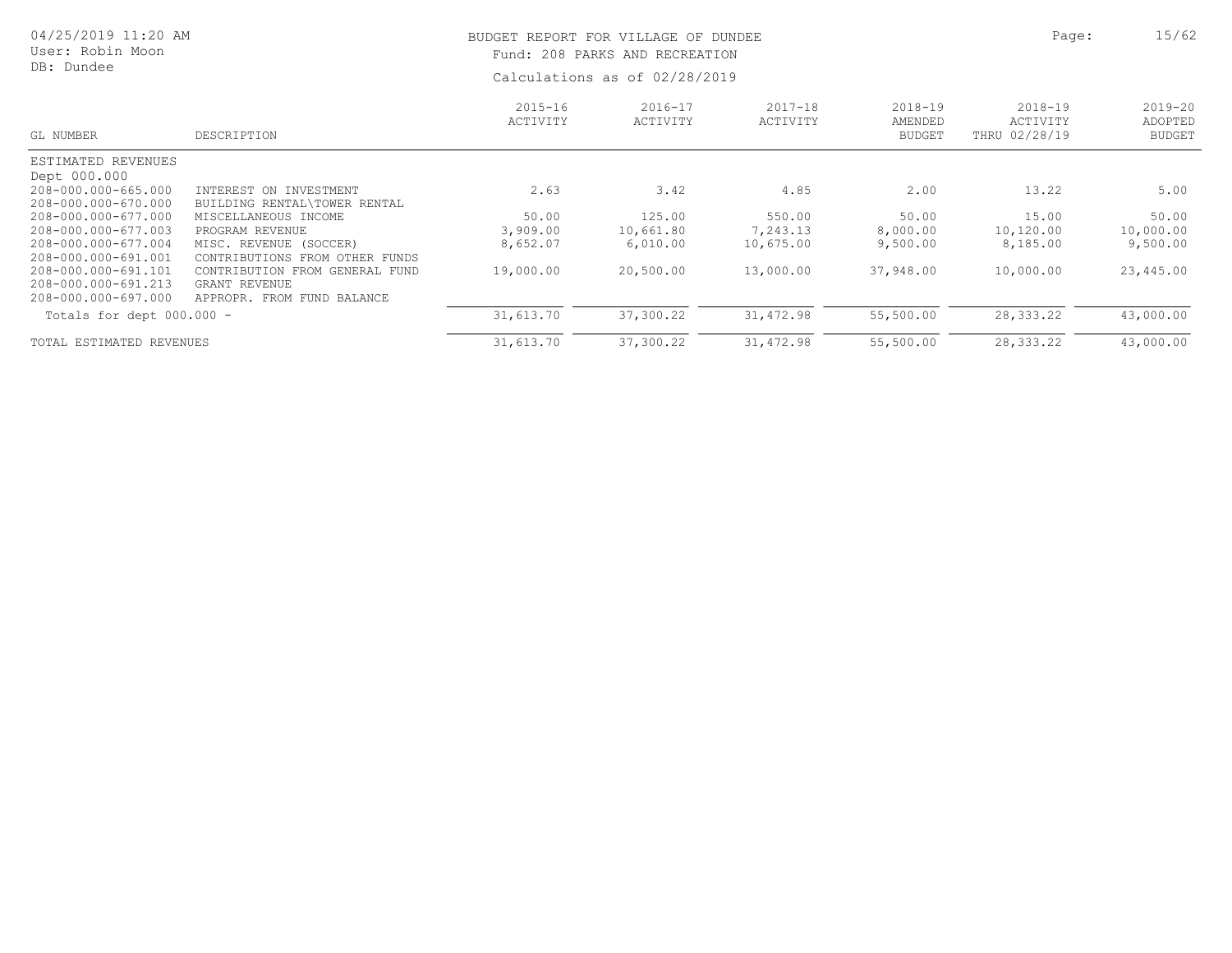| 04/25/2019 11:20 AM<br>User: Robin Moon                                                                                                                                                                                                                                                                        |                                                                                                                                                                                                            | BUDGET REPORT FOR VILLAGE OF DUNDEE                                                                | Fund: 208 PARKS AND RECREATION                                                                        |                                                                                                    |                                                                                                     | Page:                                                                                              | 16/62                                                                                               |
|----------------------------------------------------------------------------------------------------------------------------------------------------------------------------------------------------------------------------------------------------------------------------------------------------------------|------------------------------------------------------------------------------------------------------------------------------------------------------------------------------------------------------------|----------------------------------------------------------------------------------------------------|-------------------------------------------------------------------------------------------------------|----------------------------------------------------------------------------------------------------|-----------------------------------------------------------------------------------------------------|----------------------------------------------------------------------------------------------------|-----------------------------------------------------------------------------------------------------|
| DB: Dundee                                                                                                                                                                                                                                                                                                     |                                                                                                                                                                                                            | Calculations as of 02/28/2019                                                                      |                                                                                                       |                                                                                                    |                                                                                                     |                                                                                                    |                                                                                                     |
| GL NUMBER                                                                                                                                                                                                                                                                                                      | DESCRIPTION                                                                                                                                                                                                | $2015 - 16$<br>ACTIVITY                                                                            | $2016 - 17$<br>ACTIVITY                                                                               | $2017 - 18$<br>ACTIVITY                                                                            | $2018 - 19$<br>AMENDED<br><b>BUDGET</b>                                                             | $2018 - 19$<br>ACTIVITY<br>THRU 02/28/19                                                           | $2019 - 20$<br>ADOPTED<br><b>BUDGET</b>                                                             |
| APPROPRIATIONS<br>Dept 000.000<br>208-000.000-997.000                                                                                                                                                                                                                                                          | ENCUMBRENCE BUDGET                                                                                                                                                                                         |                                                                                                    |                                                                                                       |                                                                                                    |                                                                                                     |                                                                                                    |                                                                                                     |
| Totals for dept 000.000 -                                                                                                                                                                                                                                                                                      |                                                                                                                                                                                                            |                                                                                                    |                                                                                                       |                                                                                                    |                                                                                                     |                                                                                                    |                                                                                                     |
| Dept 208.000 - PARKS & REC<br>208-208.000-702.000<br>208-208.000-715.000<br>208-208.000-718.000<br>208-208.000-803.000<br>208-208.000-818.000<br>208-208.000-837.000<br>208-208.000-885.001<br>208-208.000-885.002<br>208-208.000-920.000<br>208-208.000-930.000<br>208-208.000-937.000<br>208-208.000-941.000 | WAGES - GENERAL<br>FICA<br>RETIREMENT<br><b>AUDIT FEES</b><br>CONTRACTUAL<br>PARK MAINTENANCE<br>PROGRAMS<br>PROGRAMS / SOCCER<br>UTILITIES<br>BUILDING MAINTENANCE<br>SANITATION<br>MISCELLANEOUS EXPENSE | 800.00<br>1,790.00<br>8,870.29<br>6,810.50<br>6,947.66<br>2,097.11<br>303.50<br>1,095.00<br>165.43 | 500.00<br>5,344.08<br>7,300.26<br>9,155.86<br>11,566.64<br>2,203.35<br>401.52<br>1,335.00<br>1,645.10 | 500.00<br>2,586.12<br>2,996.21<br>8,793.65<br>8,500.79<br>1,736.75<br>407.30<br>1,938.50<br>441.80 | 500.00<br>30,000.00<br>3,000.00<br>8,000.00<br>9,500.00<br>1,900.00<br>500.00<br>2,000.00<br>100.00 | 500.00<br>2,900.00<br>3,543.07<br>4,917.21<br>8,709.01<br>2,258.58<br>654.69<br>1,896.00<br>110.00 | 500.00<br>20,000.00<br>3,500.00<br>5,000.00<br>9,500.00<br>1,900.00<br>500.00<br>2,000.00<br>100.00 |
|                                                                                                                                                                                                                                                                                                                | Totals for dept 208.000 - PARKS & REC                                                                                                                                                                      | 28,879.49                                                                                          | 39,451.81                                                                                             | 27,901.12                                                                                          | 55,500.00                                                                                           | 25,488.56                                                                                          | 43,000.00                                                                                           |
| TOTAL APPROPRIATIONS                                                                                                                                                                                                                                                                                           |                                                                                                                                                                                                            | 28,879.49                                                                                          | 39, 451.81                                                                                            | 27,901.12                                                                                          | 55,500.00                                                                                           | 25,488.56                                                                                          | 43,000.00                                                                                           |
|                                                                                                                                                                                                                                                                                                                | NET OF REVENUES/APPROPRIATIONS - FUND 208                                                                                                                                                                  | 2,734.21                                                                                           | (2, 151.59)                                                                                           | 3,571.86                                                                                           |                                                                                                     | 2,844.66                                                                                           |                                                                                                     |
| BEGINNING FUND BALANCE<br>ENDING FUND BALANCE                                                                                                                                                                                                                                                                  |                                                                                                                                                                                                            | 2,886.04<br>5,620.25                                                                               | 5,620.25<br>3,468.66                                                                                  | 3,468.66<br>7,040.52                                                                               | 7,040.52<br>7,040.52                                                                                | 7,040.52<br>9,885.18                                                                               | 9,885.18<br>9,885.18                                                                                |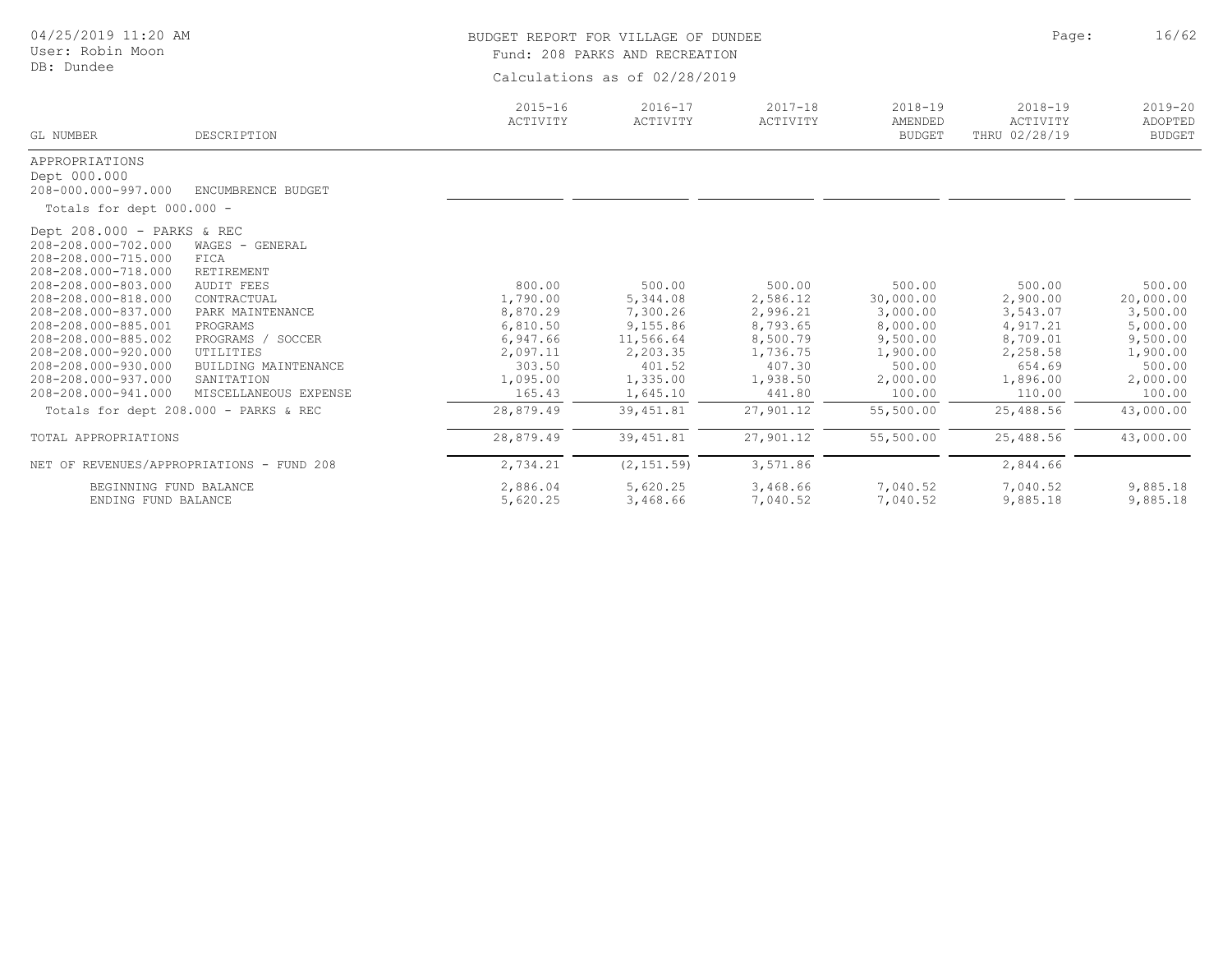| 04/25/2019 11:20 AM<br>User: Robin Moon<br>DB: Dundee                                    |                                                                                                  |                         | BUDGET REPORT FOR VILLAGE OF DUNDEE<br>Fund: 243 BROWNFIELD DEBT<br>Calculations as of 02/28/2019 | Page:                   | 17/62                                   |                                          |                                         |
|------------------------------------------------------------------------------------------|--------------------------------------------------------------------------------------------------|-------------------------|---------------------------------------------------------------------------------------------------|-------------------------|-----------------------------------------|------------------------------------------|-----------------------------------------|
| GL NUMBER                                                                                | DESCRIPTION                                                                                      | $2015 - 16$<br>ACTIVITY | $2016 - 17$<br>ACTIVITY                                                                           | $2017 - 18$<br>ACTIVITY | $2018 - 19$<br>AMENDED<br><b>BUDGET</b> | $2018 - 19$<br>ACTIVITY<br>THRU 02/28/19 | $2019 - 20$<br>ADOPTED<br><b>BUDGET</b> |
| ESTIMATED REVENUES<br>Dept 000.000                                                       |                                                                                                  |                         |                                                                                                   |                         |                                         |                                          |                                         |
| 243-000.000-401.000<br>243-000.000-401.002<br>243-000.000-573.000                        | CURRENT TAXES<br>PPT REIMBURSEMENT<br>LOCAL COMMUNITY STABILIZATION SHAF                         | 49,006.50<br>851.45     | 49,655.38<br>920.30                                                                               | 47,375.39               | 45,000.00                               | 17,180.42<br>752.97                      | 16,000.00<br>600.00                     |
| 243-000.000-653.006<br>243-000.000-665.000<br>243-000.000-677.000<br>243-000.000-697.000 | PRIOR YR REFUNDS<br>INTEREST ON INVESTMENT<br>MISCELLANEOUS INCOME<br>APPROPR. FROM FUND BALANCE | 699.72                  | 740.59                                                                                            | 779.48                  | 450.00                                  | (17, 732.97)<br>1,928.07                 | 400.00                                  |
| Totals for dept $000.000 -$                                                              |                                                                                                  | 50,557.67               | 51,316.27                                                                                         | 48,154.87               | 45,450.00                               | 2,128.49                                 | 17,000.00                               |
| TOTAL ESTIMATED REVENUES                                                                 |                                                                                                  | 50,557.67               | 51, 316.27                                                                                        | 48,154.87               | 45,450.00                               | 2,128.49                                 | 17,000.00                               |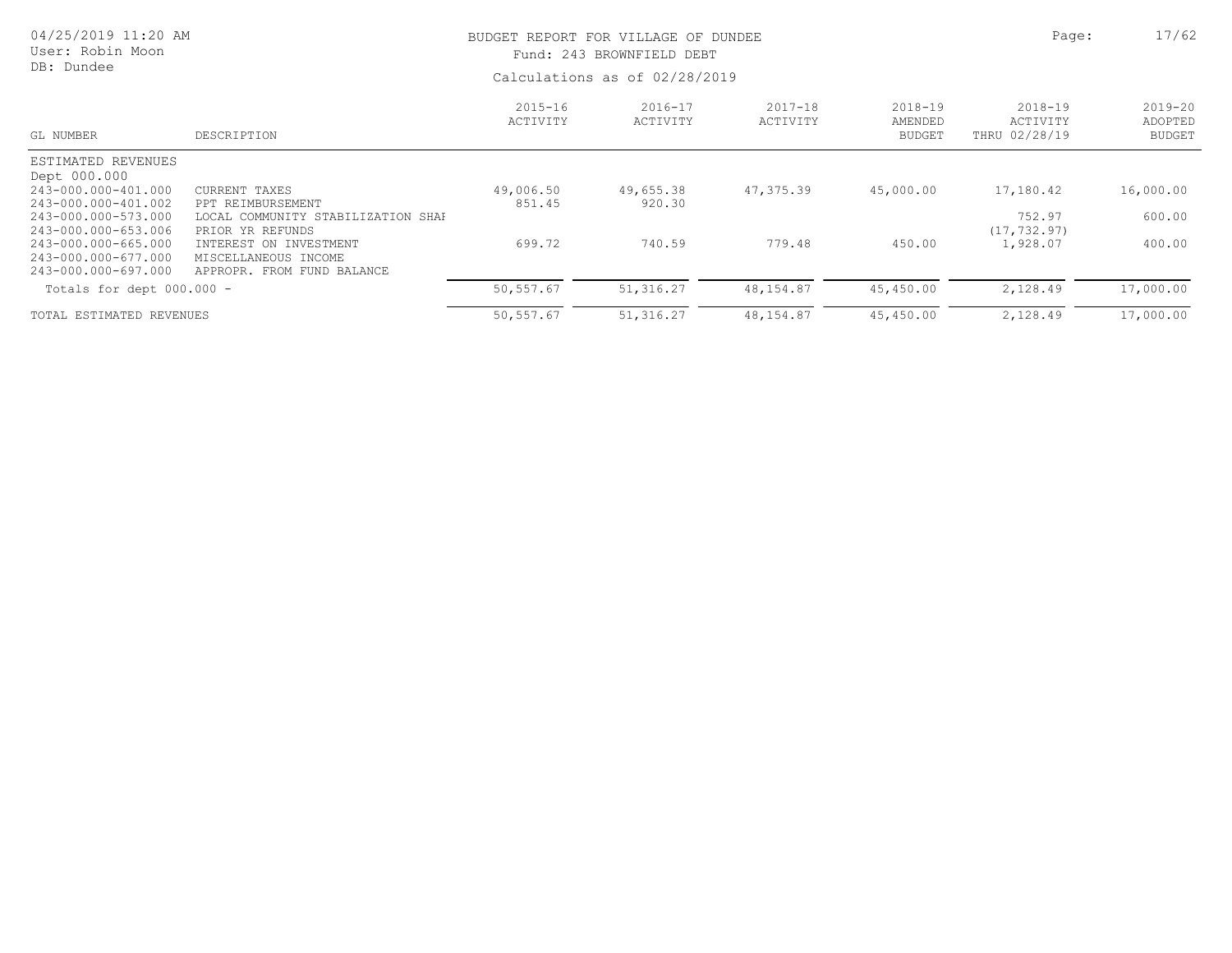| 04/25/2019 11:20 AM<br>User: Robin Moon<br>DB: Dundee                                                                                                                                                                  |                                                                                                                                                       |                          | BUDGET REPORT FOR VILLAGE OF DUNDEE<br>Fund: 243 BROWNFIELD DEBT<br>Calculations as of 02/28/2019 |                          |                                         |                                          |                                         |  |
|------------------------------------------------------------------------------------------------------------------------------------------------------------------------------------------------------------------------|-------------------------------------------------------------------------------------------------------------------------------------------------------|--------------------------|---------------------------------------------------------------------------------------------------|--------------------------|-----------------------------------------|------------------------------------------|-----------------------------------------|--|
| GL NUMBER                                                                                                                                                                                                              | DESCRIPTION                                                                                                                                           | $2015 - 16$<br>ACTIVITY  | $2016 - 17$<br>ACTIVITY                                                                           | $2017 - 18$<br>ACTIVITY  | $2018 - 19$<br>AMENDED<br><b>BUDGET</b> | $2018 - 19$<br>ACTIVITY<br>THRU 02/28/19 | $2019 - 20$<br>ADOPTED<br><b>BUDGET</b> |  |
| APPROPRIATIONS<br>Dept 000.000<br>243-000.000-802.000<br>243-000.000-818.000<br>243-000.000-900.000<br>243-000.000-965.020<br>243-000.000-991.000<br>243-000.000-995.000<br>243-000.000-997.000<br>243-000.000-999.000 | ACCOUNT ADVISORY<br>CONTRACTUAL<br>PUBLISHING<br>TRANSFER<br>TO OTHER FUNDS<br>PRINCIPAL BOND<br>INTEREST PAYMENT<br>ENCUMBRENCE BUDGET<br>AGENTS FEE | 700.00                   | 800.00                                                                                            | 800.00<br>16,413.00      | 800.00<br>44,650.00                     | 800.00                                   | 800.00                                  |  |
| Totals for dept 000.000 -                                                                                                                                                                                              |                                                                                                                                                       | 700.00                   | 800.00                                                                                            | 17,213.00                | 45,450.00                               | 800.00                                   | 800.00                                  |  |
| TOTAL APPROPRIATIONS                                                                                                                                                                                                   |                                                                                                                                                       | 700.00                   | 800.00                                                                                            | 17,213.00                | 45,450.00                               | 800.00                                   | 800.00                                  |  |
| NET OF REVENUES/APPROPRIATIONS - FUND 243                                                                                                                                                                              |                                                                                                                                                       | 49,857.67                | 50,516.27                                                                                         | 30,941.87                |                                         | 1,328.49                                 | 16,200.00                               |  |
| BEGINNING FUND BALANCE<br>ENDING FUND BALANCE                                                                                                                                                                          |                                                                                                                                                       | 775,735.22<br>825,592.89 | 825,592.89<br>876,109.16                                                                          | 876,109.16<br>907,051.03 | 907,051.03<br>907,051.03                | 907,051.03<br>908, 379.52                | 908, 379.52<br>924, 579.52              |  |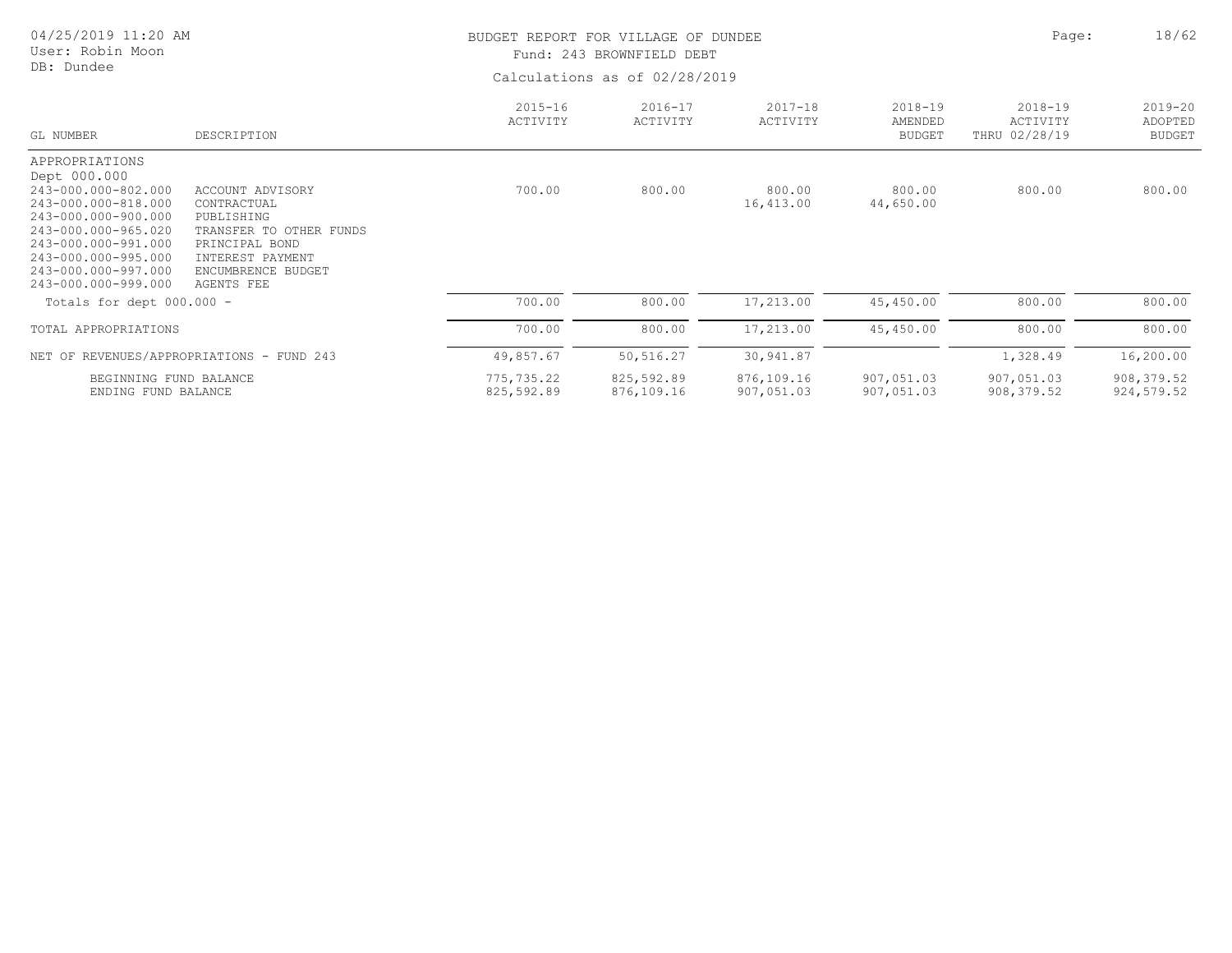| 04/25/2019 11:20 AM<br>User: Robin Moon<br>DB: Dundee                                                                                                                        |                                                                                                                                                      | BUDGET REPORT FOR VILLAGE OF DUNDEE<br>Fund: 244 ECONOMIC DEVELOPMENT CORP | Calculations as of 02/28/2019 | Page:                   | 19/62                                   |                                      |                                         |
|------------------------------------------------------------------------------------------------------------------------------------------------------------------------------|------------------------------------------------------------------------------------------------------------------------------------------------------|----------------------------------------------------------------------------|-------------------------------|-------------------------|-----------------------------------------|--------------------------------------|-----------------------------------------|
| GL NUMBER                                                                                                                                                                    | DESCRIPTION                                                                                                                                          | $2015 - 16$<br>ACTIVITY                                                    | $2016 - 17$<br>ACTIVITY       | $2017 - 18$<br>ACTIVITY | $2018 - 19$<br>AMENDED<br><b>BUDGET</b> | 2018-19<br>ACTIVITY<br>THRU 02/28/19 | $2019 - 20$<br>ADOPTED<br><b>BUDGET</b> |
| ESTIMATED REVENUES<br>Dept 000.000<br>244-000.000-565.002<br>244-000.000-665.000<br>244-000.000-677.000<br>244-000.000-695.000<br>244-000.000-697.000<br>244-000.000-698.000 | STATE GRANT - FORGIVENESS OF PRINC<br>INTEREST ON INVESTMENT<br>MISCELLANEOUS INCOME<br>LOAN PROCEEDS<br>APPROPR. FROM FUND BALANCE<br>BOND PROCEEDS | 54.08                                                                      | 53.61                         | 53.73                   | 30.00<br>4,650.00                       | 128.09                               | 75.00<br>4,525.00                       |
| Totals for dept 000.000 -                                                                                                                                                    |                                                                                                                                                      | 54.08                                                                      | 53.61                         | 53.73                   | 4,680.00                                | 128.09                               | 4,600.00                                |
| TOTAL ESTIMATED REVENUES                                                                                                                                                     |                                                                                                                                                      | 54.08                                                                      | 53.61                         | 53.73                   | 4,680.00                                | 128.09                               | 4,600.00                                |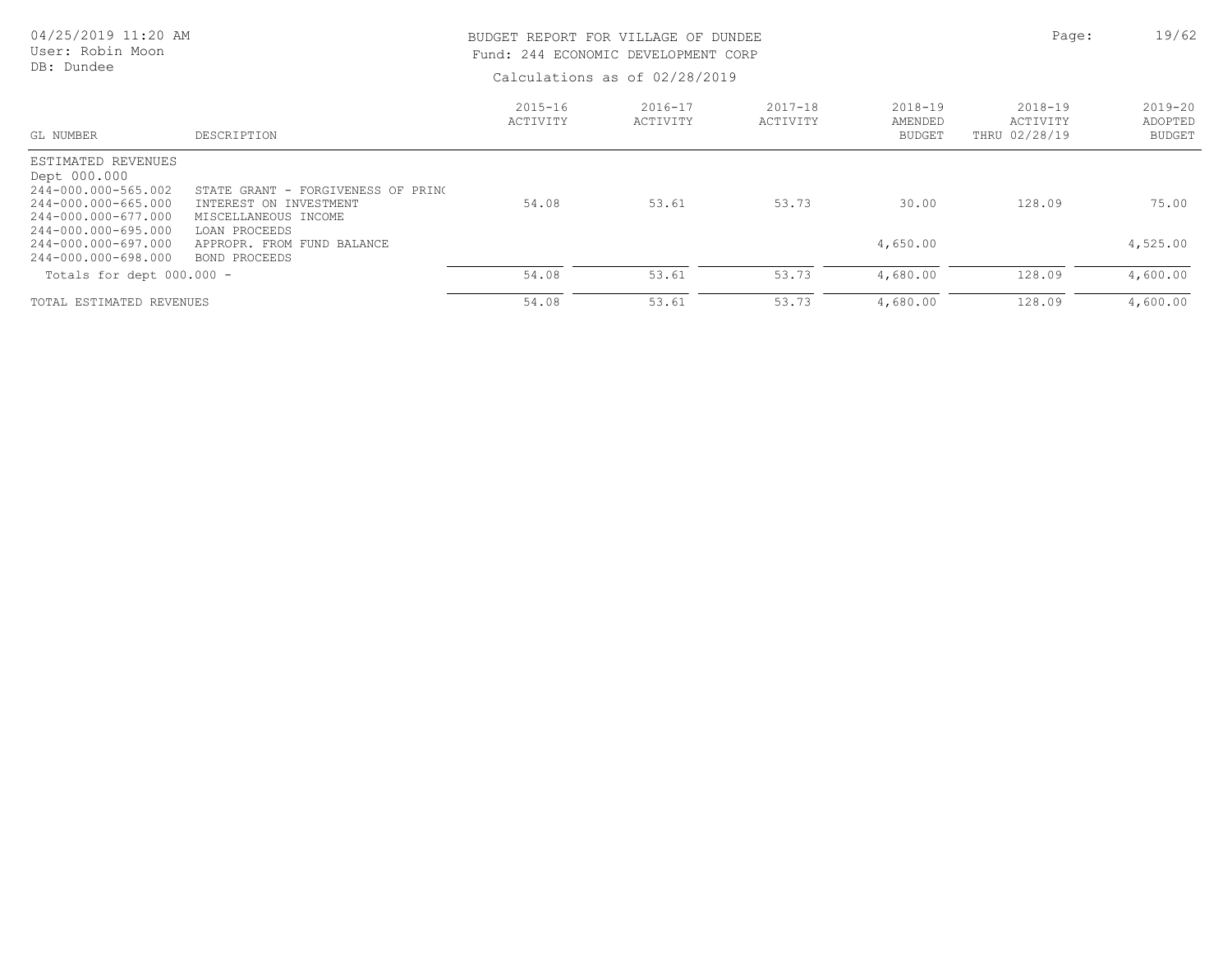| 04/25/2019 11:20 AM<br>User: Robin Moon                                                  |                                                                                                             | BUDGET REPORT FOR VILLAGE OF DUNDEE<br>Fund: 244 ECONOMIC DEVELOPMENT CORP | Page:                   | 20/62                   |                                         |                                          |                                         |  |  |
|------------------------------------------------------------------------------------------|-------------------------------------------------------------------------------------------------------------|----------------------------------------------------------------------------|-------------------------|-------------------------|-----------------------------------------|------------------------------------------|-----------------------------------------|--|--|
| DB: Dundee                                                                               |                                                                                                             | Calculations as of 02/28/2019                                              |                         |                         |                                         |                                          |                                         |  |  |
| GL NUMBER                                                                                | DESCRIPTION                                                                                                 | $2015 - 16$<br>ACTIVITY                                                    | $2016 - 17$<br>ACTIVITY | $2017 - 18$<br>ACTIVITY | $2018 - 19$<br>AMENDED<br><b>BUDGET</b> | $2018 - 19$<br>ACTIVITY<br>THRU 02/28/19 | $2019 - 20$<br>ADOPTED<br><b>BUDGET</b> |  |  |
| APPROPRIATIONS<br>Dept 000.000<br>244-000.000-941.000<br>Totals for dept 000.000 -       | MISCELLANEOUS EXPENSE                                                                                       |                                                                            |                         |                         |                                         |                                          |                                         |  |  |
| 244-729.000-818.000 CONTRACTUAL                                                          | Dept 729.000 - WATER SYSTEM IMPROVEMENTS                                                                    |                                                                            |                         |                         |                                         |                                          |                                         |  |  |
|                                                                                          | Totals for dept 729.000 - WATER SYSTEM IMPROVEMENTS                                                         |                                                                            |                         |                         |                                         |                                          |                                         |  |  |
| Dept 730.000 - WWTP EQ TANKS<br>244-730.000-818.000 CONTRACTUAL                          |                                                                                                             |                                                                            |                         |                         |                                         |                                          |                                         |  |  |
|                                                                                          | Totals for dept 730.000 - WWTP EQ TANKS                                                                     |                                                                            |                         |                         |                                         |                                          |                                         |  |  |
| 244-731.000-818.000                                                                      | Dept 731.000 - STORM SEWER SYS IMPROVEMENT<br>CONTRACTUAL                                                   |                                                                            |                         |                         |                                         |                                          |                                         |  |  |
|                                                                                          | Totals for dept 731.000 - STORM SEWER SYS IMPROVEMENT                                                       |                                                                            |                         |                         |                                         |                                          |                                         |  |  |
| Dept 733.000 - WWTP REVAMP<br>244-733.000-818.000 CONTRACTUAL                            |                                                                                                             |                                                                            |                         |                         |                                         |                                          |                                         |  |  |
| Totals for dept 733.000 - WWTP REVAMP                                                    |                                                                                                             |                                                                            |                         |                         |                                         |                                          |                                         |  |  |
| Dept 734.000 - WASTE LINES/LOT<br>244-734.000-818.000                                    | CONTRACTUAL                                                                                                 |                                                                            |                         |                         |                                         |                                          |                                         |  |  |
|                                                                                          | Totals for dept 734.000 - WASTE LINES/LOT                                                                   |                                                                            |                         |                         |                                         |                                          |                                         |  |  |
| Dept 735.000 - RAMP WORK<br>244-735.000-818.000                                          | CONTRACTUAL                                                                                                 |                                                                            |                         |                         |                                         |                                          |                                         |  |  |
| Totals for dept 735.000 - RAMP WORK                                                      |                                                                                                             |                                                                            |                         |                         |                                         |                                          |                                         |  |  |
| 244-736.000-801.000<br>244-736.000-803.000<br>244-736.000-804.000<br>244-736.000-805.000 | Dept 736.000 - EDC-TECHNICAL (LEGAL, ENG, ADM)<br>CONSULTANT<br>AUDIT FEES<br>LEGAL EXPENSES<br>ENGINEERING | 700.00                                                                     |                         | 700.00                  | 700.00                                  |                                          | 700.00                                  |  |  |
| 244-736.000-941.000                                                                      | MISCELLANEOUS EXPENSE                                                                                       | 700.00                                                                     |                         | 700.00                  | 3,980.00<br>4,680.00                    |                                          | 3,900.00<br>4,600.00                    |  |  |
|                                                                                          | Totals for dept 736.000 - EDC-TECHNICAL (LEGAL, ENG, ADM                                                    |                                                                            |                         |                         |                                         |                                          |                                         |  |  |
| Dept 737.000 - GENERAL CONTINGENCIES                                                     | 244-737.000-957.000 GENERAL CONTINGENCIES                                                                   |                                                                            |                         |                         |                                         |                                          |                                         |  |  |
|                                                                                          | Totals for dept 737.000 - GENERAL CONTINGENCIES                                                             |                                                                            |                         |                         |                                         |                                          |                                         |  |  |
| TOTAL APPROPRIATIONS                                                                     |                                                                                                             | 700.00                                                                     |                         | 700.00                  | 4,680.00                                |                                          | 4,600.00                                |  |  |
| NET OF REVENUES/APPROPRIATIONS - FUND 244                                                |                                                                                                             | (645.92)                                                                   | 53.61                   | (646.27)                |                                         | 128.09                                   |                                         |  |  |
| BEGINNING FUND BALANCE<br>ENDING FUND BALANCE                                            |                                                                                                             | 60,322.06<br>59,676.14                                                     | 59,676.14<br>59,729.75  | 59,729.75<br>59,083.48  | 59,083.48<br>59,083.48                  | 59,083.48<br>59, 211.57                  | 59, 211.57<br>59, 211.57                |  |  |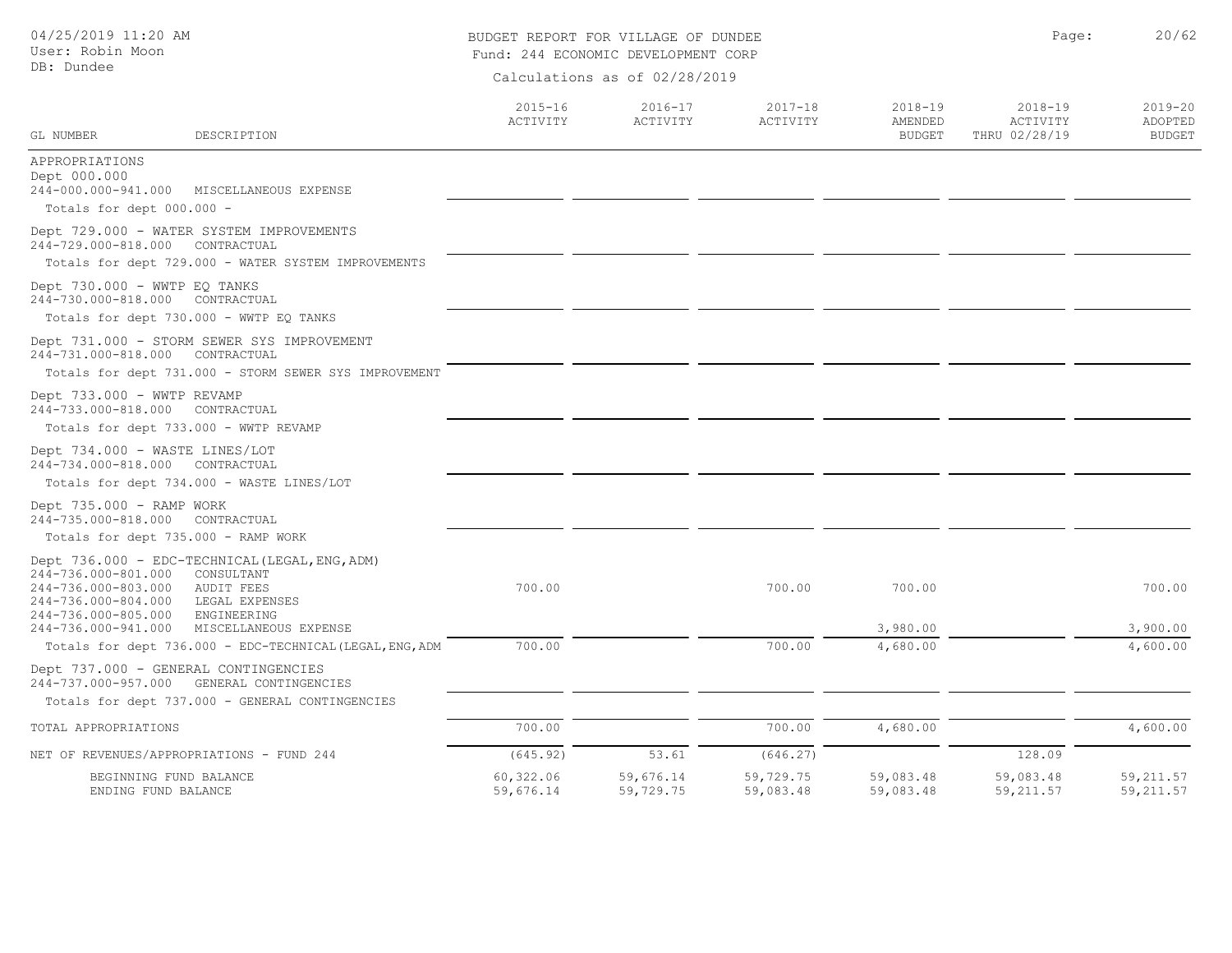| 04/25/2019 11:20 AM<br>User: Robin Moon<br>DB: Dundee                                                          |                                                                                                                                                | BUDGET REPORT FOR VILLAGE OF DUNDEE<br>Fund: 247 LDFA-WATER PLANT<br>Calculations as of 02/28/2019 | Page:                   | 21/62                   |                                     |                                      |                                         |
|----------------------------------------------------------------------------------------------------------------|------------------------------------------------------------------------------------------------------------------------------------------------|----------------------------------------------------------------------------------------------------|-------------------------|-------------------------|-------------------------------------|--------------------------------------|-----------------------------------------|
| GL NUMBER                                                                                                      | DESCRIPTION                                                                                                                                    | $2015 - 16$<br>ACTIVITY                                                                            | $2016 - 17$<br>ACTIVITY | $2017 - 18$<br>ACTIVITY | 2018-19<br>AMENDED<br><b>BUDGET</b> | 2018-19<br>ACTIVITY<br>THRU 02/28/19 | $2019 - 20$<br>ADOPTED<br><b>BUDGET</b> |
| ESTIMATED REVENUES<br>247-002.000-401.000<br>247-002.000-665.000<br>247-002.000-677.000<br>247-002.000-697.000 | Dept 002.000 - LDFA, WATER PLANT, DISTRICT #1<br>CURRENT TAXES<br>INTEREST ON INVESTMENT<br>MISCELLANEOUS INCOME<br>APPROPR. FROM FUND BALANCE | 193.11<br>15,618.25                                                                                | 193.05                  | 192.94                  | 120.00<br>23,680.00                 | 454.02                               | 150.00<br>23,650.00                     |
|                                                                                                                | Totals for dept 002.000 - LDFA, WATER PLANT, DISTRICT                                                                                          | 15,811.36                                                                                          | 193.05                  | 192.94                  | 23,800.00                           | 454.02                               | 23,800.00                               |
| TOTAL ESTIMATED REVENUES                                                                                       |                                                                                                                                                | 15,811.36                                                                                          | 193.05                  | 192.94                  | 23,800.00                           | 454.02                               | 23,800.00                               |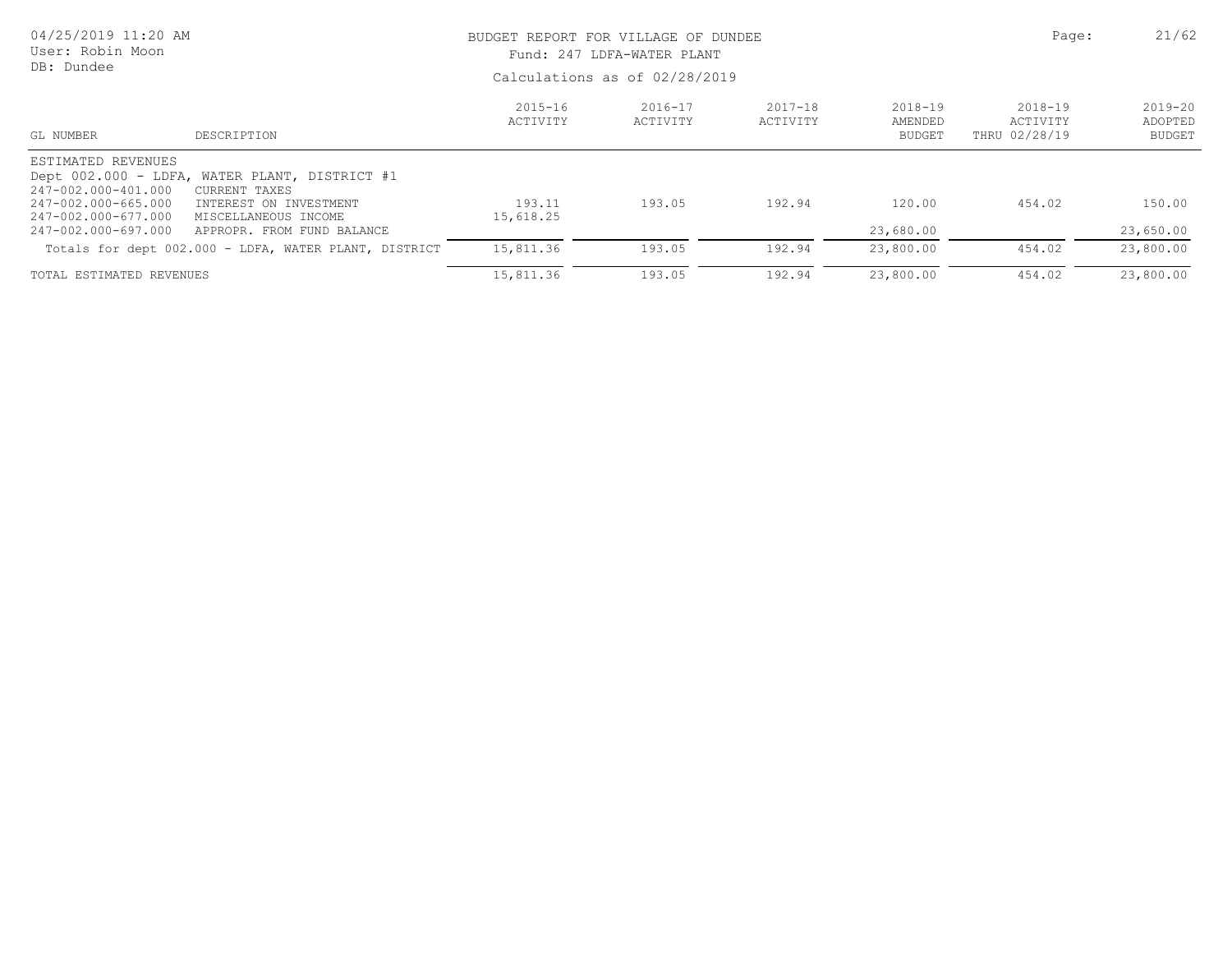| 04/25/2019 11:20 AM<br>User: Robin Moon                                                  |                                                                                                                    |                               | BUDGET REPORT FOR VILLAGE OF DUNDEE<br>Fund: 247 LDFA-WATER PLANT | Page:                    | 22/62                                   |                                          |                                         |  |  |
|------------------------------------------------------------------------------------------|--------------------------------------------------------------------------------------------------------------------|-------------------------------|-------------------------------------------------------------------|--------------------------|-----------------------------------------|------------------------------------------|-----------------------------------------|--|--|
| DB: Dundee                                                                               |                                                                                                                    | Calculations as of 02/28/2019 |                                                                   |                          |                                         |                                          |                                         |  |  |
| GL NUMBER                                                                                | DESCRIPTION                                                                                                        | $2015 - 16$<br>ACTIVITY       | $2016 - 17$<br>ACTIVITY                                           | $2017 - 18$<br>ACTIVITY  | $2018 - 19$<br>AMENDED<br><b>BUDGET</b> | $2018 - 19$<br>ACTIVITY<br>THRU 02/28/19 | $2019 - 20$<br>ADOPTED<br><b>BUDGET</b> |  |  |
| APPROPRIATIONS<br>Dept 000.000<br>247-000.000-997.000                                    | ENCUMBRENCE BUDGET                                                                                                 |                               |                                                                   |                          |                                         |                                          |                                         |  |  |
| Totals for dept $000.000 -$                                                              |                                                                                                                    |                               |                                                                   |                          |                                         |                                          |                                         |  |  |
| 247-002.000-803.000<br>247-002.000-804.000<br>247-002.000-818.000<br>247-002.000-890.000 | Dept 002.000 - LDFA, WATER PLANT, DISTRICT #1<br><b>AUDIT FEES</b><br>LEGAL EXPENSES<br>CONTRACTUAL<br><b>DUES</b> | 700.00                        | 200.00                                                            | 200.00                   | 200.00                                  | 200.00                                   | 200.00                                  |  |  |
| 247-002.000-900.000<br>247-002.000-965.000<br>247-002.000-965.004                        | PUBLISHING<br>CONTRIB. TO OTHER FUNDS<br>CAPITAL OUTLAY                                                            | 500.00                        | 500.00                                                            | 500.00                   | 500.00                                  | 500.00                                   | 500.00                                  |  |  |
| 247-002.000-965.010<br>247-002.000-965.014<br>247-002.000-965.401                        | CONTRIB TO W/S LDFA1 DEBT RTMN<br>CONTRIBUTION TO MONROE WATER D<br>TRANS TO CAPITAL IMPROVEMENT                   | 10,000.00                     |                                                                   |                          | 23,100.00                               | 23,100.00                                | 23,100.00                               |  |  |
|                                                                                          | Totals for dept 002.000 - LDFA, WATER PLANT, DISTRICT                                                              | 11,200.00                     | 700.00                                                            | 700.00                   | 23,800.00                               | 23,800.00                                | 23,800.00                               |  |  |
| TOTAL APPROPRIATIONS                                                                     |                                                                                                                    | 11,200.00                     | 700.00                                                            | 700.00                   | 23,800.00                               | 23,800.00                                | 23,800.00                               |  |  |
| NET OF REVENUES/APPROPRIATIONS - FUND 247                                                |                                                                                                                    | 4,611.36                      | (506.95)                                                          | (507.06)                 |                                         | (23, 345.98)                             |                                         |  |  |
| BEGINNING FUND BALANCE<br>ENDING FUND BALANCE                                            |                                                                                                                    | 218,805.07<br>223, 416.43     | 223, 416.43<br>222,909.48                                         | 222,909.48<br>222,402.42 | 222,402.42<br>222,402.42                | 222,402.42<br>199,056.44                 | 199,056.44<br>199,056.44                |  |  |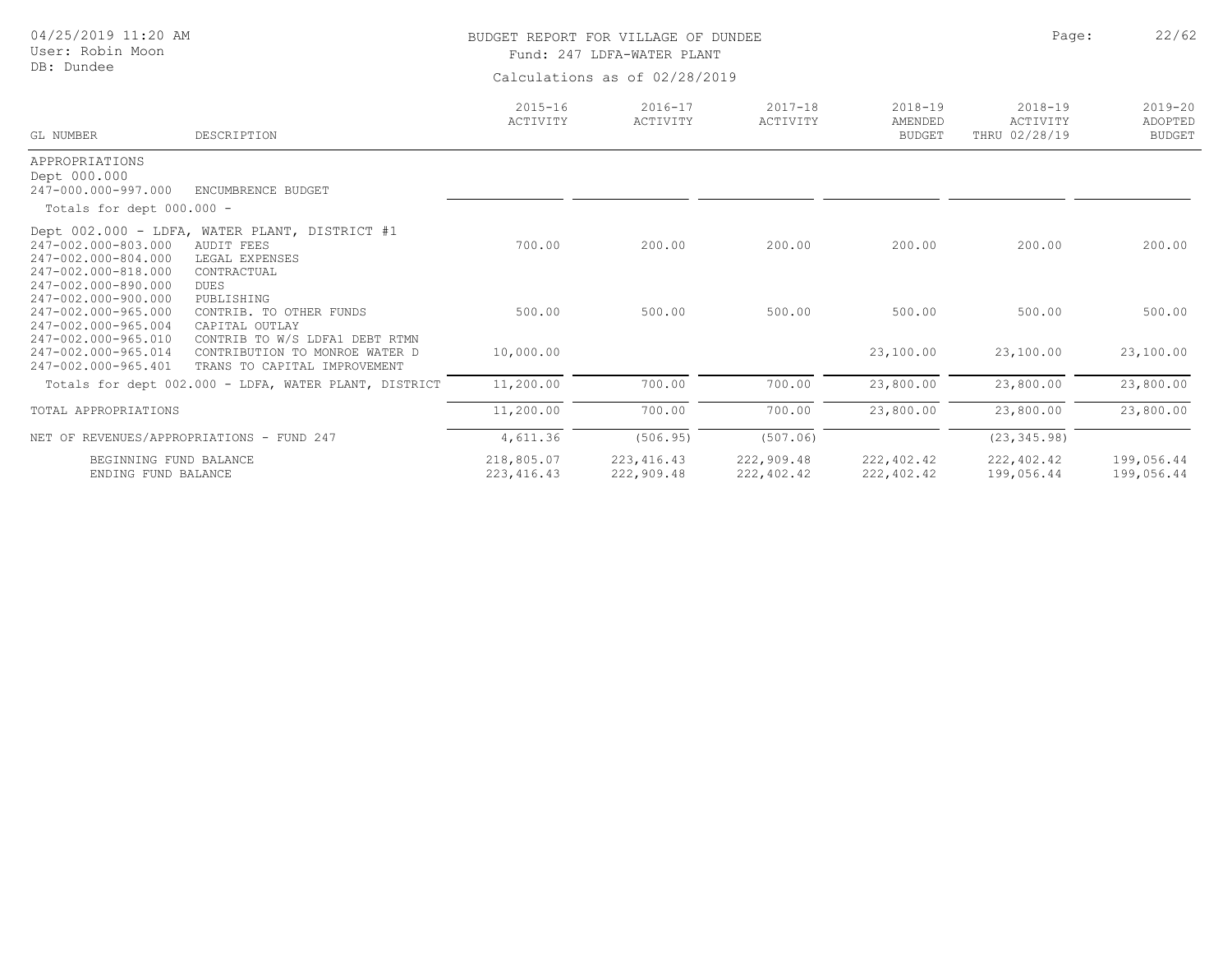| 04/25/2019 11:20 AM<br>User: Robin Moon<br>DB: Dundee |                                                            | BUDGET REPORT FOR VILLAGE OF DUNDEE<br>248 DOWNTOWN DEVELOPMENT<br>Fund:<br>Calculations as of 02/28/2019 | Page:                   | 23/62                   |                                         |                                          |                                         |
|-------------------------------------------------------|------------------------------------------------------------|-----------------------------------------------------------------------------------------------------------|-------------------------|-------------------------|-----------------------------------------|------------------------------------------|-----------------------------------------|
| GL NUMBER                                             | DESCRIPTION                                                | $2015 - 16$<br>ACTIVITY                                                                                   | $2016 - 17$<br>ACTIVITY | $2017 - 18$<br>ACTIVITY | $2018 - 19$<br>AMENDED<br><b>BUDGET</b> | $2018 - 19$<br>ACTIVITY<br>THRU 02/28/19 | $2019 - 20$<br>ADOPTED<br><b>BUDGET</b> |
| ESTIMATED REVENUES                                    |                                                            |                                                                                                           |                         |                         |                                         |                                          |                                         |
| Dept 000.000                                          |                                                            |                                                                                                           |                         |                         |                                         |                                          |                                         |
| 248-000.000-401.000                                   | CURRENT TAXES                                              | 126,735.42                                                                                                | 137, 158.68             | 171,665.68              | 160,000.00                              | 175,339.41                               | 162,500.00                              |
| 248-000.000-401.002                                   | PPT REIMBURSEMENT                                          | 6,450.94                                                                                                  | 6,683.74                | 8,508.78                | 8,000.00                                |                                          |                                         |
| 248-000.000-573.000                                   | LOCAL COMMUNITY STABILIZATION SHAF                         |                                                                                                           |                         |                         |                                         | 5,324.84                                 | 5,000.00                                |
| 248-000.000-611.001                                   | <b>DONATIONS</b>                                           |                                                                                                           |                         | 19,500.00               |                                         |                                          |                                         |
| 248-000.000-653.006                                   | PRIOR YR REFUNDS                                           |                                                                                                           | (1, 880.39)             |                         | (2,000.00)                              |                                          |                                         |
| 248-000.000-665.000                                   | INTEREST ON INVESTMENT                                     | 57.47                                                                                                     | 93.57                   | 129.21                  | 80.00                                   | 330.72                                   | 200.00                                  |
| 248-000.000-670.002                                   | FARMER'S MARKET INCOME                                     | 872.00                                                                                                    | 3,495.83                | 4,960.28                | 4,000.00                                | 5,229.75                                 | 5,000.00                                |
| 248-000.000-670.003                                   | ACS/MIDHS/TSYS PMTS                                        | 462.00                                                                                                    |                         |                         |                                         |                                          |                                         |
| 248-000.000-677.009                                   | MISC REVENUE<br>DDA-BIKER EVENT<br>$\sim$                  |                                                                                                           |                         |                         | 1,186.00                                | 1,186.00                                 |                                         |
| 248-000.000-677.010                                   | MISC REVENUE<br>ROCKING RAISIN<br>$\overline{\phantom{0}}$ |                                                                                                           |                         |                         | 6,051.00                                | 6,051.00                                 | 7,000.00                                |
| 248-000.000-677.011                                   | MISC REVENUE-PUMPKIN PALOOZA                               |                                                                                                           |                         |                         | 3,257.00                                | 3,292.00                                 | 5,000.00                                |
| 248-000.000-691.213                                   | <b>GRANT REVENUE</b>                                       | 350.00                                                                                                    |                         |                         |                                         |                                          |                                         |
| 248-000.000-694.000                                   | MISCELLANEOUS INCOME                                       | 19,914.91                                                                                                 | 20.00                   | 12,929.50               | 2,450.00                                | 27, 122.28                               | 1,000.00                                |
| 248-000.000-697.000                                   | APPROPR. FROM FUND BALANCE                                 |                                                                                                           |                         |                         | 52,514.00                               |                                          | 30,600.00                               |
| Totals for dept 000.000 -                             |                                                            | 154,842.74                                                                                                | 145,571.43              | 217,693.45              | 235,538.00                              | 223,876.00                               | 216,300.00                              |
| TOTAL ESTIMATED REVENUES                              |                                                            | 154,842.74                                                                                                | 145,571.43              | 217,693.45              | 235,538.00                              | 223,876.00                               | 216,300.00                              |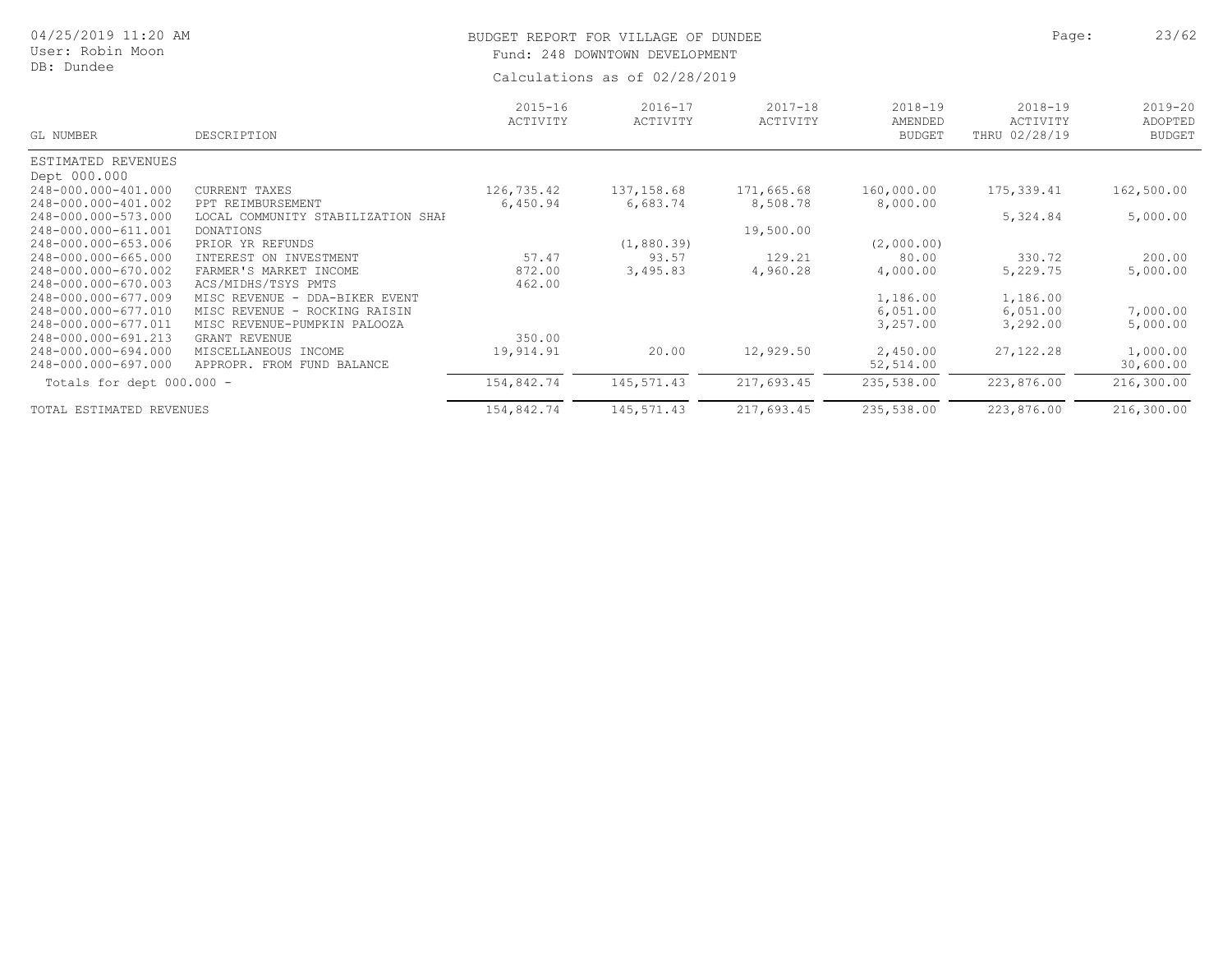| 04/25/2019 11:20 AM<br>User: Robin Moon<br>DB: Dundee |                                           | Page:<br>BUDGET REPORT FOR VILLAGE OF DUNDEE<br>Fund: 248 DOWNTOWN DEVELOPMENT |                         |                         |                                         |                                          |                                         |  |  |  |
|-------------------------------------------------------|-------------------------------------------|--------------------------------------------------------------------------------|-------------------------|-------------------------|-----------------------------------------|------------------------------------------|-----------------------------------------|--|--|--|
|                                                       |                                           | Calculations as of 02/28/2019                                                  |                         |                         |                                         |                                          |                                         |  |  |  |
| GL NUMBER                                             | DESCRIPTION                               | $2015 - 16$<br>ACTIVITY                                                        | $2016 - 17$<br>ACTIVITY | $2017 - 18$<br>ACTIVITY | $2018 - 19$<br>AMENDED<br><b>BUDGET</b> | $2018 - 19$<br>ACTIVITY<br>THRU 02/28/19 | $2019 - 20$<br>ADOPTED<br><b>BUDGET</b> |  |  |  |
| APPROPRIATIONS                                        |                                           |                                                                                |                         |                         |                                         |                                          |                                         |  |  |  |
| Dept 000.000                                          |                                           |                                                                                |                         |                         |                                         |                                          |                                         |  |  |  |
| 248-000.000-997.000                                   | ENCUMBRENCE BUDGET                        |                                                                                |                         |                         |                                         |                                          |                                         |  |  |  |
| Totals for dept 000.000 -                             |                                           |                                                                                |                         |                         |                                         |                                          |                                         |  |  |  |
| Dept 800.000 - DDA                                    |                                           |                                                                                |                         |                         |                                         |                                          |                                         |  |  |  |
| 248-800.000-702.000                                   | WAGES - GENERAL                           | 750.00                                                                         | 4,500.00                | 4,800.00                | 49,800.00                               | 46,635.57                                | 4,800.00                                |  |  |  |
| 248-800.000-702.002                                   | WAGES - OPERATING                         |                                                                                |                         |                         |                                         |                                          | 45,000.00                               |  |  |  |
| 248-800.000-714.000                                   | <b>BENEFITS</b>                           |                                                                                |                         |                         | 21,000.00                               |                                          | 15,000.00                               |  |  |  |
| 248-800.000-715.000                                   | FICA                                      | 57.38                                                                          | 344.25                  | 367.20                  | 3,900.00                                | 3,534.45                                 | 3,900.00                                |  |  |  |
| 248-800.000-718.000                                   | RETIREMENT                                |                                                                                |                         |                         | 1,100.00                                | 1,210.24                                 | 1,000.00                                |  |  |  |
| 248-800.000-726.000                                   | SUPPLIES                                  |                                                                                | 331.96                  |                         | 500.00                                  | 964.87                                   | 1,000.00                                |  |  |  |
| 248-800.000-803.000                                   | AUDIT FEES                                | 700.00                                                                         | 800.00                  | 800.00                  | 900.00                                  | 800.00                                   | 800.00                                  |  |  |  |
| 248-800.000-804.000                                   | LEGAL EXPENSES                            | 37.50                                                                          |                         |                         | 500.00                                  | 180.00                                   | 300.00                                  |  |  |  |
| 248-800.000-818.000                                   | CONTRACTUAL                               | 5,281.00                                                                       | 7,622.86                | 6,087.86                | 35,000.00                               | 31,470.36                                | 25,000.00                               |  |  |  |
| 248-800.000-818.001                                   | FARMERS MARKET EXPENSE                    | 2,216.63                                                                       | 5,270.55                | 5,155.24                | 4,000.00                                | 4,352.79                                 | 5,000.00                                |  |  |  |
| 248-800.000-818.003                                   | <b>BIKER EVENT</b>                        |                                                                                |                         |                         | 6,701.00                                | 6,700.31                                 |                                         |  |  |  |
| 248-800.000-818.004                                   | ROCKING RAISIN                            |                                                                                |                         |                         | 4,795.00                                | 4,900.97                                 | 6,000.00                                |  |  |  |
| 248-800.000-818.006                                   | PUMPKIN PALOOZA                           |                                                                                |                         |                         | 5,280.00                                | 5,769.26                                 | 5,000.00                                |  |  |  |
| 248-800.000-880.000                                   | COMMUNITY PROMOTION                       | 10,577.57                                                                      | 19,013.29               | 32,719.13               | 40,762.00                               | 39, 356.85                               | 22,500.00                               |  |  |  |
| 248-800.000-890.000                                   | <b>DUES</b>                               | 250.00                                                                         |                         | 350.00                  | 300.00                                  |                                          | 200.00                                  |  |  |  |
| 248-800.000-900.000                                   | PUBLISHING                                |                                                                                | 62.52                   | 172.86                  | 500.00                                  |                                          | 200.00                                  |  |  |  |
| 248-800.000-910.000                                   | BONDS AND INSURANCE                       |                                                                                |                         | 87.47                   | 2,100.00                                | 1,548.60                                 | 2,500.00                                |  |  |  |
| 248-800.000-920.000                                   | UTILITIES                                 | 1,151.71                                                                       | 940.87                  | 369.20                  | 1,000.00                                | 407.59                                   | 600.00                                  |  |  |  |
| 248-800.000-936.000                                   | GROUNDS                                   | 63, 472.31                                                                     | 72,997.69               | 49,986.22               | 14,900.00                               | 14,536.74                                | 11,000.00                               |  |  |  |
| 248-800.000-940.000                                   | EQUIPMENT RENTAL                          |                                                                                |                         |                         | 40,000.00                               | 44,834.65                                | 30,000.00                               |  |  |  |
| 248-800.000-941.000                                   | MISCELLANEOUS EXPENSE                     |                                                                                | 1,967.61                | 306.56                  | 2,500.00                                | 1,770.77                                 | 1,500.00                                |  |  |  |
| 248-800.000-965.000                                   | CONTRIB. TO OTHER FUNDS                   | 10,000.00                                                                      |                         |                         |                                         |                                          |                                         |  |  |  |
| 248-800.000-970.000                                   | CAPITAL IMPROVEMENTS (GENERAL)            |                                                                                |                         | 48,844.42               |                                         |                                          |                                         |  |  |  |
| 248-800.000-988.000                                   | EOUIPMENT                                 |                                                                                |                         |                         |                                         |                                          | 35,000.00                               |  |  |  |
| Totals for dept 800.000 - DDA                         |                                           | 94,494.10                                                                      | 113,851.60              | 150,046.16              | 235,538.00                              | 208, 974.02                              | 216,300.00                              |  |  |  |
| TOTAL APPROPRIATIONS                                  |                                           | 94,494.10                                                                      | 113,851.60              | 150,046.16              | 235,538.00                              | 208,974.02                               | 216,300.00                              |  |  |  |
|                                                       | NET OF REVENUES/APPROPRIATIONS - FUND 248 | 60, 348.64                                                                     | 31,719.83               | 67,647.29               |                                         | 14,901.98                                |                                         |  |  |  |
| BEGINNING FUND BALANCE                                |                                           | 93,058.93                                                                      | 153,407.57              | 185, 127.40             | 252,774.69                              | 252,774.69                               | 267,676.67                              |  |  |  |
| ENDING FUND BALANCE                                   |                                           | 153,407.57                                                                     | 185, 127.40             | 252,774.69              | 252,774.69                              | 267,676.67                               | 267,676.67                              |  |  |  |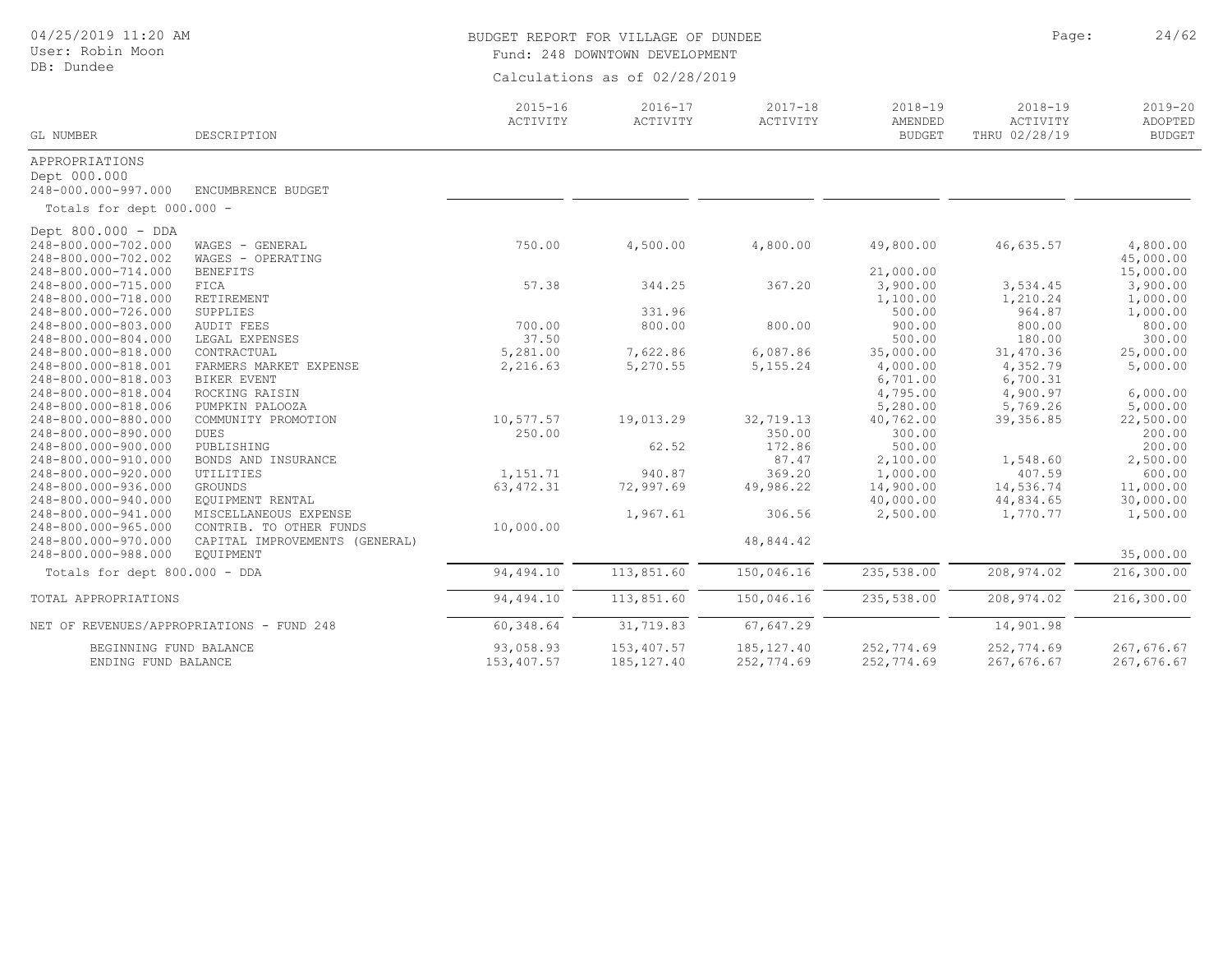# BUDGET REPORT FOR VILLAGE OF DUNDEE **Page:** 25/62 Fund: 249 BUILDING INSPECTION DEPARTMENT

| GL NUMBER                   | DESCRIPTION                         | $2015 - 16$<br>ACTIVITY | $2016 - 17$<br>ACTIVITY | $2017 - 18$<br>ACTIVITY | $2018 - 19$<br>AMENDED<br><b>BUDGET</b> | $2018 - 19$<br>ACTIVITY<br>THRU 02/28/19 | $2019 - 20$<br>ADOPTED<br><b>BUDGET</b> |
|-----------------------------|-------------------------------------|-------------------------|-------------------------|-------------------------|-----------------------------------------|------------------------------------------|-----------------------------------------|
| ESTIMATED REVENUES          |                                     |                         |                         |                         |                                         |                                          |                                         |
| Dept 000.000                |                                     |                         |                         |                         |                                         |                                          |                                         |
| 249-000.000-565.000         | GRANTS                              |                         |                         |                         |                                         |                                          |                                         |
| 249-000.000-609.000         | CHARGES FOR<br>SERVICES-<br>BLD FEE | 81,622.20               | 104,527.50              | 137, 186. 25            | 130,000.00                              | 106,574.30                               | 113,400.00                              |
| 249-000.000-609.001         | ELECTRICAL FEES                     | 16,316.25               | 24,264.00               | 36,850.00               | 30,000.00                               | 33,313.00                                | 30,000.00                               |
| 249-000.000-609.002         | PLUMBING FEES                       | 12,616.00               | 19,207.00               | 19,151.00               | 15,000.00                               | 23,094.00                                | 16,000.00                               |
| 249-000.000-609.003         | MECHANICAL FEES                     | 20,751.25               | 28,260.00               | 31,280.75               | 20,000.00                               | 34,617.25                                | 20,000.00                               |
| 249-000.000-609.004         | REGISTRATION FEE'S                  | 2,325.00                | 2,675.00                | 2,925.00                | 2,000.00                                | 3,225.00                                 | 2,500.00                                |
| 249-000.000-609.005         | RENTAL ORDIN FEE                    | 1,205.00                | 150.00                  |                         | 150.00                                  |                                          | 150.00                                  |
| 249-000.000-610.001         | PLANNING REVIEW/COST FEES           | 5,200.00                | 4,500.00                | 750.00                  | 700.00                                  | 2,925.00                                 | 2,000.00                                |
| 249-000.000-610.002         | ZBA FEES                            | 5,050.00                |                         | 650.00                  | 700.00                                  | 775.00                                   | 700.00                                  |
| 249-000.000-665.000         | ON<br>INVESTMENT<br>INTEREST        | 86.28                   | 113.51                  | 155.54                  | 50.00                                   | 528.99                                   | 100.00                                  |
| 249-000.000-677.000         | MISCELLANEOUS INCOME                | 4,467.90                | 2,797.76                | 2,449.75                | 500.00                                  | 8,131.94                                 | 500.00                                  |
| 249-000.000-691.101         | CONTRIBUTION<br>GENERAL FUN<br>FROM |                         |                         |                         |                                         |                                          |                                         |
| 249-000.000-697.000         | FROM FUND BALANCE<br>APPROPR.       |                         |                         |                         |                                         |                                          | 5,706.00                                |
| Totals for dept $000.000 -$ |                                     | 149,639.88              | 186,494.77              | 231,398.29              | 199,100.00                              | 213,184.48                               | 191,056.00                              |
| TOTAL ESTIMATED REVENUES    |                                     | 149,639.88              | 186, 494.77             | 231,398.29              | 199,100.00                              | 213, 184. 48                             | 191,056.00                              |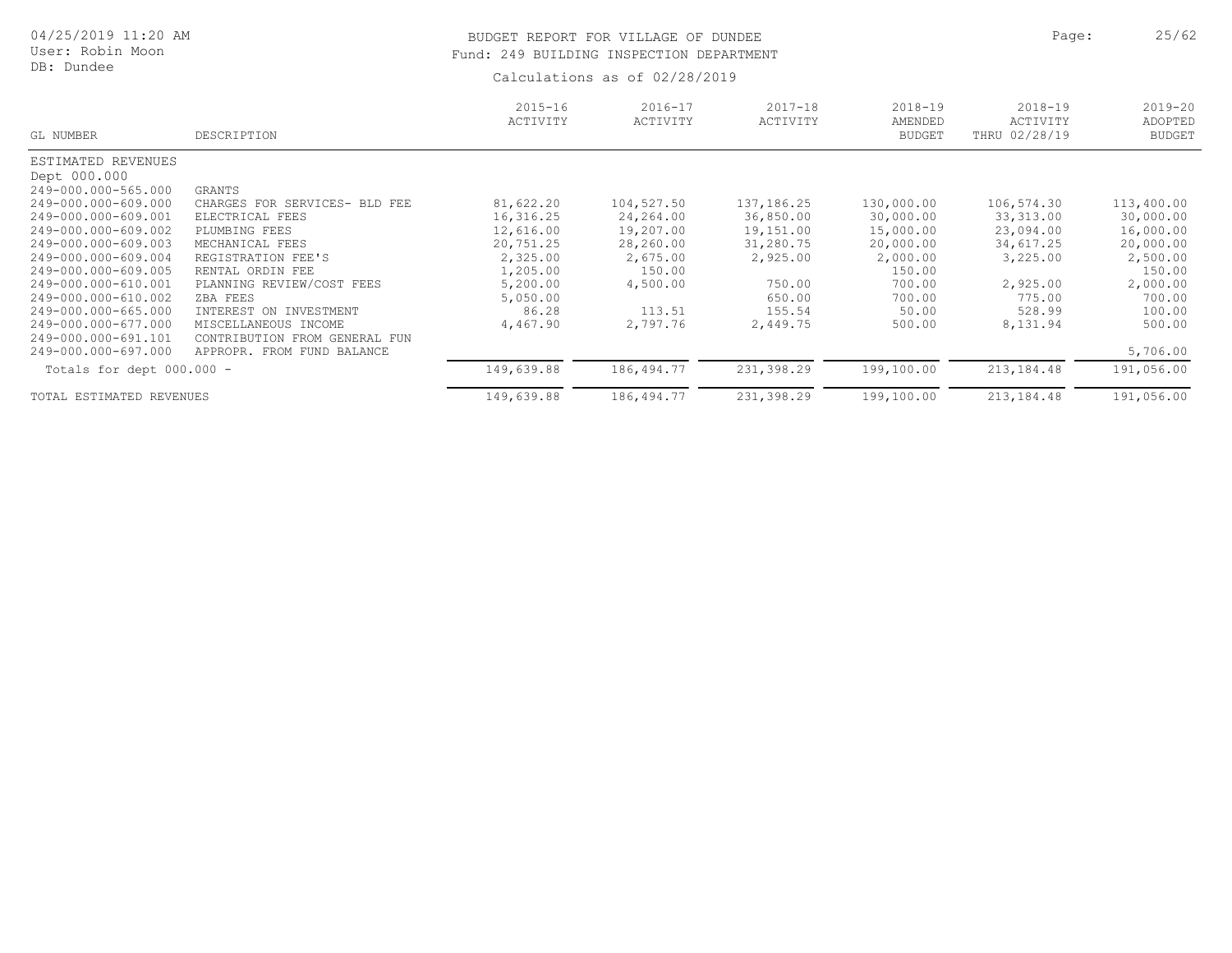# 04/25/2019 11:20 AM

User: Robin Moon DB: Dundee

# BUDGET REPORT FOR VILLAGE OF DUNDEE **Page:** 26/62 Fund: 249 BUILDING INSPECTION DEPARTMENT

|                                                                                                                                                                                                                                                                                             |                                                                                                                                                                                                                                   | $2015 - 16$<br>ACTIVITY                                                                | $2016 - 17$<br>ACTIVITY                                                                  | $2017 - 18$<br>ACTIVITY                                                                 | $2018 - 19$<br>AMENDED                                                                  | $2018 - 19$<br>ACTIVITY                                                                   | $2019 - 20$<br>ADOPTED                                                                    |
|---------------------------------------------------------------------------------------------------------------------------------------------------------------------------------------------------------------------------------------------------------------------------------------------|-----------------------------------------------------------------------------------------------------------------------------------------------------------------------------------------------------------------------------------|----------------------------------------------------------------------------------------|------------------------------------------------------------------------------------------|-----------------------------------------------------------------------------------------|-----------------------------------------------------------------------------------------|-------------------------------------------------------------------------------------------|-------------------------------------------------------------------------------------------|
| GL NUMBER                                                                                                                                                                                                                                                                                   | DESCRIPTION                                                                                                                                                                                                                       |                                                                                        |                                                                                          |                                                                                         | <b>BUDGET</b>                                                                           | THRU 02/28/19                                                                             | <b>BUDGET</b>                                                                             |
| APPROPRIATIONS<br>Dept 000.000<br>249-000.000-714.000<br>249-000.000-726.001<br>249-000.000-803.000<br>249-000.000-910.000<br>249-000.000-920.000<br>249-000.000-937.000<br>249-000.000-941.000<br>249-000.000-965.020<br>249-000.000-991.000<br>249-000.000-995.000<br>249-000.000-997.000 | <b>BENEFITS</b><br>COMPUTER/SOFTWARE COSTS<br><b>AUDIT FEES</b><br>BONDS AND INSURANCE<br>UTILITIES<br>SANITATION<br>MISCELLANEOUS EXPENSE<br>TRANSFER TO OTHER FUNDS<br>PRINCIPAL BOND<br>INTEREST PAYMENT<br>ENCUMBRENCE BUDGET | 1,087.75<br>1,200.00<br>3,108.45                                                       | 9,622.71<br>1,300.00<br>1,394.33<br>346.64                                               | 1,300.00<br>582.98                                                                      | 1,000.00<br>1,300.00<br>3,100.00<br>500.00                                              | 1,300.00<br>168.34                                                                        | 1,800.00<br>1,300.00<br>1,000.00<br>782.00                                                |
| Totals for dept 000.000 -                                                                                                                                                                                                                                                                   |                                                                                                                                                                                                                                   | 5,396.20                                                                               | 12,663.68                                                                                | 1,882.98                                                                                | 5,900.00                                                                                | 1,468.34                                                                                  | 4,882.00                                                                                  |
| Dept 210.000 - LEGAL<br>249-210.000-702.001<br>249-210.000-706.000<br>249-210.000-715.000                                                                                                                                                                                                   | WAGES - ADMINISTRATIVE<br>LEGAL ADVISOR<br>FICA                                                                                                                                                                                   |                                                                                        | 4,260.00                                                                                 | 1,920.00                                                                                | 2,500.00                                                                                | 2,602.50                                                                                  | 2,500.00                                                                                  |
| Totals for dept 210.000 - LEGAL                                                                                                                                                                                                                                                             |                                                                                                                                                                                                                                   |                                                                                        | 4,260.00                                                                                 | 1,920.00                                                                                | 2,500.00                                                                                | 2,602.50                                                                                  | 2,500.00                                                                                  |
| Dept 371.000 - BUILDING INSPECTOR<br>249-371.000-702.001<br>249-371.000-702.002<br>249-371.000-702.004                                                                                                                                                                                      | WAGES - ADMINISTRATIVE<br>WAGES - OPERATING<br>WAGES - CLERICAL                                                                                                                                                                   | 51,584.60<br>1,711.06                                                                  | 37,555.00<br>1,756.24<br>6,810.00                                                        | 38,698.49<br>3,783.58<br>230.00                                                         | 54,000.00<br>2,700.00<br>3,000.00                                                       | 38,871.03<br>6,850.32                                                                     | 42,300.00<br>5,000.00<br>5,800.00                                                         |
| 249-371.000-702.006<br>249-371.000-715.000<br>249-371.000-716.000<br>249-371.000-717.000<br>249-371.000-718.000<br>249-371.000-726.000<br>249-371.000-821.000<br>249-371.000-850.000<br>249-371.000-860.000                                                                                 | FEES [APPOINTED OFFICIALS]<br>FICA<br>HOSP/DENTAL INSURANCE<br>LIFE INSURANCE<br>RETIREMENT<br>SUPPLIES<br>CONFERENCES & TRAINING<br>TELEPHONE/INTERNET<br>TRAVEL EXPENSE                                                         | 4,151.94<br>22,391.74<br>140.40<br>1,607.49<br>1,374.56<br>54.15<br>600.00<br>1,200.00 | 3,616.98<br>22, 254.00<br>161.40<br>1,758.99<br>4,561.45<br>304.27<br>758.00<br>1,440.00 | 3,438.75<br>19,519.94<br>178.20<br>1,251.00<br>1,897.78<br>199.00<br>740.67<br>2,040.00 | 4,568.00<br>28,000.00<br>260.00<br>2,000.00<br>3,000.00<br>300.00<br>800.00<br>1,700.00 | 3,689.32<br>18,294.32<br>193.20<br>1,153.07<br>3,857.67<br>616.00<br>1,429.50<br>2,040.00 | 4,063.00<br>20,000.00<br>260.00<br>1,300.00<br>1,500.00<br>300.00<br>1,500.00<br>2,400.00 |
| 249-371.000-941.000                                                                                                                                                                                                                                                                         | MISCELLANEOUS EXPENSE                                                                                                                                                                                                             | 1,037.50                                                                               | 1,123.18                                                                                 | 1,683.35                                                                                | 1,500.00                                                                                | 390.60                                                                                    | 300.00                                                                                    |
|                                                                                                                                                                                                                                                                                             | Totals for dept 371.000 - BUILDING INSPECTOR                                                                                                                                                                                      | 85,853.44                                                                              | 82,099.51                                                                                | 73,660.76                                                                               | 101,828.00                                                                              | 77,385.03                                                                                 | 84,723.00                                                                                 |
| Dept 372.000 - ELECTRICAL INSPECTOR<br>249-372.000-702.006<br>249-372.000-715.000<br>249-372.000-726.000<br>249-372.000-821.000<br>249-372.000-941.000                                                                                                                                      | FEES [APPOINTED OFFICIALS]<br>FICA<br>SUPPLIES<br>CONFERENCES & TRAINING<br>MISCELLANEOUS EXPENSE                                                                                                                                 | 9,251.50<br>707.77<br>66.16                                                            | 11,904.80<br>910.72<br>200.19                                                            | 21, 292.75<br>1,628.89                                                                  | 25,000.00<br>1,913.00<br>100.00<br>50.00                                                | 20,825.76<br>1,593.16                                                                     | 25,000.00<br>1,913.00<br>100.00<br>50.00                                                  |
|                                                                                                                                                                                                                                                                                             | Totals for dept 372.000 - ELECTRICAL INSPECTOR                                                                                                                                                                                    | 10,025.43                                                                              | 13,015.71                                                                                | 22,921.64                                                                               | 27,063.00                                                                               | 22,418.92                                                                                 | 27,063.00                                                                                 |
| Dept 374.000 - MECHANICAL INSPECTOR<br>249-374.000-702.006<br>249-374.000-715.000<br>249-374.000-726.000                                                                                                                                                                                    | FEES [APPOINTED OFFICIALS]<br>FICA<br>SUPPLIES<br>Totals for dept 374.000 - MECHANICAL INSPECTOR                                                                                                                                  | 8,738.82<br>668.51<br>307.50<br>9,714.83                                               | 8,618.40<br>659.32<br>9,277.72                                                           | 20,398.14<br>1,560.47<br>21,958.61                                                      | 18,000.00<br>1,378.00<br>100.00<br>19,478.00                                            | 14,991.28<br>1,146.82<br>9.50<br>16,147.60                                                | 18,000.00<br>1,378.00<br>100.00<br>19,478.00                                              |
| Dept 375.000 - PLUMBING INSPECTOR<br>249-375.000-702.006<br>249-375.000-715.000<br>249-375.000-726.000                                                                                                                                                                                      | FEES [APPOINTED OFFICIALS]<br>FICA<br>SUPPLIES                                                                                                                                                                                    | 6,661.44<br>509.60<br>307.50                                                           | 7,187.76<br>549.84                                                                       | 13,600.80<br>1,040.45<br>96.85                                                          | 13,500.00<br>1,033.00<br>100.00                                                         | 10,695.92<br>818.26<br>9.50                                                               | 13,500.00<br>1,033.00<br>100.00                                                           |
|                                                                                                                                                                                                                                                                                             | Totals for dept 375.000 - PLUMBING INSPECTOR                                                                                                                                                                                      | 7,478.54                                                                               | 7,737.60                                                                                 | 14,738.10                                                                               | 14,633.00                                                                               | 11,523.68                                                                                 | 14,633.00                                                                                 |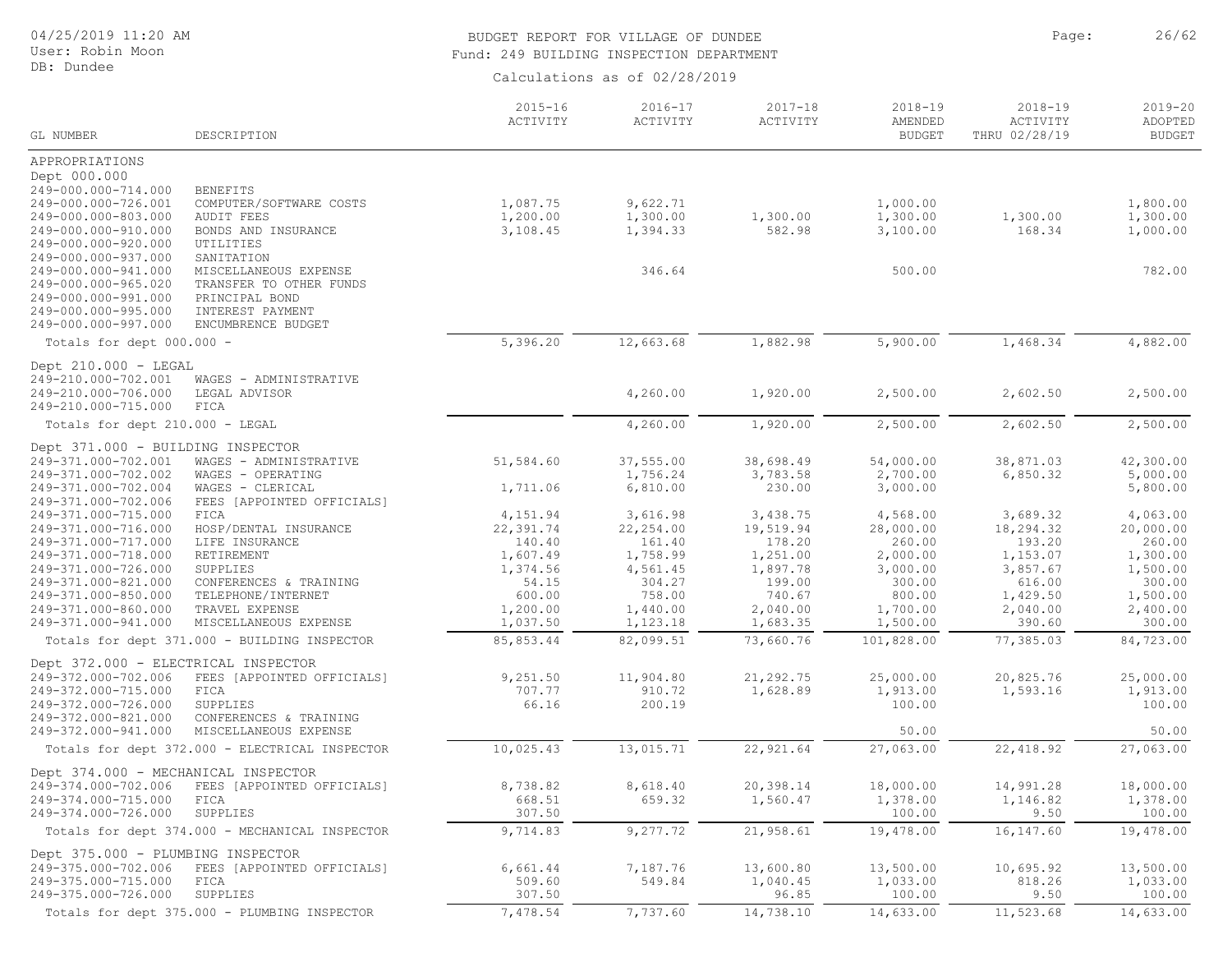# BUDGET REPORT FOR VILLAGE OF DUNDEE **Page:** 27/62 Fund: 249 BUILDING INSPECTION DEPARTMENT

|                                    |                                                        | $2015 - 16$<br>ACTIVITY | $2016 - 17$<br>ACTIVITY | $2017 - 18$<br>ACTIVITY | $2018 - 19$<br>AMENDED | $2018 - 19$<br>ACTIVITY | $2019 - 20$<br>ADOPTED |
|------------------------------------|--------------------------------------------------------|-------------------------|-------------------------|-------------------------|------------------------|-------------------------|------------------------|
| GL NUMBER                          | DESCRIPTION                                            |                         |                         |                         | <b>BUDGET</b>          | THRU 02/28/19           | <b>BUDGET</b>          |
| APPROPRIATIONS                     |                                                        |                         |                         |                         |                        |                         |                        |
| Dept 801.000 - ZBA                 |                                                        |                         |                         |                         |                        |                         |                        |
| 249-801.000-702.006                | FEES [APPOINTED OFFICIALS]                             | 1,205.00                | 440.00                  | 290.00                  | 500.00                 | 210.00                  | 500.00                 |
| 249-801.000-715.000                | FICA                                                   | 92.25                   | 33.69                   | 22.20                   | 39.00                  | 13.40                   | 39.00                  |
| 249-801.000-726.000                | SUPPLIES                                               |                         | 40.44                   |                         | 50.00                  |                         | 50.00                  |
| 249-801.000-821.000                | CONFERENCES & TRAINING                                 | 527.50                  | 375.00                  |                         | 100.00                 |                         | 100.00                 |
| 249-801.000-900.000                | PUBLISHING                                             | 510.34                  | 345.64                  | 197.56                  | 200.00                 | 185.85                  | 200.00                 |
| 249-801.000-941.000                | MISCELLANEOUS EXPENSE                                  | 3,130.00                | 1,380.00                | 460.00                  | 500.00                 | 216.68                  | 250.00                 |
| Totals for dept 801.000 - ZBA      |                                                        | 5,465.09                | 2,614.77                | 969.76                  | 1,389.00               | 625.93                  | 1,139.00               |
| Dept 810.000 - PLANNING COMMISSION |                                                        |                         |                         |                         |                        |                         |                        |
| 249-810.000-702.006                | FEES [APPOINTED OFFICIALS]                             | 1,705.00                | 1,935.00                | 1,365.00                | 5,000.00               | 1,365.00                | 1,800.00               |
| 249-810.000-715.000                | FICA                                                   | 130.50                  | 148.06                  | 104.42                  | 383.00                 | 104.45                  | 138.00                 |
| 249-810.000-726.000                | SUPPLIES                                               | 20.22                   | 20.22                   | 96.35                   | 100.00                 |                         | 100.00                 |
| 249-810.000-805.000                | ENGINEERING                                            |                         | 1,515.00                |                         | 5,000.00               | 3,943.50                | 21,000.00              |
| 249-810.000-818.000                | CONTRACTUAL                                            | 5,509.50                | 6,300.00                | 1,692.00                | 4,226.00               | 500.00                  | 500.00                 |
| 249-810.000-821.000                | CONFERENCES & TRAINING                                 | 473.35                  | 1,931.77                |                         | 500.00                 | 187.12                  | 200.00                 |
| 249-810.000-860.000                | TRAVEL EXPENSE                                         |                         |                         |                         | 100.00                 |                         | 200.00                 |
| 249-810.000-900.000                | PUBLISHING                                             | 309.41                  | 483.39                  | 525.08                  | 500.00                 | 101.60                  | 200.00                 |
| 249-810.000-941.000                | MISCELLANEOUS EXPENSE                                  | 4,325.00                |                         | 505.00                  | 500.00                 | 379.19                  | 400.00                 |
|                                    | Totals for dept 810.000 - PLANNING COMMISSION          | 12,472.98               | 12,333.44               | 4,287.85                | 16,309.00              | 6,580.86                | 24,538.00              |
|                                    | Dept 941.000 - CONTRIBUTIONS TO OTHER FUNDS            |                         |                         |                         |                        |                         |                        |
| 249-941.000-965.020                | TRANSFER TO OTHER FUNDS                                | 10,000.00               | 10,000.00               | 10,000.00               | 10,000.00              | 10,000.00               | 12,100.00              |
| 249-941.000-965.401                | TRANS TO CAPITAL IMPROVEMENT                           |                         |                         |                         |                        |                         |                        |
|                                    | Totals for dept 941.000 - CONTRIBUTIONS TO OTHER FUND. | 10,000.00               | 10,000.00               | 10,000.00               | 10,000.00              | 10,000.00               | 12,100.00              |
| TOTAL APPROPRIATIONS               |                                                        | 146,406.51              | 154,002.43              | 152,339.70              | 199,100.00             | 148,752.86              | 191,056.00             |
|                                    | NET OF REVENUES/APPROPRIATIONS - FUND 249              | 3,233.37                | 32,492.34               | 79,058.59               |                        | 64, 431.62              |                        |
| BEGINNING FUND BALANCE             |                                                        | 74,683.57               | 77,916.94               | 110,409.28              | 189,467.87             | 189,467.87              | 253,899.49             |
| ENDING FUND BALANCE                |                                                        | 77,916.94               | 110,409.28              | 189,467.87              | 189,467.87             | 253,899.49              | 253,899.49             |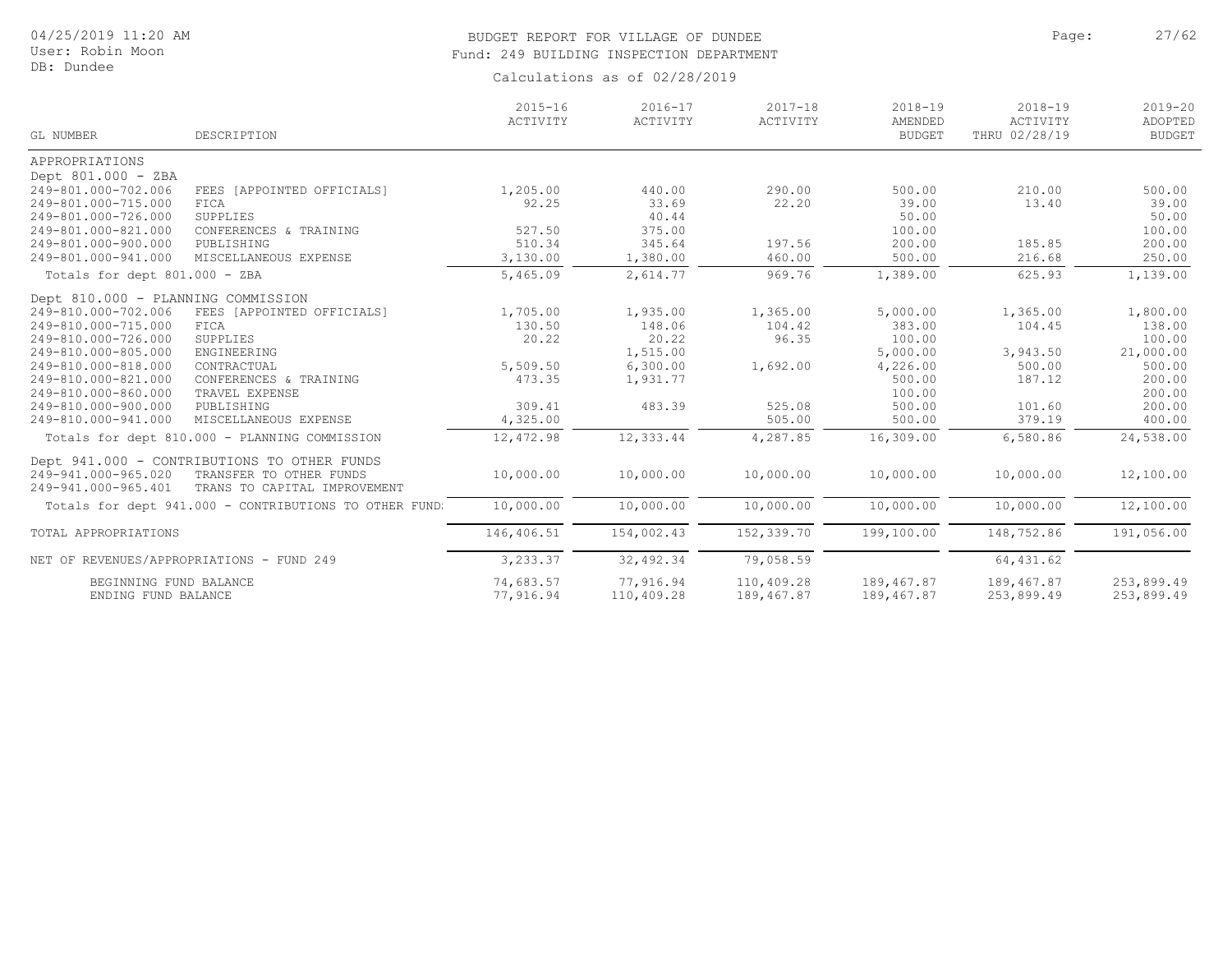| 04/25/2019 11:20 AM<br>User: Robin Moon<br>DB: Dundee                                                           |                                                                                                                        | BUDGET REPORT FOR VILLAGE OF DUNDEE<br>Fund: 250 LDFA-GLOBAL ENGINE PROJECT<br>Calculations as of 02/28/2019 | Page:                    | 28/62                    |                                         |                                          |                                         |
|-----------------------------------------------------------------------------------------------------------------|------------------------------------------------------------------------------------------------------------------------|--------------------------------------------------------------------------------------------------------------|--------------------------|--------------------------|-----------------------------------------|------------------------------------------|-----------------------------------------|
| GL NUMBER                                                                                                       | DESCRIPTION                                                                                                            | $2015 - 16$<br>ACTIVITY                                                                                      | $2016 - 17$<br>ACTIVITY  | $2017 - 18$<br>ACTIVITY  | $2018 - 19$<br>AMENDED<br><b>BUDGET</b> | $2018 - 19$<br>ACTIVITY<br>THRU 02/28/19 | $2019 - 20$<br>ADOPTED<br><b>BUDGET</b> |
| ESTIMATED REVENUES<br>Dept 000.000                                                                              |                                                                                                                        |                                                                                                              |                          |                          |                                         |                                          |                                         |
| 250-000.000-401.000<br>250-000.000-401.002<br>250-000.000-565.000                                               | CURRENT TAXES<br>PPT REIMBURSEMENT<br><b>GRANTS</b>                                                                    | 1,007,546.43                                                                                                 | 636,117.60<br>467,687.80 | 675,452.40<br>530,685.08 | 611,000.00<br>465,000.00                | 659,924.22                               | 625,000.00                              |
| 250-000.000-573.000<br>250-000.000-665.000<br>250-000.000-676.000<br>250-000.000-677.000<br>250-000.000-691.212 | LOCAL COMMUNITY STABILIZATION SHAF<br>INTEREST ON INVESTMENT<br>SELF-HELP MONIES<br>MISCELLANEOUS INCOME<br>MDOT GRANT | 1,158.30                                                                                                     | 1,259.37                 | 1,501.05                 | 800.00                                  | 552,135.80<br>4,486.15                   | 259,287.00<br>1,500.00                  |
| 250-000.000-692.598<br>250-000.000-696.000<br>250-000.000-697.000<br>250-000.000-698.000                        | CONTRIBUTION FROM CAP IMPRVMT<br>LOAN PROCEEDS<br>APPROPR. FROM FUND BALANCE<br>BOND PROCEEDS                          |                                                                                                              |                          |                          |                                         |                                          |                                         |
| Totals for dept 000.000 -                                                                                       |                                                                                                                        | 1,008,704.73                                                                                                 | 1,105,064.77             | 1,207,638.53             | 1,076,800.00                            | 1,216,546.17                             | 885,787.00                              |
| TOTAL ESTIMATED REVENUES                                                                                        |                                                                                                                        | 1,008,704.73                                                                                                 | 1,105,064.77             | 1,207,638.53             | 1,076,800.00                            | 1,216,546.17                             | 885,787.00                              |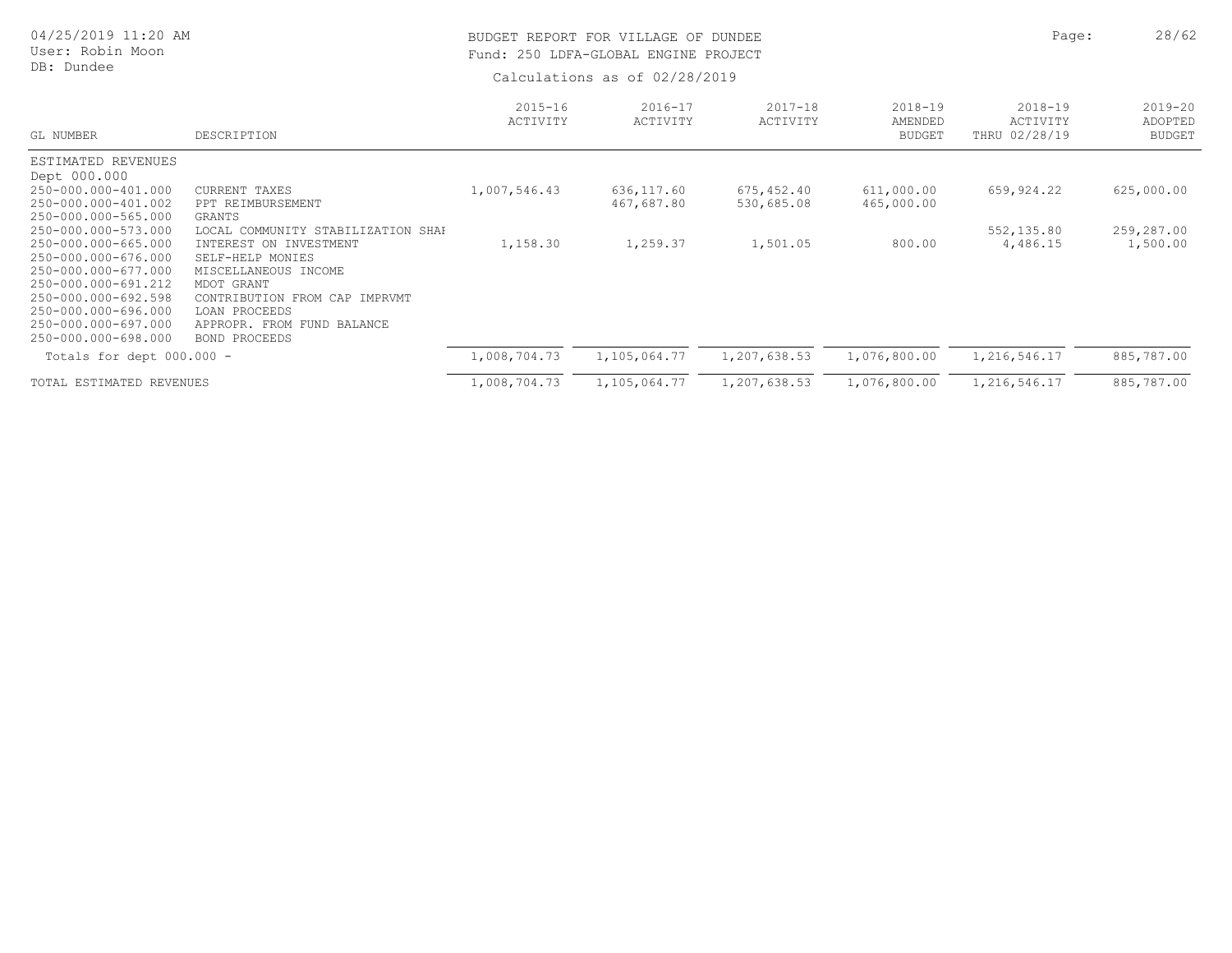# 04/25/2019 11:20 AM

#### User: Robin Moon DB: Dundee

## BUDGET REPORT FOR VILLAGE OF DUNDEE **Page:** 29/62 Fund: 250 LDFA-GLOBAL ENGINE PROJECT

| GL NUMBER                                  | DESCRIPTION                                         | $2015 - 16$<br>ACTIVITY | $2016 - 17$<br>ACTIVITY | $2017 - 18$<br>ACTIVITY | $2018 - 19$<br>AMENDED<br><b>BUDGET</b> | $2018 - 19$<br>ACTIVITY<br>THRU 02/28/19 | $2019 - 20$<br>ADOPTED<br><b>BUDGET</b> |
|--------------------------------------------|-----------------------------------------------------|-------------------------|-------------------------|-------------------------|-----------------------------------------|------------------------------------------|-----------------------------------------|
| APPROPRIATIONS                             |                                                     |                         |                         |                         |                                         |                                          |                                         |
| Dept 000.000                               |                                                     |                         |                         |                         |                                         |                                          |                                         |
| 250-000.000-803.000                        | AUDIT FEES                                          | 700.00                  | 500.00                  | 500.00                  | 800.00                                  | 500.00                                   | 500.00                                  |
| 250-000.000-804.000                        | LEGAL EXPENSES                                      |                         |                         |                         |                                         |                                          |                                         |
| 250-000.000-805.000                        | ENGINEERING                                         |                         |                         |                         |                                         |                                          |                                         |
| 250-000.000-818.000                        | CONTRACTUAL                                         |                         |                         |                         |                                         |                                          |                                         |
| 250-000.000-900.000                        | PUBLISHING                                          |                         |                         |                         |                                         |                                          |                                         |
| 250-000.000-941.000                        | MISCELLANEOUS EXPENSE                               |                         |                         |                         |                                         |                                          |                                         |
| 250-000.000-965.000                        | CONTRIB. TO OTHER FUNDS                             | 11,000.00               | 11,000.00               | 11,000.00               | 11,000.00                               | 11,000.00                                | 11,000.00                               |
| 250-000.000-965.004                        | CAPITAL OUTLAY                                      |                         |                         |                         |                                         |                                          |                                         |
| 250-000.000-965.018                        | TRANSFER TO LDFA #3 DEBT                            | 483,164.00              | 484,000.00              | 488,300.00              | 491,269.00                              | 491,269.00                               | 483,143.00                              |
| 250-000.000-965.021<br>250-000.000-965.401 | TRANSFER TO LDFA #3<br>TRANS TO CAPITAL IMPROVEMENT | 398,303.00              | 396,000.00              | 392,850.00              | 393,703.00                              | 393,703.00                               | 391,144.00                              |
| $250 - 000.000 - 990.000$                  | <b>BOND ISSUANCE COSTS</b>                          |                         |                         |                         |                                         |                                          |                                         |
| 250-000.000-997.000                        | ENCUMBRENCE BUDGET                                  |                         |                         |                         |                                         |                                          |                                         |
| Totals for dept 000.000 -                  |                                                     | 893,167.00              | 891,500.00              | 892,650.00              | 896,772.00                              | 896,472.00                               | 885,787.00                              |
| TOTAL APPROPRIATIONS                       |                                                     | 893,167.00              | 891,500.00              | 892,650.00              | 896,772.00                              | 896,472.00                               | 885,787.00                              |
|                                            | NET OF REVENUES/APPROPRIATIONS - FUND 250           | 115,537.73              | 213,564.77              | 314,988.53              | 180,028.00                              | 320,074.17                               |                                         |
| BEGINNING FUND BALANCE                     |                                                     | 1,972,170.95            | 2,087,708.68            | 2,301,273.45            | 2,616,261.98                            | 2,616,261.98                             | 2,936,336.15                            |
| ENDING FUND BALANCE                        |                                                     | 2,087,708.68            | 2,301,273.45            | 2,616,261.98            | 2,796,289.98                            | 2,936,336.15                             | 2,936,336.15                            |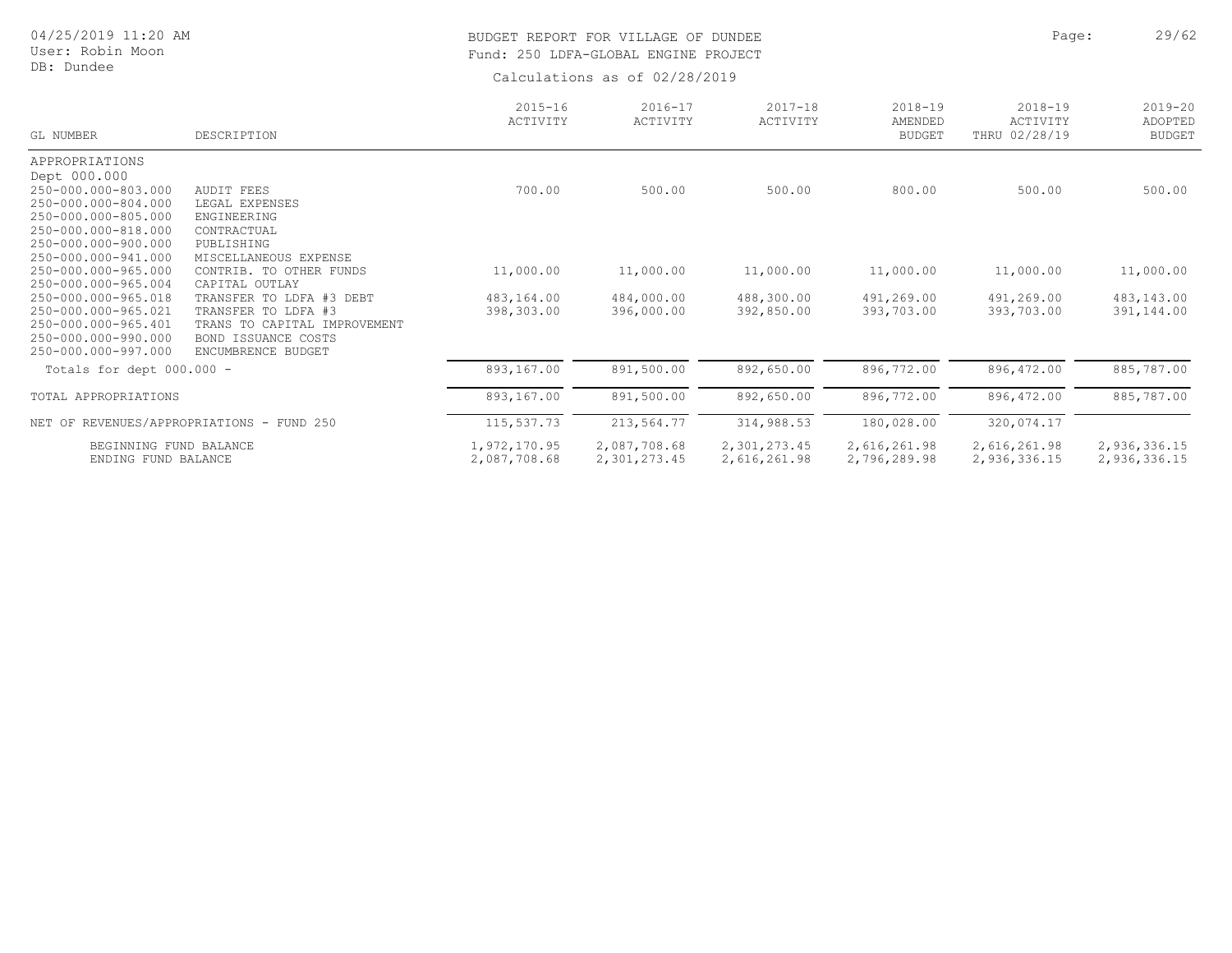| 04/25/2019 11:20 AM<br>User: Robin Moon<br>DB: Dundee |                                                                       |                         | BUDGET REPORT FOR VILLAGE OF DUNDEE<br>Fund: 270 HISTORICAL COMM./OLD MILL FUND<br>Calculations as of 02/28/2019 |                         |                                         |                                          |                                         |  |
|-------------------------------------------------------|-----------------------------------------------------------------------|-------------------------|------------------------------------------------------------------------------------------------------------------|-------------------------|-----------------------------------------|------------------------------------------|-----------------------------------------|--|
| GL NUMBER                                             | DESCRIPTION                                                           | $2015 - 16$<br>ACTIVITY | $2016 - 17$<br>ACTIVITY                                                                                          | $2017 - 18$<br>ACTIVITY | $2018 - 19$<br>AMENDED<br><b>BUDGET</b> | $2018 - 19$<br>ACTIVITY<br>THRU 02/28/19 | $2019 - 20$<br>ADOPTED<br><b>BUDGET</b> |  |
| ESTIMATED REVENUES                                    |                                                                       |                         |                                                                                                                  |                         |                                         |                                          |                                         |  |
| Dept 000.000<br>270-000.000-665.000                   | INTEREST ON INVESTMENT                                                | 1.84                    | 2.68                                                                                                             | 8.47                    | 5.00                                    | 13.48                                    | 5.00                                    |  |
| 270-000.000-670.000<br>270-000.000-670.001            | BUILDING RENTAL\TOWER RENTAL<br>GENERAL RENTAL                        | 7,750.00                | 10,400.00                                                                                                        | 10,150.00               | 8,000.00<br>1,000.00                    | 8,180.00                                 | 8,000.00                                |  |
| 270-000.000-677.000                                   | MISCELLANEOUS INCOME                                                  |                         |                                                                                                                  | 15,000.00               | 10,000.00                               | 10,000.00                                | 5,000.00                                |  |
| 270-000.000-677.005                                   | MISC REVENUE/OLD MILL                                                 | 7,500.00                | 9,000.00                                                                                                         | 9,000.00                | 15,000.00                               | 15,695.00                                | 12,000.00                               |  |
| 270-000.000-691.101<br>270-000.000-697.000            | CONTRIBUTION<br>GENERAL FUND<br>FROM<br>FROM FUND BALANCE<br>APPROPR. | 28,000.00               | 29,000.00                                                                                                        | 37,000.00               | 38,000.00<br>7,280.00                   | 38,000.00                                | 30,000.00                               |  |
| Totals for dept 000.000 -                             |                                                                       | 43, 251.84              | 48,402.68                                                                                                        | 71,158.47               | 79,285.00                               | 71,888.48                                | 55,005.00                               |  |
| TOTAL ESTIMATED REVENUES                              |                                                                       | 43,251.84               | 48,402.68                                                                                                        | 71,158.47               | 79,285.00                               | 71,888.48                                | 55,005.00                               |  |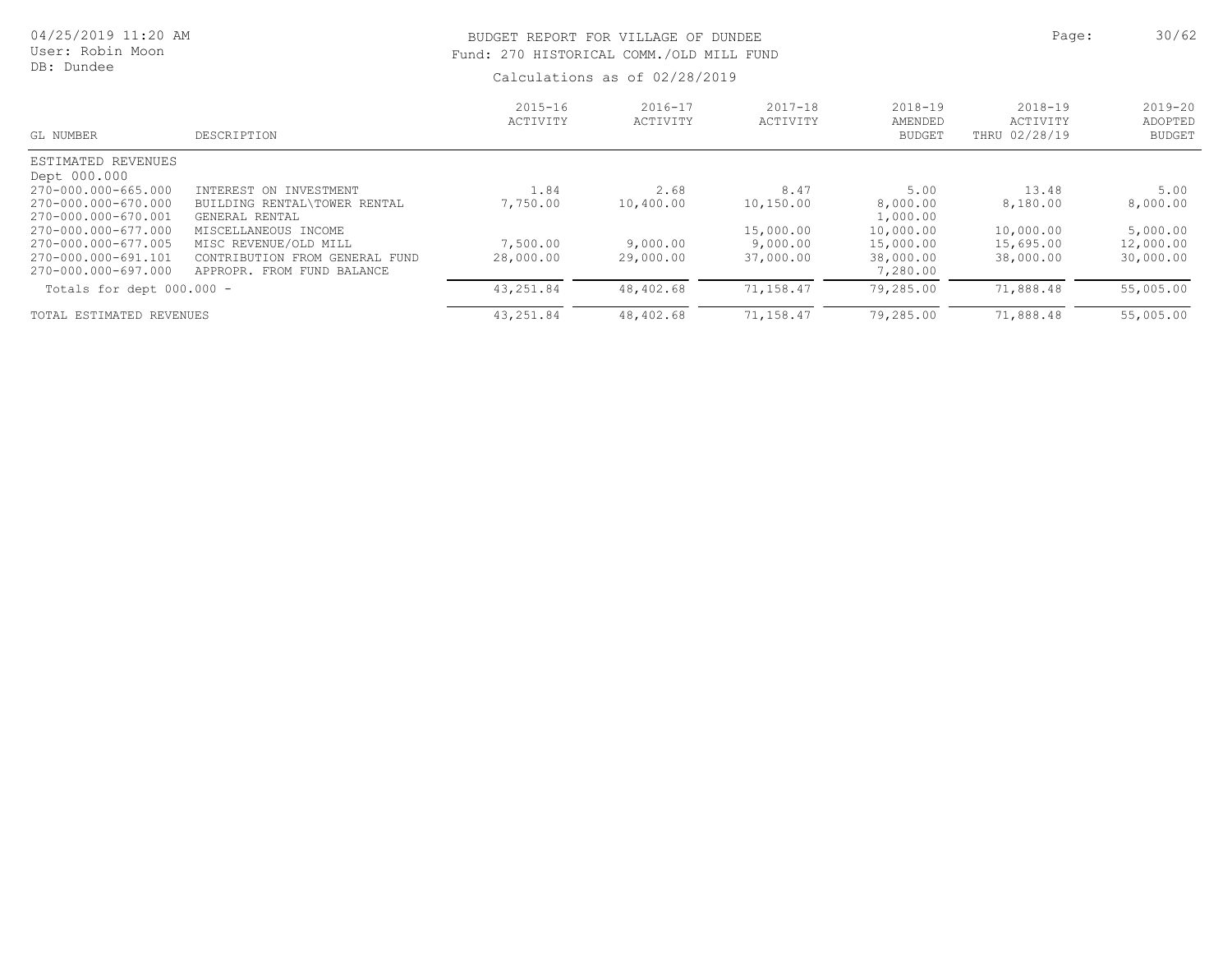### BUDGET REPORT FOR VILLAGE OF DUNDEE **Page:** 21/62 Fund: 270 HISTORICAL COMM./OLD MILL FUND

| GL NUMBER                   | DESCRIPTION                               | $2015 - 16$<br>ACTIVITY | $2016 - 17$<br>ACTIVITY | $2017 - 18$<br>ACTIVITY | $2018 - 19$<br>AMENDED<br><b>BUDGET</b> | $2018 - 19$<br>ACTIVITY<br>THRU 02/28/19 | $2019 - 20$<br>ADOPTED<br><b>BUDGET</b> |
|-----------------------------|-------------------------------------------|-------------------------|-------------------------|-------------------------|-----------------------------------------|------------------------------------------|-----------------------------------------|
| APPROPRIATIONS              |                                           |                         |                         |                         |                                         |                                          |                                         |
| Dept 000.000                |                                           |                         |                         |                         |                                         |                                          |                                         |
| 270-000.000-702.004         | WAGES - CLERICAL                          | 16,178.50               | 14,634.75               | 17,199.50               | 18,000.00                               | 16,046.64                                | 18,000.00                               |
| 270-000.000-715.000         | FICA                                      | 1,237.63                | 1,119.58                | 1,315.76                | 1,378.00                                | 1,227.56                                 | 1,378.00                                |
| 270-000.000-803.000         | <b>AUDIT FEES</b>                         | 800.00                  | 500.00                  | 500.00                  | 700.00                                  | 500.00                                   | 500.00                                  |
| 270-000.000-850.000         | TELEPHONE/INTERNET                        | 716.30                  | 925.65                  | 505.37                  | 2,857.00                                | 1,504.87                                 | 2,600.00                                |
| 270-000.000-880.003         | COMMUNITY PROMOTION<br>(HALL)             |                         |                         |                         | 2,500.00                                | 163.57                                   | 150.00                                  |
| 270-000.000-910.000         | BONDS AND INSURANCE                       | 377.55                  | 81.43                   | 113.18                  | 350.00                                  | 244.34                                   | 200.00                                  |
| 270-000.000-920.000         | UTILITIES                                 | 15,682.98               | 16, 451.51              | 17,149.69               | 15,000.00                               | 19,201.77                                | 15,000.00                               |
| 270-000.000-930.000         | BUILDING MAINTENANCE                      | 4,963.15                | 10,882.06               | 23,862.36               | 36,500.00                               | 37,960.72                                | 15,000.00                               |
| 270-000.000-937.000         | SANITATION                                | 1,351.00                | 1,104.00                | 1,222.99                | 1,500.00                                | 1,075.25                                 | 1,400.00                                |
| 270-000.000-941.000         | MISCELLANEOUS EXPENSE                     |                         | 589.76                  | 295.57                  | 500.00                                  |                                          | 777.00                                  |
| 270-000.000-991.000         | PRINCIPAL BOND                            |                         |                         |                         |                                         |                                          |                                         |
| 270-000.000-995.000         | INTEREST PAYMENT                          |                         |                         |                         |                                         |                                          |                                         |
| 270-000.000-997.000         | ENCUMBRENCE BUDGET                        |                         |                         |                         |                                         |                                          |                                         |
| Totals for dept $000.000 -$ |                                           | 41,307.11               | 46,288.74               | 62, 164.42              | 79,285.00                               | 77,924.72                                | 55,005.00                               |
| TOTAL APPROPRIATIONS        |                                           | 41,307.11               | 46,288.74               | 62,164.42               | 79,285.00                               | 77,924.72                                | 55,005.00                               |
|                             | NET OF REVENUES/APPROPRIATIONS - FUND 270 | 1,944.73                | 2,113.94                | 8,994.05                |                                         | (6, 036.24)                              |                                         |
|                             |                                           |                         |                         |                         |                                         |                                          |                                         |
| BEGINNING FUND BALANCE      |                                           | 505.38                  | 2,450.11                | 4,564.05                | 13,558.10                               | 13,558.10                                | 7,521.86                                |
| ENDING FUND BALANCE         |                                           | 2,450.11                | 4,564.05                | 13,558.10               | 13,558.10                               | 7,521.86                                 | 7,521.86                                |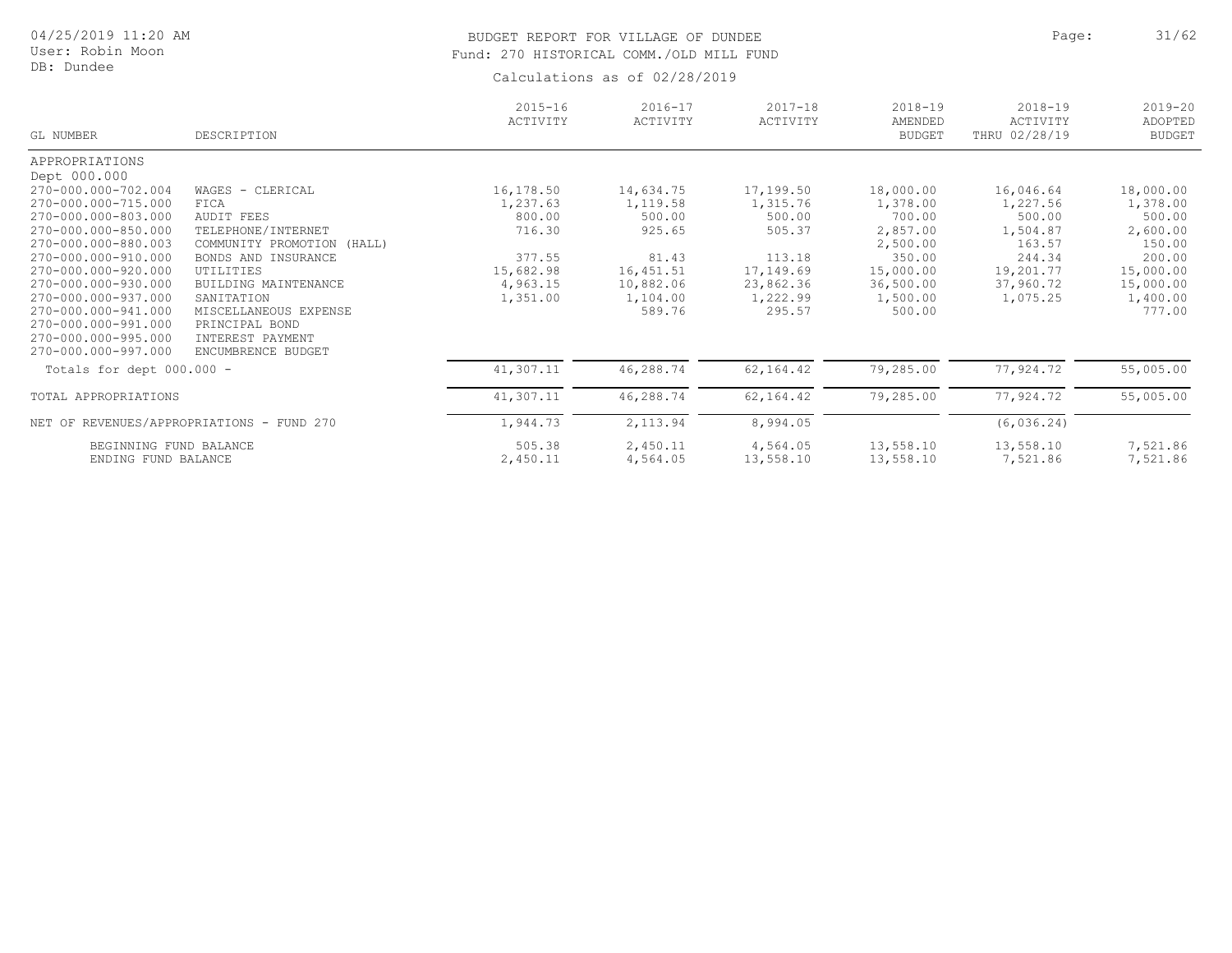| 04/25/2019 11:20 AM<br>User: Robin Moon<br>DB: Dundee             |                                                                                                   |                         | BUDGET REPORT FOR VILLAGE OF DUNDEE<br>Fund: 301 HONEYWELL INSTALLMENT FUND<br>Calculations as of 02/28/2019 |                         |                                         |                                          |                                         |  |
|-------------------------------------------------------------------|---------------------------------------------------------------------------------------------------|-------------------------|--------------------------------------------------------------------------------------------------------------|-------------------------|-----------------------------------------|------------------------------------------|-----------------------------------------|--|
| GL NUMBER                                                         | DESCRIPTION                                                                                       | $2015 - 16$<br>ACTIVITY | $2016 - 17$<br>ACTIVITY                                                                                      | $2017 - 18$<br>ACTIVITY | $2018 - 19$<br>AMENDED<br><b>BUDGET</b> | $2018 - 19$<br>ACTIVITY<br>THRU 02/28/19 | $2019 - 20$<br>ADOPTED<br><b>BUDGET</b> |  |
| ESTIMATED REVENUES<br>Dept 000.000                                |                                                                                                   |                         |                                                                                                              |                         |                                         |                                          |                                         |  |
| 301-000.000-665.000<br>301-000.000-677.000                        | INTEREST ON INVESTMENT<br>MISCELLANEOUS INCOME                                                    | 12.80                   | 10.00                                                                                                        | 9.37                    | 5.00                                    | 17.59                                    | 10.00                                   |  |
| 301-000.000-691.001<br>301-000.000-691.101<br>301-000.000-697.000 | CONTRIBUTIONS FROM OTHER<br>FUNDS<br>CONTRIBUTION FROM GENERAL FUND<br>APPROPR. FROM FUND BALANCE | 17,402.00<br>42,602.00  | 17,402.00<br>36,603.00                                                                                       | 17,401.00<br>42,603.00  | 17,982.00<br>42,022.00                  | 17,982.00<br>42,022.00                   | 15,787.00<br>44,217.00                  |  |
| Totals for dept 000.000 -                                         |                                                                                                   | 60,016.80               | 54,015.00                                                                                                    | 60,013.37               | 60,009.00                               | 60,021.59                                | 60,014.00                               |  |
| TOTAL ESTIMATED REVENUES                                          |                                                                                                   | 60,016.80               | 54,015.00                                                                                                    | 60,013.37               | 60,009.00                               | 60,021.59                                | 60,014.00                               |  |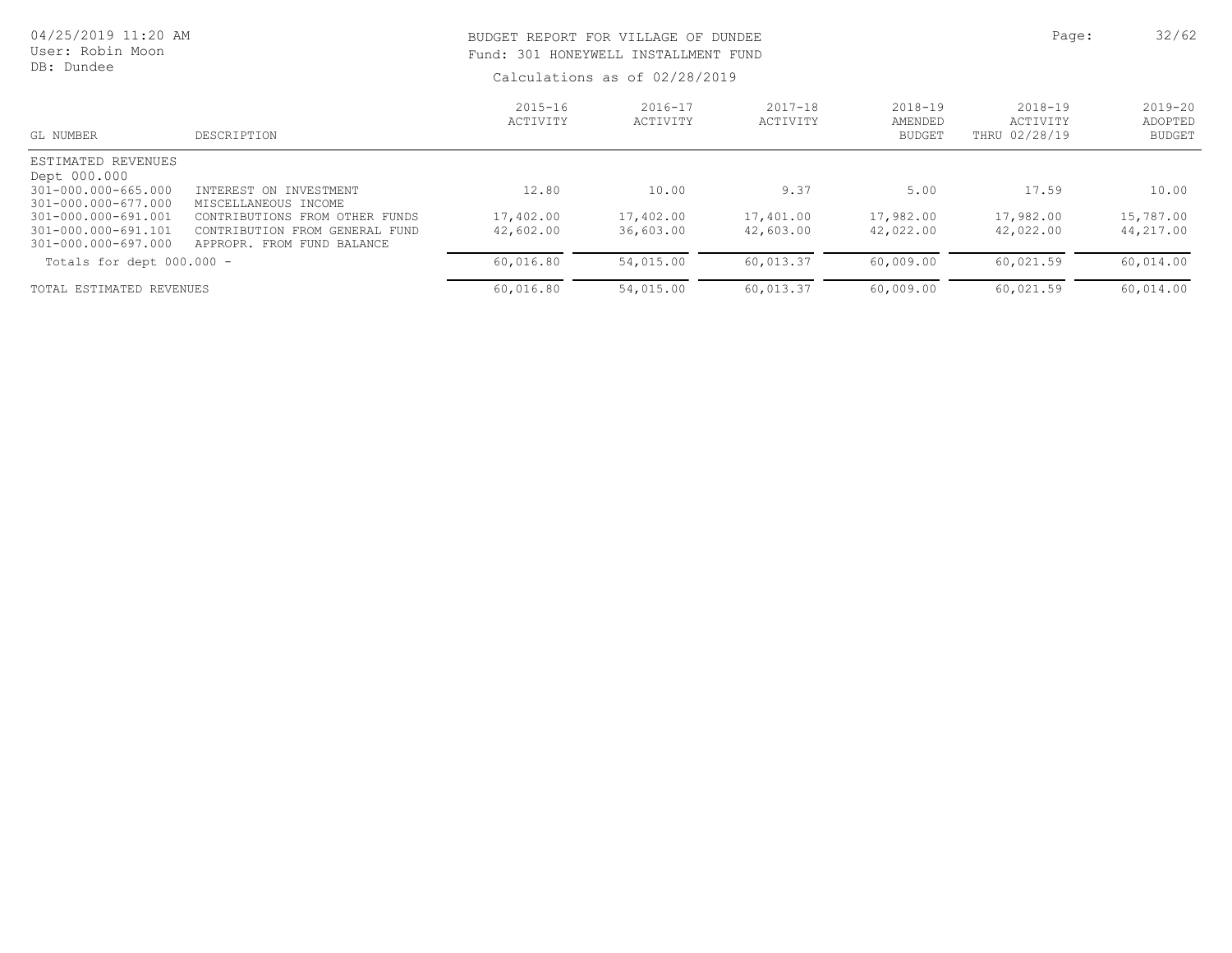# BUDGET REPORT FOR VILLAGE OF DUNDEE **Page:** 33/62 Fund: 301 HONEYWELL INSTALLMENT FUND

| GL NUMBER                   | DESCRIPTION                                          | $2015 - 16$<br>ACTIVITY | $2016 - 17$<br>ACTIVITY | $2017 - 18$<br>ACTIVITY | $2018 - 19$<br>AMENDED<br><b>BUDGET</b> | 2018-19<br>ACTIVITY<br>THRU 02/28/19 | $2019 - 20$<br>ADOPTED<br><b>BUDGET</b> |
|-----------------------------|------------------------------------------------------|-------------------------|-------------------------|-------------------------|-----------------------------------------|--------------------------------------|-----------------------------------------|
| APPROPRIATIONS              |                                                      |                         |                         |                         |                                         |                                      |                                         |
| Dept 000.000                |                                                      |                         |                         |                         |                                         |                                      |                                         |
| 301-000.000-991.000         | PRINCIPAL BOND                                       | 27,784.76               | 28,646.31               | 29,534.66               | 29,870.00                               | 30,449.90                            | 31, 393.85                              |
| 301-000.000-995.000         | INTEREST PAYMENT                                     | 14,817.00               | 13,955.88               | 13,067.33               | 12,152.00                               | 12, 152.22                           | 11,208.27                               |
| 301-000.000-999.000         | AGENTS FEE                                           |                         |                         |                         |                                         |                                      |                                         |
| Totals for dept $000.000 -$ |                                                      | 42,601.76               | 42,602.19               | 42,601.99               | 42,022.00                               | 42,602.12                            | 42,602.12                               |
|                             | Dept 548.000 - WASTEWATER TREATMENT PLANT            |                         |                         |                         |                                         |                                      |                                         |
| 301-548.000-991.000         | PRINCIPAL BOND                                       | 11,349.00               | 11,700.60               | 12,063.00               | 13,018.00                               | 12,437.29                            | 12,822.84                               |
| 301-548.000-995.000         | INTEREST PAYMENT                                     | 6,052.23                | 5,700.20                | 5,338.00                | 4,964.00                                | 4,963.58                             | 4,578.03                                |
| 301-548.000-999.000         | AGENTS FEE                                           |                         |                         |                         |                                         |                                      |                                         |
|                             | Totals for dept 548.000 - WASTEWATER TREATMENT PLANT | 17,401.23               | 17,400.80               | 17,401.00               | 17,982.00                               | 17,400.87                            | 17,400.87                               |
|                             |                                                      |                         |                         |                         |                                         |                                      |                                         |
| TOTAL APPROPRIATIONS        |                                                      | 60,002.99               | 60,002.99               | 60,002.99               | 60,004.00                               | 60,002.99                            | 60,002.99                               |
|                             | NET OF REVENUES/APPROPRIATIONS - FUND 301            | 13.81                   | (5, 987, 99)            | 10.38                   | 5.00                                    | 18.60                                | 11.01                                   |
| BEGINNING FUND BALANCE      |                                                      | 14,092.18               | 14,105.99               | 8,118.00                | 8,128.38                                | 8,128.38                             | 8,146.98                                |
| ENDING FUND BALANCE         |                                                      | 14,105.99               | 8,118.00                | 8,128.38                | 8,133.38                                | 8,146.98                             | 8,157.99                                |
|                             |                                                      |                         |                         |                         |                                         |                                      |                                         |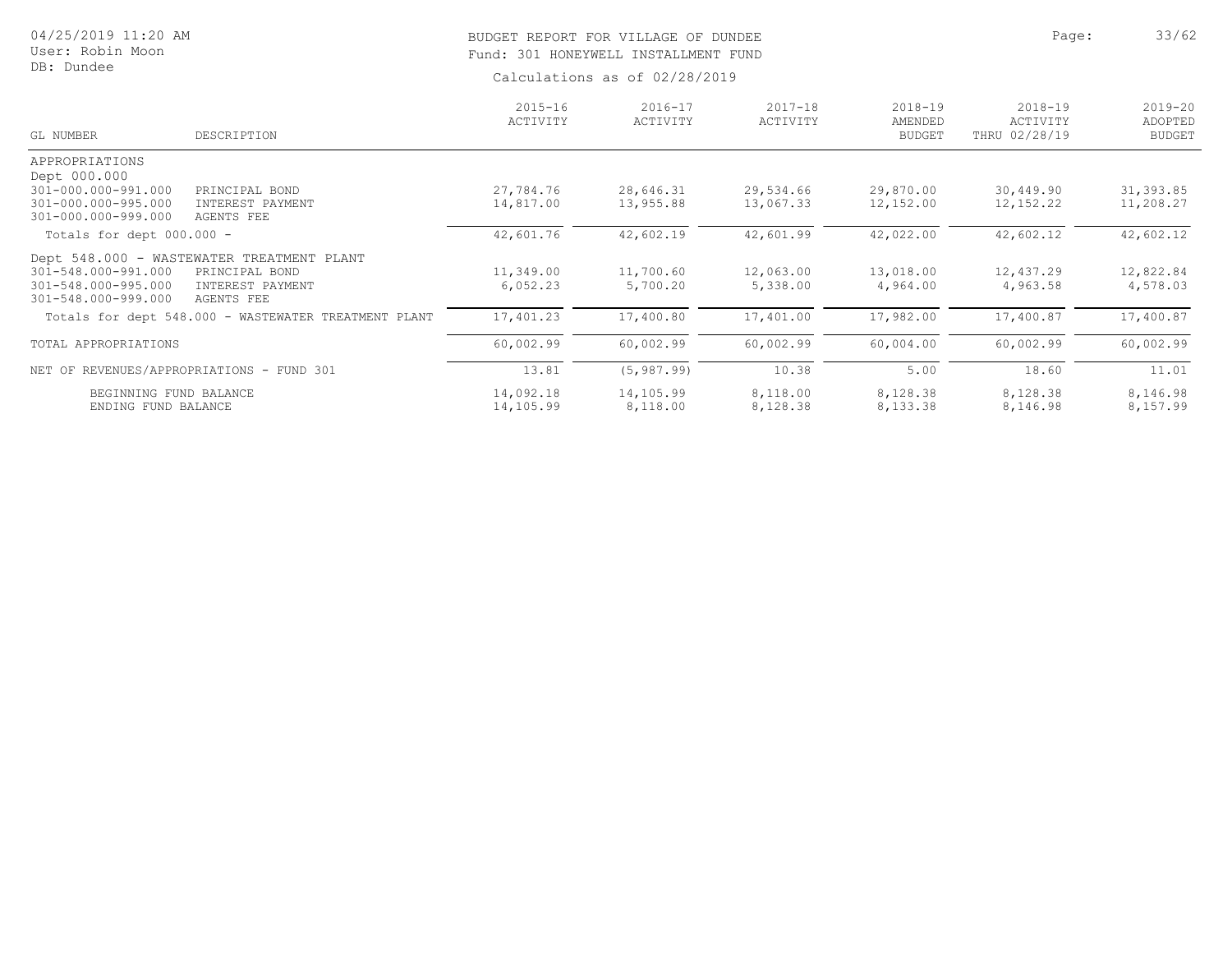| 04/25/2019 11:20 AM<br>User: Robin Moon<br>DB: Dundee                                                                          |                                                                                                         | BUDGET REPORT FOR VILLAGE OF DUNDEE<br>Fund: 370 2013 REFUNDED (2005/07<br>Calculations as of 02/28/2019 |                         |                         |                                         |                                      | 34/62<br>Page:                          |
|--------------------------------------------------------------------------------------------------------------------------------|---------------------------------------------------------------------------------------------------------|----------------------------------------------------------------------------------------------------------|-------------------------|-------------------------|-----------------------------------------|--------------------------------------|-----------------------------------------|
| GL NUMBER                                                                                                                      | DESCRIPTION                                                                                             | $2015 - 16$<br>ACTIVITY                                                                                  | $2016 - 17$<br>ACTIVITY | $2017 - 18$<br>ACTIVITY | $2018 - 19$<br>AMENDED<br><b>BUDGET</b> | 2018-19<br>ACTIVITY<br>THRU 02/28/19 | $2019 - 20$<br>ADOPTED<br><b>BUDGET</b> |
| ESTIMATED REVENUES<br>Dept 000.000<br>370-000.000-665.000<br>370-000.000-691.001<br>370-000.000-697.000<br>370-000.000-698.000 | INTEREST ON INVESTMENT<br>CONTRIBUTIONS FROM OTHER FUNDS<br>APPROPR. FROM FUND BALANCE<br>BOND PROCEEDS | 1.84<br>218,741.00                                                                                       | 9.06<br>214,304.00      | 13.31<br>220,000.00     | 10.00<br>219,743.00                     | 68.52<br>243,891.08                  | 40.00<br>214,910.00                     |
| Totals for dept $000.000 -$                                                                                                    |                                                                                                         | 218,742.84                                                                                               | 214, 313.06             | 220,013.31              | 219,753.00                              | 243,959.60                           | 214,950.00                              |
| TOTAL ESTIMATED REVENUES                                                                                                       |                                                                                                         | 218,742.84                                                                                               | 214,313.06              | 220,013.31              | 219,753.00                              | 243,959.60                           | 214,950.00                              |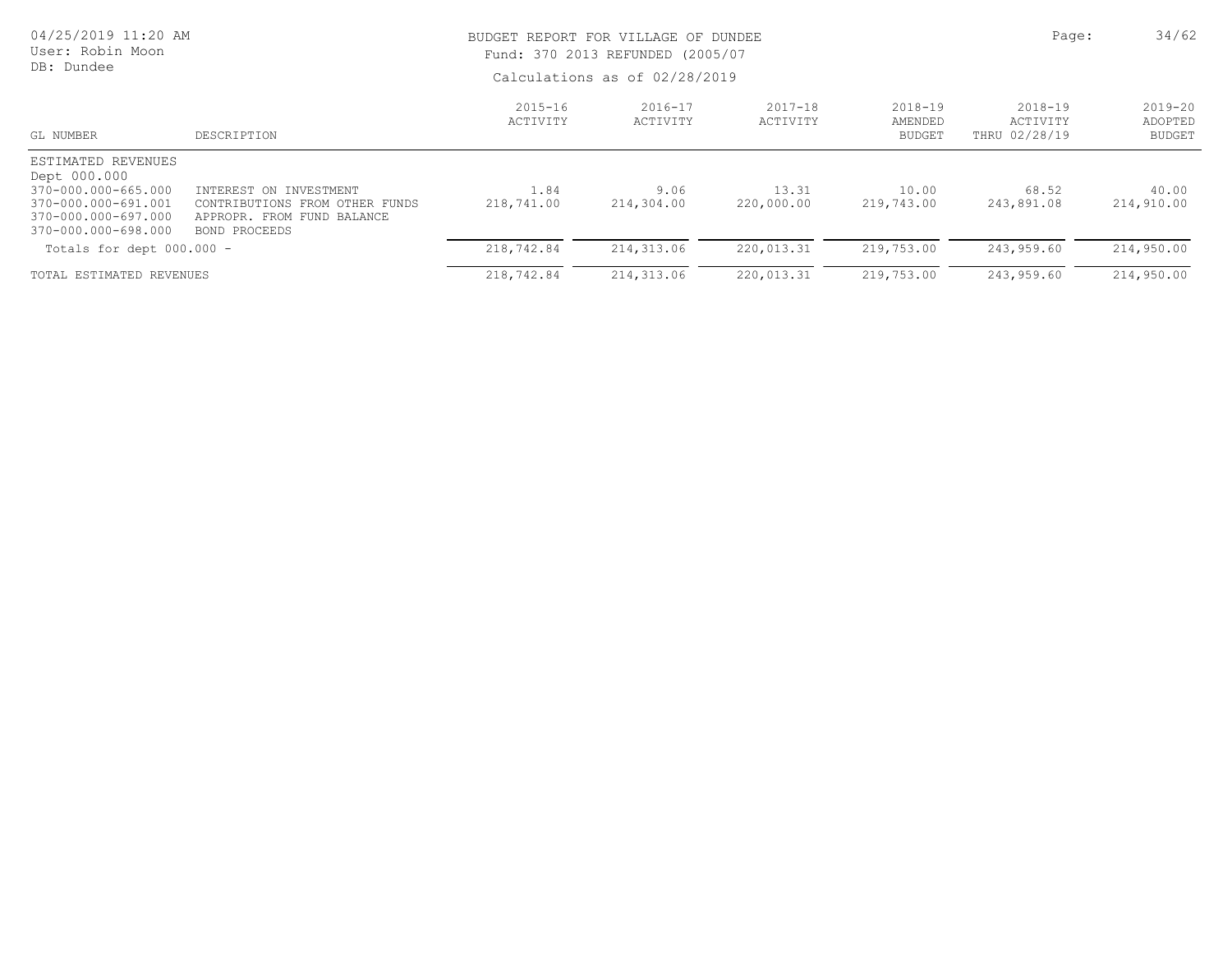| 04/25/2019 11:20 AM<br>User: Robin Moon<br>DB: Dundee             |                                                                  |                         | Page:<br>BUDGET REPORT FOR VILLAGE OF DUNDEE<br>Fund: 370 2013 REFUNDED (2005/07<br>Calculations as of 02/28/2019 |                         |                                         |                                          |                                         |  |  |
|-------------------------------------------------------------------|------------------------------------------------------------------|-------------------------|-------------------------------------------------------------------------------------------------------------------|-------------------------|-----------------------------------------|------------------------------------------|-----------------------------------------|--|--|
| GL NUMBER                                                         | DESCRIPTION                                                      | $2015 - 16$<br>ACTIVITY | $2016 - 17$<br>ACTIVITY                                                                                           | $2017 - 18$<br>ACTIVITY | $2018 - 19$<br>AMENDED<br><b>BUDGET</b> | $2018 - 19$<br>ACTIVITY<br>THRU 02/28/19 | $2019 - 20$<br>ADOPTED<br><b>BUDGET</b> |  |  |
| APPROPRIATIONS<br>Dept 000.000<br>370-000.000-941.000             | MISCELLANEOUS EXPENSE                                            |                         |                                                                                                                   |                         | 25.00                                   |                                          | 10.00                                   |  |  |
| 370-000.000-965.000<br>370-000.000-991.000<br>370-000.000-992.000 | CONTRIB. TO OTHER FUNDS<br>PRINCIPAL BOND<br>BOND ISSUANCE COSTS | 185,000.00              | 185,000.00                                                                                                        | 195,000.00              | 200,000.00                              | 200,000.00                               | 200,000.00                              |  |  |
| 370-000.000-995.000<br>370-000.000-999.000                        | INTEREST PAYMENT<br>AGENTS FEE                                   | 33,400.25               | 28,978.75                                                                                                         | 24,437.75               | 19,718.00                               | 19,717.50                                | 14,937.50                               |  |  |
| Totals for dept $000.000 -$                                       |                                                                  | 218,400.25              | 213,978.75                                                                                                        | 219,437.75              | 219,743.00                              | 219,717.50                               | 214,947.50                              |  |  |
| TOTAL APPROPRIATIONS                                              |                                                                  | 218,400.25              | 213,978.75                                                                                                        | 219,437.75              | 219,743.00                              | 219,717.50                               | 214,947.50                              |  |  |
|                                                                   | NET OF REVENUES/APPROPRIATIONS - FUND 370                        | 342.59                  | 334.31                                                                                                            | 575.56                  | 10.00                                   | 24, 242, 10                              | 2.50                                    |  |  |
| BEGINNING FUND BALANCE                                            |                                                                  | 1,877.82                | 2,220.41                                                                                                          | 2,554.72                | 3,130.28                                | 3,130.28                                 | 27, 372.38                              |  |  |

ENDING FUND BALANCE 2,220.41 2,554.72 3,130.28 3,140.28 27,372.38 27,374.88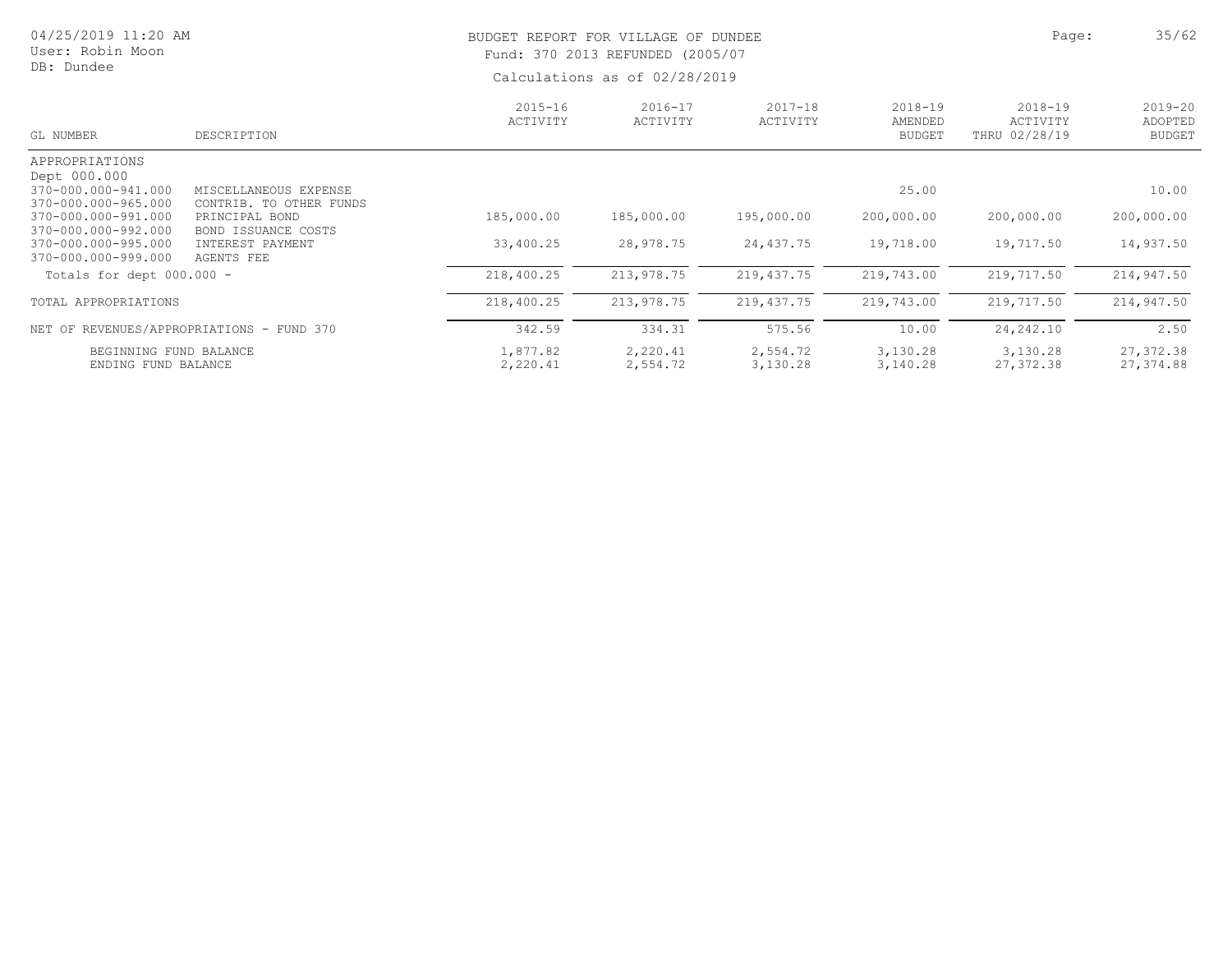| 04/25/2019 11:20 AM<br>User: Robin Moon<br>DB: Dundee |                                                    |                         | BUDGET REPORT FOR VILLAGE OF DUNDEE<br>Fund: 393 ECON DEVELOPMENT CORP DEBT |                         |                                         |                                          |                                         |  |
|-------------------------------------------------------|----------------------------------------------------|-------------------------|-----------------------------------------------------------------------------|-------------------------|-----------------------------------------|------------------------------------------|-----------------------------------------|--|
|                                                       |                                                    |                         | Calculations as of 02/28/2019                                               |                         |                                         |                                          |                                         |  |
| GL NUMBER                                             | DESCRIPTION                                        | $2015 - 16$<br>ACTIVITY | $2016 - 17$<br>ACTIVITY                                                     | $2017 - 18$<br>ACTIVITY | $2018 - 19$<br>AMENDED<br><b>BUDGET</b> | $2018 - 19$<br>ACTIVITY<br>THRU 02/28/19 | $2019 - 20$<br>ADOPTED<br><b>BUDGET</b> |  |
| ESTIMATED REVENUES<br>Dept 000.000                    |                                                    |                         |                                                                             |                         |                                         |                                          |                                         |  |
| 393-000.000-608.000                                   | EDC- COUNTY                                        | 65,210.67               | 65, 372.11                                                                  |                         |                                         |                                          |                                         |  |
| 393-000.000-608.001                                   | EDC- VILLAGE                                       | 122,007.54              | 121,730.19                                                                  |                         |                                         |                                          |                                         |  |
| 393-000.000-608.002                                   | EDC- COMM COLLEGE                                  | 29,638.00               | 41,299.27                                                                   |                         |                                         |                                          |                                         |  |
| 393-000.000-653.006                                   | PRIOR YR REFUNDS                                   | (52, 751, 35)           |                                                                             |                         |                                         |                                          |                                         |  |
| 393-000.000-665.000                                   | INTEREST ON INVESTMENT                             | 118.64                  | 111.03                                                                      | 79.57                   | 70.00                                   | 48.37                                    | 30.00                                   |  |
| 393-000.000-677.000<br>393-000.000-697.000            | MISCELLANEOUS INCOME<br>APPROPR. FROM FUND BALANCE |                         | (0.03)                                                                      |                         | 700.00                                  |                                          | 700.00                                  |  |
|                                                       |                                                    |                         |                                                                             |                         |                                         |                                          |                                         |  |
| Totals for dept $000.000 -$                           |                                                    | 164,223.50              | 228,512.57                                                                  | 79.57                   | 770.00                                  | 48.37                                    | 730.00                                  |  |
| TOTAL ESTIMATED REVENUES                              |                                                    | 164,223.50              | 228, 512.57                                                                 | 79.57                   | 770.00                                  | 48.37                                    | 730.00                                  |  |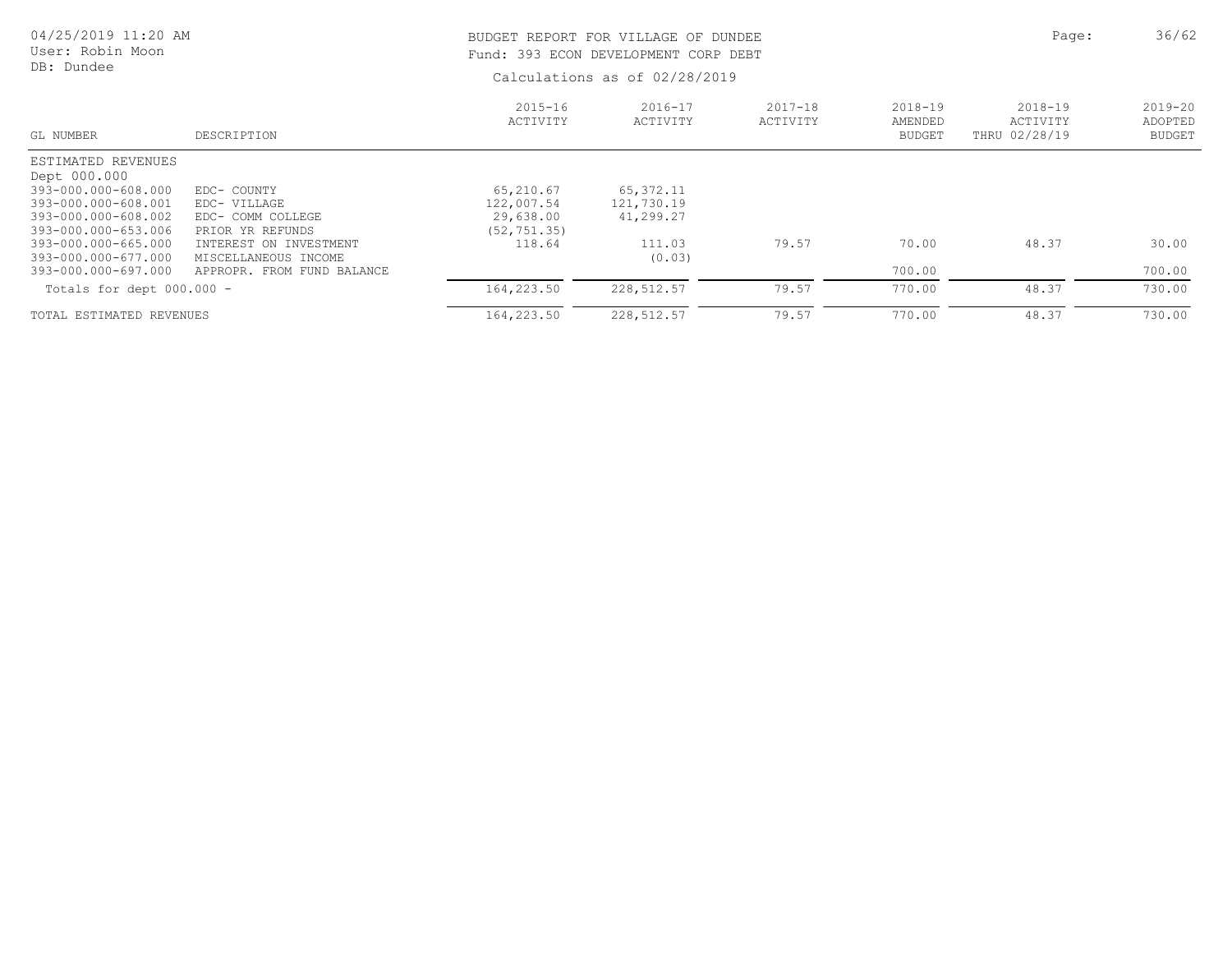| 04/25/2019 11:20 AM<br>User: Robin Moon<br>DB: Dundee                                    |                                                                        | BUDGET REPORT FOR VILLAGE OF DUNDEE<br>Fund: 393 ECON DEVELOPMENT CORP DEBT | Calculations as of 02/28/2019 | Page:                   | 37/62                               |                                          |                                         |
|------------------------------------------------------------------------------------------|------------------------------------------------------------------------|-----------------------------------------------------------------------------|-------------------------------|-------------------------|-------------------------------------|------------------------------------------|-----------------------------------------|
| GL NUMBER                                                                                | DESCRIPTION                                                            | $2015 - 16$<br>ACTIVITY                                                     | $2016 - 17$<br>ACTIVITY       | $2017 - 18$<br>ACTIVITY | 2018-19<br>AMENDED<br><b>BUDGET</b> | $2018 - 19$<br>ACTIVITY<br>THRU 02/28/19 | $2019 - 20$<br>ADOPTED<br><b>BUDGET</b> |
| APPROPRIATIONS<br>Dept 000.000<br>393-000.000-941.000<br>393-000.000-965.201             | MISCELLANEOUS EXPENSE<br>REFUNDS                                       |                                                                             | 700.00                        |                         | 700.00                              | 700.00                                   | 700.00                                  |
| 393-000.000-991.000<br>393-000.000-995.000<br>393-000.000-997.000<br>393-000.000-999.000 | PRINCIPAL BOND<br>INTEREST PAYMENT<br>ENCUMBRENCE BUDGET<br>AGENTS FEE | 165,395.67                                                                  | 214,747.23                    | 228,401.85              |                                     |                                          |                                         |
| Totals for dept 000.000 -                                                                |                                                                        | 165,395.67                                                                  | 215, 447.23                   | 228,401.85              | 700.00                              | 700.00                                   | 700.00                                  |
| TOTAL APPROPRIATIONS                                                                     |                                                                        | 165,395.67                                                                  | 215, 447.23                   | 228,401.85              | 700.00                              | 700.00                                   | 700.00                                  |
|                                                                                          | NET OF REVENUES/APPROPRIATIONS - FUND 393                              | (1, 172.17)                                                                 | 13,065.34                     | (228, 322.28)           | 70.00                               | (651.63)                                 | 30.00                                   |
| BEGINNING FUND BALANCE<br>ENDING FUND BALANCE                                            |                                                                        | 239,208.30<br>238,036.13                                                    | 238,036.13<br>251,101.47      | 251,101.47<br>22,779.19 | 22,779.19<br>22,849.19              | 22,779.19<br>22,127.56                   | 22, 127.56<br>22, 157.56                |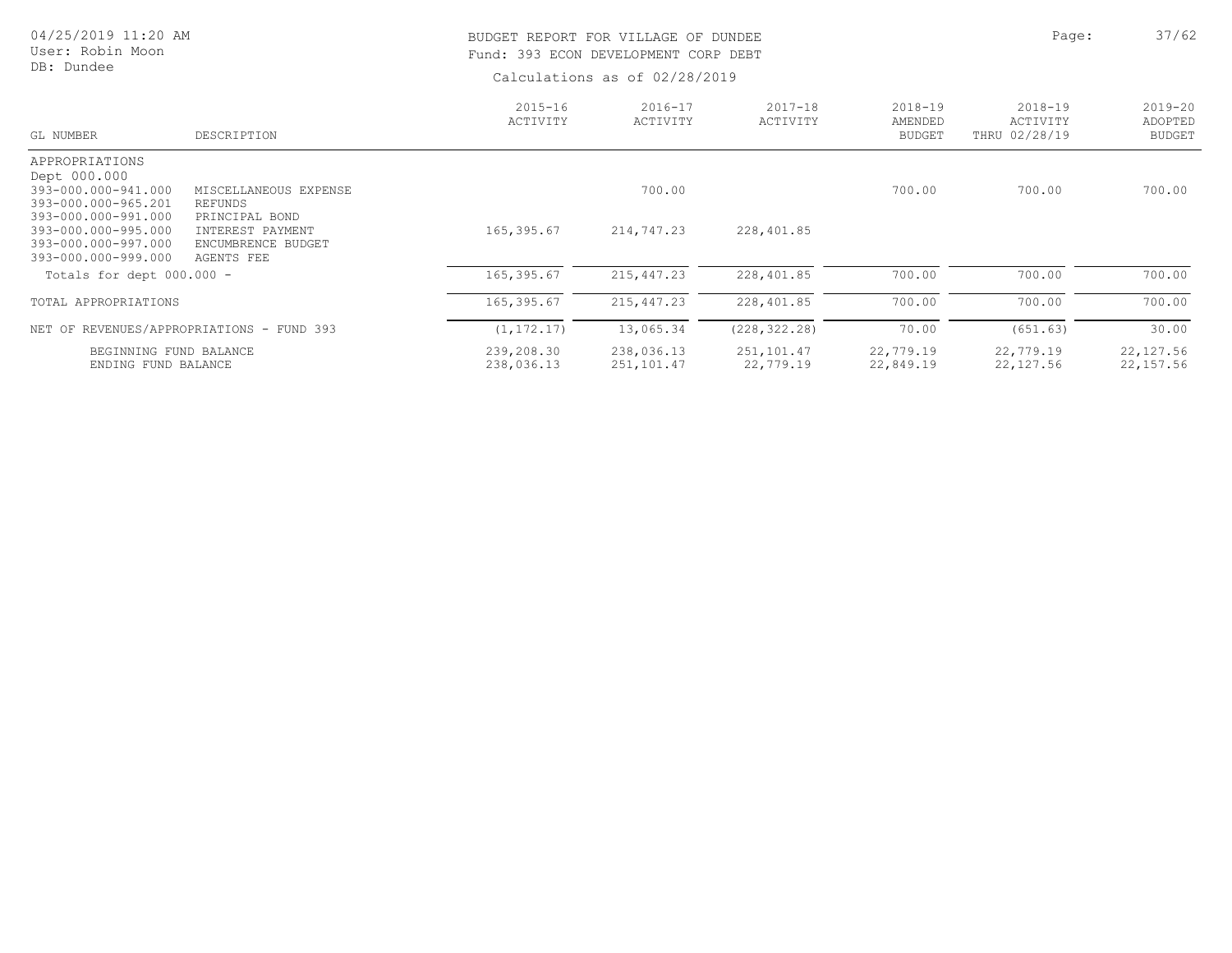| 04/25/2019 11:20 AM<br>User: Robin Moon<br>DB: Dundee                                                                                                                        |                                                                                                                                                            |                         | BUDGET REPORT FOR VILLAGE OF DUNDEE<br>Fund: 395 LDFA #3 GLOBAL ENGINE<br>Calculations as of 02/28/2019 | Page:                   | 38/62                                   |                                          |                                  |
|------------------------------------------------------------------------------------------------------------------------------------------------------------------------------|------------------------------------------------------------------------------------------------------------------------------------------------------------|-------------------------|---------------------------------------------------------------------------------------------------------|-------------------------|-----------------------------------------|------------------------------------------|----------------------------------|
| GL NUMBER                                                                                                                                                                    | DESCRIPTION                                                                                                                                                | $2015 - 16$<br>ACTIVITY | $2016 - 17$<br>ACTIVITY                                                                                 | $2017 - 18$<br>ACTIVITY | $2018 - 19$<br>AMENDED<br><b>BUDGET</b> | $2018 - 19$<br>ACTIVITY<br>THRU 02/28/19 | $2019 - 20$<br>ADOPTED<br>BUDGET |
| ESTIMATED REVENUES<br>Dept 000.000<br>395-000.000-665.000<br>395-000.000-677.001<br>395-000.000-692.595<br>395-000.000-694.000<br>395-000.000-695.000<br>395-000.000-697.000 | INTEREST ON INVESTMENT<br>ACCRUED/CAPITALIZED INTEREST<br>CONTRIBUTION FROM LDFA #3<br>MISCELLANEOUS INCOME<br>LOAN PROCEEDS<br>APPROPR. FROM FUND BALANCE | 120.44<br>483,164.00    | 131.03<br>484,000.00                                                                                    | 128.01<br>488,300.00    | 85.00<br>491,269.00                     | 407.82<br>491,269.00                     | 300.00<br>483,143.00             |
| Totals for dept $000.000 -$                                                                                                                                                  |                                                                                                                                                            | 483,284.44              | 484,131.03                                                                                              | 488,428.01              | 491,354.00                              | 491,676.82                               | 483,443.00                       |
| TOTAL ESTIMATED REVENUES                                                                                                                                                     |                                                                                                                                                            | 483,284.44              | 484, 131.03                                                                                             | 488,428.01              | 491,354.00                              | 491,676.82                               | 483,443.00                       |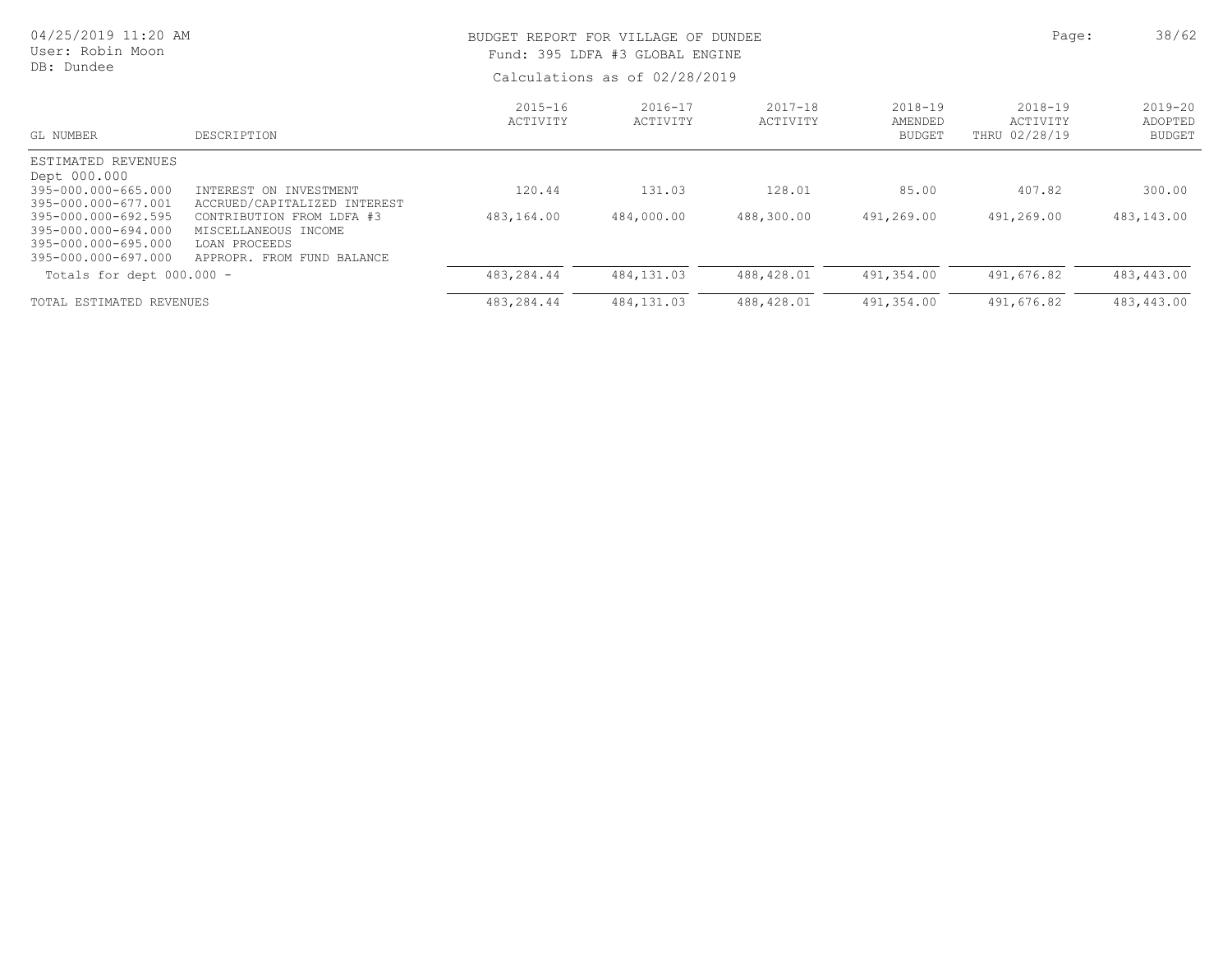| 04/25/2019 11:20 AM<br>User: Robin Moon<br>DB: Dundee                                                                                                                                                             |                                   | BUDGET REPORT FOR VILLAGE OF DUNDEE<br>Fund: 395 LDFA #3 GLOBAL ENGINE<br>Calculations as of 02/28/2019 | Page:                             | 39/62                                   |                                          |                                         |
|-------------------------------------------------------------------------------------------------------------------------------------------------------------------------------------------------------------------|-----------------------------------|---------------------------------------------------------------------------------------------------------|-----------------------------------|-----------------------------------------|------------------------------------------|-----------------------------------------|
| GL NUMBER<br>DESCRIPTION                                                                                                                                                                                          | $2015 - 16$<br>ACTIVITY           | $2016 - 17$<br>ACTIVITY                                                                                 | $2017 - 18$<br>ACTIVITY           | $2018 - 19$<br>AMENDED<br><b>BUDGET</b> | $2018 - 19$<br>ACTIVITY<br>THRU 02/28/19 | $2019 - 20$<br>ADOPTED<br><b>BUDGET</b> |
| APPROPRIATIONS<br>Dept 000.000<br>395-000.000-992.000<br>BOND ISSUANCE COSTS<br>Totals for dept 000.000 -                                                                                                         |                                   |                                                                                                         |                                   |                                         |                                          |                                         |
| Dept 601.000 - DCX (2.0 M)<br>395-601.000-941.000<br>MISCELLANEOUS EXPENSE<br>395-601.000-991.000<br>PRINCIPAL BOND<br>395-601.000-995.000<br>INTEREST PAYMENT<br>395-601.000-999.000<br>AGENTS FEE               | 130,000.00<br>56,837.50<br>250.00 | 135,000.00<br>51,537.50<br>250.00                                                                       | 145,000.00<br>45,937.50<br>250.00 | 150,000.00<br>40,038.00<br>250.00       | 150,000.00<br>40,037.50<br>250.00        | 155,000.00<br>33,745.00<br>250.00       |
| Totals for dept 601.000 - DCX (2.0 M)                                                                                                                                                                             | 187,087.50                        | 186,787.50                                                                                              | 191,187.50                        | 190,288.00                              | 190,287.50                               | 188,995.00                              |
| Dept 602.000 - DCX (425,000 LDFA)<br>395-602.000-991.000<br>PRINCIPAL BOND<br>395-602.000-995.000<br>INTEREST PAYMENT<br>395-602.000-999.000<br><b>AGENTS FEE</b>                                                 | 25,000.00<br>9,937.50<br>200.00   | 25,000.00<br>8,812.50<br>200.00                                                                         | 25,000.00<br>7,687.50<br>200.00   | 25,000.00<br>6,563.00<br>200.00         | 25,000.00<br>6,562.50<br>200.00          | 25,000.00<br>5,438.00<br>200.00         |
| Totals for dept 602.000 - DCX (425,000 LDFA)                                                                                                                                                                      | 35, 137.50                        | 34,012.50                                                                                               | 32,887.50                         | 31,763.00                               | 31,762.50                                | 30,638.00                               |
| Dept 603.000 - DCX (3.2 M---38% NON WATER)<br>395-603.000-991.000<br>PRINCIPAL BOND<br>395-603.000-992.000<br>BOND ISSUANCE COSTS<br>395-603.000-995.000<br>INTEREST PAYMENT<br>395-603.000-999.000<br>AGENTS FEE | 205,000.00<br>55,637.50<br>125.00 | 210,000.00<br>52,625.00<br>125.00                                                                       | 215,000.00<br>48,848.75<br>250.00 | 225,000.00<br>44,053.00<br>250.00       | 225,000.00<br>44,052.50<br>250.00        | 225,000.00<br>38,260.00<br>250.00       |
| Totals for dept 603.000 - DCX (3.2 M---38% NON WATER)                                                                                                                                                             | 260,762.50                        | 262,750.00                                                                                              | 264,098.75                        | 269,303.00                              | 269,302.50                               | 263,510.00                              |
| Dept $604.000 - 5.0$ MILLION<br>395-604.000-995.000<br>INTEREST PAYMENT<br>395-604.000-999.000<br>AGENTS FEE                                                                                                      |                                   |                                                                                                         |                                   |                                         |                                          |                                         |
| Totals for dept 604.000 - 5.0 MILLION                                                                                                                                                                             |                                   |                                                                                                         |                                   |                                         |                                          |                                         |
| Dept 941.000 - CONTRIBUTIONS TO OTHER FUNDS<br>395-941.000-965.000<br>CONTRIB. TO OTHER FUNDS                                                                                                                     |                                   |                                                                                                         |                                   |                                         |                                          |                                         |
| Totals for dept 941.000 - CONTRIBUTIONS TO OTHER FUND:                                                                                                                                                            |                                   |                                                                                                         |                                   |                                         |                                          |                                         |
| TOTAL APPROPRIATIONS                                                                                                                                                                                              | 482,987.50                        | 483,550.00                                                                                              | 488, 173. 75                      | 491, 354.00                             | 491,352.50                               | 483,143.00                              |
| NET OF REVENUES/APPROPRIATIONS - FUND 395                                                                                                                                                                         | 296.94                            | 581.03                                                                                                  | 254.26                            |                                         | 324.32                                   | 300.00                                  |
| BEGINNING FUND BALANCE<br>ENDING FUND BALANCE                                                                                                                                                                     | 100,096.16<br>100,393.10          | 100,393.10<br>100,974.13                                                                                | 100,974.13<br>101,228.39          | 101,228.39<br>101,228.39                | 101,228.39<br>101,552.71                 | 101,552.71<br>101,852.71                |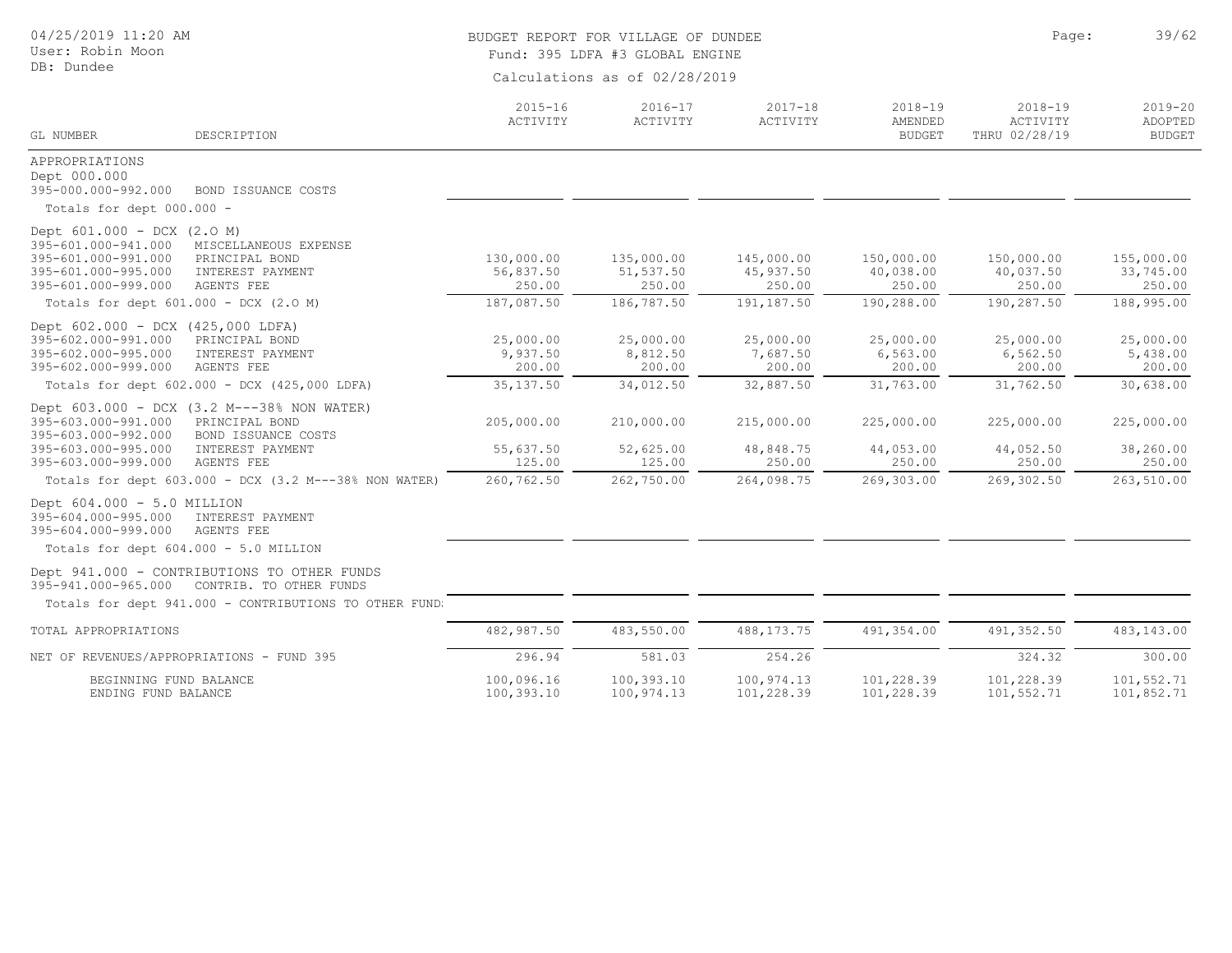| 04/25/2019 11:20 AM<br>User: Robin Moon<br>DB: Dundee                                                   |                                                                                        | BUDGET REPORT FOR VILLAGE OF DUNDEE<br>Fund: 396 2006 G.O. CAP IMPROVEMENT DEBT | Page:                   | 40/62                   |                                         |                                      |                                     |
|---------------------------------------------------------------------------------------------------------|----------------------------------------------------------------------------------------|---------------------------------------------------------------------------------|-------------------------|-------------------------|-----------------------------------------|--------------------------------------|-------------------------------------|
|                                                                                                         |                                                                                        | Calculations as of 02/28/2019                                                   |                         |                         |                                         |                                      |                                     |
| GL NUMBER                                                                                               | DESCRIPTION                                                                            | $2015 - 16$<br>ACTIVITY                                                         | $2016 - 17$<br>ACTIVITY | $2017 - 18$<br>ACTIVITY | $2018 - 19$<br>AMENDED<br><b>BUDGET</b> | 2018-19<br>ACTIVITY<br>THRU 02/28/19 | 2019-20<br>ADOPTED<br><b>BUDGET</b> |
| ESTIMATED REVENUES<br>Dept 000.000<br>396-000.000-665.000<br>396-000.000-691.001<br>396-000.000-697.000 | INTEREST ON INVESTMENT<br>CONTRIBUTIONS FROM OTHER FUNDS<br>APPROPR. FROM FUND BALANCE | 0.94<br>95,900.00                                                               | 2.95<br>98,498.00       | 3.02<br>96,500.00       | 98,352.00                               | 26.42<br>99,000.00                   | 20.00<br>95,580.00                  |
| Totals for dept 000.000 -                                                                               |                                                                                        | 95,900.94                                                                       | 98,500.95               | 96,503.02               | 98,352.00                               | 99,026.42                            | 95,600.00                           |
| TOTAL ESTIMATED REVENUES                                                                                |                                                                                        | 95,900.94                                                                       | 98,500.95               | 96,503.02               | 98,352.00                               | 99,026.42                            | 95,600.00                           |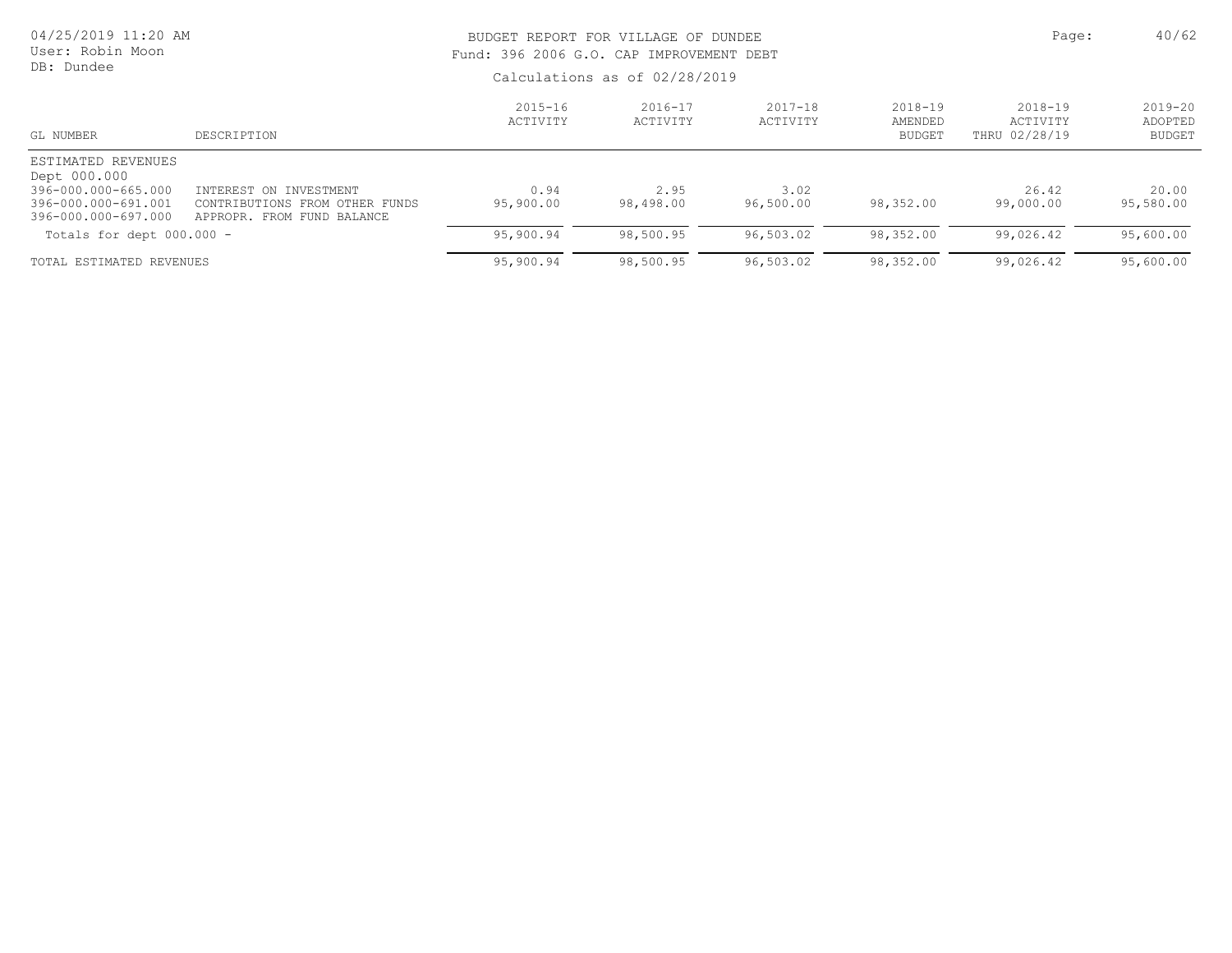| 04/25/2019 11:20 AM<br>User: Robin Moon<br>DB: Dundee                                                                                                     |                                                                           |                                     | BUDGET REPORT FOR VILLAGE OF DUNDEE<br>Fund: 396 2006 G.O. CAP IMPROVEMENT DEBT<br>Calculations as of 02/28/2019 |                                      |                                         |                                          |                                         |  |
|-----------------------------------------------------------------------------------------------------------------------------------------------------------|---------------------------------------------------------------------------|-------------------------------------|------------------------------------------------------------------------------------------------------------------|--------------------------------------|-----------------------------------------|------------------------------------------|-----------------------------------------|--|
| GL NUMBER                                                                                                                                                 | DESCRIPTION                                                               | $2015 - 16$<br>ACTIVITY             | $2016 - 17$<br>ACTIVITY                                                                                          | $2017 - 18$<br>ACTIVITY              | $2018 - 19$<br>AMENDED<br><b>BUDGET</b> | $2018 - 19$<br>ACTIVITY<br>THRU 02/28/19 | $2019 - 20$<br>ADOPTED<br><b>BUDGET</b> |  |
| APPROPRIATIONS<br>Dept 000.000<br>396-000.000-941.000<br>396-000.000-991.000<br>396-000.000-995.000<br>396-000.000-999.000<br>Totals for dept $000.000 -$ | MISCELLANEOUS EXPENSE<br>PRINCIPAL BOND<br>INTEREST PAYMENT<br>AGENTS FEE | 55,000.00<br>40,863.73<br>95,863.73 | 60,000.00<br>38,428.33<br>98,428.33                                                                              | 60,000.00<br>35,915.50<br>95, 915.50 | 65,000.00<br>33,352.00<br>98,352.00     | 65,000.00<br>33,289.86<br>98,289.86      | 65,000.00<br>30,572.50<br>95,572.50     |  |
| TOTAL APPROPRIATIONS                                                                                                                                      | NET OF REVENUES/APPROPRIATIONS - FUND 396                                 | 95,863.73<br>37.21                  | 98,428.33<br>72.62                                                                                               | 95, 915.50<br>587.52                 | 98,352.00                               | 98,289.86<br>736.56                      | 95,572.50<br>27.50                      |  |
| BEGINNING FUND BALANCE<br>ENDING FUND BALANCE                                                                                                             |                                                                           | 1,013.71<br>1,050.92                | 1,050.92<br>1,123.54                                                                                             | 1,123.54<br>1,711.06                 | 1,711.06<br>1,711.06                    | 1,711.06<br>2,447.62                     | 2,447.62<br>2,475.12                    |  |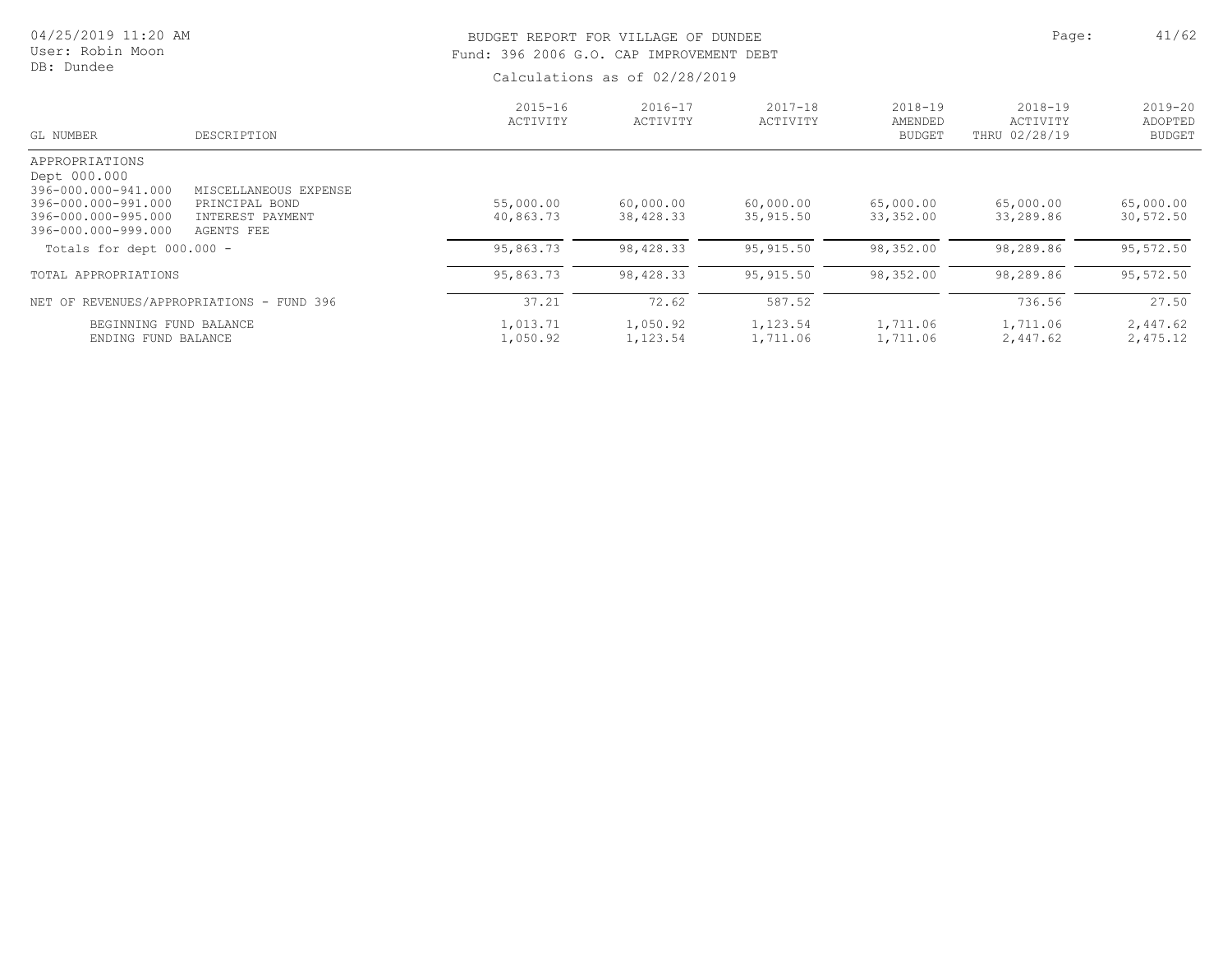| 04/25/2019 11:20 AM<br>User: Robin Moon<br>DB: Dundee                                                                                                                                                                      |                                                                                                                                                                                                                                  |                         | BUDGET REPORT FOR VILLAGE OF DUNDEE<br>Fund: 401 CAPITAL IMPROVEMENT FUND<br>Calculations as of 02/28/2019 | Page:                   | 42/62                                   |                                          |                                         |
|----------------------------------------------------------------------------------------------------------------------------------------------------------------------------------------------------------------------------|----------------------------------------------------------------------------------------------------------------------------------------------------------------------------------------------------------------------------------|-------------------------|------------------------------------------------------------------------------------------------------------|-------------------------|-----------------------------------------|------------------------------------------|-----------------------------------------|
| GL NUMBER                                                                                                                                                                                                                  | DESCRIPTION                                                                                                                                                                                                                      | $2015 - 16$<br>ACTIVITY | $2016 - 17$<br>ACTIVITY                                                                                    | $2017 - 18$<br>ACTIVITY | $2018 - 19$<br>AMENDED<br><b>BUDGET</b> | $2018 - 19$<br>ACTIVITY<br>THRU 02/28/19 | $2019 - 20$<br>ADOPTED<br><b>BUDGET</b> |
| ESTIMATED REVENUES<br>Dept 000.000<br>401-000.000-565.000<br>401-000.000-565.002<br>401-000.000-665.000<br>401-000.000-676.000<br>401-000.000-691.101<br>401-000.000-691.206<br>401-000.000-691.592<br>401-000.000-692.594 | <b>GRANTS</b><br>STATE GRANT<br>- FORGIVENESS OF PRINC<br>INTEREST<br>ON INVESTMENT<br>SELF-HELP MONIES<br>CONTRIBUTION FROM GENERAL FUN<br>SPECIAL ASSESSMENT INCOME<br>CONTRIBUTION FROM W/S FUND<br>CONTRIBUTION FROM LDFA #1 | 531.49                  | 506.79                                                                                                     | 516.60                  | 300.00                                  | 1,255.56                                 | 300.00                                  |
| 401-000.000-694.000<br>401-000.000-694.002<br>401-000.000-695.000<br>401-000.000-696.000<br>401-000.000-697.000<br>401-000.000-698.000<br>401-000.000-699.000                                                              | MISCELLANEOUS INCOME<br>TRANSFER FROM OTHER FUNDS<br>LOAN PROCEEDS<br>LOAN PROCEEDS<br>APPROPR. FROM FUND BALANCE<br><b>BOND PROCEEDS</b><br>PROCEEDS FROM SALE OF ASSET                                                         | 249,500.00              | 24,000.00<br>43,100.00                                                                                     |                         | 80,000.00                               | 7,985.30<br>49,207.29<br>7,400.00        | 40,000.00<br>45,000.00                  |
| Totals for dept 000.000 -                                                                                                                                                                                                  |                                                                                                                                                                                                                                  | 250,031.49              | 67,606.79                                                                                                  | 516.60                  | 80,300.00                               | 65,848.15                                | 85,300.00                               |
| TOTAL ESTIMATED REVENUES                                                                                                                                                                                                   |                                                                                                                                                                                                                                  | 250,031.49              | 67,606.79                                                                                                  | 516.60                  | 80,300.00                               | 65,848.15                                | 85,300.00                               |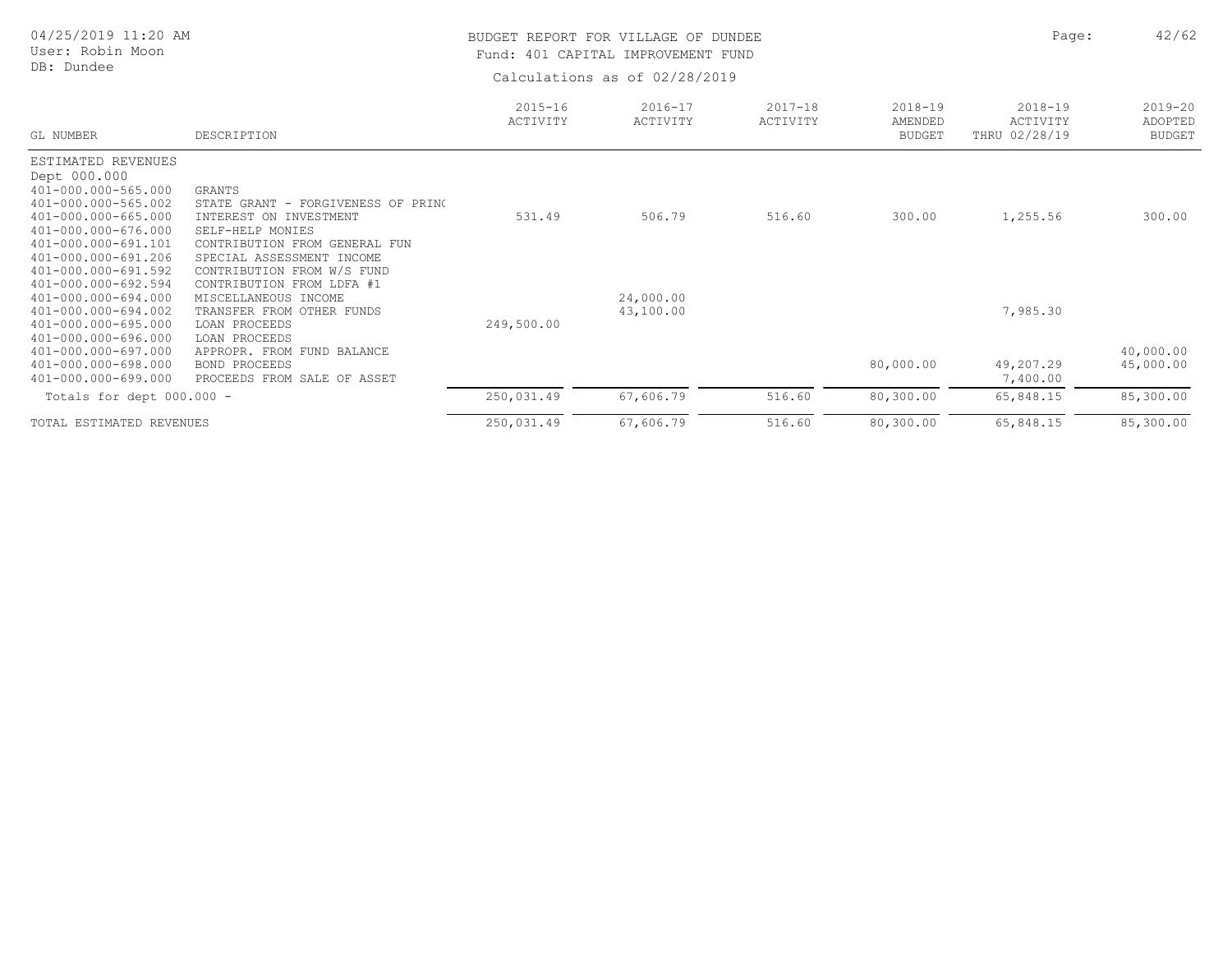| 04/25/2019 11:20 AM<br>User: Robin Moon                                                                                                                               |                                                                                                                                                                               | BUDGET REPORT FOR VILLAGE OF DUNDEE<br>Fund: 401 CAPITAL IMPROVEMENT FUND | Page:                         | 43/62                   |                                         |                                          |                                         |
|-----------------------------------------------------------------------------------------------------------------------------------------------------------------------|-------------------------------------------------------------------------------------------------------------------------------------------------------------------------------|---------------------------------------------------------------------------|-------------------------------|-------------------------|-----------------------------------------|------------------------------------------|-----------------------------------------|
| DB: Dundee                                                                                                                                                            |                                                                                                                                                                               |                                                                           | Calculations as of 02/28/2019 |                         |                                         |                                          |                                         |
| GL NUMBER                                                                                                                                                             | DESCRIPTION                                                                                                                                                                   | $2015 - 16$<br>ACTIVITY                                                   | $2016 - 17$<br>ACTIVITY       | $2017 - 18$<br>ACTIVITY | $2018 - 19$<br>AMENDED<br><b>BUDGET</b> | $2018 - 19$<br>ACTIVITY<br>THRU 02/28/19 | $2019 - 20$<br>ADOPTED<br><b>BUDGET</b> |
| APPROPRIATIONS<br>Dept 000.000<br>401-000.000-997.000                                                                                                                 | ENCUMBRENCE BUDGET                                                                                                                                                            |                                                                           |                               |                         |                                         |                                          |                                         |
| Totals for dept 000.000 -                                                                                                                                             |                                                                                                                                                                               |                                                                           |                               |                         |                                         |                                          |                                         |
| Dept 265.000 - VILLAGE HALL<br>401-265.000-805.000<br>401-265.000-818.000<br>401-265.000-930.000<br>401-265.000-930.001<br>401-265.000-941.000                        | ENGINEERING<br>CONTRACTUAL<br>BUILDING MAINTENANCE<br>VILLAGE OFFICE RENOVATION<br>MISCELLANEOUS EXPENSE                                                                      |                                                                           | 154.76                        |                         |                                         |                                          |                                         |
|                                                                                                                                                                       | Totals for dept 265.000 - VILLAGE HALL                                                                                                                                        |                                                                           | 154.76                        |                         |                                         |                                          |                                         |
| Dept 266.000 - COMMUNITY CENTER<br>401-266.000-930.003<br>401-266.000-930.004<br>401-266.000-930.005<br>401-266.000-930.015                                           | COMMUNITY CENTER IMPROVEMENTS<br>PARK IMPROVEMENTS<br>BUILDING & GROUNDS IMPROVEMEN<br>SCOUT BUILDING                                                                         |                                                                           |                               |                         |                                         |                                          |                                         |
|                                                                                                                                                                       | Totals for dept 266.000 - COMMUNITY CENTER                                                                                                                                    |                                                                           |                               |                         |                                         |                                          |                                         |
| Dept $267.000 - BULDINGS$ & GROUNDS<br>401-267.000-930.005<br>401-267.000-930.016                                                                                     | BUILDING & GROUNDS IMPROVEMEN<br>SIGNAGE (ENTRANCE CONCEPTS)                                                                                                                  |                                                                           |                               |                         |                                         |                                          |                                         |
|                                                                                                                                                                       | Totals for dept 267.000 - BUILDINGS & GROUNDS                                                                                                                                 |                                                                           |                               |                         |                                         |                                          |                                         |
| Dept 301.000 - POLICE SERVICES<br>401-301.000-988.000                                                                                                                 | EQUIPMENT                                                                                                                                                                     |                                                                           | 58,507.00                     |                         |                                         |                                          | 40,300.00                               |
|                                                                                                                                                                       | Totals for dept 301.000 - POLICE SERVICES                                                                                                                                     |                                                                           | 58,507.00                     |                         |                                         |                                          | 40,300.00                               |
| 401-413.000-803.000<br>401-413.000-804.000<br>401-413.000-805.000<br>401-413.000-901.004<br>401-413.000-941.000<br>401-413.000-991.000<br>401-413.000-995.000         | Dept 413.000 - PROPERTY PURCHASE/PROMOTION<br>AUDIT FEES<br>LEGAL EXPENSES<br>ENGINEERING<br>PROPERTY PURCHASE<br>MISCELLANEOUS EXPENSE<br>PRINCIPAL BOND<br>INTEREST PAYMENT |                                                                           |                               |                         |                                         |                                          |                                         |
|                                                                                                                                                                       | Totals for dept 413.000 - PROPERTY PURCHASE/PROMOTION                                                                                                                         |                                                                           |                               |                         |                                         |                                          |                                         |
| 401-441.000-930.000<br>401-441.000-988.000                                                                                                                            | Dept 441.000 - DEPARTMENT OF PUBLIC WORKS<br>BUILDING MAINTENANCE<br>EQUIPMENT                                                                                                | 249,500.00                                                                |                               |                         |                                         |                                          |                                         |
|                                                                                                                                                                       | Totals for dept 441.000 - DEPARTMENT OF PUBLIC WORKS                                                                                                                          | 249,500.00                                                                |                               |                         |                                         |                                          |                                         |
| Dept 451.000 - CONSTRUCTION<br>401-451.000-801.000<br>401-451.000-801.004<br>401-451.000-804.000<br>401-451.000-805.000<br>401-451.000-818.000<br>401-451.000-818.002 | CONSULTANT<br>CONSULTANT-COMM/STOW #1416<br>LEGAL EXPENSES<br>ENGINEERING<br>CONTRACTUAL<br>CONTRACTUAL -RIVERWALK                                                            |                                                                           |                               |                         |                                         |                                          |                                         |
|                                                                                                                                                                       | Totals for dept 451.000 - CONSTRUCTION                                                                                                                                        |                                                                           |                               |                         |                                         |                                          |                                         |
| Dept 480.000 - WOLVERINE PARK<br>401-480.000-760.001<br>401-480.000-760.002                                                                                           | PATHWAY<br>PLAY EQUIPMENT                                                                                                                                                     |                                                                           |                               |                         |                                         |                                          |                                         |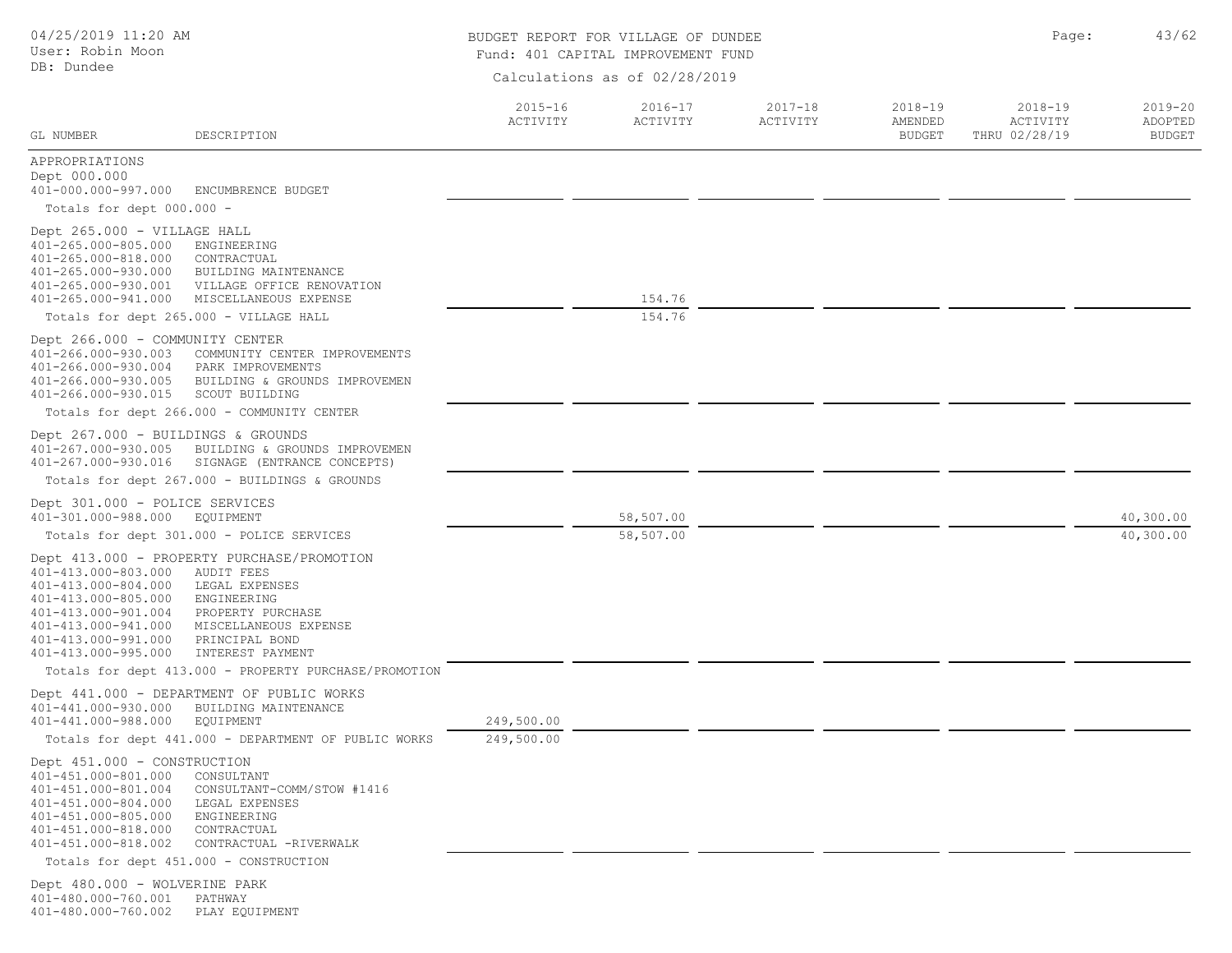| 04/25/2019 11:20 AM<br>User: Robin Moon                                                                                                                                  |                                                                                                                                                        | BUDGET REPORT FOR VILLAGE OF DUNDEE<br>Fund: 401 CAPITAL IMPROVEMENT FUND | Page:                         | 44/62                   |                                         |                                          |                                         |
|--------------------------------------------------------------------------------------------------------------------------------------------------------------------------|--------------------------------------------------------------------------------------------------------------------------------------------------------|---------------------------------------------------------------------------|-------------------------------|-------------------------|-----------------------------------------|------------------------------------------|-----------------------------------------|
| DB: Dundee                                                                                                                                                               |                                                                                                                                                        |                                                                           | Calculations as of 02/28/2019 |                         |                                         |                                          |                                         |
| GL NUMBER                                                                                                                                                                | DESCRIPTION                                                                                                                                            | $2015 - 16$<br>ACTIVITY                                                   | $2016 - 17$<br>ACTIVITY       | $2017 - 18$<br>ACTIVITY | $2018 - 19$<br>AMENDED<br><b>BUDGET</b> | $2018 - 19$<br>ACTIVITY<br>THRU 02/28/19 | $2019 - 20$<br>ADOPTED<br><b>BUDGET</b> |
| APPROPRIATIONS<br>Dept 480.000 - WOLVERINE PARK<br>401-480.000-760.003<br>401-480.000-760.004<br>401-480.000-805.000                                                     | PAVILION SHELTER<br>PARK BENCHES<br>ENGINEERING                                                                                                        |                                                                           |                               |                         |                                         |                                          |                                         |
| Dept $480.001 - LDFA #3$<br>401-480.001-805.000<br>401-480.001-818.000                                                                                                   | Totals for dept 480.000 - WOLVERINE PARK<br>ENGINEERING<br>CONTRACTUAL                                                                                 |                                                                           |                               |                         |                                         |                                          |                                         |
| Totals for dept 480.001 - LDFA #3                                                                                                                                        |                                                                                                                                                        |                                                                           |                               |                         |                                         |                                          |                                         |
| Dept 480.002 - FIRST STREET<br>401-480.002-807.003<br>401-480.002-818.000                                                                                                | BOND COUNSEL<br>CONTRACTUAL<br>Totals for dept 480.002 - FIRST STREET                                                                                  |                                                                           |                               |                         |                                         |                                          |                                         |
| Dept 481.001 - RAWSON STREET<br>401-481.001-801.000<br>401-481.001-805.000<br>401-481.001-807.003<br>401-481.001-807.004<br>401-481.001-818.000<br>401-481.001-900.000   | CONSULTANT<br>ENGINEERING<br>BOND COUNSEL<br>FINANCIAL ADVISOR<br>CONTRACTUAL<br>PUBLISHING                                                            |                                                                           |                               |                         |                                         |                                          |                                         |
|                                                                                                                                                                          | Totals for dept 481.001 - RAWSON STREET                                                                                                                |                                                                           |                               |                         |                                         |                                          |                                         |
| Dept 481.002 - DDA PORTION<br>401-481.002-805.000<br>401-481.002-818.000                                                                                                 | ENGINEERING<br>CONTRACTUAL                                                                                                                             |                                                                           |                               |                         |                                         |                                          |                                         |
|                                                                                                                                                                          | Totals for dept 481.002 - DDA PORTION                                                                                                                  |                                                                           |                               |                         |                                         |                                          |                                         |
| Dept 481.003 - DUNDEE AZALIA RD<br>401-481.003-805.000                                                                                                                   | ENGINEERING                                                                                                                                            |                                                                           |                               |                         |                                         |                                          |                                         |
| Dept 481.004 - GLOBAL ALLIANCE<br>401-481.004-801.000<br>401-481.004-804.000<br>401-481.004-805.000<br>401-481.004-818.000<br>401-481.004-901.004<br>401-481.004-941.000 | Totals for dept 481.003 - DUNDEE AZALIA RD<br>CONSULTANT<br>LEGAL EXPENSES<br>ENGINEERING<br>CONTRACTUAL<br>PROPERTY PURCHASE<br>MISCELLANEOUS EXPENSE |                                                                           |                               |                         |                                         |                                          |                                         |
|                                                                                                                                                                          | Totals for dept 481.004 - GLOBAL ALLIANCE                                                                                                              |                                                                           |                               |                         |                                         |                                          |                                         |
| 401-484.000-801.000<br>401-484.000-805.000<br>401-484.000-818.000<br>401-484.000-941.000                                                                                 | Dept 484.000 - 2000 S.A. (INDUSTRIAL)<br>CONSULTANT<br>ENGINEERING<br>CONTRACTUAL<br>MISCELLANEOUS EXPENSE                                             |                                                                           |                               |                         |                                         |                                          |                                         |
|                                                                                                                                                                          | Totals for dept 484.000 - 2000 S.A. (INDUSTRIAL)                                                                                                       |                                                                           |                               |                         |                                         |                                          |                                         |
| Dept 485.001 - DO NOT USE<br>401-485.001-805.000<br>401-485.001-818.000                                                                                                  | ENGINEERING<br>CONTRACTUAL<br>Totals for dept 485.001 - DO NOT USE                                                                                     |                                                                           |                               |                         |                                         |                                          |                                         |
|                                                                                                                                                                          |                                                                                                                                                        |                                                                           |                               |                         |                                         |                                          |                                         |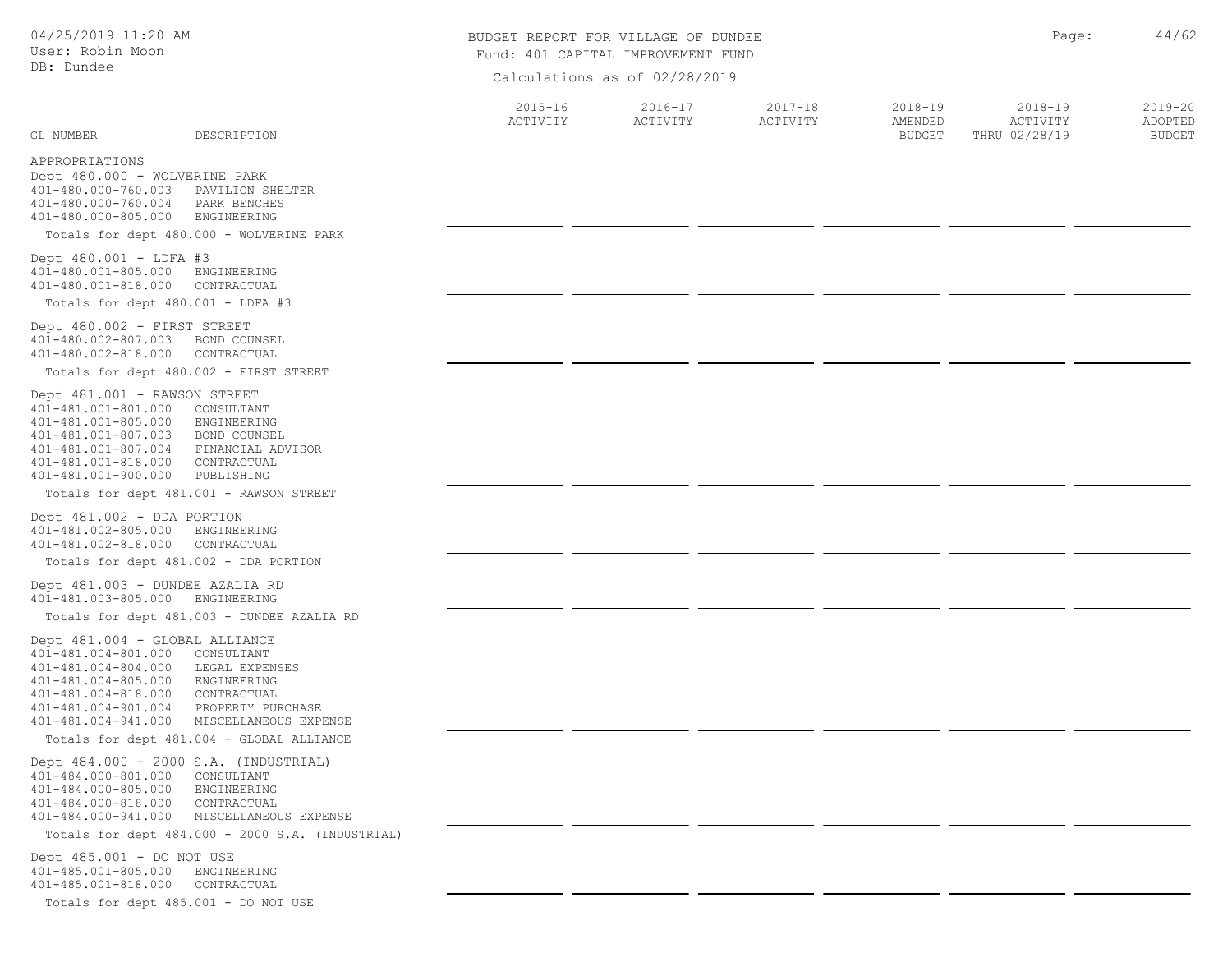| 04/25/2019 11:20 AM<br>User: Robin Moon                                                                                                                                                                                                                                                          |                               | BUDGET REPORT FOR VILLAGE OF DUNDEE<br>Fund: 401 CAPITAL IMPROVEMENT FUND |                          |                                         |                                          |                                         |  |  |
|--------------------------------------------------------------------------------------------------------------------------------------------------------------------------------------------------------------------------------------------------------------------------------------------------|-------------------------------|---------------------------------------------------------------------------|--------------------------|-----------------------------------------|------------------------------------------|-----------------------------------------|--|--|
| DB: Dundee                                                                                                                                                                                                                                                                                       | Calculations as of 02/28/2019 |                                                                           |                          |                                         |                                          |                                         |  |  |
| GL NUMBER<br>DESCRIPTION                                                                                                                                                                                                                                                                         | $2015 - 16$<br>ACTIVITY       | $2016 - 17$<br>ACTIVITY                                                   | $2017 - 18$<br>ACTIVITY  | $2018 - 19$<br>AMENDED<br><b>BUDGET</b> | $2018 - 19$<br>ACTIVITY<br>THRU 02/28/19 | $2019 - 20$<br>ADOPTED<br><b>BUDGET</b> |  |  |
| APPROPRIATIONS<br>Dept 592.000 - WATER/SEWER CONSTRUCTION<br>401-592.000-801.005<br>CONSULTANT-OTHER<br>401-592.000-805.000<br>ENGINEERING<br>401-592.000-818.000<br>CONTRACTUAL<br>401-592.000-818.005<br>CONTRACTUAL -VIDEO INSPECTION<br>401-592.000-930.005<br>BUILDING & GROUNDS IMPROVEMEN |                               |                                                                           | (2, 472.29)              |                                         |                                          |                                         |  |  |
| Totals for dept 592.000 - WATER/SEWER CONSTRUCTION                                                                                                                                                                                                                                               |                               |                                                                           | (2, 472.29)              |                                         |                                          |                                         |  |  |
| Dept 592.001 - SEWER I&I PROGRAM<br>401-592.001-801.000<br>CONSULTANT<br>401-592.001-805.000<br>ENGINEERING<br>401-592.001-818.000<br>CONTRACTUAL<br>401-592.001-818.005<br>CONTRACTUAL -VIDEO INSPECTION<br>401-592.001-941.000<br>MISCELLANEOUS EXPENSE                                        |                               |                                                                           | 2,472.29                 | 80,000.00                               | 49,207.29                                | 45,000.00                               |  |  |
| Totals for dept 592.001 - SEWER I&I PROGRAM                                                                                                                                                                                                                                                      |                               |                                                                           | 2,472.29                 | 80,000.00                               | 49,207.29                                | 45,000.00                               |  |  |
| Dept 733.000 - WWTP REVAMP<br>401-733.000-818.000<br>CONTRACTUAL<br>Totals for dept 733.000 - WWTP REVAMP                                                                                                                                                                                        |                               |                                                                           |                          |                                         |                                          |                                         |  |  |
| Dept 941.000 - CONTRIBUTIONS TO OTHER FUNDS<br>401-941.000-965.000<br>CONTRIB. TO OTHER FUNDS<br>Totals for dept 941.000 - CONTRIBUTIONS TO OTHER FUND.                                                                                                                                          |                               |                                                                           |                          |                                         |                                          |                                         |  |  |
| TOTAL APPROPRIATIONS                                                                                                                                                                                                                                                                             | 249,500.00                    | 58,661.76                                                                 |                          | 80,000.00                               | 49,207.29                                | 85,300.00                               |  |  |
| NET OF REVENUES/APPROPRIATIONS - FUND 401                                                                                                                                                                                                                                                        | 531.49                        | 8,945.03                                                                  | 516.60                   | 300.00                                  | 16,640.86                                |                                         |  |  |
| BEGINNING FUND BALANCE<br>ENDING FUND BALANCE                                                                                                                                                                                                                                                    | 515,826.22<br>516, 357.71     | 516, 357.71<br>525,302.74                                                 | 525,302.74<br>525,819.34 | 525,819.34<br>526,119.34                | 525,819.34<br>542,460.20                 | 542,460.20<br>542,460.20                |  |  |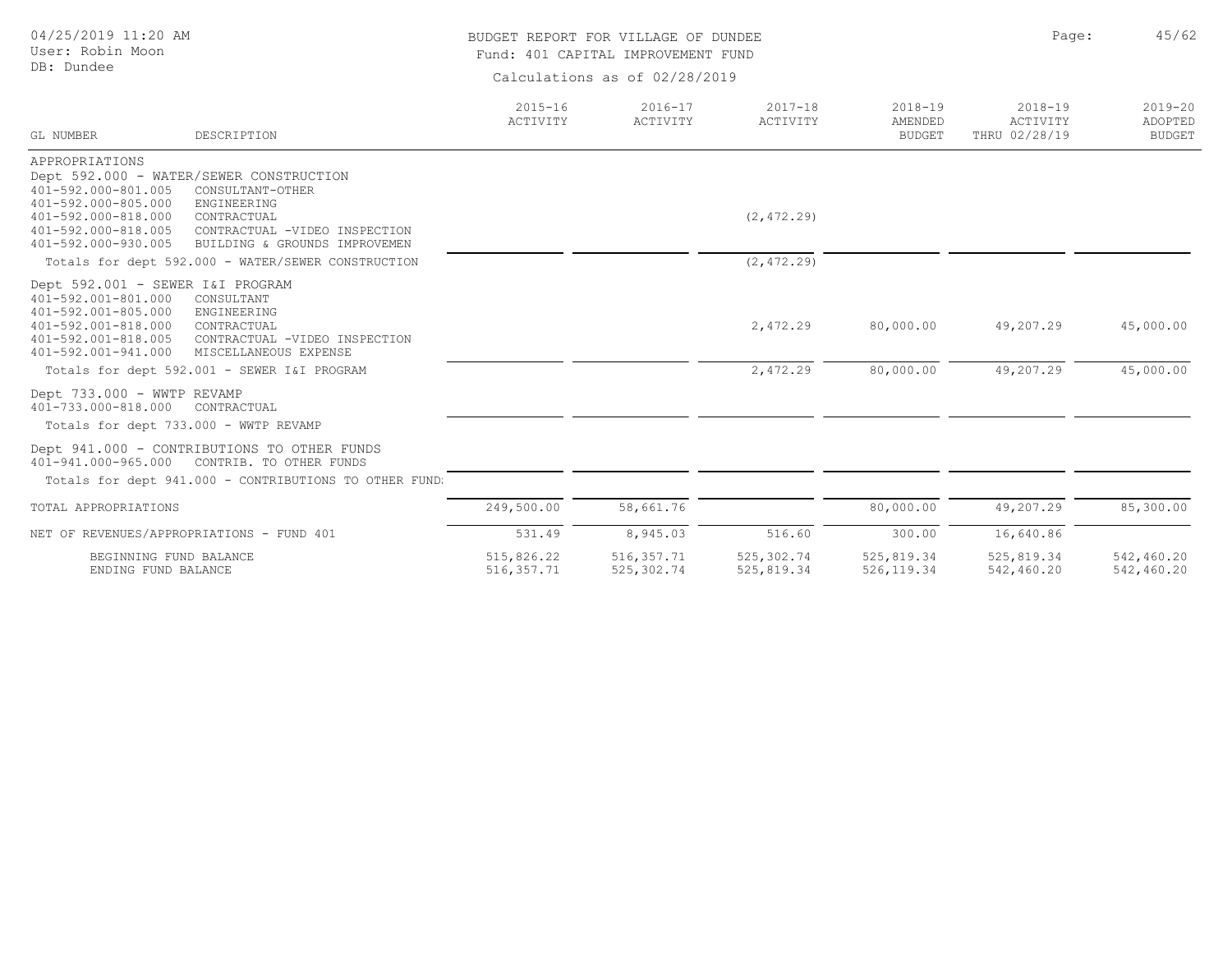| 04/25/2019 11:20 AM<br>User: Robin Moon<br>DB: Dundee                                                                                                                        |                                                                                                                                                                                | BUDGET REPORT FOR VILLAGE OF DUNDEE<br>Fund: 472 SEWER SEPARATION/STREET REHAB.<br>Calculations as of 02/28/2019 | Page:                   | 46/62                           |                                     |                                          |                                         |
|------------------------------------------------------------------------------------------------------------------------------------------------------------------------------|--------------------------------------------------------------------------------------------------------------------------------------------------------------------------------|------------------------------------------------------------------------------------------------------------------|-------------------------|---------------------------------|-------------------------------------|------------------------------------------|-----------------------------------------|
| GL NUMBER                                                                                                                                                                    | DESCRIPTION                                                                                                                                                                    | $2015 - 16$<br>ACTIVITY                                                                                          | $2016 - 17$<br>ACTIVITY | $2017 - 18$<br>ACTIVITY         | 2018-19<br>AMENDED<br><b>BUDGET</b> | $2018 - 19$<br>ACTIVITY<br>THRU 02/28/19 | $2019 - 20$<br>ADOPTED<br><b>BUDGET</b> |
| ESTIMATED REVENUES<br>Dept 000.000<br>472-000.000-565.002<br>472-000.000-665.000<br>472-000.000-672.001<br>472-000.000-673.003<br>472-000.000-691.001<br>472-000.000-697.000 | STATE GRANT - FORGIVENESS OF PRINC<br>INTEREST ON INVESTMENT<br>SPECIAL ASSESSMEN #1<br>SA INTEREST PAYMENT #3<br>CONTRIBUTIONS FROM OTHER FUNDS<br>APPROPR. FROM FUND BALANCE | 42.44                                                                                                            | 23.02                   | 150,000.00<br>72.78<br>3,000.00 | 20.00                               | 208.22                                   | 50.00                                   |
| 472-000.000-698.000                                                                                                                                                          | BOND PROCEEDS                                                                                                                                                                  | 3, 238, 543. 13                                                                                                  | 1,096,113.00            | 3, 342, 849.00                  | 5,752,000.00                        | 4,198,217.00                             | 703,000.00                              |
| Totals for dept $000.000 -$                                                                                                                                                  |                                                                                                                                                                                | 3,238,585.57                                                                                                     | 1,096,136.02            | 3,495,921.78                    | 5,752,020.00                        | 4,198,425.22                             | 703,050.00                              |
| TOTAL ESTIMATED REVENUES                                                                                                                                                     |                                                                                                                                                                                | 3, 238, 585.57                                                                                                   | 1,096,136.02            | 3,495,921.78                    | 5,752,020.00                        | 4, 198, 425.22                           | 703,050.00                              |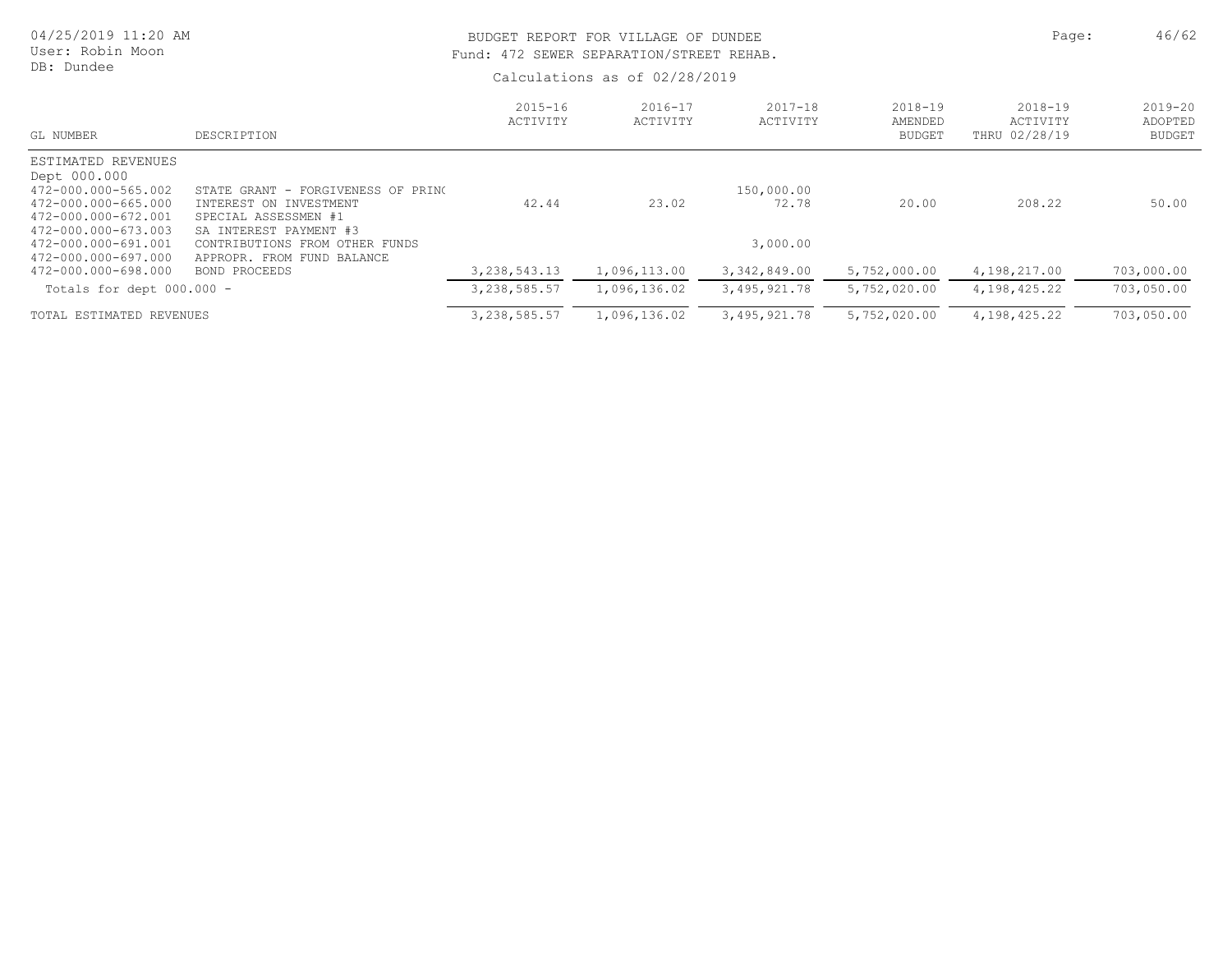04/25/2019 11:20 AM

User: Robin Moon DB: Dundee

# BUDGET REPORT FOR VILLAGE OF DUNDEE **Page:** 47/62 Fund: 472 SEWER SEPARATION/STREET REHAB.

| GL NUMBER                                                                                           | DESCRIPTION                                                                                        | $2015 - 16$<br>ACTIVITY              | $2016 - 17$<br>ACTIVITY   | $2017 - 18$<br>ACTIVITY            | 2018-19<br>AMENDED<br><b>BUDGET</b>    | $2018 - 19$<br>ACTIVITY<br>THRU 02/28/19 | $2019 - 20$<br>ADOPTED<br><b>BUDGET</b> |
|-----------------------------------------------------------------------------------------------------|----------------------------------------------------------------------------------------------------|--------------------------------------|---------------------------|------------------------------------|----------------------------------------|------------------------------------------|-----------------------------------------|
| APPROPRIATIONS<br>Dept 000.000<br>472-000.000-965.000<br>472-000.000-997.000                        | CONTRIB. TO OTHER FUNDS<br>ENCUMBRENCE BUDGET                                                      |                                      |                           |                                    |                                        |                                          |                                         |
| Totals for dept 000.000 -                                                                           |                                                                                                    |                                      |                           |                                    |                                        |                                          |                                         |
| Dept 730.000 - WWTP EQ TANKS<br>472-730.000-805.000<br>472-730.000-818.000                          | ENGINEERING<br>CONTRACTUAL                                                                         | 51,884.43<br>1,425,639.60            | 38,691.34<br>1,057,075.65 | 71,532.11<br>352,940.63            | 10,000.00                              |                                          |                                         |
| Totals for dept 730.000 - WWTP EQ TANKS                                                             |                                                                                                    | 1, 477, 524.03                       | 1,095,766.99              | 424, 472.74                        | 10,000.00                              |                                          |                                         |
| Dept 732.000 - COLLECTION SYSTEM SRF<br>472-732.000-818.000                                         | CONTRACTUAL                                                                                        | 1,381,969.40                         |                           | 164, 126.84                        |                                        |                                          |                                         |
|                                                                                                     | Totals for dept 732.000 - COLLECTION SYSTEM SRF                                                    | 1,381,969.40                         |                           | 164, 126.84                        |                                        |                                          |                                         |
| Dept 733.000 - WWTP REVAMP<br>472-733.000-805.000<br>472-733.000-818.000<br>472-733.000-941.000     | ENGINEERING<br>CONTRACTUAL<br>MISCELLANEOUS EXPENSE                                                |                                      |                           | 647,208.77<br>1,747,575.23         | 200,000.00<br>5,000,000.00<br>1,000.00 | 159,519.73<br>3,856,858.67               | 65,000.00<br>350,000.00<br>271,000.00   |
| Totals for dept 733.000 - WWTP REVAMP                                                               |                                                                                                    |                                      |                           | 2,394,784.00                       | 5,201,000.00                           | 4,016,378.40                             | 686,000.00                              |
| Dept 734.000 - WASTE LINES/LOT<br>472-734.000-805.000<br>472-734.000-818.000<br>472-734.000-941.000 | ENGINEERING<br>CONTRACTUAL<br>MISCELLANEOUS EXPENSE                                                |                                      |                           | 12,617.83<br>409,289.30            | 45,000.00<br>495,000.00<br>1,000.00    | 15,226.14<br>163, 436.34                 | 5,750.00<br>10,000.00                   |
| Totals for dept 734.000 - WASTE LINES/LOT                                                           |                                                                                                    |                                      |                           | 421,907.13                         | 541,000.00                             | 178,662.48                               | 15,750.00                               |
| 472-736.000-801.000<br>472-736.000-804.000<br>472-736.000-805.000                                   | Dept 736.000 - EDC-TECHNICAL (LEGAL, ENG, ADM)<br>CONSULTANT<br>LEGAL EXPENSES<br>ENGINEERING      | 15,024.15<br>33,500.00<br>330,526.20 | 1,849.88                  | 38,660.47<br>44,524.00<br>5,675.25 |                                        | 1,300.00                                 | 1,300.00                                |
|                                                                                                     | Totals for dept 736.000 - EDC-TECHNICAL (LEGAL, ENG, ADM                                           | 379,050.35                           | 1,849.88                  | 88,859.72                          |                                        | 1,300.00                                 | 1,300.00                                |
| 472-941.000-965.016<br>472-941.000-965.020                                                          | Dept 941.000 - CONTRIBUTIONS TO OTHER FUNDS<br>TRANSFER TO CONSTRUCTION<br>TRANSFER TO OTHER FUNDS |                                      |                           |                                    |                                        |                                          |                                         |
|                                                                                                     | Totals for dept 941.000 - CONTRIBUTIONS TO OTHER FUND:                                             |                                      |                           |                                    |                                        |                                          |                                         |
| TOTAL APPROPRIATIONS                                                                                |                                                                                                    | 3, 238, 543. 78                      | 1,097,616.87              | 3, 494, 150.43                     | 5,752,000.00                           | 4,196,340.88                             | 703,050.00                              |
| NET OF REVENUES/APPROPRIATIONS - FUND 472                                                           |                                                                                                    | 41.79                                | (1, 480.85)               | 1,771.35                           | 20.00                                  | 2,084.34                                 |                                         |
| BEGINNING FUND BALANCE<br>FUND BALANCE ADJUSTMENTS                                                  |                                                                                                    | 2,673.01<br>44,234.35                | 46,949.15<br>(44, 234.35) | 1,233.95                           | 3,005.30                               | 3,005.30                                 | 5,089.64                                |
| ENDING FUND BALANCE                                                                                 |                                                                                                    | 46,949.15                            | 1,233.95                  | 3,005.30                           | 3,025.30                               | 5,089.64                                 | 5,089.64                                |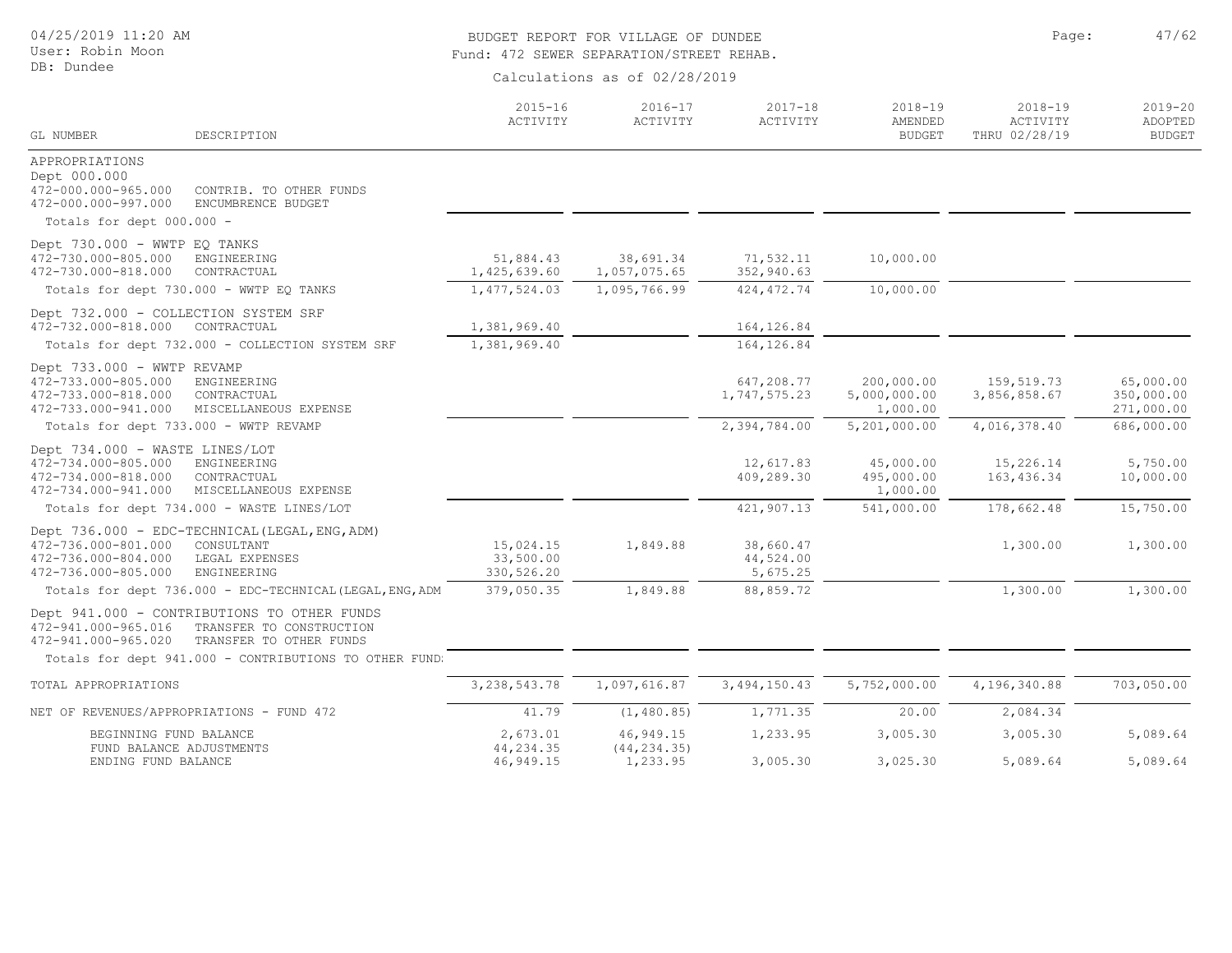| 04/25/2019 11:20 AM<br>User: Robin Moon    |                                                      |                         | BUDGET REPORT FOR VILLAGE OF DUNDEE<br>Fund: 493 EDC CONSTRUCTION FUND |                         |                                         |                                      |                                         |  |
|--------------------------------------------|------------------------------------------------------|-------------------------|------------------------------------------------------------------------|-------------------------|-----------------------------------------|--------------------------------------|-----------------------------------------|--|
| DB: Dundee                                 |                                                      |                         | Calculations as of 02/28/2019                                          |                         |                                         |                                      |                                         |  |
| GL NUMBER                                  | DESCRIPTION                                          | $2015 - 16$<br>ACTIVITY | $2016 - 17$<br>ACTIVITY                                                | $2017 - 18$<br>ACTIVITY | $2018 - 19$<br>AMENDED<br><b>BUDGET</b> | 2018-19<br>ACTIVITY<br>THRU 02/28/19 | $2019 - 20$<br>ADOPTED<br><b>BUDGET</b> |  |
| ESTIMATED REVENUES<br>Dept 000.000         |                                                      |                         |                                                                        |                         |                                         |                                      |                                         |  |
| 493-000.000-608.001<br>493-000.000-653.006 | EDC- VILLAGE<br>PRIOR YR REFUNDS                     | 11, 413.77              | 12,021.43                                                              |                         |                                         |                                      |                                         |  |
| 493-000.000-665.000<br>493-000.000-697.000 | INTEREST ON INVESTMENT<br>APPROPR. FROM FUND BALANCE | 299.74                  | 298.78                                                                 | 307.03                  | 200.00<br>19,800.00                     | 707.53                               | 400.00<br>3,800.00                      |  |
| Totals for dept $000.000 -$                |                                                      | 11,713.51               | 12,320.21                                                              | 307.03                  | 20,000.00                               | 707.53                               | 4,200.00                                |  |
| TOTAL ESTIMATED REVENUES                   |                                                      | 11,713.51               | 12,320.21                                                              | 307.03                  | 20,000.00                               | 707.53                               | 4,200.00                                |  |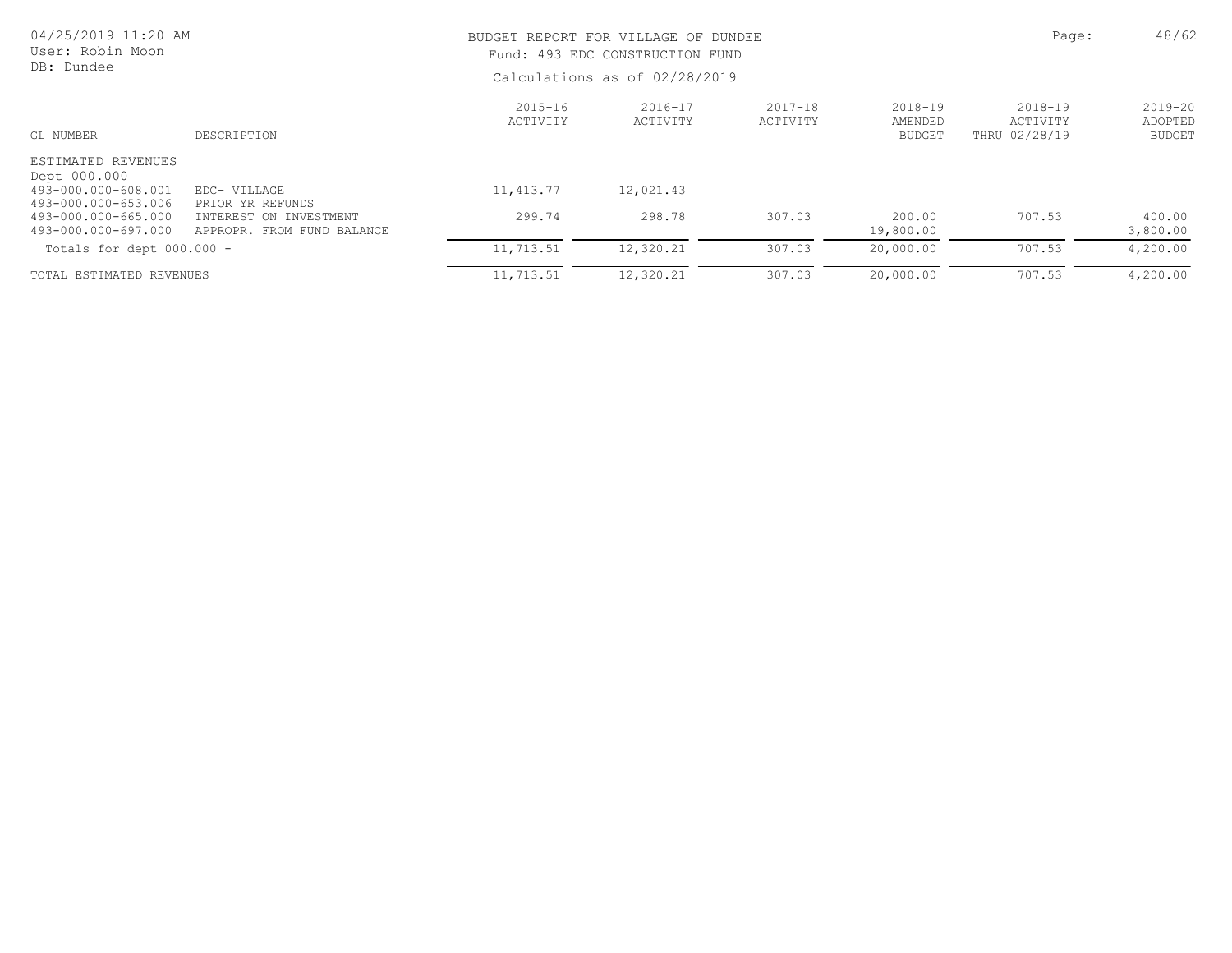| 04/25/2019 11:20 AM<br>User: Robin Moon<br>DB: Dundee                                                                                             |                                                                           |                           | BUDGET REPORT FOR VILLAGE OF DUNDEE<br>Fund: 493 EDC CONSTRUCTION FUND<br>Calculations as of 02/28/2019 |                           |                                     |                                      |                                         |  |
|---------------------------------------------------------------------------------------------------------------------------------------------------|---------------------------------------------------------------------------|---------------------------|---------------------------------------------------------------------------------------------------------|---------------------------|-------------------------------------|--------------------------------------|-----------------------------------------|--|
| GL NUMBER                                                                                                                                         | DESCRIPTION                                                               | $2015 - 16$<br>ACTIVITY   | $2016 - 17$<br>ACTIVITY                                                                                 | $2017 - 18$<br>ACTIVITY   | 2018-19<br>AMENDED<br><b>BUDGET</b> | 2018-19<br>ACTIVITY<br>THRU 02/28/19 | $2019 - 20$<br>ADOPTED<br><b>BUDGET</b> |  |
| APPROPRIATIONS<br>Dept 000.000<br>493-000.000-801.000<br>493-000.000-805.000<br>493-000.000-818.000<br>493-000.000-965.201<br>493-000.000-997.000 | CONSULTANT<br>ENGINEERING<br>CONTRACTUAL<br>REFUNDS<br>ENCUMBRENCE BUDGET | 8,000.00                  | 300.00                                                                                                  | 2,370.00                  | 20,000.00                           | 19,507.43                            | 4,200.00                                |  |
| Totals for dept $000.000 -$                                                                                                                       |                                                                           | 8,000.00                  | 300.00                                                                                                  | 2,370.00                  | 20,000.00                           | 19,507.43                            | 4,200.00                                |  |
| TOTAL APPROPRIATIONS                                                                                                                              |                                                                           | 8,000.00                  | 300.00                                                                                                  | 2,370.00                  | 20,000.00                           | 19,507.43                            | 4,200.00                                |  |
|                                                                                                                                                   | NET OF REVENUES/APPROPRIATIONS - FUND 493                                 | 3,713.51                  | 12,020.21                                                                                               | (2, 062.97)               |                                     | (18, 799.90)                         |                                         |  |
| BEGINNING FUND BALANCE<br>ENDING FUND BALANCE                                                                                                     |                                                                           | 326,671.13<br>330, 384.64 | 330,384.64<br>342,404.85                                                                                | 342,404.85<br>340, 341.88 | 340, 341.88<br>340, 341.88          | 340, 341.88<br>321,541.98            | 321,541.98<br>321,541.98                |  |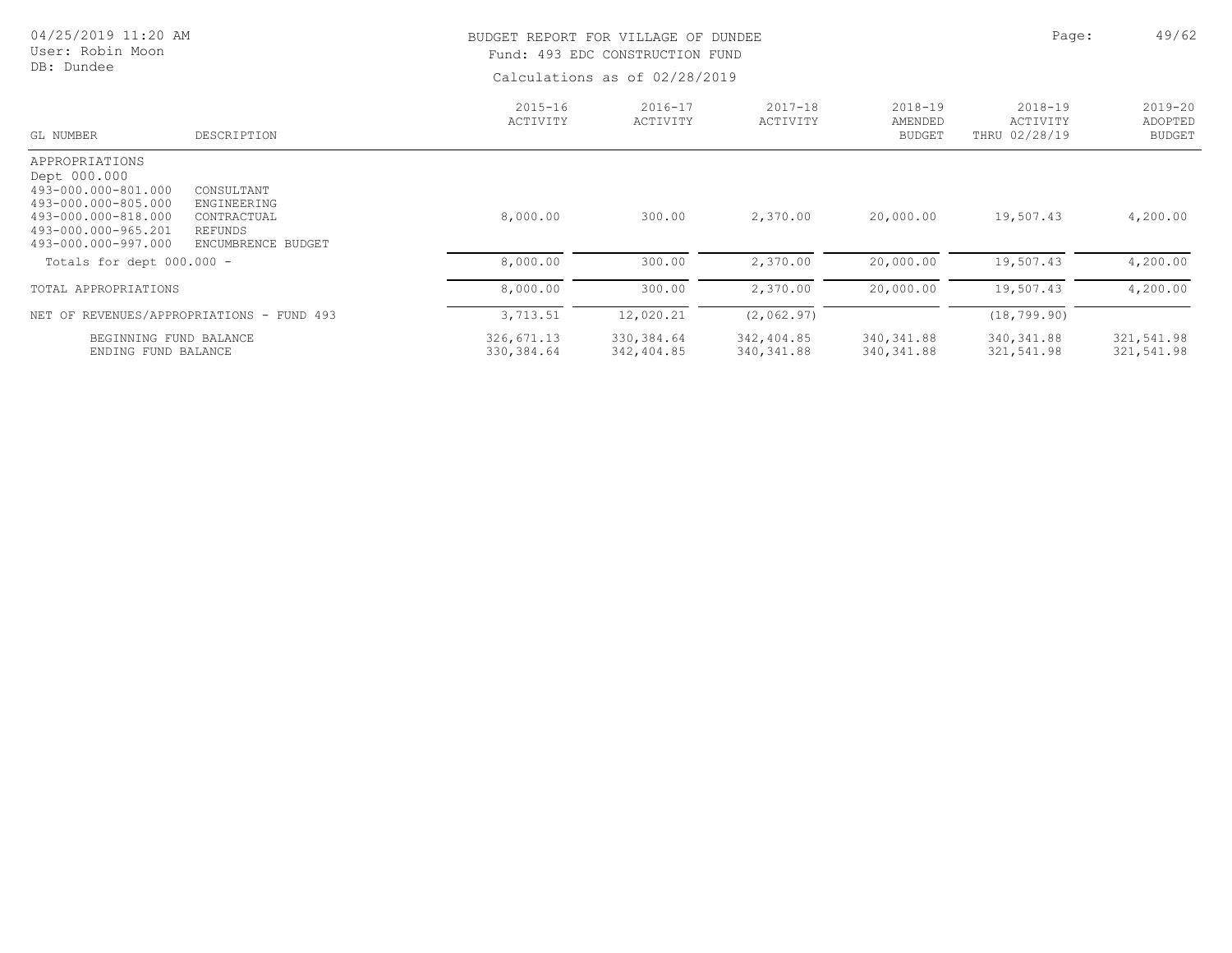| 04/25/2019 11:20 AM<br>User: Robin Moon<br>DB: Dundee |                                                      |                               | BUDGET REPORT FOR VILLAGE OF DUNDEE<br>Fund: 590 SEWER FUND | Page:                   | 50/62                                   |                                          |                                         |  |  |  |
|-------------------------------------------------------|------------------------------------------------------|-------------------------------|-------------------------------------------------------------|-------------------------|-----------------------------------------|------------------------------------------|-----------------------------------------|--|--|--|
|                                                       |                                                      | Calculations as of 02/28/2019 |                                                             |                         |                                         |                                          |                                         |  |  |  |
| GL NUMBER                                             | DESCRIPTION                                          | $2015 - 16$<br>ACTIVITY       | $2016 - 17$<br>ACTIVITY                                     | $2017 - 18$<br>ACTIVITY | $2018 - 19$<br>AMENDED<br><b>BUDGET</b> | $2018 - 19$<br>ACTIVITY<br>THRU 02/28/19 | $2019 - 20$<br>ADOPTED<br><b>BUDGET</b> |  |  |  |
| ESTIMATED REVENUES                                    |                                                      |                               |                                                             |                         |                                         |                                          |                                         |  |  |  |
|                                                       | Dept 548.000 - WASTEWATER TREATMENT PLANT            |                               |                                                             |                         |                                         |                                          |                                         |  |  |  |
| 590-548.000-653.001                                   | SEWER SERVICE CHARGES                                | 1,297,726.94                  | 1,358,293.06                                                | 1,375,175.15            | 1,400,000.00                            | 1,379,563.51                             | 1,400,000.00                            |  |  |  |
| 590-548.000-653.002                                   | SEWER SERVICE CHARGES (DEBT)                         | 280,056.43                    | 323,081.38                                                  | 394,372.64              | 360,000.00                              | 411,148.81                               | 395,000.00                              |  |  |  |
| 590-548.000-653.003                                   | READINESS TO SERVE                                   | 285, 239. 21                  | 325,005.48                                                  | 391,188.95              | 325,000.00                              | 416,598.14                               | 390,000.00                              |  |  |  |
| 590-548.000-653.005                                   | MILLAGE CHARGES                                      |                               |                                                             |                         |                                         |                                          |                                         |  |  |  |
| 590-548.000-661.000                                   | PENALTIES                                            | 15,453.36                     | 17,576.95                                                   | 27,645.67               | 20,000.00                               | 15,197.68                                | 20,000.00                               |  |  |  |
| 590-548.000-665.000                                   | INTEREST ON INVESTMENT                               | 2,222.67                      | 2,916.27                                                    | 3,688.58                | 2,000.00                                | 10,898.08                                | 6,000.00                                |  |  |  |
| 590-548.000-667.000                                   | GAIN (LOSS) SALE OF ASSET                            | (26, 710.61)                  |                                                             |                         |                                         |                                          |                                         |  |  |  |
| 590-548.000-677.000                                   | MISCELLANEOUS INCOME                                 | 240, 414.49                   | 65,547.93                                                   | 130, 163. 22            | 25,000.00                               | 73,960.50                                | 31,100.00                               |  |  |  |
| 590-548.000-691.001                                   | CONTRIBUTIONS FROM OTHER FUND                        |                               |                                                             |                         |                                         |                                          |                                         |  |  |  |
| 590-548.000-691.213                                   | <b>GRANT REVENUE</b>                                 |                               |                                                             | 150,000.00              |                                         |                                          |                                         |  |  |  |
| 590-548.000-691.214                                   | GRANT--SAW                                           | 71,508.45                     | 216,590.67                                                  | 112,373.06              |                                         |                                          |                                         |  |  |  |
| 590-548.000-691.592                                   | CONTRIBUTION FROM W/S FUND                           |                               |                                                             |                         |                                         |                                          |                                         |  |  |  |
| 590-548.000-691.596                                   | CONTRIB FROM LDFA #3 (DEBT RT                        | 398,303.00                    | 396,000.00                                                  | 392,850.00              | 393,703.00                              | 393,703.00                               | 391,145.00                              |  |  |  |
| 590-548.000-697.000                                   | APPROPR. FROM FUND BALANCE                           |                               |                                                             |                         | 543,037.00                              |                                          | 707,847.00                              |  |  |  |
| 590-548.000-698.000                                   | BOND PROCEEDS                                        |                               |                                                             |                         |                                         |                                          |                                         |  |  |  |
|                                                       | Totals for dept 548.000 - WASTEWATER TREATMENT PLANT | 2,564,213.94                  | 2,705,011.74                                                | 2,977,457.27            | 3,068,740.00                            | 2,701,069.72                             | 3, 341, 092.00                          |  |  |  |
| TOTAL ESTIMATED REVENUES                              |                                                      | 2,564,213.94                  | 2,705,011.74                                                | 2,977,457.27            | 3,068,740.00                            | 2,701,069.72                             | 3,341,092.00                            |  |  |  |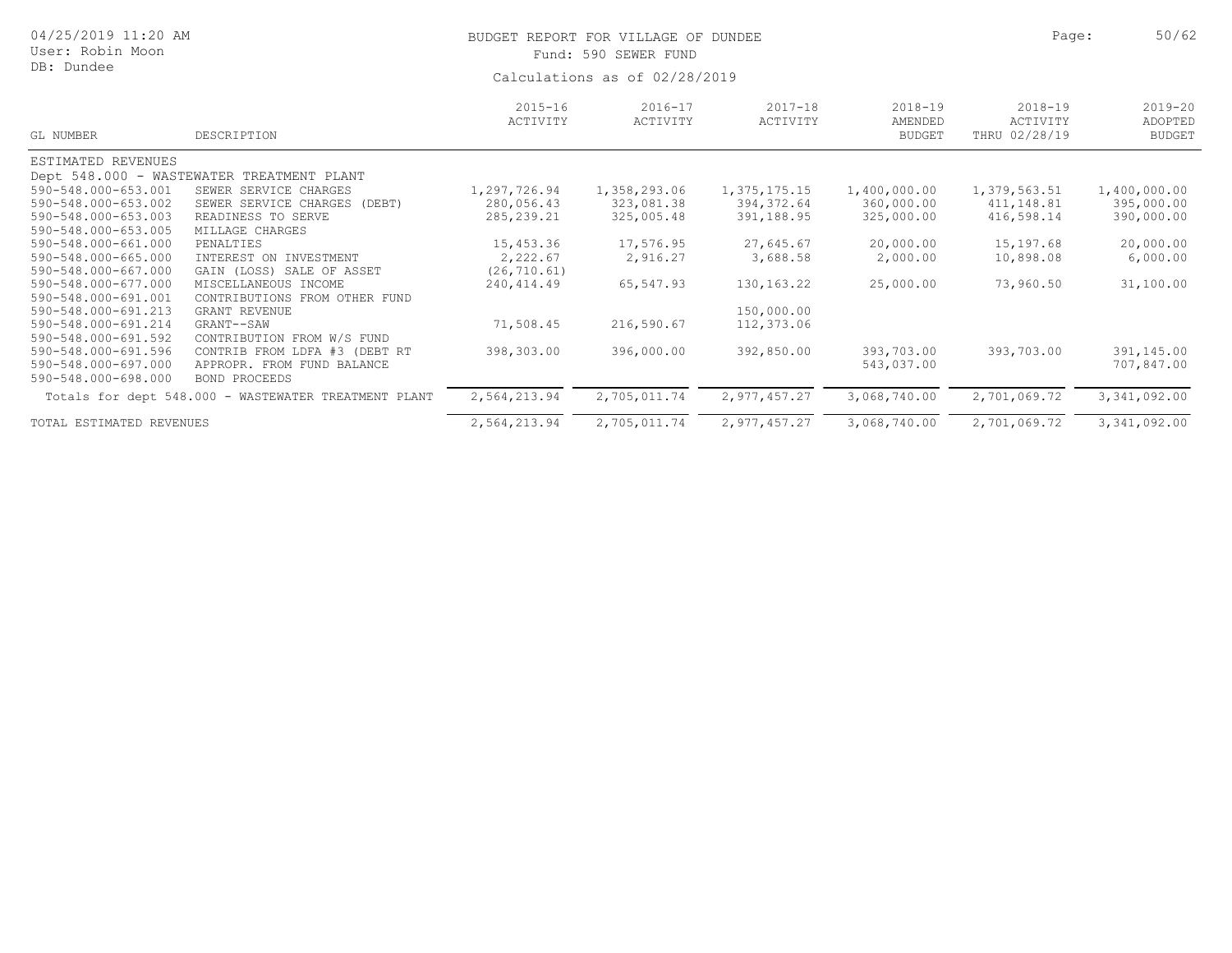| 04/25/2019 11:20 AM<br>User: Robin Moon |                                           |                         | BUDGET REPORT FOR VILLAGE OF DUNDEE<br>Fund: 590 SEWER FUND |                         |                                         | Page:                                    | 51/62                                   |
|-----------------------------------------|-------------------------------------------|-------------------------|-------------------------------------------------------------|-------------------------|-----------------------------------------|------------------------------------------|-----------------------------------------|
| DB: Dundee                              |                                           |                         |                                                             |                         |                                         |                                          |                                         |
|                                         |                                           |                         | Calculations as of 02/28/2019                               |                         |                                         |                                          |                                         |
| GL NUMBER                               | DESCRIPTION                               | $2015 - 16$<br>ACTIVITY | 2016-17<br>ACTIVITY                                         | $2017 - 18$<br>ACTIVITY | $2018 - 19$<br>AMENDED<br><b>BUDGET</b> | $2018 - 19$<br>ACTIVITY<br>THRU 02/28/19 | $2019 - 20$<br>ADOPTED<br><b>BUDGET</b> |
| APPROPRIATIONS                          |                                           |                         |                                                             |                         |                                         |                                          |                                         |
|                                         | Dept 548.000 - WASTEWATER TREATMENT PLANT |                         |                                                             |                         |                                         |                                          |                                         |
| 590-548.000-702.001                     | WAGES - ADMINISTRATIVE                    | 23, 198.32              | 13, 145. 46                                                 | 24,909.56               | 22,000.00                               | 25, 238.17                               | 25,000.00                               |
| 590-548.000-702.002                     | WAGES - OPERATING                         |                         |                                                             |                         |                                         |                                          |                                         |
| 590-548.000-702.003                     | WAGES - MAINTENANCE                       | 37,538.30               | 28,861.80                                                   | 22, 145.25              | 30,000.00                               | 21,529.39                                | 21,000.00                               |
| 590-548.000-702.004                     | WAGES - CLERICAL                          | 41,995.61               | 46,860.45                                                   | 47,729.06               | 45,000.00                               | 49,097.68                                | 45,000.00                               |
| 590-548.000-703.000                     | DEPRECIATION EXPENSE                      | 602,389.67              | 611,409.46                                                  | 739,646.65              | 550,000.00                              | 794,261.09                               | 550,000.00                              |
| 590-548.000-715.000                     | FICA                                      | 7,839.20                | 6,753.62                                                    | 7,290.10                | 7,421.00                                | 7,232.72                                 | 7,000.00                                |
| 590-548.000-716.000                     | HOSP/DENTAL INSURANCE                     | 18,436.43               | 12,270.27                                                   | 11,078.52               | 18,000.00                               | 11, 114.49                               | 10,000.00                               |
| 590-548.000-716.001                     | HOSPITALIZATION INS RETIRED               | 8,515.41                | 8,466.26                                                    | 8,472.78                | 8,550.00                                | 8,461.05                                 | 8,500.00                                |
| 590-548.000-717.000                     | LIFE INSURANCE                            | 301.23                  | 310.54                                                      | 356.48                  | 350.00                                  | 374.32                                   | 400.00                                  |
| 590-548.000-718.000                     | RETIREMENT                                | 18,851.66               | 6, 195.17                                                   | 33,281.20               | 73,750.00                               | 71,226.18                                | 73,750.00                               |
| 590-548.000-726.000                     | SUPPLIES                                  | 4,561.74                | 5,039.97                                                    | 5,895.04                | 6,000.00                                | 4,841.13                                 | 6,000.00                                |
| 590-548.000-726.001                     | COMPUTER/SOFTWARE COSTS                   | 13,979.27               | 21,432.09                                                   | 6,005.63                | 3,000.00                                | 3,938.81                                 | 3,100.00                                |
| 590-548.000-743.000                     | CHEMICALS                                 | 33,920.38               | 35,905.39                                                   | 39,236.25               | 34,000.00                               | 29,302.64                                | 33,000.00                               |
| 590-548.000-757.002                     | LABORATORY SUPPLIES                       | 7,665.14                | 6, 216.07                                                   | 5,316.08                | 6,500.00                                | 5,182.37                                 | 6,000.00                                |
| 590-548.000-803.000                     | <b>AUDIT FEES</b>                         | 3,600.00                | 3,700.00                                                    | 3,700.00                | 3,800.00                                | 3,700.00                                 | 3,800.00                                |
| 590-548.000-804.000                     | LEGAL EXPENSES                            | 3,027.00                | 932.50                                                      | 1,098.33                | 1,500.00                                | 363.33                                   | 1,000.00                                |
| 590-548.000-805.000                     | ENGINEERING                               | 4,647.66                | 621.00                                                      |                         | 500.00                                  | 3,477.00                                 | 7,500.00                                |
| 590-548.000-818.000                     | CONTRACTUAL                               | 251,768.23              | 255, 987.11                                                 | 274,383.39              | 288,000.00                              | 235,720.66                               | 331,000.00                              |
| 590-548.000-821.000                     | CONFERENCES & TRAINING                    |                         | 273.17                                                      | 7.99                    | 50.00                                   |                                          |                                         |
| 590-548.000-850.000                     | TELEPHONE/INTERNET                        | 2,113.83                | 2,599.93                                                    | 2,835.56                | 3,000.00                                | 2,662.80                                 | 3,000.00                                |
| 590-548.000-850.003                     | TELEPHONE (COLLECTION SYSTEM)             | 6,342.87                | 5,201.67                                                    | 4,282.30                | 6,000.00                                | 4,103.46                                 | 5,000.00                                |
| 590-548.000-861.000                     | GAS AND OIL                               | 1,007.05                | 546.39                                                      | 3,399.57                | 5,000.00                                | 1,288.66                                 | 2,000.00                                |
| 590-548.000-892.000                     | AMORTIZATION EXPENSE                      | 1,550.00                | 1,550.00                                                    | 1,550.00                | 1,500.00                                | 1,550.00                                 | 1,500.00                                |
| 590-548.000-910.000                     | BONDS AND INSURANCE                       | 26, 433.27              | 28, 134.40                                                  | 31,612.82               | 45,000.00                               | 33,129.20                                | 45,000.00                               |
| 590-548.000-920.000                     | UTILITIES                                 | 139,979.18              | 162,855.02                                                  | 175,258.87              | 150,000.00                              | 148,205.98                               | 175,000.00                              |
| 590-548.000-920.001                     | COLLECTION SYSTEM UTILITIES               | 14,096.17               | 14,530.53                                                   | 15,075.15               | 14,000.00                               | 16,175.42                                | 15,000.00                               |
| 590-548.000-930.006                     | PLANT MAINTENANCE                         | 134,227.01              | 23,809.72                                                   | 60,498.97               | 150,000.00                              | 90,826.63                                | 151,000.00                              |
| 590-548.000-930.007                     | COLLECTION SYSTEM MAINTENANCE             | 29,078.29               | 39,966.51                                                   | 47,227.77               | 325,000.00                              | 244,102.27                               | 360,000.00                              |
| 590-548.000-937.000                     | SANITATION                                | 40,538.22               | 40,116.65                                                   | 49,032.69               | 50,000.00                               | 48,051.38                                | 51,000.00                               |
| 590-548.000-940.000                     | EQUIPMENT RENTAL                          | 16,030.73               | 21,558.61                                                   | 17,616.49               | 22,000.00                               | 21, 234.27                               | 23,000.00                               |
| 590-548.000-941.000                     | MISCELLANEOUS EXPENSE                     | 2,483.35                | 2,485.08                                                    | 1,431.87                | 2,000.00                                | 203.20                                   | 2,000.00                                |
| 590-548.000-942.000                     | <b>BANK CHARGES</b>                       | 67.46                   | 119.06                                                      | 106.28                  | 100.00                                  |                                          | 100.00                                  |
| 590-548.000-950.000                     | VACATION/SICK EXPENSE                     | 452.78                  | (1.20)                                                      | (2, 492.54)             | 200.00                                  | 15.56                                    | 200.00                                  |
| 590-548.000-951.000                     | IPP COSTS                                 | 5,351.80                | 5,982.78                                                    | 6,013.96                | 5,000.00                                | 7,114.22                                 | 6,100.00                                |
| 590-548.000-952.000                     | I&I S2 EXPENSES                           | 2,040.06                |                                                             |                         |                                         |                                          |                                         |
| 590-548.000-952.001                     | SRF EXPENSES                              | 2,584.00                |                                                             | 4,810.00                | 2,000.00                                |                                          |                                         |
| 590-548.000-952.002                     | SAW EXPENSES                              | 71,508.45               | 216,590.67                                                  | 90,900.88               |                                         |                                          |                                         |
| 590-548.000-965.008                     | TRANSFER/SRF BOND DEBT RETIRE             |                         |                                                             |                         |                                         |                                          |                                         |
| 590-548.000-965.009                     | TRANSFER- 98 W/S REV BOND DEB             |                         |                                                             |                         |                                         |                                          |                                         |
| 590-548.000-965.013                     | TRANSFER- 2008 I&I DEBT                   |                         |                                                             |                         |                                         |                                          |                                         |

| <u>JYUTJ40.UUUTY0J.UUY</u>         | IRANSPERT YO W/S REV DUNU UED                        |              |              |              |              |              |              |
|------------------------------------|------------------------------------------------------|--------------|--------------|--------------|--------------|--------------|--------------|
| 590-548.000-965.013                | TRANSFER- 2008 I&I DEBT                              |              |              |              |              |              |              |
| 590-548.000-965.018                | TRANSFER TO LDFA #3 DEBT                             |              |              |              |              |              |              |
| 590-548.000-965.020                | TRANSFER TO OTHER FUNDS                              | 17,402.00    | 24,402.00    | 20,401.00    | 23,900.00    | 17,982.00    | 3,000.00     |
| 590-548.000-965.026                | TRANSFER TO DEBT PEARL                               |              |              |              | 26,000.00    |              |              |
| 590-548.000-990.000                | BOND ISSUANCE COSTS                                  | 48,524.15    |              | 74,799.00    | 5,000.00     |              |              |
| 590-548.000-997.000                | ENCUMBRENCE BUDGET                                   |              |              |              |              |              |              |
|                                    | Totals for dept 548.000 - WASTEWATER TREATMENT PLANT | 1,644,045.92 | 1,654,828.15 | 1,834,912.95 | 1,934,121.00 | 1,911,706.08 | 1,974,950.00 |
| Dept 906.000 - SRF DEBT RETIREMENT |                                                      |              |              |              |              |              |              |
| 590-906.000-991.000                | PRINCIPAL BOND                                       |              |              |              | 190,000.00   |              | 180,000.00   |
| 590-906.000-995.000                | INTEREST PAYMENT                                     | 15,562.33    | 87,960.49    | 115,593.12   | 95,200.00    | 101,187.21   | 98,527.00    |
| 590-906.000-999.000                | AGENTS FEE                                           |              |              |              | 150.00       |              | 150.00       |
|                                    | Totals for dept 906.000 - SRF DEBT RETIREMENT        | 15,562.33    | 87,960.49    | 115,593.12   | 285,350.00   | 101,187.21   | 278,677.00   |
|                                    |                                                      |              |              |              |              |              |              |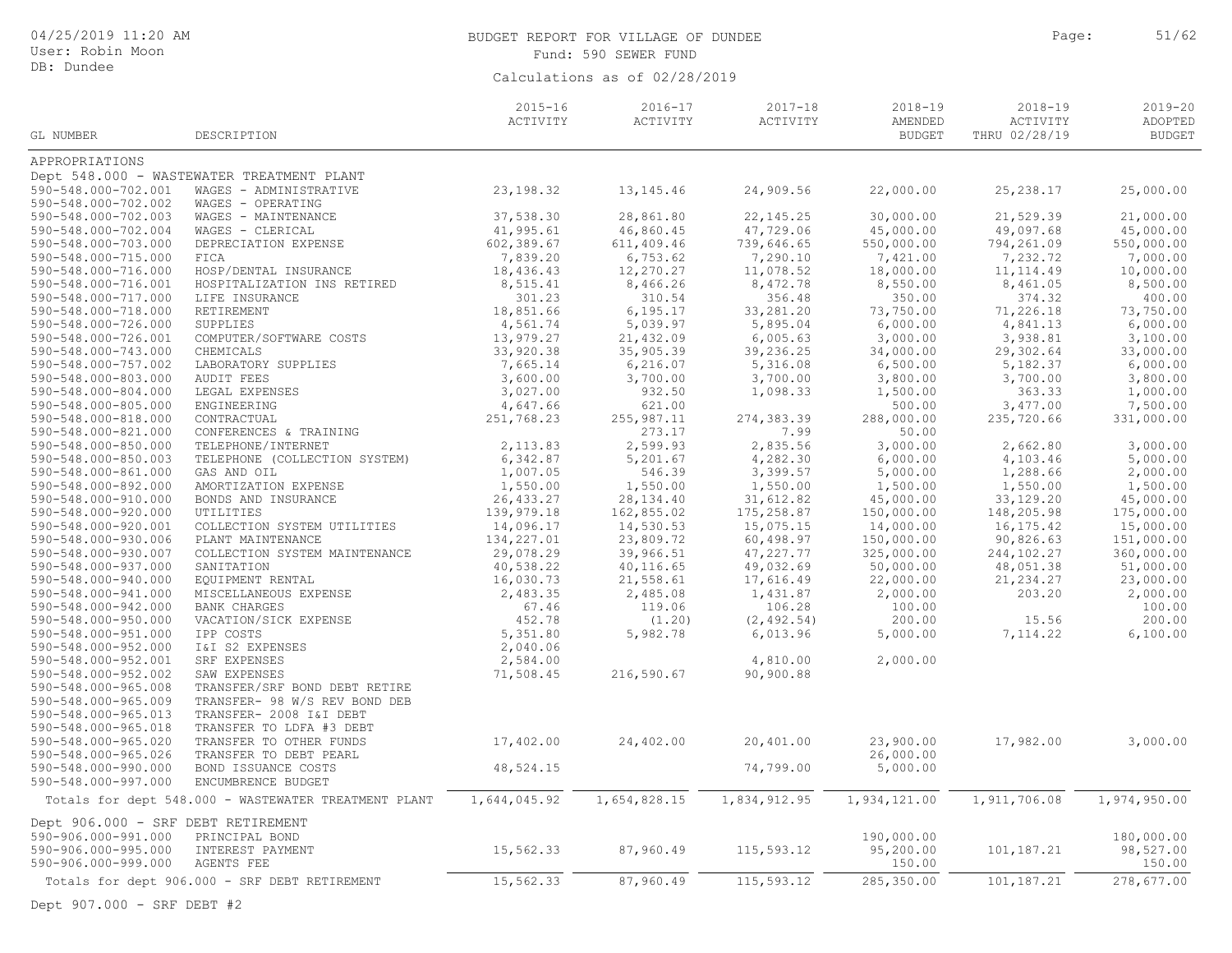| 04/25/2019 11:20 AM<br>User: Robin Moon<br>DB: Dundee                                                                                                                                                            |                                      | BUDGET REPORT FOR VILLAGE OF DUNDEE<br>Fund: 590 SEWER FUND | Page:                                 | 52/62                                             |                                          |                                                    |  |  |  |
|------------------------------------------------------------------------------------------------------------------------------------------------------------------------------------------------------------------|--------------------------------------|-------------------------------------------------------------|---------------------------------------|---------------------------------------------------|------------------------------------------|----------------------------------------------------|--|--|--|
|                                                                                                                                                                                                                  | Calculations as of 02/28/2019        |                                                             |                                       |                                                   |                                          |                                                    |  |  |  |
| GL NUMBER<br>DESCRIPTION                                                                                                                                                                                         | $2015 - 16$<br>ACTIVITY              | $2016 - 17$<br>ACTIVITY                                     | $2017 - 18$<br>ACTIVITY               | $2018 - 19$<br>AMENDED<br><b>BUDGET</b>           | $2018 - 19$<br>ACTIVITY<br>THRU 02/28/19 | $2019 - 20$<br>ADOPTED<br><b>BUDGET</b>            |  |  |  |
| APPROPRIATIONS<br>Dept 907.000 - SRF DEBT #2<br>590-907.000-991.000<br>PRINCIPAL BOND<br>590-907.000-995.000<br>INTEREST PAYMENT                                                                                 |                                      |                                                             | 22, 122. 22                           | 200,000.00                                        | 136,088.68                               | 315,000.00<br>125,876.00                           |  |  |  |
| 590-907.000-999.000<br>AGENTS FEE<br>Totals for dept 907.000 - SRF DEBT #2                                                                                                                                       |                                      |                                                             | 22, 122. 22                           | 200,000.00                                        | 136,088.68                               | 1,000.00<br>441,876.00                             |  |  |  |
| Dept 909.000 - LDFA #3 DEBT FUND<br>590-909.000-991.000<br>PRINCIPAL BOND<br>590-909.000-995.000<br>INTEREST PAYMENT<br>590-909.000-999.000<br>AGENTS FEE                                                        | 93, 955.57<br>621.50                 | 85,989.98<br>720.00                                         | 77,903.37<br>733.00                   | 345,000.00<br>48,703.00<br>850.00                 | 69,595.15<br>666.50                      | 350,000.00<br>40,294.00<br>850.00                  |  |  |  |
| Totals for dept 909.000 - LDFA #3 DEBT FUND                                                                                                                                                                      | 94,577.07                            | 86,709.98                                                   | 78,636.37                             | 394,553.00                                        | 70,261.65                                | 391,144.00                                         |  |  |  |
| Dept 912.000 - 2009 SEWER BOND (I&I)<br>590-912.000-991.000<br>PRINCIPAL BOND<br>590-912.000-995.000<br>INTEREST PAYMENT<br>590-912.000-999.000<br>AGENTS FEE<br>Totals for dept 912.000 - 2009 SEWER BOND (I&I) | 141,536.34<br>1,071.50<br>142,607.84 | 138,415.80<br>1,070.00<br>139,485.80                        | 135, 120.29<br>1,083.00<br>136,203.29 | 95,000.00<br>132,827.00<br>1,200.00<br>229,027.00 | 131,676.80<br>1,116.50<br>132,793.30     | 100,000.00<br>129,170.00<br>1,200.00<br>230,370.00 |  |  |  |
| Dept 913.000 - 98 W/S REVENUE DEBT RETIREMNT<br>590-913.000-995.000<br>INTEREST PAYMENT<br>590-913.000-999.000<br>AGENTS FEE                                                                                     | 553.13<br>62.50                      |                                                             |                                       |                                                   |                                          |                                                    |  |  |  |
| Totals for dept 913.000 - 98 W/S REVENUE DEBT RETIREMI                                                                                                                                                           | 615.63                               |                                                             |                                       |                                                   |                                          |                                                    |  |  |  |
| Dept 915.000 - 2008 PEARL ST W/S<br>590-915.000-991.000<br>PRINCIPAL BOND<br>590-915.000-995.000<br>INTEREST PAYMENT<br>590-915.000-999.000<br><b>AGENTS FEE</b>                                                 | 6,826.13                             | 5,886.75                                                    | 5,403.95                              | 20,845.00<br>4,844.00                             | 4,549.05                                 | 20,000.00<br>3,975.00<br>100.00                    |  |  |  |
| Totals for dept 915.000 - 2008 PEARL ST W/S                                                                                                                                                                      | 6,826.13                             | 5,886.75                                                    | 5,403.95                              | 25,689.00                                         | 4,549.05                                 | 24,075.00                                          |  |  |  |
| TOTAL APPROPRIATIONS                                                                                                                                                                                             | 1,904,234.92                         | 1,974,871.17                                                | 2,192,871.90                          | 3,068,740.00                                      | 2,356,585.97                             | 3,341,092.00                                       |  |  |  |
| NET OF REVENUES/APPROPRIATIONS - FUND 590                                                                                                                                                                        | 659,979.02                           | 730,140.57                                                  | 784,585.37                            |                                                   | 344, 483.75                              |                                                    |  |  |  |
| BEGINNING FUND BALANCE<br>FUND BALANCE ADJUSTMENTS                                                                                                                                                               | 18, 365, 417.91<br>2,633,757.07      | 21,659,154.00<br>704,397.35                                 | 23,093,691.92<br>3, 124, 324.00       | 27,002,601.29<br>(682, 640.00)                    | 27,002,601.29<br>(682, 640.00)           | 26,664,445.04<br>(8, 775, 00)                      |  |  |  |

ENDING FUND BALANCE 21,659,154.00 23,093,691.92 27,002,601.29 26,319,961.29 26,664,445.04 26,655,670.04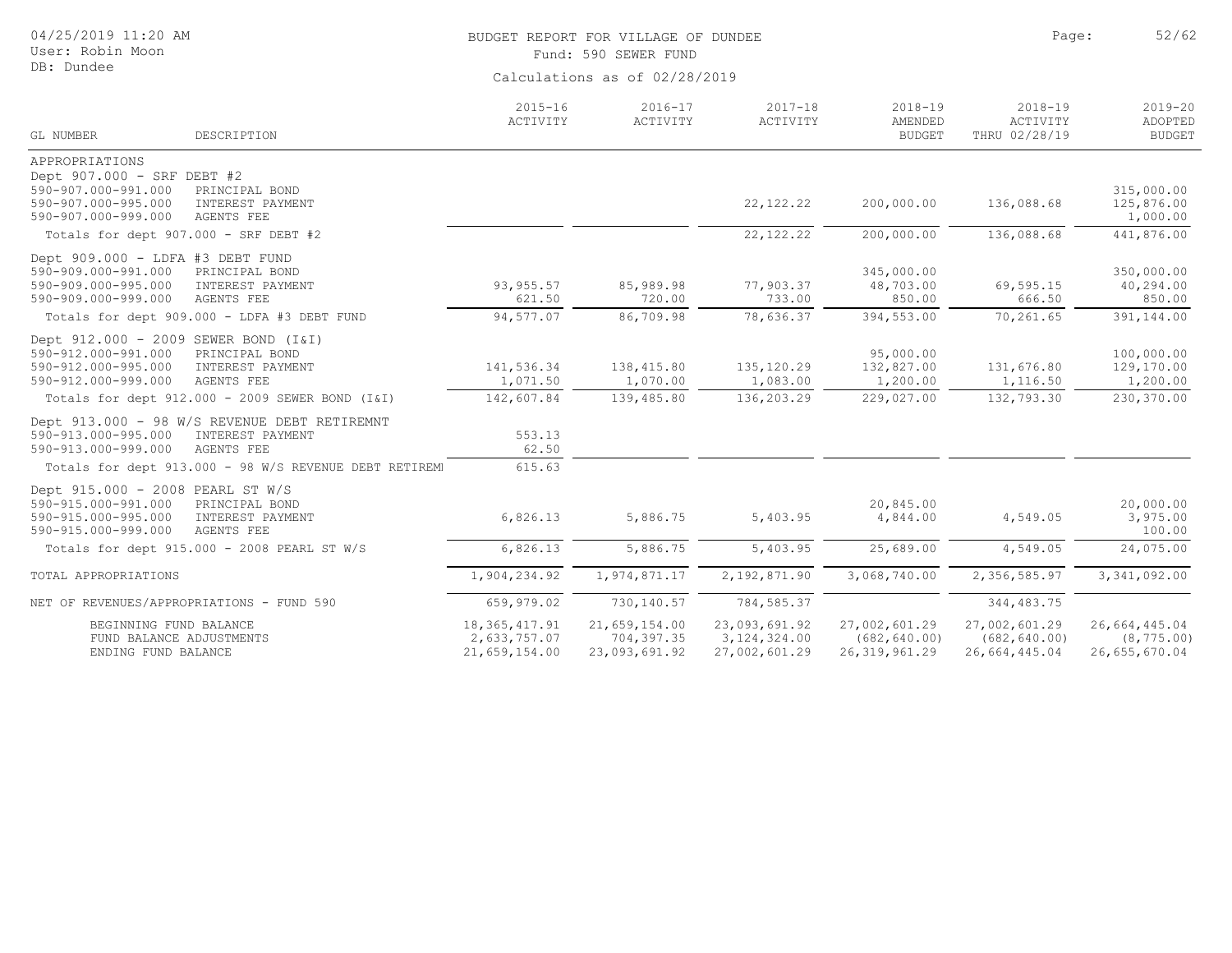| 04/25/2019 11:20 AM<br>User: Robin Moon<br>DB: Dundee |                                                 |                         | BUDGET REPORT FOR VILLAGE OF DUNDEE<br>Fund: 591 WATER FUND<br>Calculations as of 02/28/2019 | Page:                   | 53/62                                   |                                          |                                         |
|-------------------------------------------------------|-------------------------------------------------|-------------------------|----------------------------------------------------------------------------------------------|-------------------------|-----------------------------------------|------------------------------------------|-----------------------------------------|
| GL NUMBER                                             | DESCRIPTION                                     | $2015 - 16$<br>ACTIVITY | $2016 - 17$<br>ACTIVITY                                                                      | $2017 - 18$<br>ACTIVITY | $2018 - 19$<br>AMENDED<br><b>BUDGET</b> | $2018 - 19$<br>ACTIVITY<br>THRU 02/28/19 | $2019 - 20$<br>ADOPTED<br><b>BUDGET</b> |
| ESTIMATED REVENUES                                    |                                                 |                         |                                                                                              |                         |                                         |                                          |                                         |
| Dept 556.000 - WATER TREATMENT PLANT                  |                                                 |                         |                                                                                              |                         |                                         |                                          |                                         |
| 591-556.000-607.001                                   | SERVICE CHARGES                                 | 775.00                  | 920.00                                                                                       | 1,179.10                | 700.00                                  | 1,050.00                                 | 700.00                                  |
| 591-556.000-640.001                                   | HYDRANT RENTAL                                  | 1,419.60                |                                                                                              |                         |                                         |                                          |                                         |
| 591-556.000-642.000                                   | METERED WATER                                   | 867,356.89              | 898,677.81                                                                                   | 862, 148.21             | 900,000.00                              | 854,554.46                               | 880,000.00                              |
| 591-556.000-642.001                                   | WATER/DEBT                                      | 296,634.40              | 302,074.09                                                                                   | 291,329.83              | 300,000.00                              | 290,495.41                               | 295,000.00                              |
| 591-556.000-643.000                                   | <b>BULK WATER</b>                               | 140,945.50              | 143,041.00                                                                                   | 169,494.55              | 151,000.00                              | 158,836.50                               | 170,000.00                              |
| 591-556.000-653.004                                   | CAPITAL CHARGE                                  | 145,320.26              | 154,061.87                                                                                   | 154,946.78              | 130,000.00                              | 157,038.61                               | 150,000.00                              |
| 591-556.000-661.000                                   | PENALTIES                                       | 11,815.46               | 12,263.22                                                                                    | 17,592.57               | 13,000.00                               | 8,825.47                                 | 13,000.00                               |
| 591-556.000-665.000                                   | INTEREST ON INVESTMENT                          | 1,907.03                | 2,024.82                                                                                     | 2,235.88                | 1,300.00                                | 5,575.40                                 | 3,000.00                                |
| 591-556.000-677.000                                   | MISCELLANEOUS INCOME                            | 99,922.76               | 63,979.98                                                                                    | 131,069.38              | 30,000.00                               | 60,379.72                                | 40,000.00                               |
| 591-556.000-691.001                                   | CONTRIBUTIONS FROM OTHER FUND                   |                         |                                                                                              |                         |                                         |                                          |                                         |
| 591-556.000-691.592                                   | CONTRIBUTION FROM W/S FUND                      |                         |                                                                                              |                         |                                         |                                          |                                         |
| 591-556.000-691.593                                   | CONTRIB FROM LDFA #1 MONROE D                   | 10,000.00               |                                                                                              |                         | 23,000.00                               | 23,100.00                                | 23,100.00                               |
| 591-556.000-697.000                                   | APPROPR. FROM FUND BALANCE                      |                         |                                                                                              |                         | 309,536.00                              |                                          | 150,663.00                              |
|                                                       | Totals for dept 556.000 - WATER TREATMENT PLANT | 1,576,096.90            | 1,577,042.79                                                                                 | 1,629,996.30            | 1,858,536.00                            | 1,559,855.57                             | 1,725,463.00                            |
| TOTAL ESTIMATED REVENUES                              |                                                 | 1,576,096.90            | 1,577,042.79                                                                                 | 1,629,996.30            | 1,858,536.00                            | 1,559,855.57                             | 1,725,463.00                            |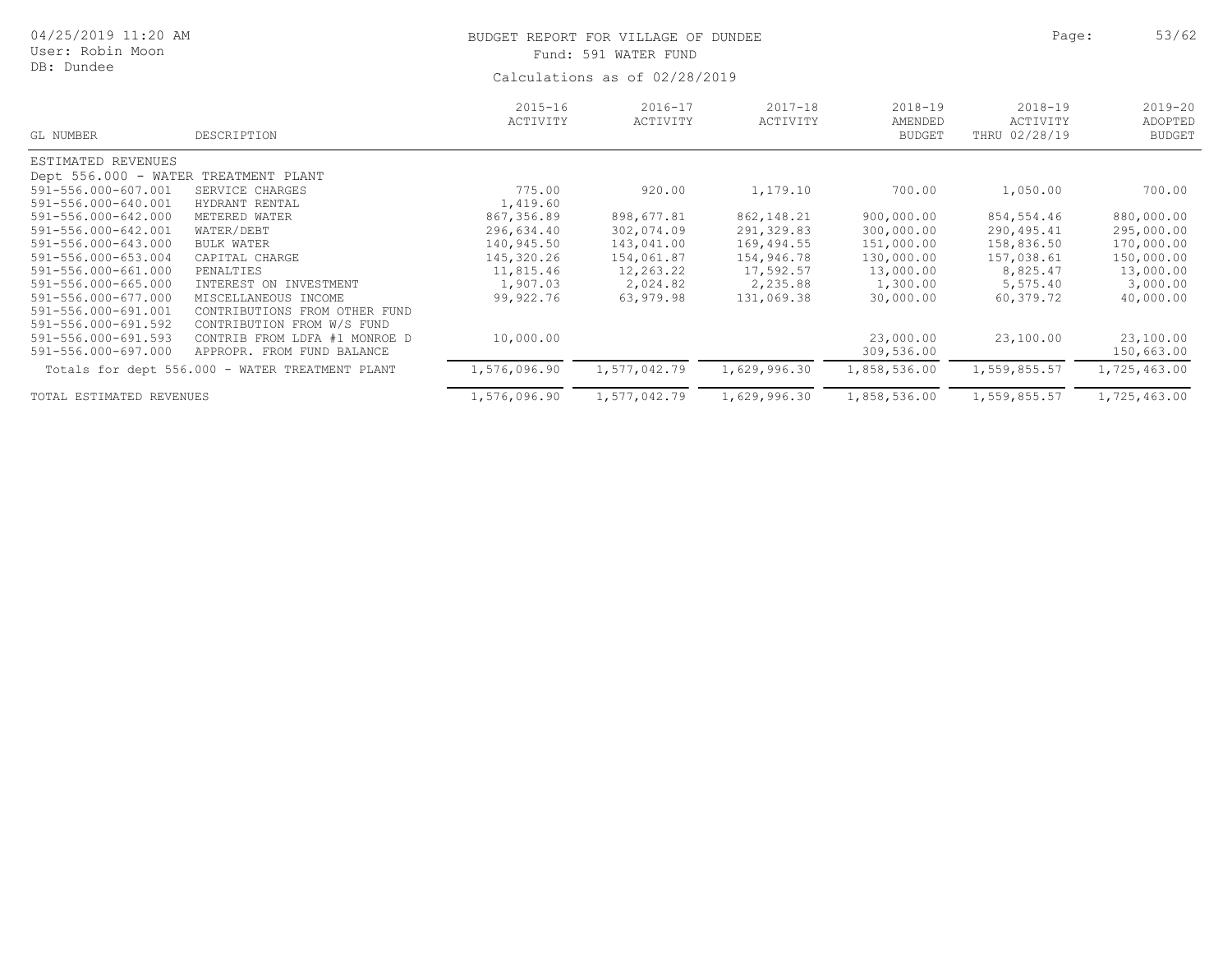| 04/25/2019 11:20 AM<br>User: Robin Moon    |                                                        |                         | BUDGET REPORT FOR VILLAGE OF DUNDEE<br>Fund: 591 WATER FUND | Page:                   | 54/62                                   |                                          |                                         |
|--------------------------------------------|--------------------------------------------------------|-------------------------|-------------------------------------------------------------|-------------------------|-----------------------------------------|------------------------------------------|-----------------------------------------|
| DB: Dundee                                 |                                                        |                         | Calculations as of 02/28/2019                               |                         |                                         |                                          |                                         |
| GL NUMBER                                  | DESCRIPTION                                            | $2015 - 16$<br>ACTIVITY | $2016 - 17$<br>ACTIVITY                                     | $2017 - 18$<br>ACTIVITY | $2018 - 19$<br>AMENDED<br><b>BUDGET</b> | $2018 - 19$<br>ACTIVITY<br>THRU 02/28/19 | $2019 - 20$<br>ADOPTED<br><b>BUDGET</b> |
| APPROPRIATIONS                             |                                                        |                         |                                                             |                         |                                         |                                          |                                         |
| Dept 556.000 - WATER TREATMENT PLANT       |                                                        |                         |                                                             |                         |                                         |                                          |                                         |
| 591-556.000-702.001                        | WAGES - ADMINISTRATIVE                                 | 10,400.00               | 11, 135. 14                                                 | 24,055.52               | 15,000.00                               | 24,384.52                                | 25,000.00                               |
| 591-556.000-702.002                        | WAGES - OPERATING                                      | 64,696.48               | 68,104.66                                                   | 61, 479.41              | 65,000.00                               | 62,691.22                                | 65,000.00                               |
| 591-556.000-702.003                        | WAGES - MAINTENANCE                                    | 15,581.17               | 11,643.67                                                   | 6,270.89                | 13,000.00                               | 8,283.20                                 | 11,000.00                               |
| 591-556.000-702.004                        | WAGES - CLERICAL                                       | 41,995.61               | 46,897.98                                                   | 47,725.87               | 43,000.00                               | 49,094.65                                | 45,000.00                               |
| 591-556.000-703.000                        | DEPRECIATION EXPENSE                                   | 299,839.89              | 310,207.89                                                  | 323, 403.64             | 290,000.00                              | 323, 393.95                              | 290,000.00                              |
| 591-556.000-715.000                        | FICA                                                   | 10,041.60               | 10,476.66                                                   | 10,732.58               | 10,450.00                               | 10,877.45                                | 11,500.00                               |
| 591-556.000-716.000                        | HOSP/DENTAL INSURANCE                                  | 13,545.32               | 8,154.29                                                    | 7,869.95                | 9,500.00                                | 8,945.39                                 | 9,000.00                                |
| 591-556.000-716.001                        | HOSPITALIZATION INS RETIRED                            | 18,370.01               | 18,298.72                                                   | 18,298.05               | 17,446.00                               | 16,840.50                                | 18,000.00                               |
| 591-556.000-717.000                        | LIFE INSURANCE                                         | 374.23                  | 392.89                                                      | 449.14                  | 400.00                                  | 474.79                                   | 450.00                                  |
| 591-556.000-718.000                        | RETIREMENT                                             | 23,720.09               | 39,894.42                                                   | 43, 271.28              | 84,000.00                               | 64,012.98                                | 85,000.00                               |
| 591-556.000-726.000                        | SUPPLIES                                               | 4,371.21                | 4,393.73                                                    | 5,135.50                | 5,000.00                                | 3,839.70                                 | 5,000.00                                |
| 591-556.000-726.001                        | COMPUTER/SOFTWARE COSTS                                | 15,432.29               | 14,887.91                                                   | 5,293.14                | 5,200.00                                | 3,889.80                                 | 5,000.00                                |
| 591-556.000-757.002                        | LABORATORY SUPPLIES                                    | 5,653.82                | 6,699.20                                                    | 2,972.59                | 6, 200.00                               | 993.85                                   | 5,000.00                                |
| 591-556.000-803.000                        | AUDIT FEES                                             | 3,600.00                | 3,700.00                                                    | 3,700.00                | 3,800.00                                | 3,700.00                                 | 3,800.00                                |
| 591-556.000-804.000                        | LEGAL EXPENSES                                         | 37.50                   | 540.00                                                      | 483.33                  | 500.00                                  | 333.33                                   | 500.00                                  |
| 591-556.000-805.000                        | ENGINEERING                                            | 5,433.25                | 5,004.25                                                    | 109.00                  | 20,000.00                               | 4,100.78                                 | 11,000.00                               |
| 591-556.000-818.000                        | CONTRACTUAL                                            | 4,820.00                | 2,625.00                                                    | 5,898.50                | 3,000.00                                | 137.50                                   | 2,000.00                                |
| 591-556.000-821.000                        | CONFERENCES & TRAINING                                 | 400.00                  | 926.67                                                      | 300.00                  | 1,000.00                                | 40.00                                    | 500.00                                  |
| 591-556.000-850.000                        | TELEPHONE/INTERNET                                     | 1,983.15                | 2,548.19                                                    | 1,902.12                | 2,600.00                                | 1,961.30                                 | 2,500.00                                |
| 591-556.000-861.000                        | GAS AND OIL                                            | 1,662.18                | 1,533.27                                                    | 1,367.73                | 1,800.00                                | 1,639.02                                 | 1,700.00                                |
| 591-556.000-862.000                        | AUTO REPAIR                                            | 96.47                   | 256.08                                                      | 89.29                   | 100.00                                  | 379.37                                   | 500.00                                  |
| 591-556.000-892.000                        | AMORTIZATION EXPENSE                                   | 2,892.69                | 2,892.69                                                    | 2,892.69                | 3,000.00                                | 2,892.69                                 | 3,000.00                                |
| 591-556.000-900.000                        | PUBLISHING                                             |                         |                                                             |                         |                                         | 416.00                                   | 500.00                                  |
| 591-556.000-910.000                        | BONDS AND INSURANCE                                    | 27,385.05               | 26,878.05                                                   | 32, 381.53              | 30,000.00                               | 29,250.15                                | 31,000.00                               |
| 591-556.000-920.000                        | UTILITIES                                              | 11,652.18               | 12,714.76                                                   | 10,723.66               | 12,000.00                               | 11,536.66                                | 12,000.00                               |
| 591-556.000-930.000                        | BUILDING MAINTENANCE                                   | 239.40                  | 1,469.92                                                    | 637.29                  | 1,500.00                                | 186.01                                   | 1,000.00                                |
| 591-556.000-930.008                        | DISTRIBUTION MAINTENANCE                               | 62, 351.19              | 69, 471.77                                                  | 66,506.02               | 66,000.00                               | 67,526.75                                | 65,000.00                               |
| 591-556.000-930.009                        | METER REPAIRS<br>SANITATION                            |                         |                                                             |                         |                                         |                                          |                                         |
| 591-556.000-937.000<br>591-556.000-940.000 | EQUIPMENT RENTAL                                       | 23,051.17               | 15,860.31                                                   | 8,715.64                | 12,000.00                               | 13,859.75                                | 12,000.00                               |
| 591-556.000-941.000                        | MISCELLANEOUS EXPENSE                                  | 2,672.71                | 1,000.00                                                    | 542.00                  | 1,000.00                                | 2,132.55                                 | 600.00                                  |
| 591-556.000-941.002                        | MISC. EXP. (UNIFORMS)                                  | 339.50                  | 134.99                                                      | 300.96                  | 300.00                                  |                                          | 300.00                                  |
| 591-556.000-942.000                        | <b>BANK CHARGES</b>                                    | 115.21                  | 47.81                                                       | 105.00                  | 100.00                                  |                                          | 100.00                                  |
| 591-556.000-950.000                        | VACATION/SICK EXPENSE                                  | 974.53                  | 1,584.60                                                    | (342.22)                | 1,000.00                                | (191.16)                                 | 500.00                                  |
| 591-556.000-965.009                        | TRANSFER- 98 W/S REV BOND DEB                          |                         |                                                             |                         |                                         |                                          |                                         |
| 591-556.000-965.012                        | TRANSFER TO 2001 MONROE W DEB                          |                         |                                                             |                         |                                         |                                          |                                         |
| 591-556.000-965.020                        | TRANSFER TO OTHER FUNDS                                | 15,618.25               | 5,000.00                                                    |                         | 23,900.00                               |                                          | 3,000.00                                |
| 591-556.000-965.026                        | TRANSFER TO DEBT PEARL                                 |                         |                                                             |                         |                                         |                                          |                                         |
| 591-556.000-965.401                        | TRANS TO CAPITAL IMPROVEMENT                           |                         |                                                             |                         |                                         |                                          |                                         |
| 591-556.000-970.000                        | CAPITAL IMPROVEMENTS (GENERAL                          | 200.00                  |                                                             |                         | 270,000.00                              | 243,394.76                               | 137,000.00                              |
| 591-556.000-970.001                        | WATER DISTRIBUTION IMPROVEMEN                          |                         |                                                             |                         | 1,000.00                                |                                          | 1,000.00                                |
| 591-556.000-970.003                        | WATER COSTS MONROE                                     | 510,017.32              | 608,728.97                                                  | 576,982.60              | 530,000.00                              | 601, 241.97                              | 550,000.00                              |
| 591-556.000-997.000                        | ENCUMBRENCE BUDGET                                     |                         |                                                             |                         |                                         |                                          |                                         |
|                                            | Totals for dept 556.000 - WATER TREATMENT PLANT        | 1,199,563.47            | 1,314,104.49                                                | 1,270,252.70            | 1,548,796.00                            | 1,562,259.43                             | 1,414,450.00                            |
|                                            | Dept 913.000 - 98 W/S REVENUE DEBT RETIREMNT           |                         |                                                             |                         |                                         |                                          |                                         |
| 591-913.000-995.000                        | INTEREST PAYMENT                                       | 553.10                  |                                                             |                         |                                         |                                          |                                         |
| 591-913.000-999.000                        | AGENTS FEE                                             | 62.50                   |                                                             |                         |                                         |                                          |                                         |
|                                            | Totals for dept 913.000 - 98 W/S REVENUE DEBT RETIREMI | 615.60                  |                                                             |                         |                                         |                                          |                                         |
| Dept 914.000 - 2001 MONROE WATER DEBT      |                                                        |                         |                                                             |                         |                                         |                                          |                                         |
| 591-914.000-991.000                        | PRINCIPAL BOND                                         |                         |                                                             |                         | 205,000.00                              |                                          | 215,000.00                              |
| 591-914.000-995.000                        | INTEREST PAYMENT                                       | 90,495.51               | 86, 145.51                                                  | 81,795.51               | 77,750.00                               | 75,522.69                                | 70,638.00                               |
| 591-914.000-999.000                        | AGENTS FEE                                             | 1,071.50                | 1,070.01                                                    | 1,083.02                | 1,300.00                                | 1,116.50                                 | 1,300.00                                |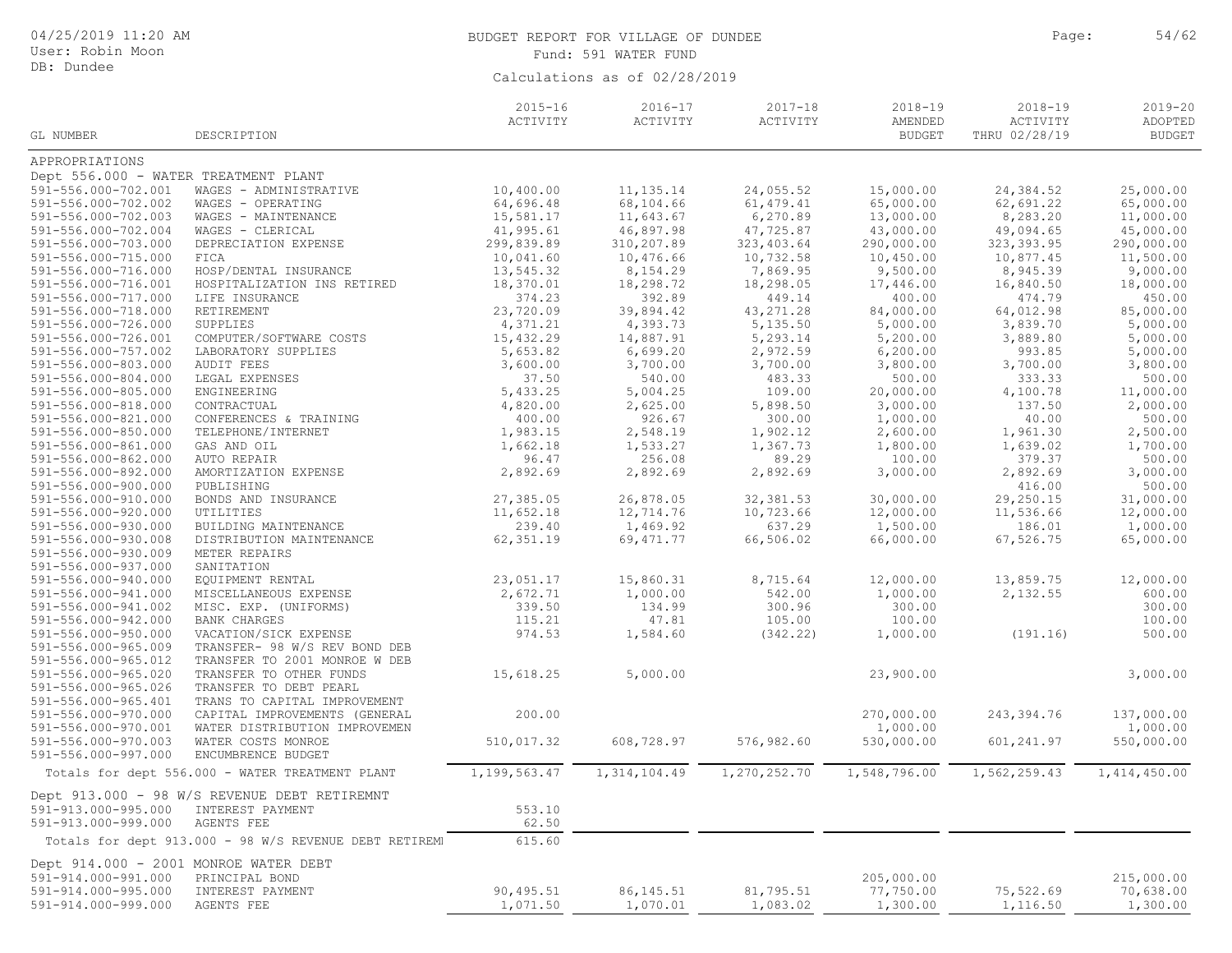| 04/25/2019 11:20 AM<br>User: Robin Moon<br>DB: Dundee                                                 |                                                  |                                               | BUDGET REPORT FOR VILLAGE OF DUNDEE<br>Fund: 591 WATER FUND |                                               |                                               |                                               |                                         |  |  |  |
|-------------------------------------------------------------------------------------------------------|--------------------------------------------------|-----------------------------------------------|-------------------------------------------------------------|-----------------------------------------------|-----------------------------------------------|-----------------------------------------------|-----------------------------------------|--|--|--|
|                                                                                                       |                                                  | Calculations as of 02/28/2019                 |                                                             |                                               |                                               |                                               |                                         |  |  |  |
| GL NUMBER                                                                                             | DESCRIPTION                                      | $2015 - 16$<br>ACTIVITY                       | $2016 - 17$<br>ACTIVITY                                     | $2017 - 18$<br>ACTIVITY                       | $2018 - 19$<br>AMENDED<br><b>BUDGET</b>       | $2018 - 19$<br>ACTIVITY<br>THRU 02/28/19      | $2019 - 20$<br>ADOPTED<br><b>BUDGET</b> |  |  |  |
| APPROPRIATIONS<br>Dept 914.000 - 2001 MONROE WATER DEBT                                               | Totals for dept 914.000 - 2001 MONROE WATER DEBT | 91,567.01                                     | 87, 215.52                                                  | 82,878.53                                     | 284,050.00                                    | 76,639.19                                     | 286,938.00                              |  |  |  |
| Dept 915.000 - 2008 PEARL ST W/S<br>591-915.000-991.000<br>591-915.000-995.000<br>591-915.000-999.000 | PRINCIPAL BOND<br>INTEREST PAYMENT<br>AGENTS FEE | 6,825.38                                      | 5,886.49                                                    | 5,403.96                                      | 20,845.00<br>4,845.00                         | 4,549.05                                      | 20,000.00<br>3,975.00<br>100.00         |  |  |  |
|                                                                                                       | Totals for dept 915.000 - 2008 PEARL ST W/S      | 6,825.38                                      | 5,886.49                                                    | 5,403.96                                      | 25,690.00                                     | 4,549.05                                      | 24,075.00                               |  |  |  |
| TOTAL APPROPRIATIONS                                                                                  |                                                  | 1,298,571.46                                  | 1,407,206.50                                                | 1,358,535.19                                  | 1,858,536.00                                  | 1,643,447.67                                  | 1,725,463.00                            |  |  |  |
|                                                                                                       | NET OF REVENUES/APPROPRIATIONS - FUND 591        | 277,525.44                                    | 169,836.29                                                  | 271,461.11                                    |                                               | (83, 592.10)                                  |                                         |  |  |  |
| BEGINNING FUND BALANCE<br>FUND BALANCE ADJUSTMENTS<br>ENDING FUND BALANCE                             |                                                  | 9,028,884.14<br>(371, 606.03)<br>8,934,803.55 | 8,934,803.55<br>(159, 607.31)<br>8,945,032.53               | 8,945,032.53<br>(159, 607.31)<br>9,056,886.33 | 9,056,886.33<br>(222, 952.31)<br>8,833,934.02 | 9,056,886.33<br>(222, 952.31)<br>8,750,341.92 | 8,750,341.92<br>8,750,341.92            |  |  |  |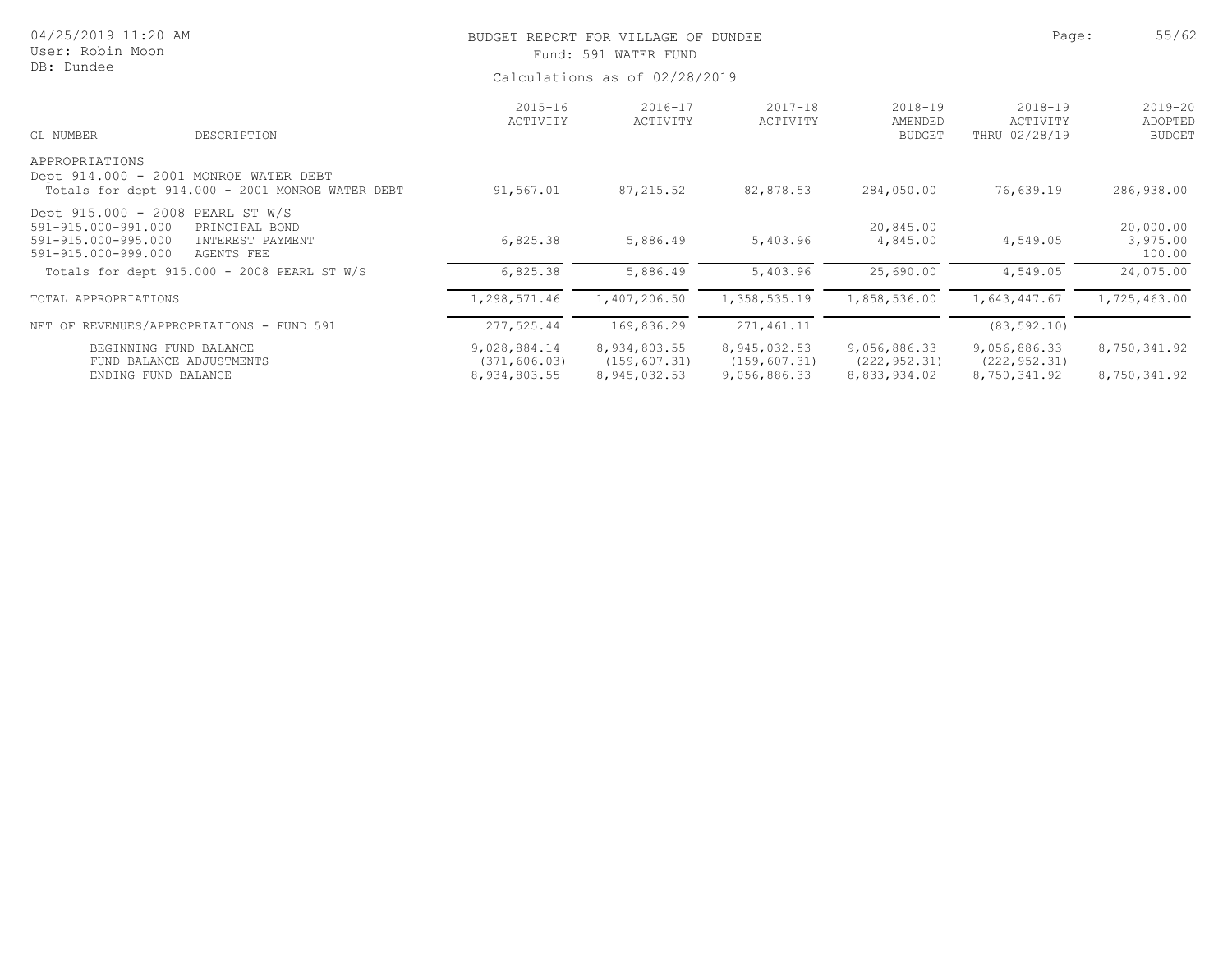| 04/25/2019 11:20 AM<br>User: Robin Moon<br>DB: Dundee                            |                                                      | BUDGET REPORT FOR VILLAGE OF DUNDEE<br>Fund: 677 UNEMPLOYMENT/GENERAL FUND<br>Calculations as of 02/28/2019 | Page:                   | 56/62                   |                                         |                                          |                                         |
|----------------------------------------------------------------------------------|------------------------------------------------------|-------------------------------------------------------------------------------------------------------------|-------------------------|-------------------------|-----------------------------------------|------------------------------------------|-----------------------------------------|
| GL NUMBER                                                                        | DESCRIPTION                                          | $2015 - 16$<br>ACTIVITY                                                                                     | $2016 - 17$<br>ACTIVITY | $2017 - 18$<br>ACTIVITY | $2018 - 19$<br>AMENDED<br><b>BUDGET</b> | $2018 - 19$<br>ACTIVITY<br>THRU 02/28/19 | $2019 - 20$<br>ADOPTED<br><b>BUDGET</b> |
| ESTIMATED REVENUES<br>Dept 000.000<br>677-000.000-665.000<br>677-000.000-697.000 | INTEREST ON INVESTMENT<br>APPROPR. FROM FUND BALANCE | 17.15                                                                                                       | 17.10                   | 17.18                   | 11.00                                   | 41.36                                    | 20.00                                   |
| Totals for dept $000.000 -$                                                      |                                                      | 17.15                                                                                                       | 17.10                   | 17.18                   | 11.00                                   | 41.36                                    | 20.00                                   |
| TOTAL ESTIMATED REVENUES                                                         |                                                      | 17.15                                                                                                       | 17.10                   | 17.18                   | 11.00                                   | 41.36                                    | 20.00                                   |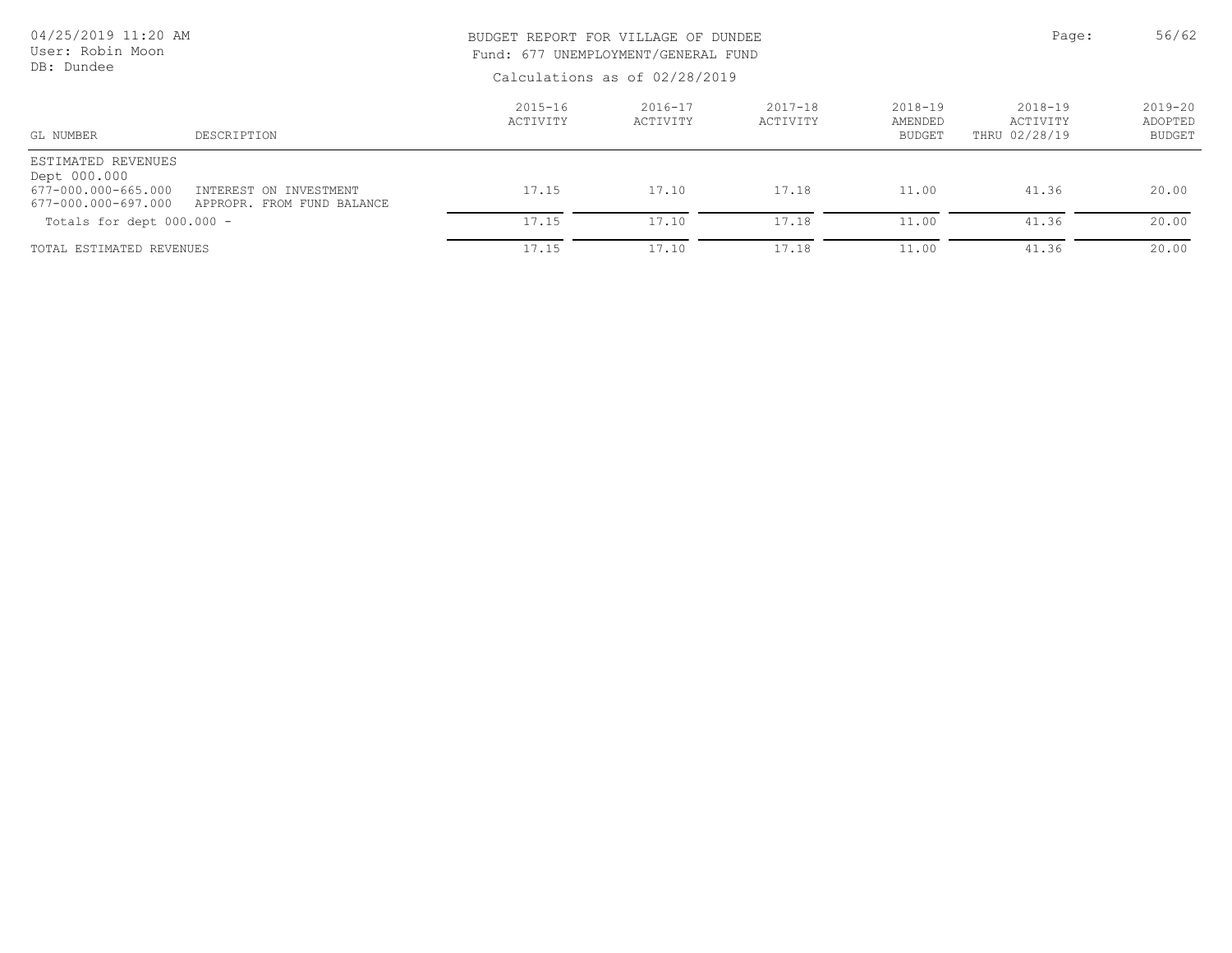| 04/25/2019 11:20 AM<br>User: Robin Moon                                            |                                               |                               | BUDGET REPORT FOR VILLAGE OF DUNDEE<br>Fund: 677 UNEMPLOYMENT/GENERAL FUND |                         |                                         |                                      |                                  |  |
|------------------------------------------------------------------------------------|-----------------------------------------------|-------------------------------|----------------------------------------------------------------------------|-------------------------|-----------------------------------------|--------------------------------------|----------------------------------|--|
| DB: Dundee                                                                         |                                               | Calculations as of 02/28/2019 |                                                                            |                         |                                         |                                      |                                  |  |
| GL NUMBER                                                                          | DESCRIPTION                                   | $2015 - 16$<br>ACTIVITY       | $2016 - 17$<br>ACTIVITY                                                    | $2017 - 18$<br>ACTIVITY | $2018 - 19$<br>AMENDED<br><b>BUDGET</b> | 2018-19<br>ACTIVITY<br>THRU 02/28/19 | $2019 - 20$<br>ADOPTED<br>BUDGET |  |
| APPROPRIATIONS<br>Dept 000.000<br>677-000.000-941.000<br>Totals for dept 000.000 - | MISCELLANEOUS EXPENSE                         |                               |                                                                            |                         |                                         |                                      |                                  |  |
| TOTAL APPROPRIATIONS                                                               |                                               |                               |                                                                            |                         |                                         |                                      |                                  |  |
|                                                                                    | NET OF REVENUES/APPROPRIATIONS - FUND 677     | 17.15                         | 17.10                                                                      | 17.18                   | 11.00                                   | 41.36                                | 20.00                            |  |
|                                                                                    | BEGINNING FUND BALANCE<br>ENDING FUND BALANCE | 19,021.94<br>19,039.09        | 19,039.09<br>19,056.19                                                     | 19,056.19<br>19,073.37  | 19,073.37<br>19,084.37                  | 19,073.37<br>19,114.73               | 19, 114.73<br>19,134.73          |  |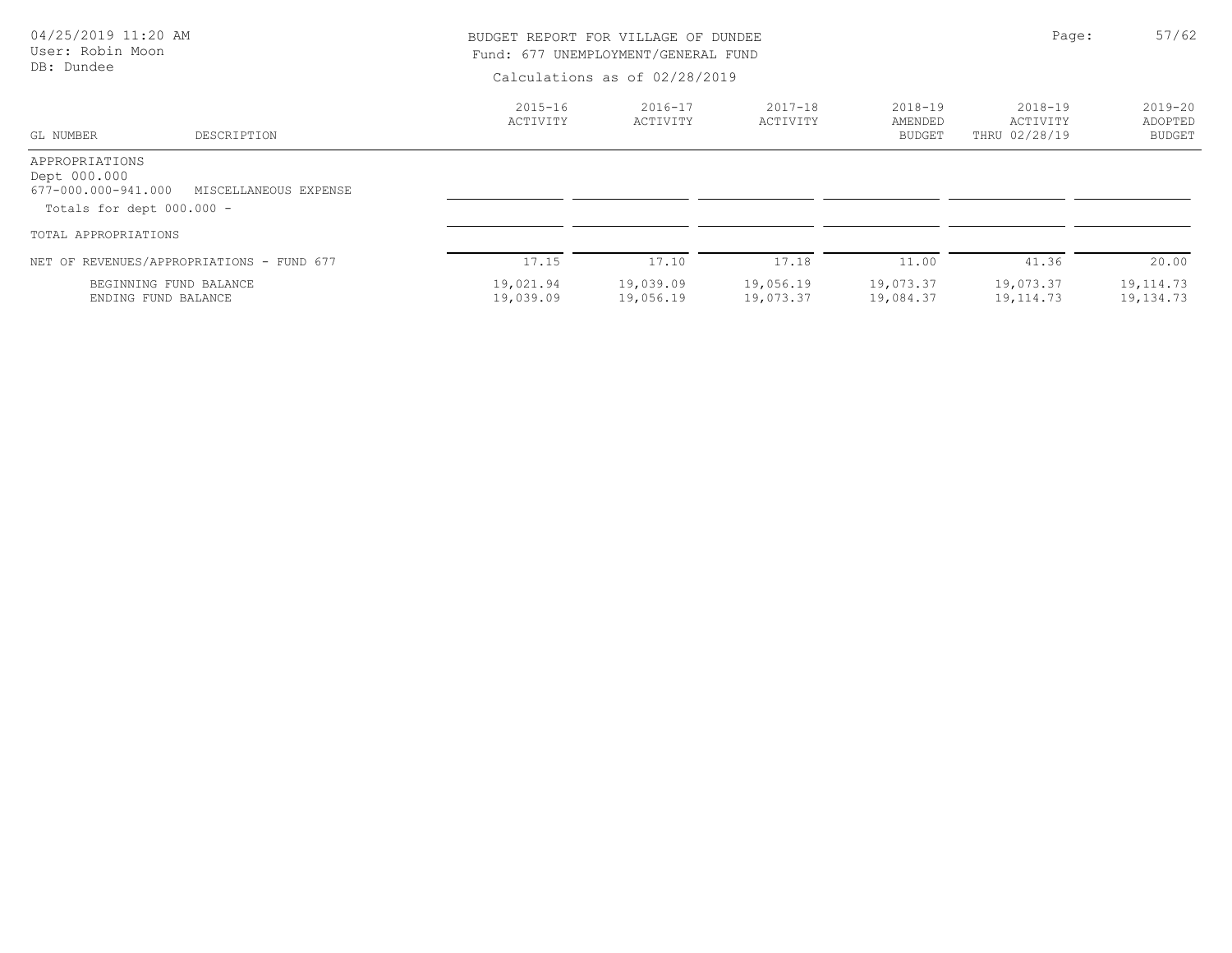| 04/25/2019 11:20 AM<br>User: Robin Moon<br>DB: Dundee |                        |                         | BUDGET REPORT FOR VILLAGE OF DUNDEE<br>Fund: 678 UNEMPLOYMENT/WATER SEWER FUND<br>Calculations as of 02/28/2019 |                         |                                         |                                      |                                         |  |
|-------------------------------------------------------|------------------------|-------------------------|-----------------------------------------------------------------------------------------------------------------|-------------------------|-----------------------------------------|--------------------------------------|-----------------------------------------|--|
| GL NUMBER                                             | DESCRIPTION            | $2015 - 16$<br>ACTIVITY | $2016 - 17$<br>ACTIVITY                                                                                         | $2017 - 18$<br>ACTIVITY | $2018 - 19$<br>AMENDED<br><b>BUDGET</b> | 2018-19<br>ACTIVITY<br>THRU 02/28/19 | $2019 - 20$<br>ADOPTED<br><b>BUDGET</b> |  |
| ESTIMATED REVENUES<br>Dept 000.000                    |                        |                         |                                                                                                                 |                         |                                         |                                      |                                         |  |
| 678-000.000-665.000                                   | INTEREST ON INVESTMENT | 23.63                   | 23.56                                                                                                           | 23.64                   | 15.00                                   | 56.94                                | 35.00                                   |  |
| Totals for dept $000.000 -$                           |                        | 23.63                   | 23.56                                                                                                           | 23.64                   | 15.00                                   | 56.94                                | 35.00                                   |  |
| TOTAL ESTIMATED REVENUES                              |                        | 23.63                   | 23.56                                                                                                           | 23.64                   | 15.00                                   | 56.94                                | 35.00                                   |  |
| NET OF REVENUES/APPROPRIATIONS - FUND 678             |                        | 23.63                   | 23.56                                                                                                           | 23.64                   | 15.00                                   | 56.94                                | 35.00                                   |  |
| BEGINNING FUND BALANCE<br>ENDING FUND BALANCE         |                        | 26,198.34<br>26,221.97  | 26,221.97<br>26,245.53                                                                                          | 26, 245.53<br>26,269.17 | 26,269.17<br>26,284.17                  | 26,269.17<br>26,326.11               | 26,326.11<br>26,361.11                  |  |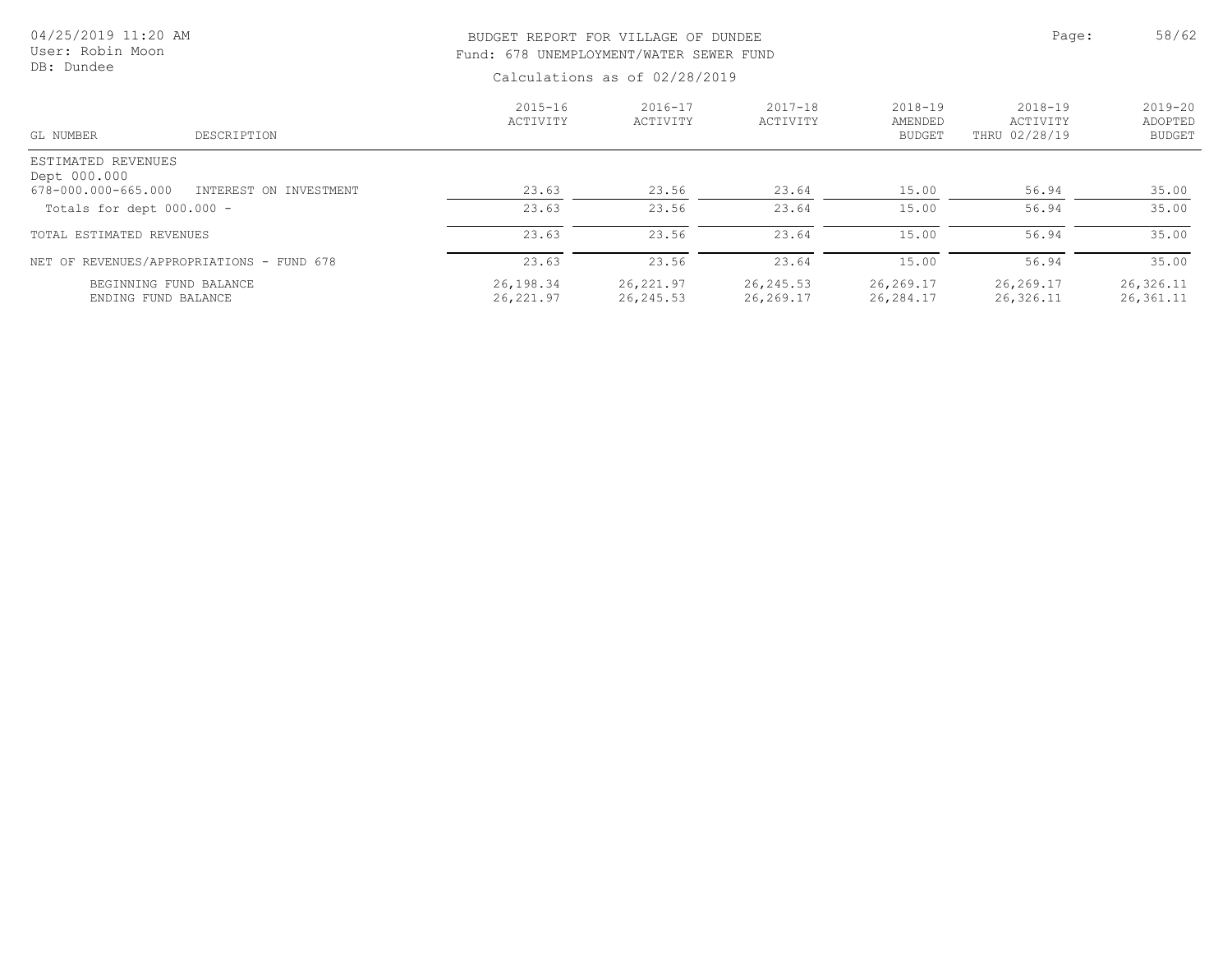| 04/25/2019 11:20 AM<br>User: Robin Moon<br>DB: Dundee |                                                      |                         | BUDGET REPORT FOR VILLAGE OF DUNDEE<br>Fund: 852 2008 LTGO (PLANK/OAK)<br>Calculations as of 02/28/2019 |                         |                                         |                                          |                                         |  |  |
|-------------------------------------------------------|------------------------------------------------------|-------------------------|---------------------------------------------------------------------------------------------------------|-------------------------|-----------------------------------------|------------------------------------------|-----------------------------------------|--|--|
| GL NUMBER                                             | DESCRIPTION                                          | $2015 - 16$<br>ACTIVITY | $2016 - 17$<br>ACTIVITY                                                                                 | $2017 - 18$<br>ACTIVITY | $2018 - 19$<br>AMENDED<br><b>BUDGET</b> | $2018 - 19$<br>ACTIVITY<br>THRU 02/28/19 | $2019 - 20$<br>ADOPTED<br><b>BUDGET</b> |  |  |
| ESTIMATED REVENUES                                    |                                                      |                         |                                                                                                         |                         |                                         |                                          |                                         |  |  |
| Dept 000.000                                          |                                                      |                         |                                                                                                         |                         |                                         |                                          |                                         |  |  |
| 852-000.000-665.000                                   | INTEREST ON INVESTMENT                               | 67.41                   | 40.93                                                                                                   | 40.74                   | 20.00                                   | 50.08                                    | 30.00                                   |  |  |
| 852-000.000-672.001                                   | SPECIAL ASSESSMEN #1                                 | 8,000.20                | 11,294.33                                                                                               | 7,529.60                | 7,529.00                                | 7,529.60                                 | 7,529.00                                |  |  |
| 852-000.000-672.002                                   | SA REVENUE 2                                         | 16,850.80               | 12,390.25                                                                                               | 15,363.97               | 11,894.00                               | 16,850.86                                | 10,903.00                               |  |  |
| 852-000.000-673.001                                   | SA INTEREST PAYMENTS 1                               | 4,140.01                | 3,679.99                                                                                                | 3,030.56                | 2,597.00                                | 2,597.60                                 | 2,164.00                                |  |  |
| 852-000.000-673.002<br>852-000.000-691.001            | SA INTEREST PAYMENTS 2                               | 6,763.47                | 5,699.50                                                                                                | 5,044.25                | 4,103.00                                | 4,115.63                                 | 3,134.00                                |  |  |
| 852-000.000-691.207                                   | CONTRIBUTIONS FROM OTHER FUNDS<br>ASSESSMENT PREPAYS | 8,738.00                | 8,513.00                                                                                                | 8,037.00                | 8,063.00                                | 8,063.00                                 | 12,950.00                               |  |  |
| 852-000.000-697.000                                   | APPROPR. FROM FUND BALANCE                           |                         |                                                                                                         |                         | 6,470.00                                |                                          | 7,700.00                                |  |  |
| Totals for dept 000.000 -                             |                                                      | 44,559.89               | 41,618.00                                                                                               | 39,046.12               | 40,676.00                               | 39,206.77                                | 44,410.00                               |  |  |
| TOTAL ESTIMATED REVENUES                              |                                                      | 44,559.89               | 41,618.00                                                                                               | 39,046.12               | 40,676.00                               | 39,206.77                                | 44,410.00                               |  |  |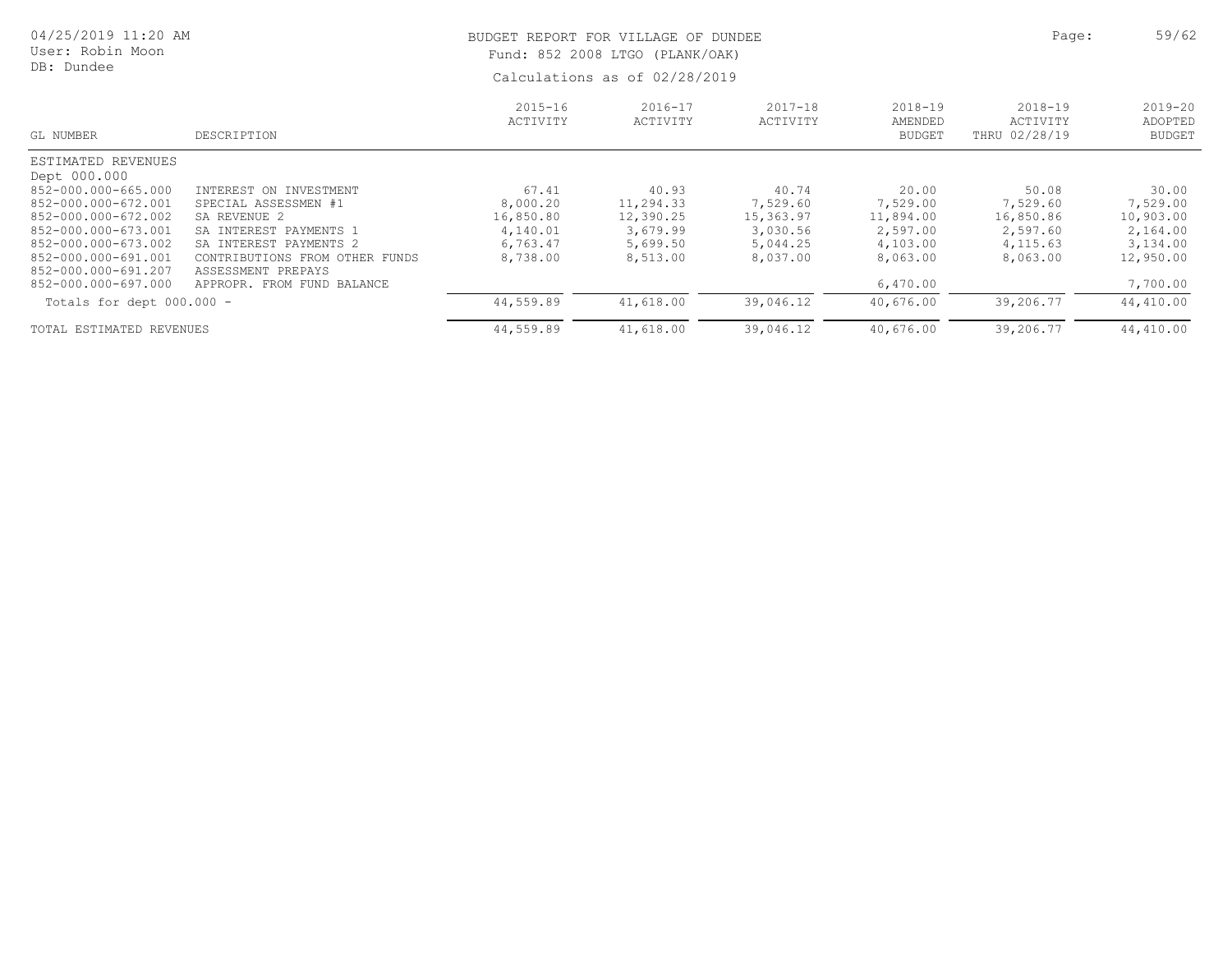| 04/25/2019 11:20 AM<br>User: Robin Moon<br>DB: Dundee | BUDGET REPORT FOR VILLAGE OF DUNDEE<br>Fund: 852 2008 LTGO (PLANK/OAK) | Page: | 60/62 |
|-------------------------------------------------------|------------------------------------------------------------------------|-------|-------|
|                                                       | Calculations as of 02/28/2019                                          |       |       |

|           | $2016 - 17$<br>ACTIVITY                                                                                                                                                                                                                                                                          | $2017 - 18$<br>ACTIVITY                                                                                       | $2018 - 19$<br>AMENDED                                                      | $2018 - 19$<br>ACTIVITY                                                           | $2019 - 20$<br>ADOPTED<br><b>BUDGET</b>                                           |
|-----------|--------------------------------------------------------------------------------------------------------------------------------------------------------------------------------------------------------------------------------------------------------------------------------------------------|---------------------------------------------------------------------------------------------------------------|-----------------------------------------------------------------------------|-----------------------------------------------------------------------------------|-----------------------------------------------------------------------------------|
|           |                                                                                                                                                                                                                                                                                                  |                                                                                                               |                                                                             |                                                                                   |                                                                                   |
|           |                                                                                                                                                                                                                                                                                                  |                                                                                                               |                                                                             |                                                                                   |                                                                                   |
|           |                                                                                                                                                                                                                                                                                                  |                                                                                                               |                                                                             |                                                                                   |                                                                                   |
|           | 4.55                                                                                                                                                                                                                                                                                             |                                                                                                               | 50.00                                                                       | 2.15                                                                              | 10.00                                                                             |
| 25,000.00 | 20,000.00                                                                                                                                                                                                                                                                                        | 25,000.00                                                                                                     | 25,000.00                                                                   | 25,000.00                                                                         | 25,000.00                                                                         |
| 10,462.50 | 9,450.00                                                                                                                                                                                                                                                                                         | 8,437.50                                                                                                      | 7,313.00                                                                    | 7,312.50                                                                          | 6,188.00                                                                          |
| 250.00    | 250.00                                                                                                                                                                                                                                                                                           | 250.00                                                                                                        | 250.00                                                                      | 250.00                                                                            | 250.00                                                                            |
| 35,722.25 | 29,704.55                                                                                                                                                                                                                                                                                        | 33,731.72                                                                                                     | 32,613.00                                                                   | 32,564.65                                                                         | 31,448.00                                                                         |
|           |                                                                                                                                                                                                                                                                                                  |                                                                                                               |                                                                             |                                                                                   |                                                                                   |
|           |                                                                                                                                                                                                                                                                                                  |                                                                                                               |                                                                             |                                                                                   | 10,000.00                                                                         |
|           |                                                                                                                                                                                                                                                                                                  |                                                                                                               |                                                                             |                                                                                   | 2,700.00                                                                          |
| 250.00    | 250.00                                                                                                                                                                                                                                                                                           | 250.00                                                                                                        | 250.00                                                                      | 250.00                                                                            | 250.00                                                                            |
| 8,737.50  | 8,512.50                                                                                                                                                                                                                                                                                         | 8,287.50                                                                                                      | 8,063.00                                                                    | 8,062.50                                                                          | 12,950.00                                                                         |
| 44,459.75 | 38,217.05                                                                                                                                                                                                                                                                                        | 42,019.22                                                                                                     | 40,676.00                                                                   | 40,627.15                                                                         | 44,398.00                                                                         |
| 100.14    | 3,400.95                                                                                                                                                                                                                                                                                         | (2, 973.10)                                                                                                   |                                                                             | (1, 420.38)                                                                       | 12.00                                                                             |
|           |                                                                                                                                                                                                                                                                                                  |                                                                                                               |                                                                             |                                                                                   | 182,483.73                                                                        |
|           |                                                                                                                                                                                                                                                                                                  |                                                                                                               |                                                                             |                                                                                   |                                                                                   |
|           |                                                                                                                                                                                                                                                                                                  |                                                                                                               |                                                                             |                                                                                   | 182,495.73                                                                        |
|           | 9.75<br>MISCELLANEOUS EXPENSE<br>PRINCIPAL BOND<br>INTEREST PAYMENT<br>Dept 480.003 - VILLAGE STREET PORTION<br>5,000.00<br>PRINCIPAL BOND<br>INTEREST PAYMENT<br>3,487.50<br>Totals for dept 480.003 - VILLAGE STREET PORTION<br>REVENUES/APPROPRIATIONS - FUND 852<br>279,186.98<br>254,436.12 | $2015 - 16$<br>ACTIVITY<br>5,000.00<br>3,262.50<br>254,436.12<br>(24, 851.00)<br>(23, 685.83)<br>234, 151. 24 | 44.22<br>5,000.00<br>3,037.50<br>234, 151. 24<br>(22, 893.57)<br>208,284.57 | <b>BUDGET</b><br>5,000.00<br>2,813.00<br>208,284.57<br>(24, 380.46)<br>183,904.11 | THRU 02/28/19<br>5,000.00<br>2,812.50<br>208,284.57<br>(24, 380.46)<br>182,483.73 |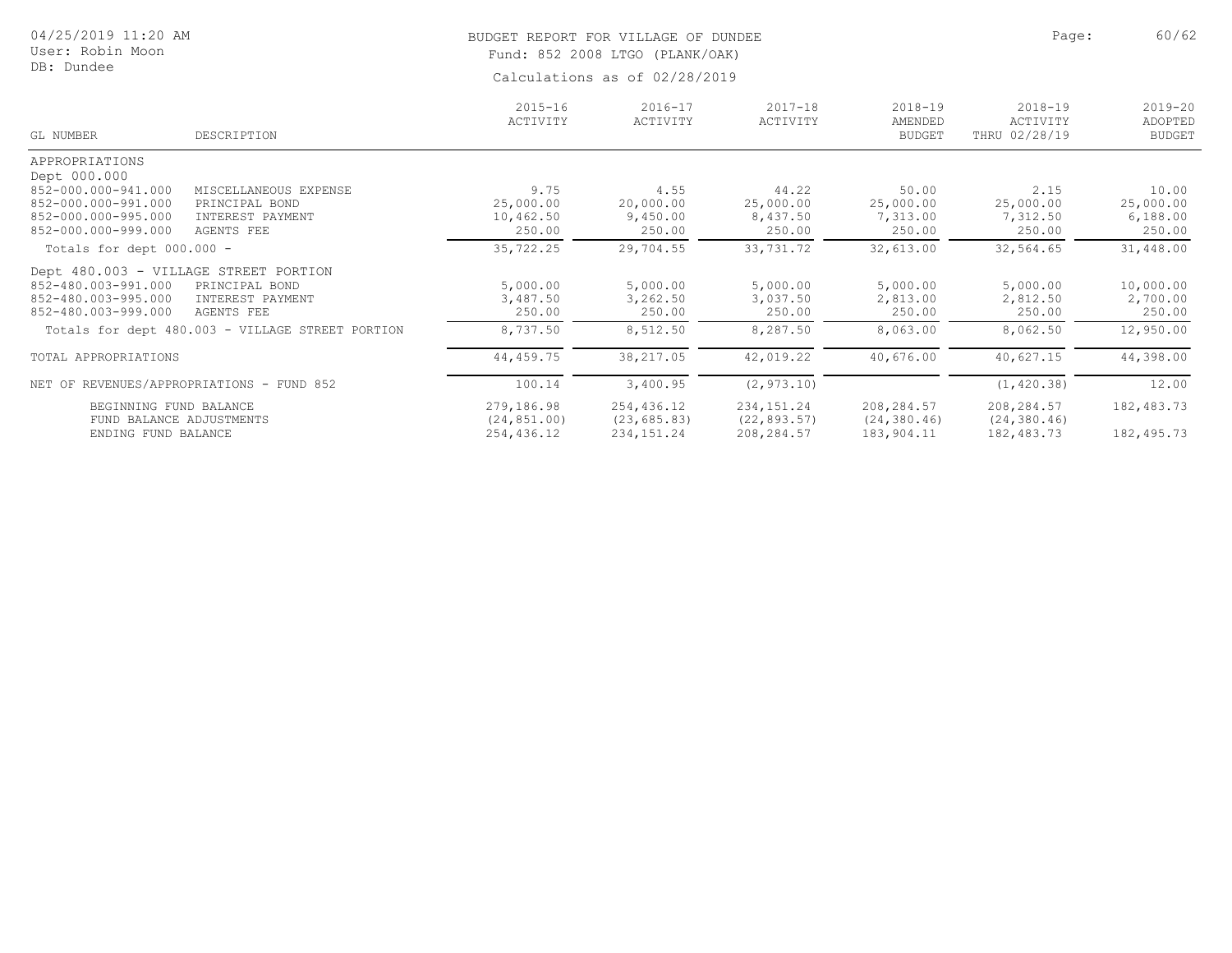| 04/25/2019 11:20 AM<br>User: Robin Moon<br>DB: Dundee      |                                                               | BUDGET REPORT FOR VILLAGE OF DUNDEE<br>Fund: 861 PEARL STREET DEBT<br>Calculations as of 02/28/2019 |                         |                         |                                         | Page:                                    | 61/62                                   |
|------------------------------------------------------------|---------------------------------------------------------------|-----------------------------------------------------------------------------------------------------|-------------------------|-------------------------|-----------------------------------------|------------------------------------------|-----------------------------------------|
| GL NUMBER                                                  | DESCRIPTION                                                   | $2015 - 16$<br>ACTIVITY                                                                             | $2016 - 17$<br>ACTIVITY | $2017 - 18$<br>ACTIVITY | $2018 - 19$<br>AMENDED<br><b>BUDGET</b> | $2018 - 19$<br>ACTIVITY<br>THRU 02/28/19 | $2019 - 20$<br>ADOPTED<br><b>BUDGET</b> |
| ESTIMATED REVENUES                                         |                                                               |                                                                                                     |                         |                         |                                         |                                          |                                         |
| Dept 000.000<br>861-000.000-665.000<br>861-000.000-672.001 | INTEREST ON INVESTMENT<br>SPECIAL ASSESSMEN #1                | 27.19<br>14,375.00                                                                                  | 20.97<br>13,125.00      | 20.24                   | 10.00                                   | 5.52                                     | 5.00                                    |
| 861-000.000-673.001<br>861-000.000-673.003                 | SA INTEREST PAYMENTS 1<br>SA INTEREST PAYMENT #3              | 2,182.24                                                                                            | 1,438.94                | 695.86                  |                                         |                                          |                                         |
| 861-000.000-694.002<br>861-000.000-697.000                 | TRANSFER<br>OTHER FUNDS<br>FROM<br>APPROPR. FROM FUND BALANCE | 21,182.00                                                                                           | 20,600.00               | 20,000.00               | 15,000.00<br>22,994.00                  | 15,000.00                                | 18,658.00                               |
| Totals for dept $000.000 -$                                |                                                               | 37,766.43                                                                                           | 35, 184.91              | 20,716.10               | 38,004.00                               | 15,005.52                                | 18,663.00                               |
| TOTAL ESTIMATED REVENUES                                   |                                                               | 37,766.43                                                                                           | 35, 184. 91             | 20,716.10               | 38,004.00                               | 15,005.52                                | 18,663.00                               |